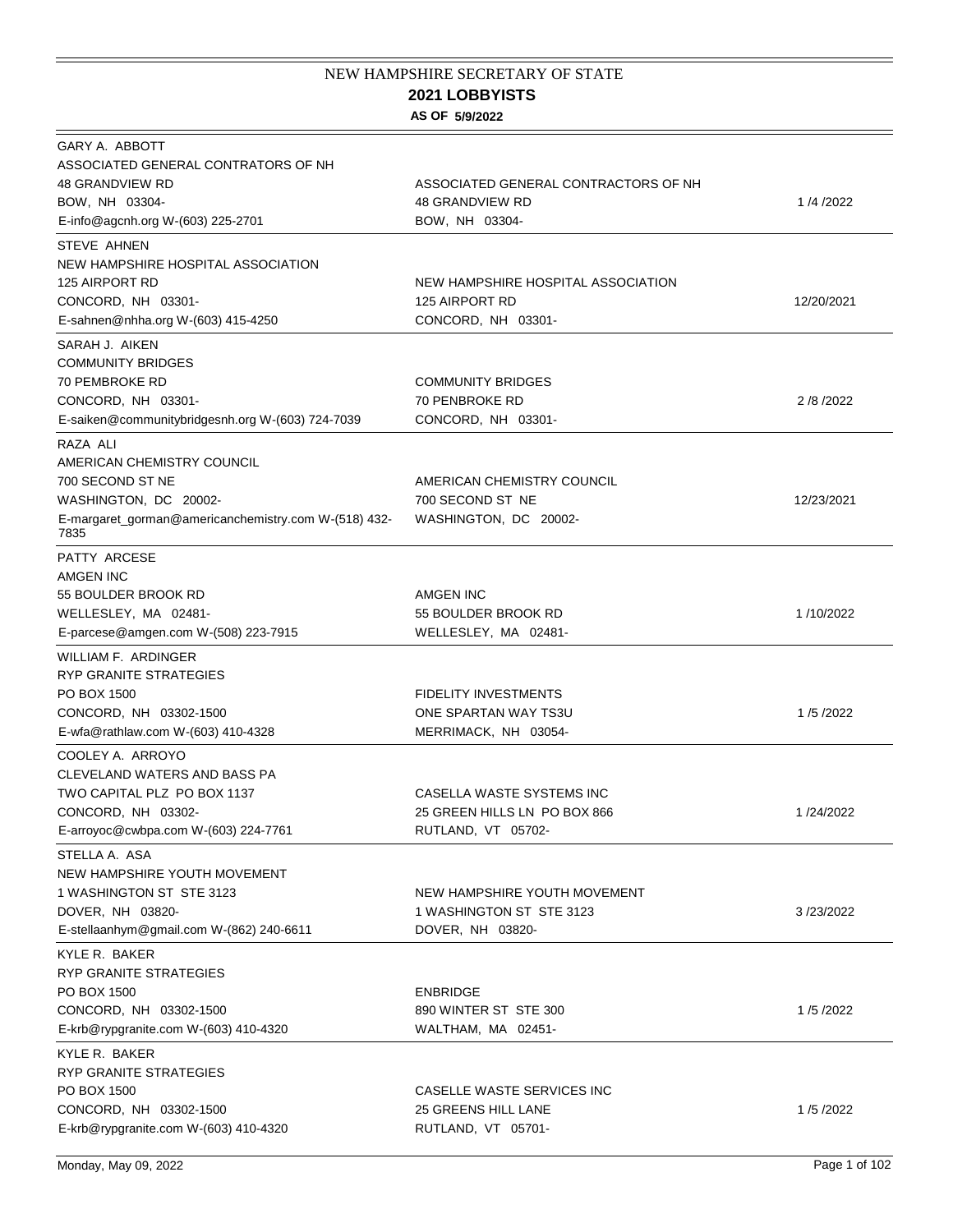| KYLE R. BAKER                         |                                                  |          |
|---------------------------------------|--------------------------------------------------|----------|
| <b>RYP GRANITE STRATEGIES</b>         |                                                  |          |
| PO BOX 1500                           | <b>MAXIMUS INC</b>                               |          |
| CONCORD, NH 03302-1500                | 1891 METRO CENTER DR                             | 1/5/2022 |
| E-krb@rypgranite.com W-(603) 410-4320 | RESTON, VA 20190-                                |          |
| KYLE R. BAKER                         |                                                  |          |
| RYP GRANITE STRATEGIES                |                                                  |          |
| PO BOX 1500                           | MIGHTY GOOD SOLUTIONS LLC                        |          |
| CONCORD, NH 03302-1500                | 751 E 63RD ST                                    | 1/5/2022 |
| E-krb@rypgranite.com W-(603) 410-4320 | KANSAS CITY, MO 64110-                           |          |
| KYLE R. BAKER                         |                                                  |          |
| <b>RYP GRANITE STRATEGIES</b>         |                                                  |          |
| PO BOX 1500                           | UNITE US INC                                     |          |
| CONCORD, NH 03302-1500                | 217 BROADWAY FLOOR 8                             | 1/5/2022 |
| E-krb@rypgranite.com W-(603) 410-4320 | NEW YORK, NY 10007-                              |          |
| KYLE R. BAKER                         |                                                  |          |
| RYP GRANITE STRATEGIES                |                                                  |          |
| PO BOX 1500                           | MERCK SHARPE & DOHME CORP AND AFFILIATES         |          |
| CONCORD, NH 03302-1500                | 351 N SUMNEYTOWN PIKE                            | 1/5/2022 |
| E-krb@rypgranite.com W-(603) 410-4320 | NORTH WALES, PA 19454-                           |          |
| KYLE R. BAKER                         |                                                  |          |
| RYP GRANITE STRATEGIES                |                                                  |          |
| PO BOX 1500                           | NEW HAMPSHIRE INDEPENDENT SCHOOLS                |          |
| CONCORD, NH 03302-1500                | BREWSTER ACADEMY 80 ACADEMY DR                   | 1/5/2022 |
| E-krb@rypgranite.com W-(603) 410-4320 | WOLFEBORO, NH 03894-                             |          |
|                                       |                                                  |          |
| KYLE R. BAKER                         |                                                  |          |
| RYP GRANITE STRATEGIES                |                                                  |          |
| PO BOX 1500                           | <b>GREATER MANCHESTER CHAMBER OF COMMERCE</b>    |          |
| CONCORD, NH 03302-1500                | 54 HANOVER ST                                    | 1/5/2022 |
| E-krb@rypgranite.com W-(603) 410-4320 | MANCHESTER, NH 03101-                            |          |
| KYLE R. BAKER                         |                                                  |          |
| <b>RYP GRANITE STRATEGIES</b>         |                                                  |          |
| PO BOX 1500                           | NEW HAMPSHIRE OFF HIGHWAY VEHICLE<br>ASSOCIATION |          |
| CONCORD, NH 03302-1500                | 75 SOUTH MAIN ST UNIT 7 PMB 281                  | 1/5/2022 |
| E-krb@rypgranite.com W-(603) 410-4320 | CONCORD, NH 03301-                               |          |
|                                       |                                                  |          |
| KYLE R. BAKER                         |                                                  |          |
| <b>RYP GRANITE STRATEGIES</b>         |                                                  |          |
| PO BOX 1500                           | THE PHILANTHROPY ROUNDTABLE                      |          |
| CONCORD, NH 03302-1500                | 1120 20TH ST NW STE 550 SOUTH                    | 1/5/2022 |
| E-krb@rypgranite.com W-(603) 410-4320 | WASHINGTON, DC 20036-                            |          |
| KYLE R. BAKER                         |                                                  |          |
| RYP GRANITE STRATEGIES                |                                                  |          |
| PO BOX 1500                           | NEW HAMPSHIRE GROCERS ASSOCIATION                |          |
| CONCORD, NH 03302-1500                | 110 STARK ST                                     | 1/5/2022 |
| E-krb@rypgranite.com W-(603) 410-4320 | MANCHESTER, NH 03101-                            |          |
| KYLE R. BAKER                         |                                                  |          |
| <b>RYP GRANITE STRATEGIES</b>         |                                                  |          |
| PO BOX 1500                           | COMCAST CORPORATION                              |          |
| CONCORD, NH 03302-1500                | 54 REGIONAL DR                                   | 1/5/2022 |
| E-krb@rypgranite.com W-(603) 410-4320 | CONCORD, NH 03301-                               |          |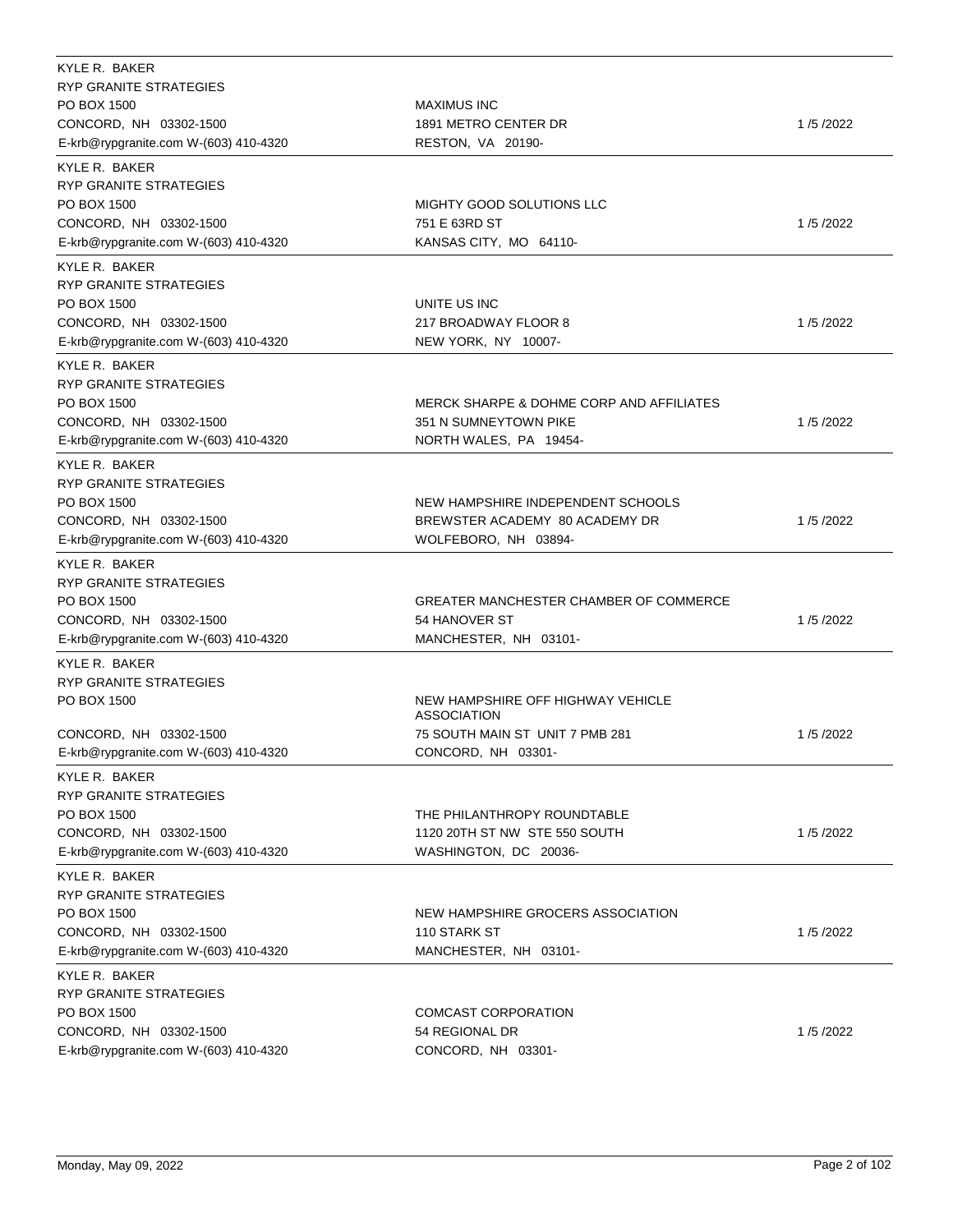| KYLE R. BAKER<br><b>RYP GRANITE STRATEGIES</b><br>PO BOX 1500<br>CONCORD, NH 03302-1500<br>E-krb@rypgranite.com W-(603) 410-4320 | <b>DRAFTKINGS INC</b><br>125 SUMMER ST STE 510<br>BOSTON, MA 02110-               | 1/5/2022 |
|----------------------------------------------------------------------------------------------------------------------------------|-----------------------------------------------------------------------------------|----------|
| KYLE R. BAKER<br>RYP GRANITE STRATEGIES<br>PO BOX 1500<br>CONCORD, NH 03302-1500<br>E-krb@rypgranite.com W-(603) 410-4320        | ANTHEM INC AND ITS AFFILIATES<br>1155 ELM ST STE 200<br>MANCHESTER, NH 03101-1505 | 1/5/2022 |
| KYLE R. BAKER<br>RYP GRANITE STRATEGIES<br>PO BOX 1500<br>CONCORD, NH 03302-1500<br>E-krb@rypgranite.com W-(603) 410-4320        | BEDFORD AMBULATORY SURGICAL CENTER<br>11 WASHINGTON PLACE<br>BEDFORD, NH 03110-   | 1/5/2022 |
| KYLE R. BAKER<br>RYP GRANITE STRATEGIES<br>PO BOX 1500<br>CONCORD, NH 03302-1500<br>E-krb@rypgranite.com W-(603) 410-4320        | DARTMOUTH COLLEGE<br><b>14 SOUTH MAIN ST</b><br>HANOVER, NH 03755-                | 1/5/2022 |
| KYLE R. BAKER<br>RYP GRANITE STRATEGIES<br>PO BOX 1500<br>CONCORD, NH 03302-1500<br>E-krb@rypgranite.com W-(603) 410-4320        | <b>CONVENIENTMD</b><br>599 LAFAYETTE AVE<br>PORTSMOUTH, NH 03801-                 | 1/5/2022 |
| KYLE R. BAKER<br><b>RYP GRANITE STRATEGIES</b>                                                                                   |                                                                                   |          |
| PO BOX 1500<br>CONCORD, NH 03302-1500                                                                                            | NEW HAMPSHIRE SOCIETY OF<br>ANESTHESIOLOGISTS<br>7 NORTH STATE ST                 | 1/5/2022 |
| E-krb@rypgranite.com W-(603) 410-4320<br>KYLE R. BAKER<br><b>RYP GRANITE STRATEGIES</b><br>PO BOX 1500                           | CONCORD, NH 03301-<br>NEW HAMPSHIRE ALLIANCE OF BOYS & GIRLS                      |          |
| CONCORD, NH 03302-1500<br>E-krb@rypgranite.com W-(603) 410-4320                                                                  | <b>CLUB</b><br>1275 PEACHTREE ST NE<br>ATLANTA, GA 30309-3506                     | 1/5/2022 |
| KYLE R. BAKER<br><b>RYP GRANITE STRATEGIES</b><br>PO BOX 1500<br>CONCORD, NH 03302-1500<br>E-krb@rypgranite.com W-(603) 410-4320 | AMAZON.COM SERIVICES LLC<br>601 NEW JERSEY AVE NW<br>WASHINGTON, DC 20001-        | 1/5/2022 |
| KYLE R. BAKER<br><b>RYP GRANITE STRATEGIES</b><br>PO BOX 1500<br>CONCORD, NH 03302-1500<br>E-krb@rypgranite.com W-(603) 410-4320 | <b>EVERSOURCE</b><br>780 COMMERCIAL ST PO BOX 330<br>MANCHESTER, NH 03105-        | 1/5/2022 |
| KYLE R. BAKER<br>RYP GRANITE STRATEGIES<br>PO BOX 1500<br>CONCORD, NH 03302-1500<br>E-krb@rypgranite.com W-(603) 410-4320        | AMERICAN EXPRESS<br>801 PENNSYLVANIA AVE NW STE 650<br>WASHINGTON, DC 20004-      | 1/5/2022 |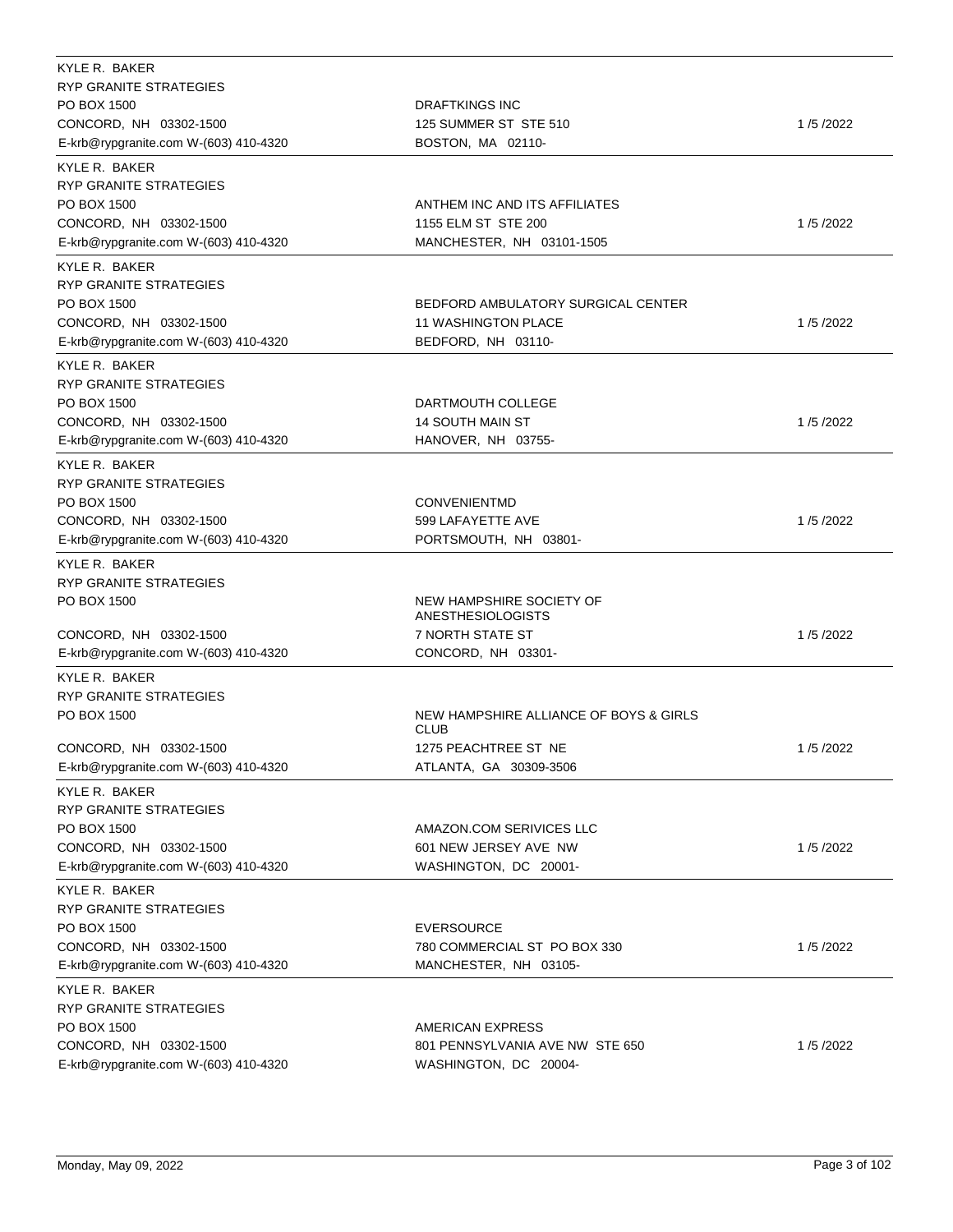| KYLE R. BAKER<br><b>RYP GRANITE STRATEGIES</b><br>PO BOX 1500<br>CONCORD, NH 03302-1500                                                                       | SUNJET II<br>c/o FOCUS GOV. AFFAIRS 241 ASYLUM ST UNIT<br>700 W                                | 1/5/2022  |
|---------------------------------------------------------------------------------------------------------------------------------------------------------------|------------------------------------------------------------------------------------------------|-----------|
| E-krb@rypgranite.com W-(603) 410-4320                                                                                                                         | HARTFORD, CT 06103-                                                                            |           |
| KYLE R. BAKER<br>RYP GRANITE STRATEGIES<br>PO BOX 1500<br>CONCORD, NH 03302-1500<br>E-krb@rypgranite.com W-(603) 410-4320                                     | HIMS AND HERS HEALTH INC<br>2269 CHESTNUT ST STE 523<br>SAN FRANCISCO, CA 94123-               | 1/5/2022  |
| KYLE R. BAKER<br>RYP GRANITE STRATEGIES<br>PO BOX 1500<br>CONCORD, NH 03302-1500<br>E-krb@rypgranite.com W-(603) 410-4320                                     | NEW HAMPSHIRE WILDLIFE FEDERATION<br>54 PORTSMOUTH ST<br>CONCORD, NH 03301-                    | 1/5/2022  |
| KYLE R. BAKER<br><b>RYP GRANITE STRATEGIES</b><br>PO BOX 1500<br>CONCORD, NH 03302-1500<br>E-krb@rypgranite.com W-(603) 410-4320                              | COOPERATIVE CREDIT UNION ASSOCIATION<br>PO BOX 1695<br>MANCHESTER, NH 03105-1695               | 1/5/2022  |
| KYLE R. BAKER<br><b>RYP GRANITE STRATEGIES</b><br>PO BOX 1500<br>CONCORD, NH 03302-1500<br>E-krb@rypgranite.com W-(603) 410-4320                              | <b>RAI SERVICES COMPANY</b><br>PO BOX 2990<br>WINSTON-SALEM, NC 27102-                         | 1/5/2022  |
| DONALD BALDINI<br>LIBERT MUTUAL INSURANCE<br>175 BERKELEY STREET<br>BOSTON, MA 02116-<br>E-donald.baldini@libertymutual.com W-(617) 574-5867                  | LIBERTY MUTUAL INSURANCE<br>175 BERKELEY STREET<br>BOSTON, MA 02116-                           | 1/28/2022 |
| GINA M. BALKUS<br><b>GRANITE STATE HOME HEALTH &amp; HOSPICE ASSOC</b><br>8 GREEN ST STE 2<br>CONCORD, NH 03301-<br>E-gbalkus@homecarenh.org W-(603) 225-5597 | <b>GRANITE STATE HOME HEALTH &amp; HOSPICE ASSOC</b><br>8 GREEN ST STE 2<br>CONCORD, NH 03301- | 1/14/2022 |
| <b>CURTIS J. BARRY</b><br><b>BARRY GEVERNMENT RELATIONS LLC</b><br>4 PARK ST STE 405<br>CONCORD, NH 03301-6313<br>E-Curtis@BarryGR.com W-(603) 496-4564       | CIGAR ASSOC OF NEW HAMPSHIRE<br>44 ROUTE 13<br>BROOKLINE, NH 03033-                            | 1/11/2022 |
| <b>CURTIS J. BARRY</b><br>BARRY GOVERNMENT RELATIONS LLC<br>4 PARK ST STE 405<br>CONCORD, NH 03301-6313<br>E-Curtis@BarryGR.com W-(603) 496-4564              | NEW HAMPSHIRE RETAIL LUMBER ASSOCIATION<br>585 NORTH GREENBUSH RD<br>RENSSELAER, NY 12144-9453 | 1/11/2022 |
| <b>CURTIS J. BARRY</b><br><b>BARRY GOVERNMENT RELATIONS LLC</b><br>4 PARK ST STE 405<br>CONCORD, NH 03301-6313<br>E-Curtis@BarryGR.com W-(603) 496-4564       | NEW HAMPSHIRE RETAIL ASSOCIATION<br>48A GRANDVIEW RD<br>BOW, NH 03304-                         | 1/11/2022 |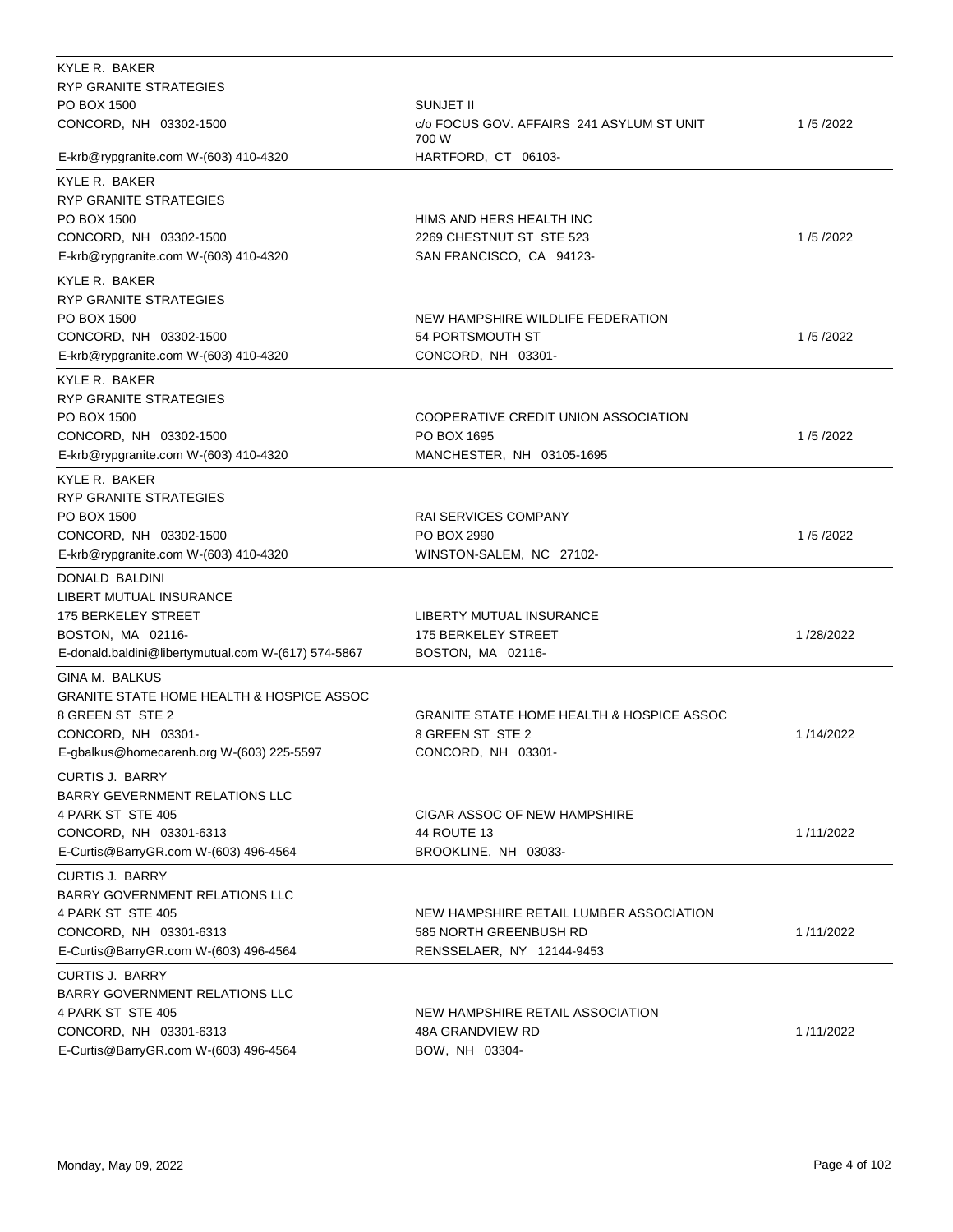| <b>CURTIS J. BARRY</b>                                      |                                                             |            |
|-------------------------------------------------------------|-------------------------------------------------------------|------------|
| BARRY GOVERNMENT RELATIONS LLC                              |                                                             |            |
| 4 PARK ST STE 405                                           | PHARMACEUTICAL CARE MANAGEMENT<br><b>ASSOCIATION</b>        |            |
| CONCORD, NH 03301-6313                                      | 325 7TH ST NW 9TH FLOOR                                     | 1/11/2022  |
| E-Curtis@BarryGR.com W-(603) 496-4564                       | WASHINGTON, DC 20004-                                       |            |
| <b>CURTIS J. BARRY</b>                                      |                                                             |            |
| <b>BARRY GOVERNMENT RELATIONS LLC</b>                       |                                                             |            |
| 4 PARK ST STE 405                                           | <b>MOTOROLA SOLUTIONS INC</b>                               |            |
| CONCORD, NH 03301-6313                                      | 1301 E ALGONQUIN RD                                         | 1/11/2022  |
| E-Curtis@BarryGR.com W-(603) 496-4564                       | SHAUMBERG, IL 60196-                                        |            |
|                                                             |                                                             |            |
| <b>CURTIS J. BARRY</b>                                      |                                                             |            |
| <b>BARRY GOVERNMENT RELATIONS LLC</b>                       |                                                             |            |
| 4 PARK ST STE 405                                           | GAINWELL HOLDING CORP.                                      |            |
| CONCORD, NH 03301-6313                                      | 50 F ST. NW STE 530                                         | 1/11/2022  |
| E-Curtis@BarryGR.com W-(603) 496-4564                       | WASHINGTON, DC 20001-                                       |            |
| <b>CURTIS J. BARRY</b>                                      |                                                             |            |
| <b>BARRY GOVERNMENT RELATIONS LLC</b>                       |                                                             |            |
| 4 PARK ST STE 405                                           | GORDON-DARBY                                                |            |
| CONCORD, NH 03301-6313                                      | 2410 AMPERE DR                                              | 1/11/2022  |
| E-Curtis@BarryGR.com W-(603) 496-4564                       | LOUISVILLE, KY 40299-                                       |            |
| <b>CURTIS J. BARRY</b>                                      |                                                             |            |
| <b>BARRY GOVERNMENT RELATIONS LLC</b>                       |                                                             |            |
| 4 PARK ST STE 405                                           | NEW HAMPSHIRE OPTOMETRIC ASSOCIATION                        |            |
| CONCORD, NH 03301-6313                                      | PO BOX 3407                                                 | 1/11/2022  |
| E-Curtis@BarryGR.com W-(603) 496-4564                       | CONCORD, NH 03302-                                          |            |
| <b>CURTIS J. BARRY</b>                                      |                                                             |            |
| <b>BARRY GOVERNMENT RELATIONS LLC</b>                       |                                                             |            |
| 4 PARK ST STE 405                                           | <b>OCUGEN INC</b>                                           |            |
| CONCORD, NH 03301-6313                                      | 263 GREAT VALLEY PARKWAY                                    | 1/31/2022  |
| E-Curtis@BarryGR.com W-(603) 496-4564                       | MALVERNE, PA 19355-                                         |            |
|                                                             |                                                             |            |
| <b>CURTIS J. BARRY</b>                                      |                                                             |            |
| BARRY GOVERNMENT RELATIONS LLC                              |                                                             |            |
| 4 PARK ST STE 405                                           | MICROSOFT CORP                                              |            |
| CONCORD, NH 03301-6313                                      | 1 MEMORIAL DR                                               | 1/11/2022  |
| E-Curtis@BarryGR.com W-(603) 496-4564                       | CAMBRIDGE, MA 02142-                                        |            |
| CURTIS J. BARRY                                             |                                                             |            |
| BARRY GOVERNMENT RELATIONS LLC                              |                                                             |            |
| 4 PARK ST STE 405                                           | HHR HOLDINGS LLC                                            |            |
| CONCORD, NH 03301-6313                                      | 1807 SEMINOLE TRAIL STE 204                                 | 1/11/2022  |
| E-Curtis@BarryGR.com W-(603) 496-4564                       | CHARLOTTESVILLE, VA 22901-                                  |            |
| LAUREN R. BATCHELDER                                        |                                                             |            |
| NH COALITION AGAINST DOMESTIC AND SEXUAL<br><b>VIOLENCE</b> |                                                             |            |
| 100 NORTH MAIN ST STE 300                                   | NH COALITION AGAINST DOMESTIC AND SEXUAL<br><b>VIOLENCE</b> |            |
| CONCORD, NH 03301-                                          | 100 NORTH MAIN ST STE 300                                   | 12/30/2021 |
| E-lauren@nhcadsv.org W-(603) 224-8893                       | CONCORD, NH 03301-                                          |            |
| MEREDITH BEESON                                             |                                                             |            |
| <b>GLOBAL BUSINESS ALLIANCE</b>                             |                                                             |            |
| 99 M STREET SE STE 200                                      | <b>GLOBAL BUSINESS ALLIANCE</b>                             |            |
| WASHINGTON, DC 20003-                                       | 99 M STREET SE STE 200                                      | 1/14/2022  |
| E-mbeeson@globalbusiness.org W-(202) 659-1903               | WASHINGTON, DC 20024-                                       |            |
|                                                             |                                                             |            |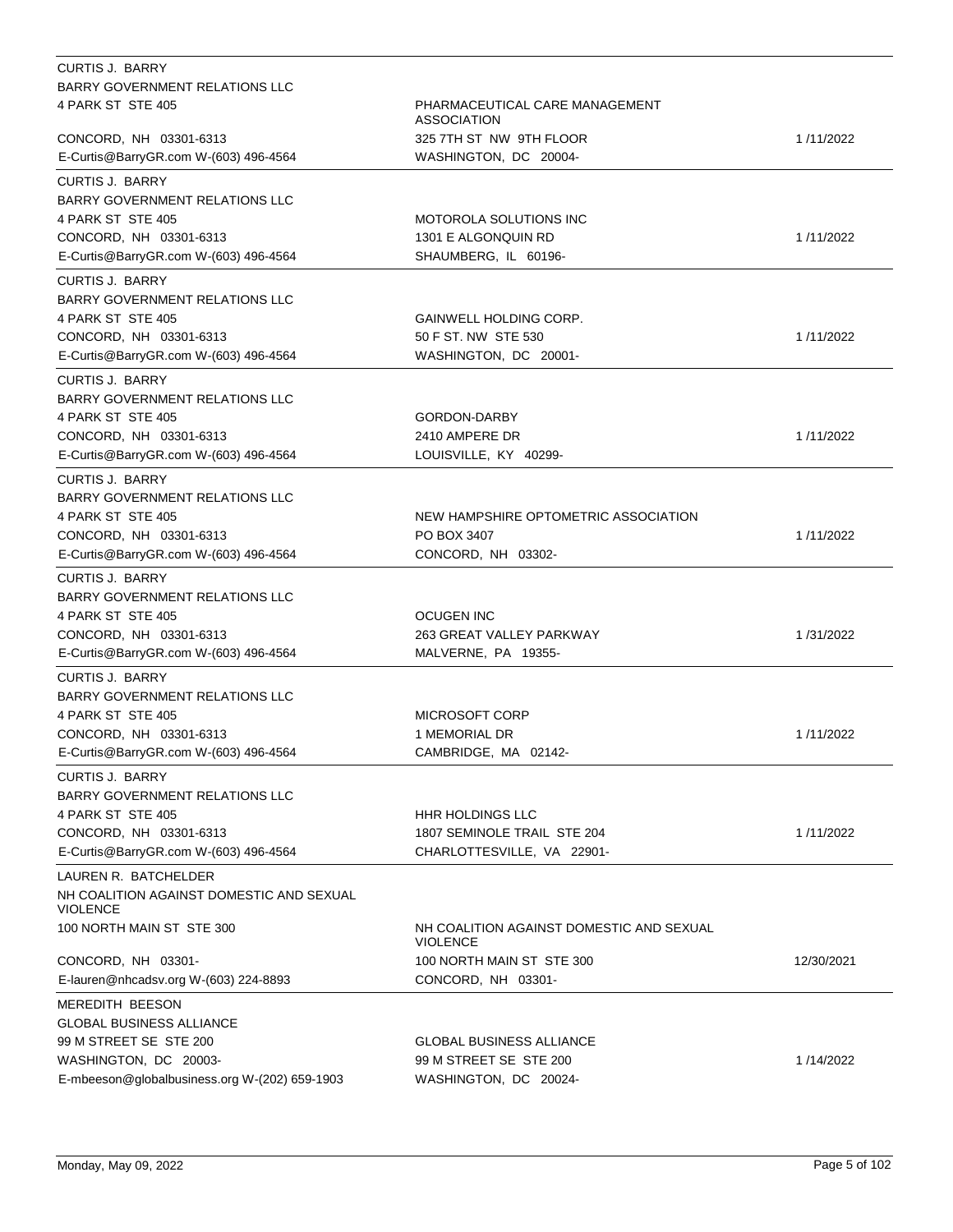| <b>BRIAN BEIHL</b>                                     |                                                        |            |
|--------------------------------------------------------|--------------------------------------------------------|------------|
| OPEN DEMOCRACY ACTION                                  |                                                        |            |
| 4 PARK ST STE 30                                       | OPEN DEMOCRACY ACTION                                  |            |
| CONCORD, NH 03301-                                     | 4 PARK ST STE 30                                       | 1/10/2022  |
| E-brian@opendemocracy.me W-(603) 620-8300              | CONCORD, NH 03301-                                     |            |
| DANIEL W. BENNETT                                      |                                                        |            |
| NEW HAMPSHIRE AUTOMOBILE DEALERS<br><b>ASSOCIATION</b> |                                                        |            |
| 507 SOUTH STREET                                       | NEW HAMPSHIRE AUTOMOBILE DEALERS<br><b>ASSOCIATION</b> |            |
| BOW, NH 03304-                                         | 507 SOUTH STREET                                       | 12/21/2021 |
| E-dbennett@nhada.com W-(603) 224-2369                  | BOW, NH 03304-                                         |            |
| JANE M. BERGERON-BEAULIEU                              |                                                        |            |
| NH ASSOC OF SPECIAL EDUCATION ADMINISTRATORS           |                                                        |            |
| 25 TRIANGLE PARK DR STE 103                            | NH ASSOC OF SPECIAL EDUCATION<br><b>ADMINISTRATORS</b> |            |
| CONCORD, NH 03301-                                     | 25 TRIANGLE PARK DR STE 103                            | 12/3 /2021 |
| E-jbergeron@nhasea.org W-(603) 494-1149                | CONCORD, NH 03301-                                     |            |
| BRUCE A. BERKE                                         |                                                        |            |
| SHEEHAN PHINNEY CAPITOL GROUP                          |                                                        |            |
| 2 EAGLE SQ                                             | ANHEUSER-BUSCH COMPANIES LLC                           |            |
| CONCORD, NH 03301-                                     | ONE BUSCH PL                                           | 1/5/2022   |
| E-bberke@sheehan.com W-(603) 228-2370                  | ST. LOUIS, MO 63118-                                   |            |
|                                                        |                                                        |            |
| <b>BRUCE A. BERKE</b>                                  |                                                        |            |
| SHEEHAN PHINNEY CAPITOL GROUP                          |                                                        |            |
| 2 EAGLE SQ                                             | NH COLLEGE & UNIVERSITY COUNCIL                        |            |
| CONCORD, NH 03301-                                     | 3 BARRELL COURT STE 100                                | 1/5/2022   |
| E-bberke@sheehan.com W-(603) 228-2370                  | CONCORD, NH 03301-                                     |            |
| <b>BRUCE A. BERKE</b>                                  |                                                        |            |
| SHEEHAN PHINNEY CAPITOL GROUP                          |                                                        |            |
| 2 EAGLE SQ                                             | ELECTRICAL CONTRACTORS BUSINESS ASSOC                  |            |
| CONCORD, NH 03301-                                     | 7 MCGRATH RD                                           | 1/5/2022   |
| E-bberke@sheehan.com W-(603) 228-2370                  | PELHAM, NH 03076-3211                                  |            |
| <b>BRUCE A. BERKE</b>                                  |                                                        |            |
| SHEEHAN PHINNEY CAPITOL GROUP                          |                                                        |            |
| 2 EAGLE SQ                                             | COALITION OF NH CHAIN DRUG STORES                      |            |
| CONCORD, NH 03301-                                     | c/o 2 EAGLE SQ                                         | 1/5/2022   |
| E-bberke@sheehan.com W-(603) 228-2370                  | CONCORD, NH 03301-                                     |            |
| <b>BRUCE A. BERKE</b>                                  |                                                        |            |
| SHEEHAN PHINNEY CAPITOL GROUP                          |                                                        |            |
| 2 EAGLE SQ                                             | <b>VERIZON</b>                                         |            |
| CONCORD, NH 03301-                                     | 6 BOWDOIN SQ 10TH FLOOR                                | 1/5/2022   |
| E-bberke@sheehan.com W-(603) 228-2370                  | BOSTON, MA 02114-                                      |            |
|                                                        |                                                        |            |
| Bruce A. Berke                                         |                                                        |            |
| 2 Eagle Sq                                             | Steel Fabricators of New England                       |            |
| Concord, NH 03301-                                     | 11 Robert Toner Blvd                                   | 4/25/2022  |
| E-bberke@sheehan.com W-(603) 228-2370                  | North Attleboro,                                       |            |
| <b>BRUCE A. BERKE</b>                                  |                                                        |            |
| SHEEHAN PHINNEY CAPITOL GROUP                          |                                                        |            |
| 2 EAGLE SQ                                             | <b>UNITIL</b>                                          |            |
| CONCORD, NH 03301-                                     | <b>6 LIBERTY LANE WEST</b>                             | 1/5/2022   |
| E-bberke@sheehan.com W-(603) 228-2370                  | HAMPTON, NH 03842-                                     |            |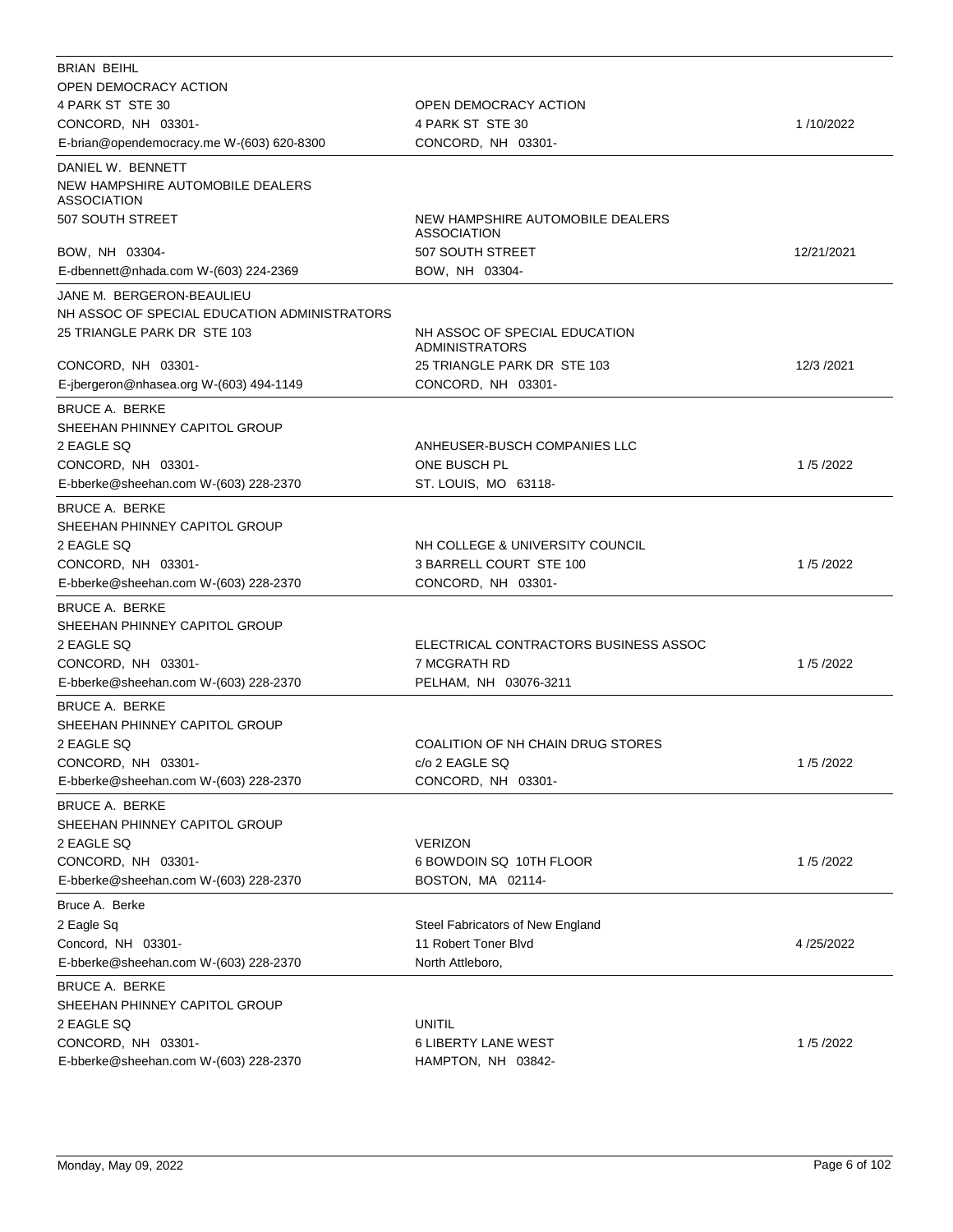| BRUCE A. BERKE<br>SHEEHAN PHINNEY CAPITOL GROUP<br>2 EAGLE SQ<br>CONCORD, NH 03301-<br>E-bberke@sheehan.com W-(603) 228-2370                                                 | AMERICAN RECYCLED PLASTIC BAG ASSOCIATION<br>1425 K ST NW<br>WASHINGTON, DC 20005-                              | 1/5/2022 |
|------------------------------------------------------------------------------------------------------------------------------------------------------------------------------|-----------------------------------------------------------------------------------------------------------------|----------|
| <b>BRUCE A. BERKE</b><br>SHEEHAN PHINNEY CAPITOL GROUP<br>2 EAGLE SQ<br>CONCORD, NH 03301-<br>E-bberke@sheehan.com W-(603) 228-2370                                          | SKI NEW HAMPSHIRE INC<br>PO BOX 521<br>CONWAY, NH 03818-                                                        | 1/5/2022 |
| <b>BRUCE A. BERKE</b><br>SHEEHAN PHINNEY CAPITOL GROUP<br>2 EAGLE SQ<br>CONCORD, NH 03301-<br>E-bberke@sheehan.com W-(603) 228-2370                                          | ALTRIA CLIENT SERVICES LLC AND ITS AFFILIATES<br>101 CONSTITUTION AVE NW STE 400 W<br>WASHINGTON, DC 20001-     | 1/5/2022 |
| <b>BRUCE A. BERKE</b><br>SHEEHAN PHINNEY CAPITOL GROUP<br>2 EAGLE SQ<br>CONCORD, NH 03301-<br>E-bberke@sheehan.com W-(603) 228-2370                                          | NEW ENGLAND DONOR SERVICES<br>60 FIRST AVE<br>WALTHAM, MA 02451-                                                | 1/5/2022 |
| <b>BRUCE A. BERKE</b><br>SHEEHAN PHINNEY CAPITOL GROUP<br>2 EAGLE SQ<br>CONCORD, NH 03301-<br>E-bberke@sheehan.com W-(603) 228-2370                                          | PROFESSIONAL INSURANCE AGENTS OF NEW<br><b>HAMPSHIRE</b><br>25 CHAMBERLAIN ST PO BOX 997<br>GLENMONT, NY 12077- | 1/5/2022 |
| <b>BRUCE A. BERKE</b><br>SHEEHAN PHINNEY CAPITOL GROUP<br>2 EAGLE SQ<br>CONCORD, NH 03301-<br>E-bberke@sheehan.com W-(603) 228-2370                                          | NH LAND SURVEYORS ASSOCIATION<br>635 MAIN ST STE 301<br>LACONIA, NH 03246-                                      | 1/5/2022 |
| <b>BRUCE A. BERKE</b><br>SHEEHAN PHINNEY CAPITOL GROUP<br>2 EAGLE SQ<br>CONCORD, NH 03301-<br>E-bberke@sheehan.com W-(603) 228-2370                                          | <b>EQUIFAX</b><br>1550 PEACHTREE ST NW<br>ATLANTA, GA 30309-                                                    | 1/5/2022 |
| <b>BRUCE A. BERKE</b><br>SHEEHAN PHINNEY CAPITOL GROUP<br>2 EAGLE SQ<br>CONCORD, NH 03301-<br>E-bberke@sheehan.com W-(603) 228-2370                                          | NORTHEAST DELTA DENTAL<br>ONE DELTA WAY PO BOX 2002<br>CONCORD, NH 03302-2002                                   | 1/5/2022 |
| <b>BRUCE A. BERKE</b><br>SHEEHAN PHINNEY CAPITOL GROUP<br>2 EAGLE SQ<br>CONCORD, NH 03301-                                                                                   | HOSPITAL CORP OF AMERICA PORTSMOUTH REG<br><b>HOSPITAL</b><br>PARKLAND MED. & FRISBEE MEM. ONE PARK PLZ         | 1/5/2022 |
| E-bberke@sheehan.com W-(603) 228-2370<br><b>BRUCE A. BERKE</b><br>SHEEHAN PHINNEY CAPITOL GROUP<br>2 EAGLE SQ<br>CONCORD, NH 03301-<br>E-bberke@sheehan.com W-(603) 228-2370 | NASHVILLE, TN 37202-0550<br>NH LODGING & RESTAURANT ASSOCIATION<br><b>16 CENTRE ST</b><br>CONCORD, NH 03301-    | 1/5/2022 |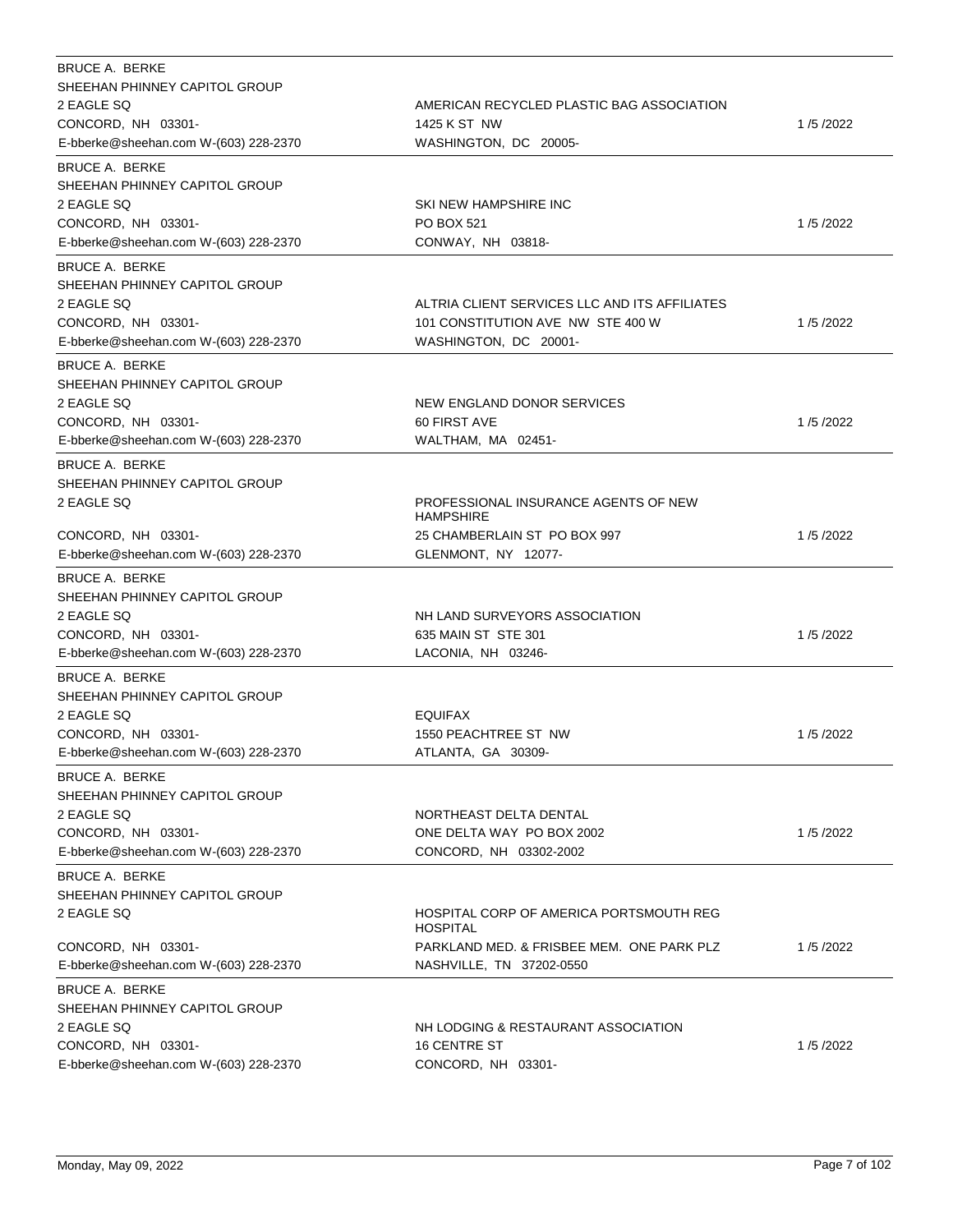| <b>BRUCE A. BERKE</b>                                           |                                                           |            |
|-----------------------------------------------------------------|-----------------------------------------------------------|------------|
| SHEEHAN PHINNEY CAPITOL GROUP                                   |                                                           |            |
| 2 EAGLE SQ                                                      | <b>BOEHRINGER INGELHEIM</b>                               |            |
| CONCORD, NH 03301-                                              | 900 RIDGEBURY RD                                          | 1/5/2022   |
| E-bberke@sheehan.com W-(603) 228-2370                           | RIDGEFIELD, CT 06877-                                     |            |
| <b>BRUCE A. BERKE</b>                                           |                                                           |            |
| SHEEHAN PHINNEY CAPITOL GROUP                                   |                                                           |            |
| 2 EAGLE SQ                                                      | NATIONAL FEDERATION OF INDEPENDENT<br><b>BUSINESS</b>     |            |
| CONCORD, NH 03301-                                              | 1201 F STREET NW STE 500                                  | 1/5/2022   |
| E-bberke@sheehan.com W-(603) 228-2370                           | WASHINGTON, DC 20004-                                     |            |
| <b>BRUCE A. BERKE</b>                                           |                                                           |            |
| SHEEHAN PHINNEY CAPITOL GROUP                                   |                                                           |            |
| 2 EAGLE SQ                                                      | NATIONAL GRID                                             |            |
| CONCORD, NH 03301-                                              | 801 PENNSYLVANIA AVE NW STE 801                           | 1/5/2022   |
| E-bberke@sheehan.com W-(603) 228-2370                           | WASHINGTON, DC 20004-                                     |            |
| <b>BRUCE A. BERKE</b>                                           |                                                           |            |
| SHEEHAN PHINNEY CAPITOL GROUP                                   |                                                           |            |
| 2 EAGLE SQ                                                      | NH ASSOCIATION OF CHIEFS OF POLICE                        |            |
| CONCORD, NH 03301-                                              | 9 SILVER LAKE RD                                          | 1/5/2022   |
| E-bberke@sheehan.com W-(603) 228-2370                           | HOLLIS, NH 03049-                                         |            |
| <b>BRUCE A. BERKE</b>                                           |                                                           |            |
| SHEEHAN PHINNEY CAPITOL GROUP                                   |                                                           |            |
| 2 EAGLE SQ                                                      | NEXTERA ENERGY SEABROOK STATION                           |            |
| CONCORD, NH 03301-                                              | PO BOX 300                                                | 1/5/2022   |
| E-bberke@sheehan.com W-(603) 228-2370                           | SEABROOK, NH 03874-                                       |            |
| <b>BRUCE A. BERKE</b>                                           |                                                           |            |
| SHEEHAN PHINNEY CAPITOL GROUP                                   |                                                           |            |
| 2 EAGLE SQ                                                      | NE CONVENIENCE STORE AND ENERGY<br><b>MARKETERS ASSOC</b> |            |
| CONCORD, NH 03301-                                              | 1044 CENTRAL ST STE 203                                   | 1/5/2022   |
| E-bberke@sheehan.com W-(603) 228-2370                           | STOUGHTON, MA 02072-                                      |            |
| BRUCE A. BERKE                                                  |                                                           |            |
| SHEEHAN PHINNEY CAPITOL GROUP                                   |                                                           |            |
| 2 EAGLE SQ                                                      | SECURITY INDUSTRY ASSOCIATION                             |            |
| CONCORD, NH 03301-                                              | 8405 COLESVILLE RD STE 500                                | 1/5/2022   |
| E-bberke@sheehan.com W-(603) 228-2370                           | SILVER SPRING, MD 20910-                                  |            |
| MELISSA BERNARDIN                                               |                                                           |            |
| NH PUBLIC HEALTH ASSOCIATION                                    |                                                           |            |
| 4 PARK ST S TE 403                                              | NH PUBLIC HEALTH ASSOCIATION                              |            |
| CONCORD, NH 03301-                                              | 4 PARK ST STE 403                                         | 12/21/2021 |
| E-mbernardin@nhpha.org W-(603) 228-2983                         | CONCORD, NH 03301-                                        |            |
|                                                                 |                                                           |            |
| ELLIOTT B. BERRY<br>NEW HAMPSHIRE LEGAL ASSISTANCE              |                                                           |            |
| <b>117 NORTH STATE ST</b>                                       | NEW HAMPSHIRE LEGAL ASSISTANCE                            |            |
| CONCORD, NH 03301-                                              | <b>117 NORTH STATE ST</b>                                 | 12/23/2021 |
| E-eberry@nhla.org W-(603) 224-4107                              | CONCORD, NH 03301-                                        |            |
|                                                                 |                                                           |            |
| JAKE H. BERRY                                                   |                                                           |            |
| <b>NEW FUTURES INC</b>                                          |                                                           |            |
|                                                                 |                                                           |            |
| 100 NORTH MAIN ST STE 400                                       | NEW FUTURES INC                                           |            |
| CONCORD, NH 03301-<br>E-jberry@new-futures.org W-(603) 225-9540 | 100 NORTH MAIN ST STE 400<br>CONCORD, NH 03301-           | 12/10/2021 |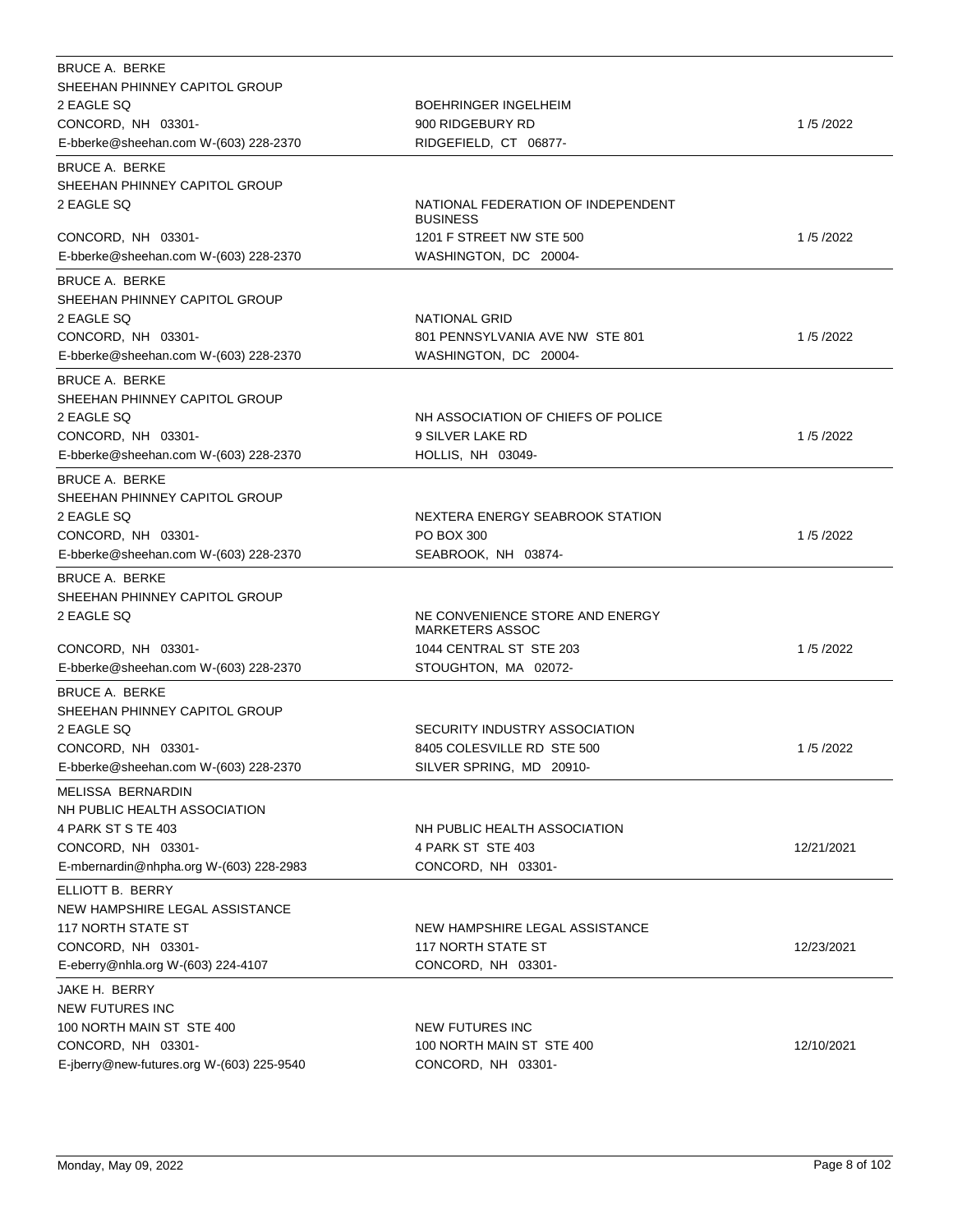| ROBERT L. BEST                                           |                                                         |            |
|----------------------------------------------------------|---------------------------------------------------------|------------|
| <b>SULLOWAY &amp; HOLLIS PLLC</b>                        |                                                         |            |
| 9 CAPITOL ST                                             | NH ACUPUNCTURE AND ASIAN MEDICINE<br><b>ASSOCIATION</b> |            |
| CONCORD, NH 03301-                                       | 875 GREENLAND RD STE A-6                                | 1/18/2022  |
| E-000000000000 W-(603) 223-2800                          | PORTSMOUTH, NH 03801-                                   |            |
| JAMES J. BIANCO JR                                       |                                                         |            |
| <b>BIANCO PROFESSIONAL ASSOCIATION</b>                   |                                                         |            |
| <b>18 CENTRE ST</b>                                      | <b>ISO NEW ENGLAND INC</b>                              |            |
| CONCORD, NH 03301-                                       | ONE SULLIVAN RD                                         | 12/30/2021 |
| E-jbianco@biancopa.com W-(603) 225-7170                  | HOLYOKE, MA 01040-                                      |            |
| JAMES J. BIANCO JR                                       |                                                         |            |
| <b>BIANCO PROFESSIONAL ASSOCIATION</b>                   |                                                         |            |
| <b>18 CENTRE ST</b>                                      | NH DENTAL SOCIETY                                       |            |
| CONCORD, NH 03301-                                       | <b>23 SOUTH STATE ST</b>                                | 12/30/2021 |
| E-jbianco@biancopa.com W-(603) 225-7170                  | CONCORD, NH 03301-                                      |            |
|                                                          |                                                         |            |
| THOMAS A. BISHOP<br><b>BAE SYSTEMS</b>                   |                                                         |            |
| 2941 FAIRVIEW PARK DR STE 100                            | <b>BAE SYSTEMS</b>                                      |            |
| FALLS CHURCH, VA 22042-                                  | 2941 FAIRVIEW PARK DR STE 100                           | 1/11/2022  |
| E-thomas.bishop@baesystems.com W-(603) 923-0566          | FALLS CHURCH, VA 22042-                                 |            |
|                                                          |                                                         |            |
| GILLES BISSONNETTE                                       |                                                         |            |
| ACLU OF NH                                               |                                                         |            |
| 18 LOW AVE                                               | ACLU OF NH                                              |            |
| CONCORD, NH 03301-                                       | 18 LOW AVE                                              | 1/7/2022   |
| E-gilles@aclu-nh.org W-(603) 224-5591                    | CONCORD, NH 03301-                                      |            |
| KATHY BIZARRO-THUNBERG                                   |                                                         |            |
| NEW HAMPSHIRE HOSPITAL ASSOCIATION                       |                                                         |            |
| 125 AIRPORT RD                                           | NEW HAMPSHIRE HOSPITAL ASSOCIATION                      |            |
| CONCORD, NH 03301-                                       | 125 AIRPORT RD                                          | 12/20/2021 |
| E-kbizarro@nhha.org W-(603) 415-4252                     | CONCORD, NH 03301-                                      |            |
| PETER BLAIR                                              |                                                         |            |
| <b>CONSERVATION LAW FOUNDATION</b>                       |                                                         |            |
| 27 NORTH MAIN ST                                         | CONSERVATION LAW FOUNDATION                             |            |
| CONCORD, NH 03301-                                       | 27 NORTH MAIN ST                                        | 12/16/2021 |
| E-pblair@clf.org W-(603) 225-3060                        | CONCORD, NH 03301-                                      |            |
| ROBERT P. BLAISDELL                                      |                                                         |            |
| <b>BLAISDELL ASSOCIATES LLC</b>                          |                                                         |            |
| 1481 UNION ST                                            | CONSUMER SAFETY TECHNOLOGY                              |            |
| MANCHESTER, NH 03104-                                    | 11103 NW AURORA AVE                                     | 2/15/2022  |
| E-Bob@Blaisdell-Associates.com W-(603) 932-3335          | URBANDALE, IA 50322-                                    |            |
| KAREN M. BLAKE                                           |                                                         |            |
| COMMUNITY SUPPORT NETWORK INC                            |                                                         |            |
| 10 FERRY ST STE 309                                      | COMMUNITY SUPPORT NETWORK INC                           |            |
|                                                          |                                                         | 1/31/2022  |
| CONCORD, NH 03301-<br>E-kblake@csni.org W-(603) 348-8830 | 10 FERRY ST STE 309<br>CONCORD, NH 03301-               |            |
|                                                          |                                                         |            |
| JESSICA A. BLUMENTHAL                                    |                                                         |            |
| NEW HAMPSHIRE YOUTH MOVEMENT                             |                                                         |            |
| 1 WASHINGTON ST STE 3123                                 | NEW HAMPSHIRE YOUTH MOVEMENT                            |            |
| DOVER, NH 03820-                                         | 1 WASHINGTON ST STE 3123                                | 3/23/2022  |
| E-jessbnyhm@gmail.com W-(603) 573-5349                   | DOVER, NH 03820-                                        |            |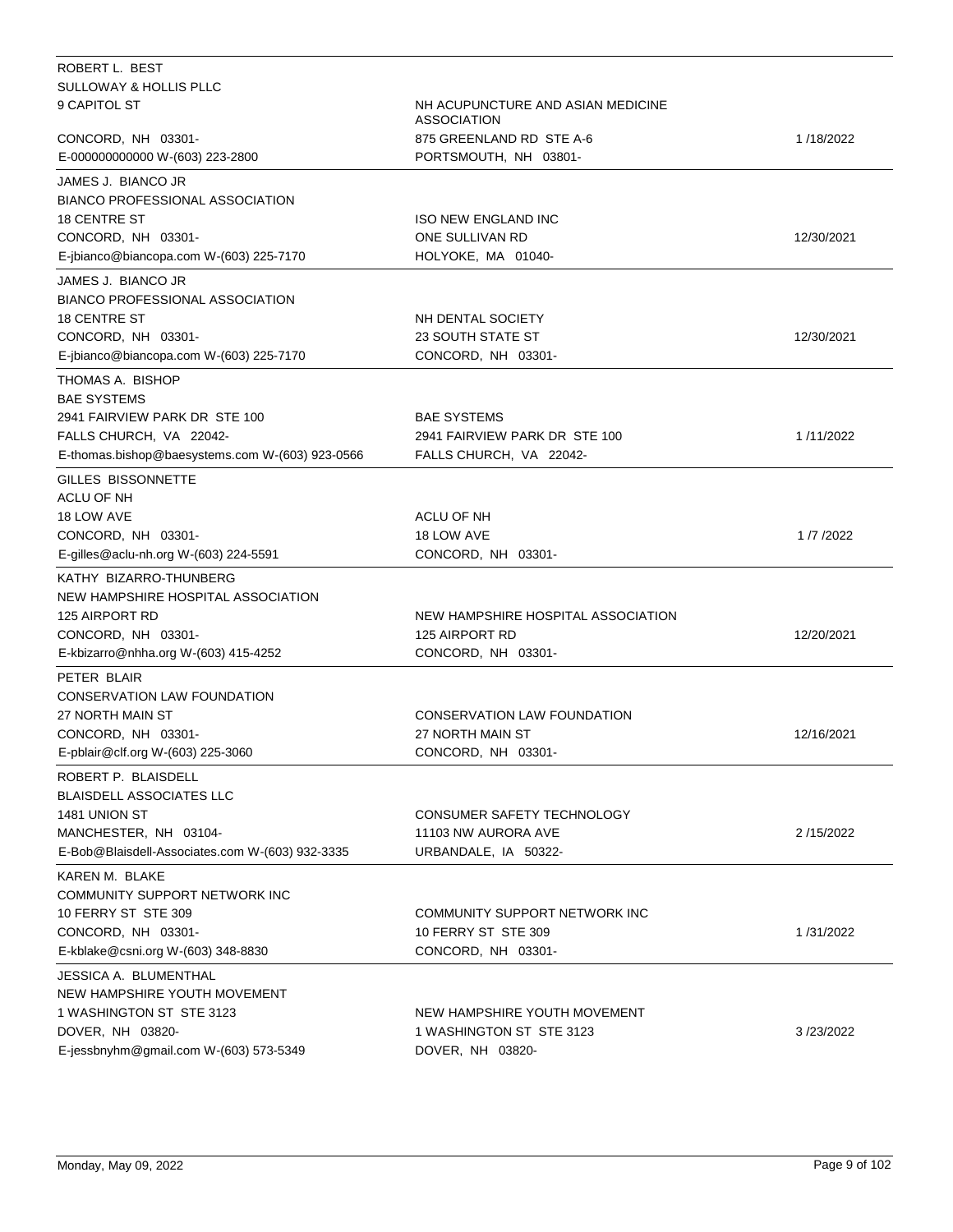| LANCE L. BOUCHER<br>AMERICAN LUNG ASSOCIATION<br><b>122 STATE STREET</b>                                                                                        | AMERICAN LUNG ASSOCIATION                                                            |            |
|-----------------------------------------------------------------------------------------------------------------------------------------------------------------|--------------------------------------------------------------------------------------|------------|
| AUGUST, ME 04330-<br>E-lance.boucher@lung.org W-(207) 624-0325                                                                                                  | 21 W 38TH ST 3RD FLOOR<br>NEW YORK, NY 10015-                                        | 2 /7 /2022 |
| <b>JACKSON BOULEY</b><br>DENNEHY AND BOULEY<br>17 DEPOT ST STE 3<br>CONCORD, NH 03301-<br>E-jackson@dennehybouley.com W-(603) 228-1601                          | <b>TELADOC HEALTH</b><br>2 MANHATTANVILLE RD<br>PURCHASE, NY 10577-                  | 1/26/2022  |
| <b>JACKSON BOULEY</b><br>DENNEHY AND BOULEY<br>17 DEPOT ST STE 3<br>CONCORD, NH 03301-<br>E-jackson@dennehybouley.com W-(603) 228-1601                          | <b>NRG ENERGY</b><br>804 CARNEGIE CENTER<br>PRINCETON, NJ 08540-                     | 1/26/2022  |
| <b>JACKSON BOULEY</b><br>DENNEHY AND BOULEY<br>17 DEPOT ST STE 3<br>CONCORD, NH 03301-<br>E-jackson@dennehybouley.com W-(603) 228-1601<br><b>JACKSON BOULEY</b> | 3M COMPANY TRANSPORTATION SAFETY DIVISION<br><b>3M CENTER</b><br>ST PAUL, MN 55144-  | 1/26/2022  |
| DENNEHY AND BOULEY<br>17 DEPOT ST STE 3<br>CONCORD, NH 03301-<br>E-jackson@dennehybouley.com W-(603) 228-1601                                                   | <b>INTRALOT INC</b><br>11360 TECHNOLOGY CIR<br>DELUTH, GA 30096-                     | 1/26/2022  |
| <b>JACKSON BOULEY</b><br>DENNEHY AND BOULEY<br>17 DEPOT ST STE 3<br>CONCORD, NH 03301-<br>E-jackson@dennehybouley.com W-(603) 228-1601                          | THE MOUNT WASHINGTON COG RAILWAY<br>3168 BASE STATION RD<br>MT WASHINGTON, NH 03589- | 1/26/2022  |
| <b>JACKSON BOULEY</b><br>DENNEHY AND BOULEY<br>17 DEPOT ST STE 3<br>CONCORD, NH 03301-<br>E-jackson@dennehybouley.com W-(603) 228-1601                          | NORTH COUNTRY ENVIRONMENTAL SERVICES INC<br>518 TRUDEAU RD<br>BETHLEHEM, NH 03574-   | 1/26/2022  |
| JACKSON BOULEY<br>DENNEHY AND BOULEY<br>17 DEPOT ST STE 3<br>CONCORD, NH 03301-<br>E-jackson@dennehybouley.com W-(603) 228-1601                                 | NH AUTOMOBILE DEALERS ASSOC<br>PO BOX 2337<br>CONCORD, NH 03301-                     | 1/26/2022  |
| <b>JACKSON BOULEY</b><br>DENNEHY AND BOULEY<br>17 DEPOT ST STE 3<br>CONCORD, NH 03301-<br>E-jackson@dennehybouley.com W-(603) 228-1601                          | THE BROOK<br>319 NEW ZEALAND RD<br>SEABROOK, NH 03874-                               | 1/26/2022  |
| JACKSON BOULEY<br>DENNEHY AND BOULEY<br>17 DEPOT ST STE 3<br>CONCORD, NH 03301-<br>E-jackson@dennehybouley.com W-(603) 228-1601                                 | NH VETERINARY MEDICAL ASSOC<br>17 DEPOT ST STE 3<br>CONCORD, NH 03301-               | 1/26/2022  |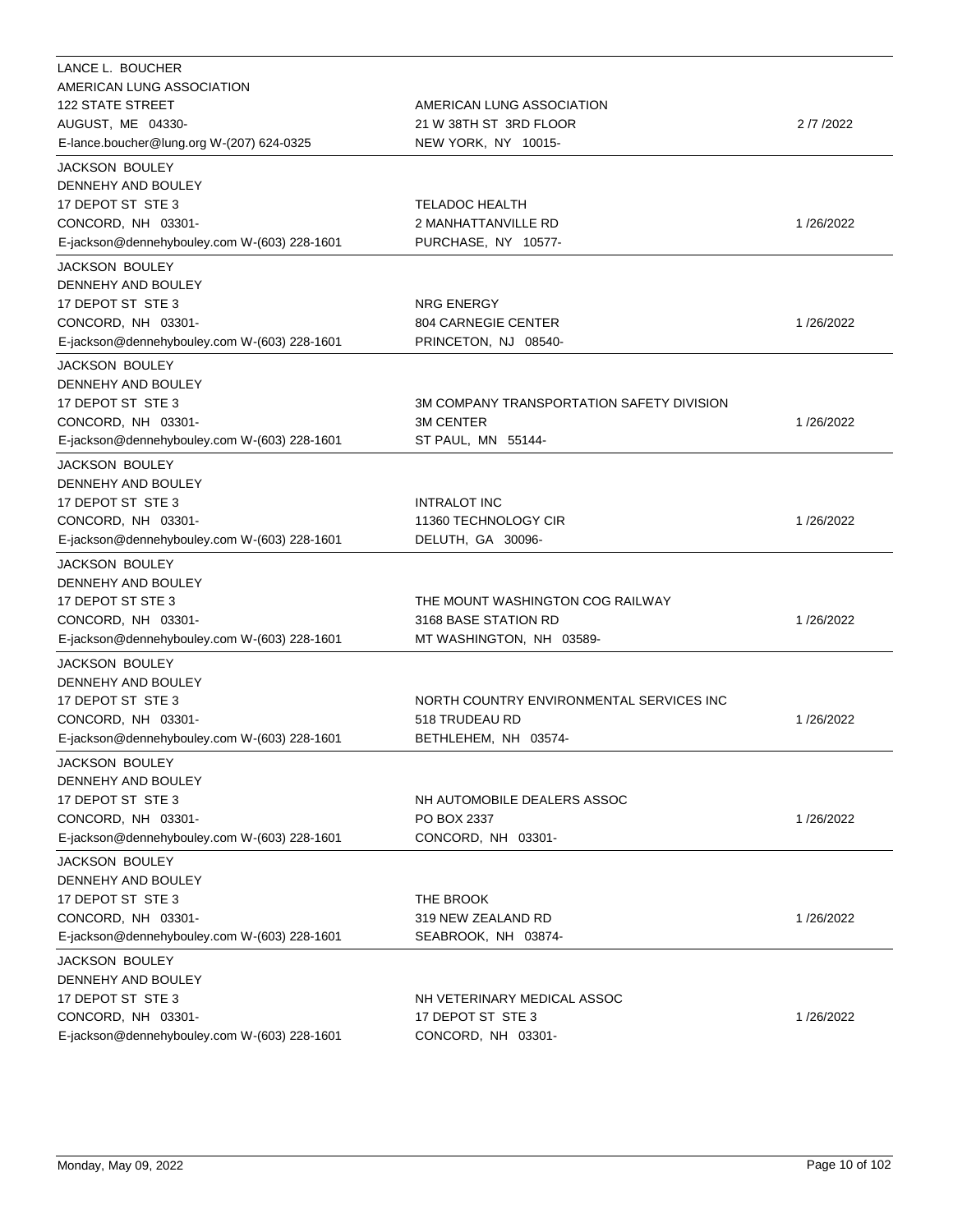| JACKSON R. BOULEY                            |                                                        |           |
|----------------------------------------------|--------------------------------------------------------|-----------|
| DENNEHY AND BOULEY                           |                                                        |           |
| 17 DEPOT ST STE 3                            | AMERICAN PHYSICAL THERAPIST ASSOC NH<br><b>CHAPTER</b> |           |
| CONCORD, NH 03301-                           | <b>36 JERICHO RD</b>                                   | 1/26/2022 |
| E-jackson@dennehybouley.com W-(603) 228-1601 | KINGSTON, NH 03048-                                    |           |
| <b>JIM BOULEY</b>                            |                                                        |           |
| DENNEHY AND BOULEY                           |                                                        |           |
| 17 DEPOT ST STE 3                            | THE MOUNT WASHINGTON COG RAILWAY                       |           |
| CONCORD, NH 03301-                           | 3168 BASE STATION RD                                   | 1/26/2022 |
| E-jim@dennehybouley.com W-(603) 228-1601     | MT WASHINGTON, NH 03589-                               |           |
|                                              |                                                        |           |
| <b>JIM BOULEY</b>                            |                                                        |           |
| DENNEHY AND BOULEY                           |                                                        |           |
| 17 DEPOT ST STE 3                            | 3M COMPANY TRANSPORTATION SAFETY DIVISION              |           |
| CONCORD, NH 03301-                           | 3M CENTER                                              | 1/26/2022 |
| E-jim@dennehybouley.com W-(603) 228-1601     | ST PAUL, MN 55144-                                     |           |
| <b>JIM BOULEY</b>                            |                                                        |           |
| DENNEHY AND BOULEY                           |                                                        |           |
| 17 DEPOT ST STE 3                            | <b>OUTFRONT MEDIA</b>                                  |           |
| CONCORD, NH 03301-                           | 179 LINCOLN ST                                         | 1/26/2022 |
| E-jim@dennehybouley.com W-(603) 228-1601     | BOSTON, MA 02111-                                      |           |
| <b>JIM BOULEY</b>                            |                                                        |           |
| DENNEHY AND BOULEY                           |                                                        |           |
| 17 DEPOT ST STE 3                            | CONDUENT INC AND ITS AFFILIATES                        |           |
| CONCORD, NH 03301-                           | 750 FIRST ST NW STE 1020                               | 1/26/2022 |
| E-jim@dennehybouley.com W-(603) 228-1601     | WASHINGTON, DC 20002-                                  |           |
|                                              |                                                        |           |
| <b>JIM BOULEY</b>                            |                                                        |           |
| DENNEHY AND BOULEY                           |                                                        |           |
| 17 DEPOT ST STE 3                            | THE BROOK                                              |           |
| CONCORD, NH 03301-                           | 319 NEW ZEALAND RD                                     | 1/26/2022 |
| E-jim@dennehybouley.com W-(603) 228-1601     | SEABROOK, NH 03874-                                    |           |
| <b>JIM BOULEY</b>                            |                                                        |           |
| DENNEHY AND BOULEY                           |                                                        |           |
| 17 DEPOT ST STE 3                            | NH VETERINARY MEDICAL ASSOC                            |           |
| CONCORD, NH 03301-                           | 17 DEPOT ST STE 3                                      | 1/26/2022 |
| E-jim@dennehybouley.com W-(603) 228-1601     | CONCORD, NH 03301-                                     |           |
| JIM BOULEY                                   |                                                        |           |
| DENNEHY AND BOULEY                           |                                                        |           |
| 17 DEPOT ST STE 3                            | NRG ENERGY                                             |           |
| CONCORD, NH 03301-                           | 804 CARNEGIE CENTER                                    | 1/26/2022 |
| E-jim@dennehybouley.com W-(603) 228-1601     | PRINCETON, NJ 08540-                                   |           |
|                                              |                                                        |           |
| JIM BOULEY                                   |                                                        |           |
| DENNEHY AND BOULEY                           |                                                        |           |
| 17 DEPOT ST STE 3                            | AMERIHEALTH CARITAS                                    |           |
| CONCORD, NH 03301-                           | 200 STEVENS DR BLDG 100                                | 1/26/2022 |
| E-jim@denneybouley.com W-(603) 228-1601      | PHILADELPHIA, PA 19113-                                |           |
| <b>JIM BOULEY</b>                            |                                                        |           |
| DENNEHY AND BOULEY                           |                                                        |           |
| 17 DEPOT ST STE 3                            | NH ASSOC OF NURSE ANESTHESIOLOGY                       |           |
| CONCORD, NH 03301-                           | 17 DEPOT ST STE 3                                      | 1/26/2022 |
| E-jim@dennehybouley.com W-(603) 228-1601     | CONCORD, NH 03301-                                     |           |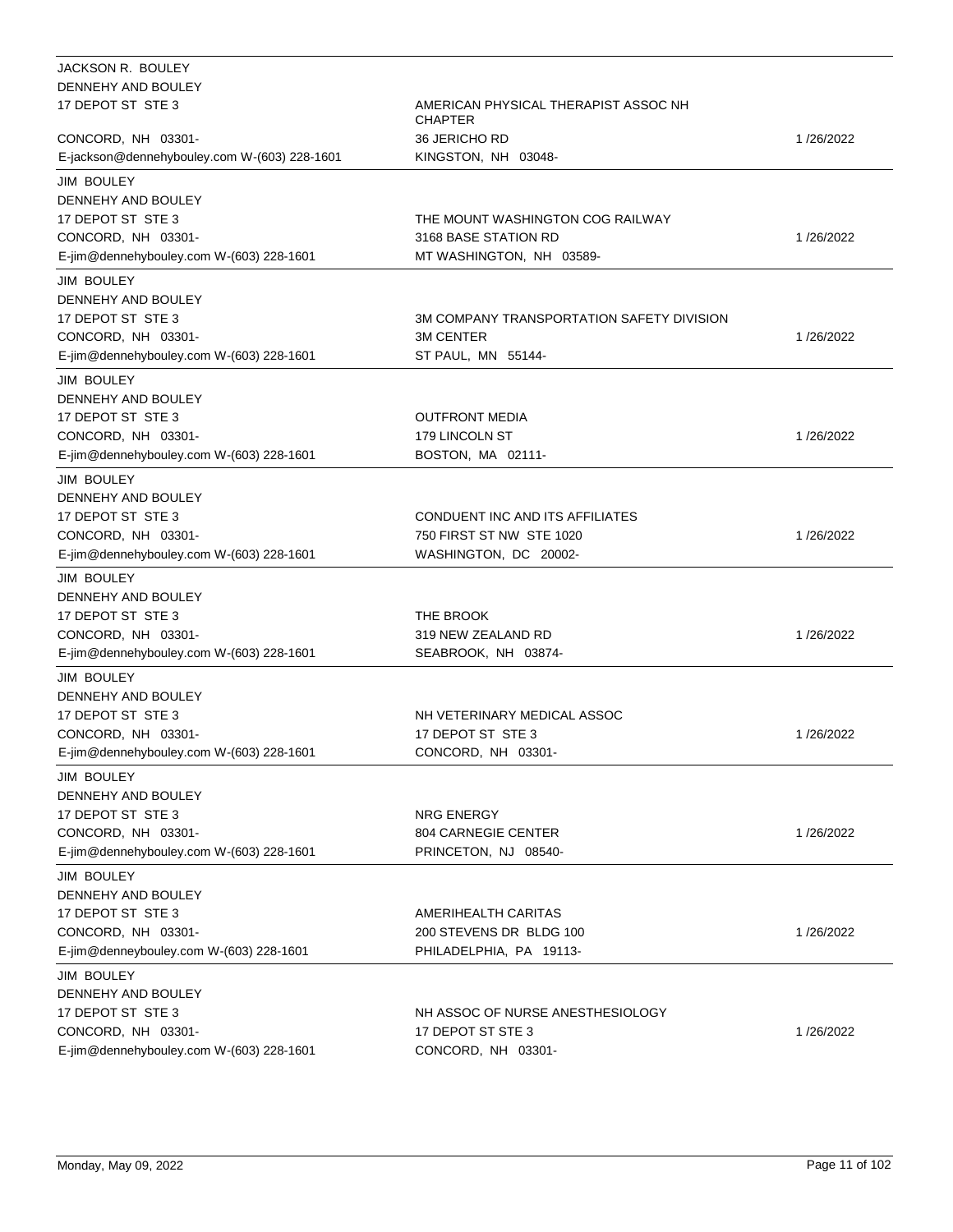| <b>JIM BOULEY</b><br>DENNEHY AND BOULEY<br>17 DEPOT ST STE 3<br>CONCORD, NH 03301-                                              | NEW HAMPSHIRE OPTICIANS SOCIETY<br>PO BOX 8                                          | 1/26/2022 |
|---------------------------------------------------------------------------------------------------------------------------------|--------------------------------------------------------------------------------------|-----------|
| E-jim@dennehybouley.com W-(603) 228-1601                                                                                        | MANCHESTER, NH 03105-                                                                |           |
| <b>JIM BOULEY</b><br>DENNEHY AND BOULEY<br>17 DEPOT ST STE 3<br>CONCORD, NH 03301-<br>E-jim@dennehybouley.com W-(603) 228-1601  | NORTH COUNTRY ENVIRONMENTAL SERVICES INC<br>518 TRUDEAU RD<br>BETHLEHEM, NH 03574-   | 1/26/2022 |
| <b>JIM BOULEY</b><br>DENNEHY AND BOULEY<br>17 DEPOT ST STE 3<br>CONCORD, NH 03301-<br>E-jim@dennehybouley.com W-(603) 228-1601  | ACEC NH<br>17 DEPOT ST STE 3<br>CONCORD, NH 03301-                                   | 1/26/2022 |
| <b>JIM BOULEY</b><br>DENNEHY AND BOULEY<br>17 DEPOT ST STE 3<br>CONCORD, NH 03301-<br>E-jjim@dennehybouley.com W-(603) 228-1601 | <b>TELADOC HEALTH</b><br>2 MANHATTANVILLE RD<br>PURCHASE, NY 10577-                  | 1/26/2022 |
| <b>JIM BOULEY</b><br>DENNEHY AND BOULEY<br>17 DEPOT ST STE 3<br>CONCORD, NH 03301-<br>E-jim@dennehybouley.com W-(603) 228-1601  | NH AUTOMOBILE DEALERS ASSOC<br>PO BOX 2337<br>CONCORD, NH 03301-                     | 1/26/2022 |
| JIM BOULEY<br>DENNEHY AND BOULEY<br>17 DEPOT ST STE 3<br>CONCORD, NH 03301-<br>E-jim@dennehybouley.com W-(603) 228-1601         | <b>INTRALOT INC</b><br>11360 TECHNOLOGY CIR<br>DELUTH, GA 30096-                     | 1/26/2022 |
| <b>JIM BOULEY</b><br>DENNEHY AND BOULEY<br>17 DEPOT ST STE 3<br>CONCORD, NH 03301-<br>E-jim@dennehybouley.com W-(603) 228-1601  | COMMUNITY SUPPORT NETWORK INC<br>10 FERRY ST STE 401<br>CONCORD, NH 03301-           | 1/26/2022 |
| RICHARD BOULEY<br>DENNEHY AND BOULEY<br>17 DEPOT ST STE 3<br>CONCORD, NH 03301-<br>E-dick@dennehybouley.com W-(603) 228-1601    | <b>OUTFRON MEDIA</b><br>179 LINCOLN ST<br>BOSTON, MA 02111-                          | 1/26/2022 |
| RICHARD BOULEY<br>DENNEHY AND BOULEY<br>17 DEPOT ST STE 3<br>CONCORD, NH 03301-<br>E-dick@dennehybouley.com W-(603) 228-1601    | THE MOUNT WASHINGTON COG RAILWAY<br>3168 BASE STATION RD<br>MT WASHINGTON, NH 03589- | 1/26/2022 |
| RICHARD BOULEY<br>DENNEHY AND BOULEY<br>17 DEPOT ST STE 3<br>CONCORD, NH 03301-<br>E-dick@dennehybouley.com W-(603) 228-1601    | NEW HAMPSHIRE OPTICIANS SOCIETY<br>PO BOX 8<br>MANCHESTER, NH 03105-                 | 1/26/2022 |
| RICHARD BOULEY<br>DENNEHY AND BOULEY<br>17 DEPOT ST STE 3<br>CONCORD, NH 03301-<br>E-dick@dennehybouley.com W-(603) 228-1601    | NH VETERINARY MEDICAL ASSOC<br>17 DEPOT ST STE 3<br>CONCORD, NH 03301-               | 1/26/2022 |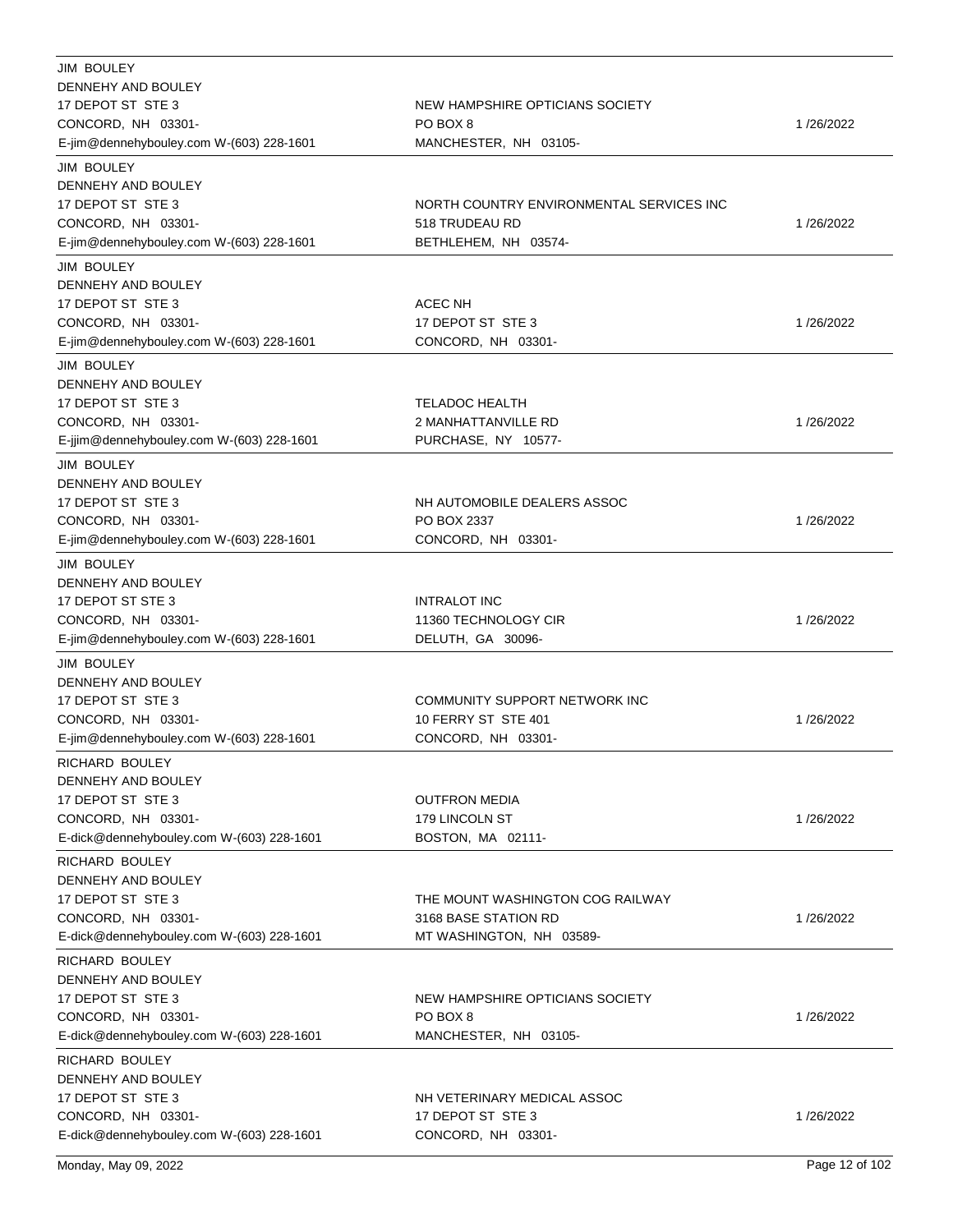| RICHARD BOULEY                                              |                                                                         |                |
|-------------------------------------------------------------|-------------------------------------------------------------------------|----------------|
| DENNEHY AND BOULEY                                          |                                                                         |                |
| 17 DEPOT ST STE 3                                           | SENIOR NUTRITION NETWORK OF NH                                          |                |
| CONCORD, NH 03301-                                          | 17 DEPOT ST STE 3                                                       | 1/26/2022      |
| E-dick@dennehybouley.com W-(603) 228-1601                   | CONCORD, NH 03301-                                                      |                |
| RICHARD BOULEY                                              |                                                                         |                |
| DENNEHY AND BOULEY                                          |                                                                         |                |
| 17 DEPOT ST STE 3                                           | WINNIPESAUKEE FAMILY ALLIANCE FOR BOATING<br><b>SAFETY</b>              |                |
| CONCORD, NH 03301-                                          | PO BOX 1341                                                             | 1/26/2022      |
| E-dick@dennehybouley.com W-(603) 228-1601                   | MEREDITH, NH 03253-                                                     |                |
| RICHARD L. BOULEY                                           |                                                                         |                |
| DENNEHY AND BOULEY                                          |                                                                         |                |
| 17 DEPOT ST STE 3                                           | AMERICAN PHYSICAL THERAPIST ASSOC NH<br><b>CHAPTER</b>                  |                |
| CONCORD, NH 03301-                                          | 36 JERICHO RD                                                           | 1/26/2022      |
| E-dick@dennehybouley.com W-(603) 228-1601                   | KINGSTON, NH 03048-                                                     |                |
| KATHERINE A. BOURQUE                                        |                                                                         |                |
| UNITIL CORP                                                 | UNITIL CORP                                                             |                |
| <b>6 LIBERT LANE WEST</b><br>HAMPTON, NH 03842-             | <b>6 LIBERT LANE WEST</b>                                               | 1/19/2022      |
| E-bourquek@unitil.com W-(603) 770-3215                      | HAMPTON, NH 03842-                                                      |                |
|                                                             |                                                                         |                |
| <b>KEVIN BOURQUE</b>                                        |                                                                         |                |
| PHARMACEUTICAL RESEARCH & MANUF. OF AMERICA                 |                                                                         |                |
| 950 F STREET NW STE 300                                     | PHARMACEUTICAL RESEARCH & MANUF. OF<br><b>AMERICA</b>                   |                |
| WASHINGTON, DC 20004-                                       | 950 F STREET NW STE 300                                                 | 1/28/2022      |
| E-kbourque@phrma.org W-(508) 698-4994                       | WASHINGTON, DC 20004-                                                   |                |
| KETCHER J. BRADLEY                                          |                                                                         |                |
| PO BOX 190201                                               | CONSUMER ACTION NETWORK, INC                                            |                |
| ST LOUIS, MO 63119-                                         | PO BOX 190201                                                           | 4/27/2022      |
| E-BRADLEY.KETCHER@GMAIL.COM W-(314) 492-8689                | ST. LOUIS, MO 63119-                                                    |                |
| Matthew Bradley                                             |                                                                         |                |
| 855 Courtwood Lane                                          |                                                                         |                |
| St. Louis, MO 63011-                                        | Novartis Pharmaceuticals Corporation<br>One Health Plaza Bldg., 401-433 | 12/28/2021     |
| E-matthew.bradley@novartis.com W-(314) 724-8799             | East Hanover, NJ 07936-                                                 |                |
|                                                             |                                                                         |                |
| PETER E. BRAGDON<br><b>PRETI STRATEGIES</b>                 |                                                                         |                |
| PO BOX 1318                                                 | <b>GET INSURED</b>                                                      |                |
| CONCORD, NH 03302-                                          | 1305 TERRA BELLA AVE                                                    | 1/3/2022       |
| E-pbragdon@preti.com W-(603) 410-1573                       | MOUNTAIN VIEW, CA                                                       |                |
|                                                             |                                                                         |                |
| PETER E. BRAGDON                                            |                                                                         |                |
| <b>PRETI STRATEGIES</b><br>PO BOX 1318                      | NEW HAMPSHIRE AFL CIO                                                   |                |
| CONCORD, NH 03302-                                          | 161 LONDONDERRY RD                                                      | 4/7/2022       |
| E-pbragdon@preti.com W-(603) 410-1573                       | HOOKSETT, NH 03106-                                                     |                |
|                                                             |                                                                         |                |
| PETER E. BRAGDON                                            |                                                                         |                |
| PRETI STRATEGIES                                            |                                                                         |                |
| PO BOX 1318<br>CONCORD, NH 03302-                           | <b>CSX TRANSPORTATION</b>                                               | 1/3/2022       |
|                                                             | 500 WATER ST 15TH FLOOR                                                 |                |
| E-pbragdon@preti.com W-(603) 410-1573                       | JACKSONVILLE, FL 32202-                                                 |                |
| PETER E. BRAGDON                                            |                                                                         |                |
| <b>PRETI STRATEGIES</b>                                     |                                                                         |                |
| PO BOX 1318                                                 | GREATER NASHUA CHAMBER OF COMMERCE                                      |                |
| CONCORD, NH 03302-<br>E-pbragdon@preti.com W-(603) 410-1573 | 60 MAIN ST STE 200<br>NASHUA, NH 03064-                                 | 1/3/2022       |
|                                                             |                                                                         | Page 13 of 102 |
| Monday, May 09, 2022                                        |                                                                         |                |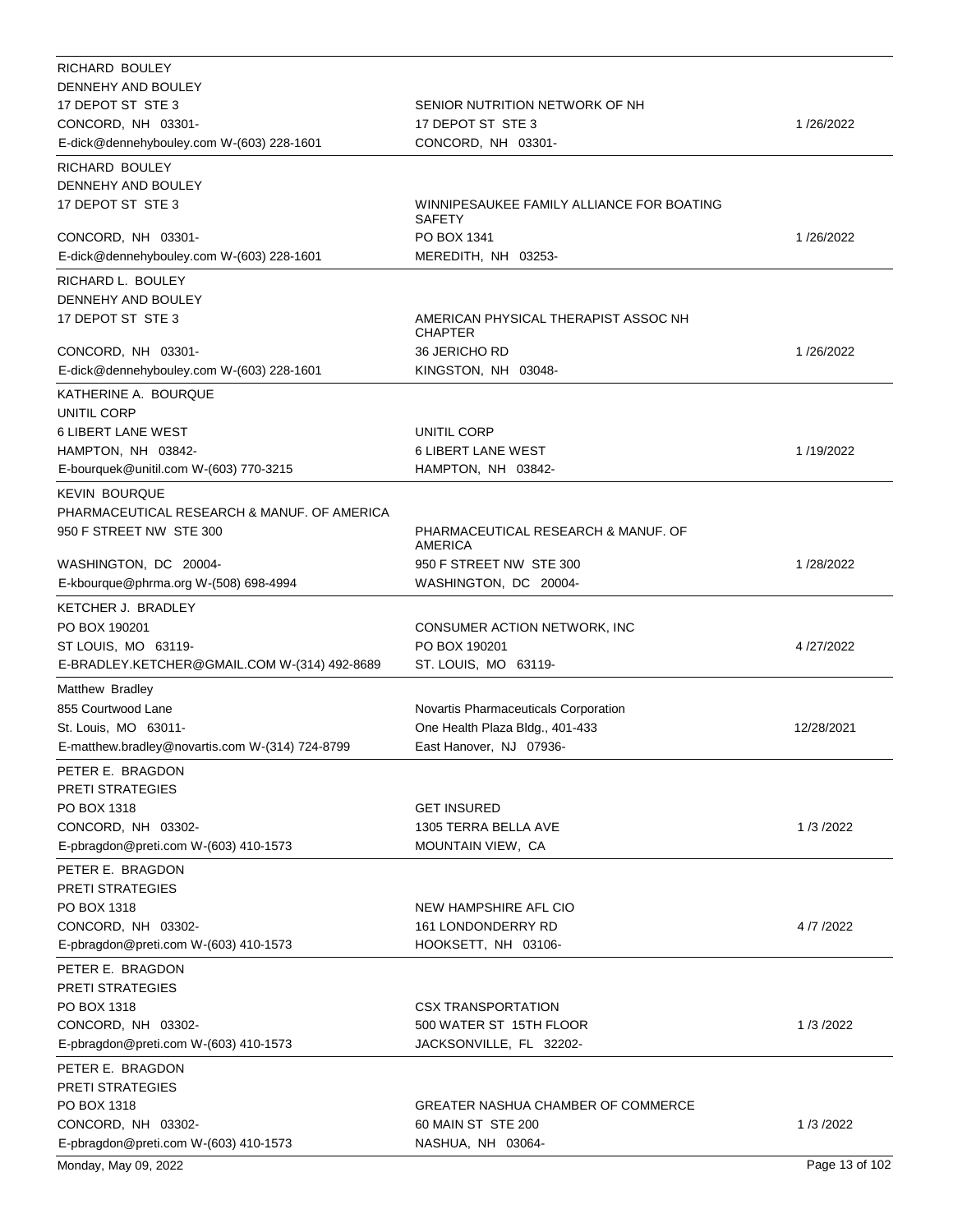| PETER E. BRAGDON<br><b>PRETI STRATEGIES</b> |                                                           |           |
|---------------------------------------------|-----------------------------------------------------------|-----------|
| PO BOX 1318                                 | FRESENIUS MEDICAL CARE NORTH AMERICA                      |           |
| CONCORD, NH 03302-                          | 250 EAST DAY RD STE 200                                   | 1/3/2022  |
| E-pbragdon@preti.com W-(603) 410-1573       | MISHAWAKA, IN 45545-                                      |           |
| PETER E. BRAGDON                            |                                                           |           |
| <b>PRETI STRATEGIES</b>                     |                                                           |           |
| PO BOX 1318                                 | NATIONAL REDISTRICTING ACTION FUND                        |           |
| CONCORD, NH 03302-                          |                                                           | 1/3/2022  |
| E-pbragdon@preti.com W-(603) 410-1573       | WASHINGTON, DC                                            |           |
| PETER E. BRAGDON                            |                                                           |           |
| <b>PRETI STRATEGIES</b>                     |                                                           |           |
| PO BOX 1318                                 | HARVARD PILGRIM HEALTH CARE                               |           |
| CONCORD, NH 03302-                          | 93 WORCESTER ST STE 100                                   | 1/3/2022  |
| E-pbragdon@preti.com W-(603) 410-1573       | WELLESLEY, MA 02481-                                      |           |
| PETER E. BRAGDON                            |                                                           |           |
| <b>PRETI STRATEGIES</b>                     |                                                           |           |
| PO BOX 1318                                 | <b>TCSNH LLC</b>                                          |           |
| CONCORD, NH 03302-                          | 8 INTERCHANGE DR                                          | 1/3/2022  |
| E-pbragdon@preti.com W-(603) 410-1573       | WEST LEBANON, NH 03784-                                   |           |
| PETER E. BRAGDON                            |                                                           |           |
| <b>PRETI STRATEGIES</b>                     |                                                           |           |
| PO BOX 1318                                 | CHURCHILL DOWNS INCORPORATED                              |           |
| CONCORD, NH 03302-                          | 1600 NORTH HURSTBOURNE PARKWAY STE 400                    | 1/3/2022  |
| E-pbragdon@preti.com W-(603) 410-1573       | LOUISVILLE, KY 40222-                                     |           |
| PETER E. BRAGDON                            |                                                           |           |
| <b>PRETI STRATEGIES</b>                     |                                                           |           |
| PO BOX 1318                                 | <b>WELLPATH RECOVERY SOLUTIONS</b>                        |           |
| CONCORD, NH 03302-                          | 1283 MURFREESBORO RD STE 500                              | 1/3/2022  |
| E-pbragdon@preti.com W-(603) 410-1573       | NASHVILLE, TN 37217-                                      |           |
| <b>GAIL T. BROWN</b>                        |                                                           |           |
| NH PUBLIC HEALTH ASSOC NH ORAL HEALTH       |                                                           |           |
| <b>COALITION</b>                            |                                                           |           |
| 4 PARK ST STE 403                           | NH PUBLIC HEALTH ASSOC NH ORAL HEALTH<br><b>COALITION</b> |           |
| CONCORD, NH 03301-                          | 4 PARK ST STE 403                                         | 1/12/2022 |
| E-gbrown@nhoralhealth.org W-(603) 415-5550  | CONCORD, NH 03301-                                        |           |
| <b>MARC BROWN</b>                           |                                                           |           |
| ADVANTAGE GOVERNMENT AFFAIRS LLC            |                                                           |           |
| PO BOX 1256                                 | ALLIANCE FOR AUTOMOTIVE INNOVATION                        |           |
| CONCORD, NH 03302-                          | 1050 K STREET STE 650                                     | 1/19/2022 |
| E-marc@advantagenh.com W-(603) 502-3553     | WASHINGTON, DC 20001-                                     |           |
| <b>MARC BROWN</b>                           |                                                           |           |
| ADVANTAGE GOVERNMENT AFFAIRS LLC            |                                                           |           |
| PO BOX 1256                                 | THE OWLS NEST RESORT GOLF CLUB                            |           |
| CONCORD, NH 03302-                          | 40 CLUBHOUSE LN                                           | 1/19/2022 |
| E-marc@advantagenh.com W-(603) 502-3553     | THORNTON, NH 03825-                                       |           |
|                                             |                                                           |           |
| <b>MARC BROWN</b><br><b>HBW RESOURCES</b>   |                                                           |           |
| PO BOX 1256                                 | CONSUMER ENERGY ALLIANCE                                  |           |
| CONCORD, NH 03302-                          | PO BOX 118                                                | 1/19/2022 |
| E-mbrown@hbwresources.com W-(603) 777-7176  | EXETER, NH 03833-                                         |           |
|                                             |                                                           |           |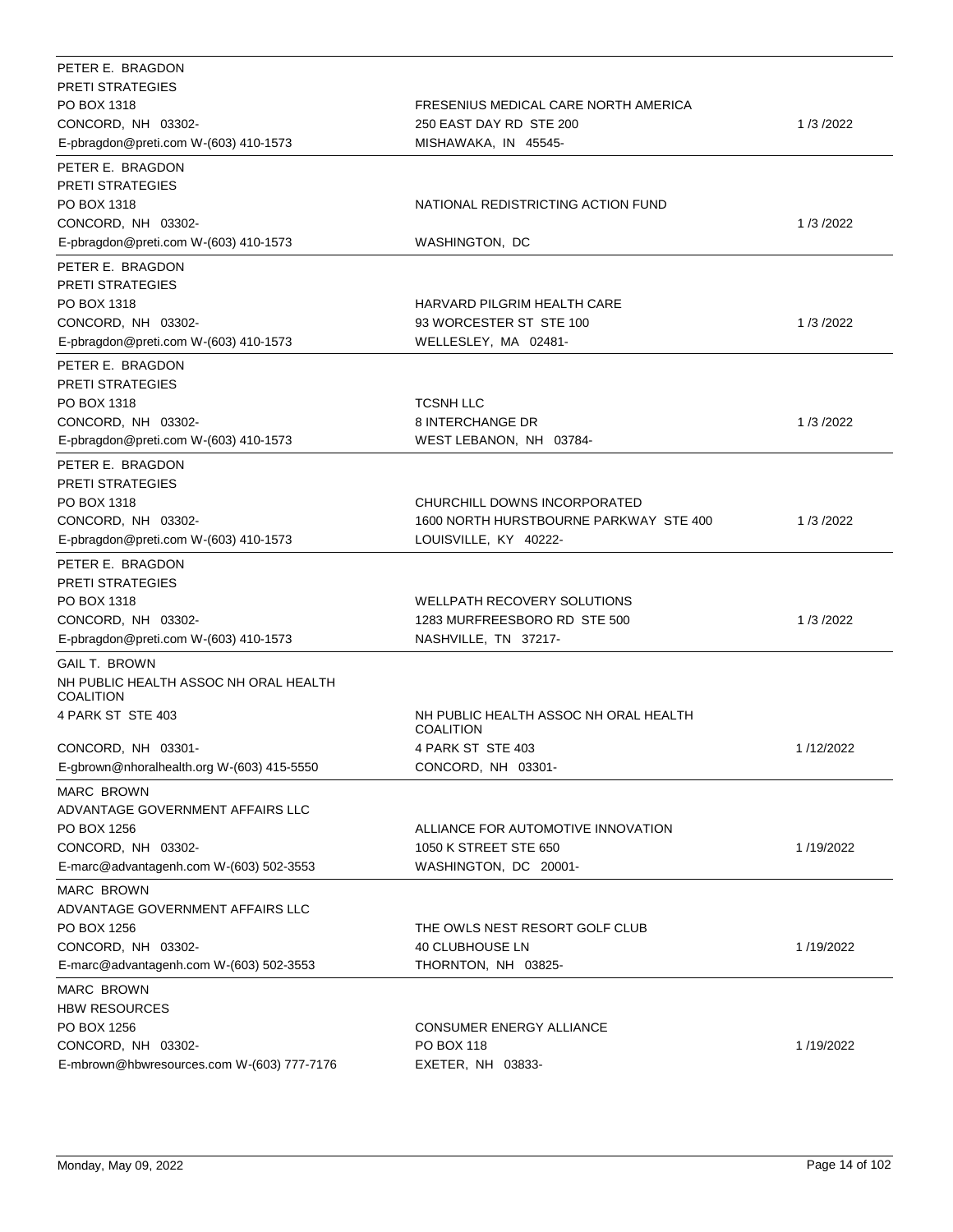| NATHAN BRYCE                                  |                                                             |           |
|-----------------------------------------------|-------------------------------------------------------------|-----------|
| <b>IPSEN BIOPHARMACEUTICALS INC</b>           |                                                             |           |
| ONE MAIN ST UNIT 700                          | <b>IPSEN BIOPHARMACEUTICALS INC</b>                         |           |
| CAMBRIDGE, MA 02142-                          | ONE MAIN ST UNIT 700                                        | 2/24/2022 |
| E-nathan.bryce@ipsen.com W-(646) 596-4490     | CAMBRIDGE, MA 02142-                                        |           |
| CHRISTOPHER BUCHANAN                          |                                                             |           |
| 31 HOME DEPOT DR PMB 295                      | <b>WALMART INC</b>                                          |           |
| PLYMOUTH, MA 02360-                           | 702 SW 8TH STREET                                           | 1/5/2022  |
| E-chris.buchanan@walmart.com W-(617) 997-2971 | BENTONVILLE, AR 72716-                                      |           |
| KELLY A. BUCHANAN                             |                                                             |           |
| <b>CLEAN ENERGY NH</b>                        |                                                             |           |
| 14 DIXON AVE STE 202                          | <b>CLEAN ENERGY NH</b>                                      |           |
| CONCORD, NH 03301-                            | 14 DIXON AVE STE 202                                        | 1/11/2022 |
| E-kelly@cleanenergynh.org W-(303) 956-1246    | CONCORD, NH 03301-                                          |           |
|                                               |                                                             |           |
| SAMANTHA BUCKLEY                              |                                                             |           |
|                                               | SD USA                                                      |           |
|                                               | 611 PENNSYLVANIA AVE, STE 201                               | 4/25/2022 |
| E-<br>SAMANTHA.BUCKLEY@SECUREDEMOCRACYUSA.ORG | WASHINGTON, DC 20003-                                       |           |
| W-(214) 400-8481                              |                                                             |           |
| STEPHEN J. BUONICONTI                         |                                                             |           |
| <b>BUONICONTI &amp; MCCARY LLC</b>            |                                                             |           |
| ONE BOSTON PL STE 2600                        | NATIONAL CORRECTION EMPLOYESS UNION                         |           |
| BOSTON, MA 02108-                             | 20 MAPLE ST                                                 | 1/21/2022 |
| E-steveb.lawoffice@gmail.com W-(617) 933-7255 | SPRINGFIELD, MA 01103-                                      |           |
|                                               |                                                             |           |
| STEPHEN J. BUONICONTI                         |                                                             |           |
| <b>BUONICONTI &amp; MCCARY LLC</b>            |                                                             |           |
| ONE BOSTON PL STE 2600                        | NEW ENGLAND COLLECTORS ASSOCIATION                          |           |
| BOSTON, MA 02108-                             | 31 HAYWARD ST STE 2A-213                                    | 1/21/2022 |
| E-steveb.lawoffice@gmail.com W-(617) 933-7255 | FRANKLIN, MA 02038-                                         |           |
| <b>JAMES BURNETT</b>                          |                                                             |           |
| SIGHT LINE PUBLIC AFFAIRS                     |                                                             |           |
| PO BOX 97                                     | CENTENE CORP ON BEHALF OF ITS AFFILIATES &<br><b>SUBSID</b> |           |
| CONCORD, NH 03302-                            | 2 EXECUTIVE PARK DR                                         | 1/12/2022 |
| E-jamie@sight-line.us W-(603) 686-3909        | BEDFORD, NH 03110-                                          |           |
| <b>JAMES BURNETT</b>                          |                                                             |           |
| SIGHT LINE PUBLIC AFFAIRS                     |                                                             |           |
| PO BOX 97                                     | <b>EVERSOURCE ENERGY</b>                                    |           |
| CONCORD, NH 03302-                            | 780 N COMMERCIAL ST                                         | 1/12/2022 |
|                                               |                                                             |           |
| E-jamie@sight-line.us W-(603) 686-3909        | MANCHESTER, NH 03101-                                       |           |
| <b>JAMES BURNETT</b>                          |                                                             |           |
| SIGHT LINE PUBLIC AFFAIRS                     |                                                             |           |
| PO BOX 97                                     | <b>GOOGLE LLC AND ITS AFFILIATES</b>                        |           |
| CONCORD, NH 03302-                            | <b>1600 AMPHITHEATRE PARKWAY</b>                            | 1/12/2022 |
| E-jamie@sight-lline.us W-(603) 686-3909       | MOUNTAIN VIEW, CA 94043-                                    |           |
| JAMES BURNETT                                 |                                                             |           |
| SIGHT LINE PUBLIC AFFAIRS                     |                                                             |           |
| PO BOX 97                                     | AT T                                                        |           |
| CONCORD, NH 03302-                            | 364 MAINE MALL RD                                           | 1/12/2022 |
| E-jamie@sight-line.us W-(603) 686-3909        | SOUTH PORTLAND, ME 04016-                                   |           |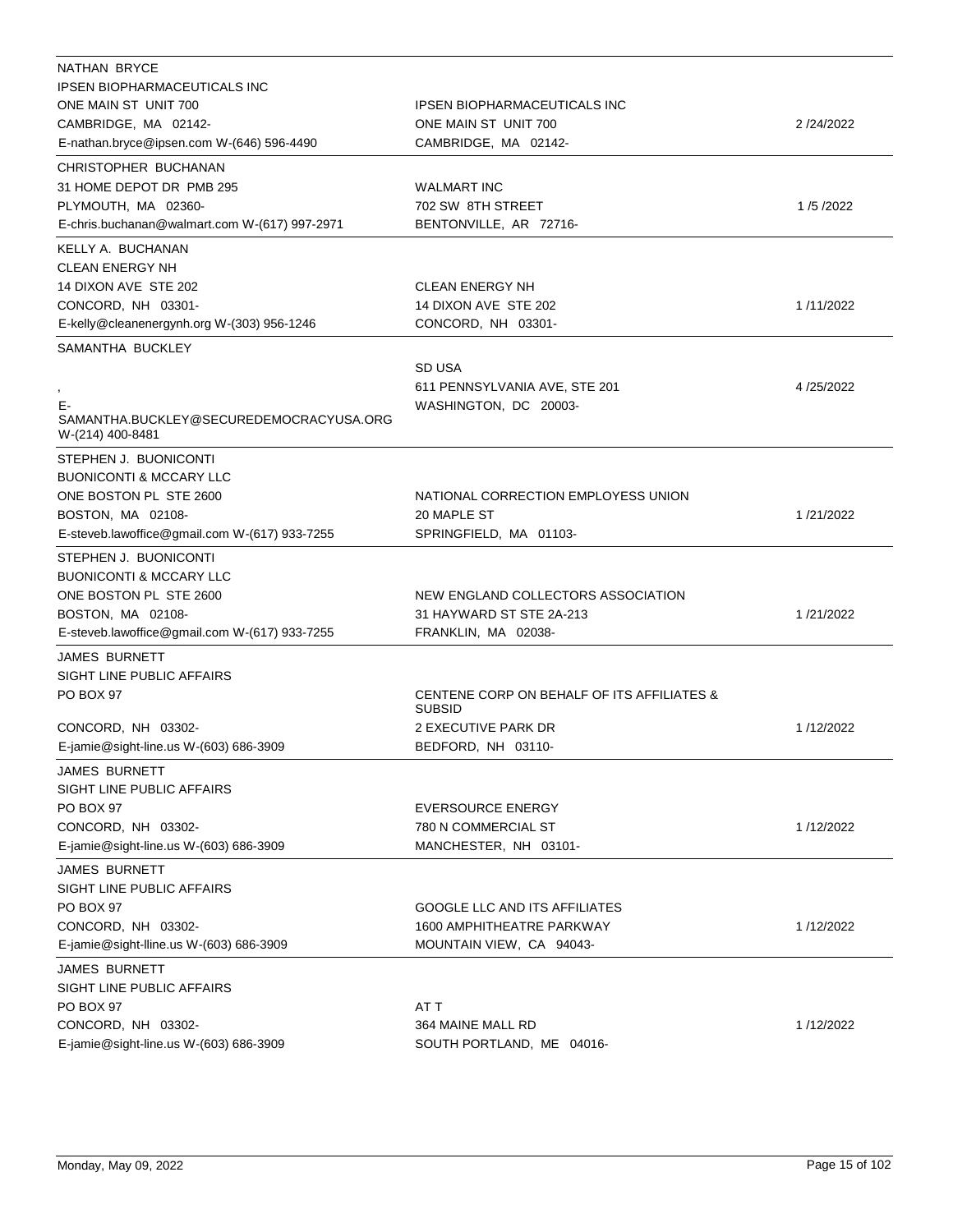| JAMES BURNETT                                          |                                                            |            |
|--------------------------------------------------------|------------------------------------------------------------|------------|
| SIGHT LINE PUBLIC AFFAIRS                              |                                                            |            |
| <b>PO BOX 97</b>                                       | AMERICAN PROPERTY CASUALTY INSURANCE<br><b>ASSOCIATION</b> |            |
| CONCORD, NH 03302-                                     | 95 COLUMBIA ST                                             | 1/12/2022  |
| E-jamie@sight-line.us W-(603) 686-3909                 | ALBANY, NY 12210-                                          |            |
| <b>JAMES BURNETT</b><br>SIGHT LINE PUBLIC AFFAIRS      |                                                            |            |
| PO BOX 97                                              | <b>WINE INSTITUTE</b>                                      |            |
| CONCORD, NH 03302-                                     | 24 SANDPIPER LN                                            | 1/12/2022  |
| E-jamie@sight-line.us W-(603) 686-3909                 | MERRIMACK, NH 03054-                                       |            |
|                                                        |                                                            |            |
| MARGARET ML. BYRNES                                    |                                                            |            |
| NEW HAMPSHIRE MUNICIPAL ASSOCIATION                    |                                                            |            |
| 25 TRIANGLE PARK DR                                    | NEW HAMPSHIRE MUNICIPAL ASSOCIATION                        |            |
| CONCORD, NH 03301-                                     | 25 TRIANGLE PARK DR                                        | 12/30/2021 |
| E-governmentaffairs@nhmunicipal.org W-(603) 224-7447   | CONCORD, NH 03301-                                         |            |
| Ashley Calabrese                                       |                                                            |            |
| 38 Warren Road                                         | Novartis Services Inc.                                     |            |
| Sturbridge, MA 01518-                                  | 801 Pennsylvania Avee., NW, Ste 700                        | 12/28/2021 |
| E-ashley.calabrese@novartis.com W-(203) 410-7936       | Washington, DC 20004-                                      |            |
| DAVID B. CAMPBELL                                      |                                                            |            |
| DAVID B, CAMPBELL ATTORNEY AT LAW                      |                                                            |            |
| 20 TRAFALGAR SQ STE 429                                | NEW HAMPSHIRE NORTHCOAST CORP                              |            |
| NASHUA, NH 03063-                                      | 368 ROUTE 16 PO BOX 429                                    | 1/11/2022  |
| E-000000000000 W-(603) 888-5906                        | OSSIPEE, NH 03864-                                         |            |
| ELIZABETH CANADA                                       |                                                            |            |
| PLANNED PARENTHOOD OF NORTHERN NEW                     |                                                            |            |
| 18 LOW AVE                                             | PLANNED PARENTHOOD OF NORTHERN NEW                         |            |
|                                                        | <b>ENGLAND</b>                                             |            |
| CONCORD, NH 03301-                                     | 18 LOW AVE                                                 | 1/31/2022  |
| E-elizabeth.canada@ppnne.org W-(603) 686-3353          | CONCORD, NH 03301-                                         |            |
| ELIZABETH CANADA                                       |                                                            |            |
| PLANNED PARENTHOOD NEW HAMPSHIRE ACTION<br><b>FUND</b> |                                                            |            |
| 18 LOW AVE                                             | PLANNED PARENTHOOD NEW HAMPSHIRE ACTION<br><b>FUND</b>     |            |
| CONCORD, NH 03301-                                     | 18 LOW AVE                                                 | 1/31/2022  |
| E-elizabeth.canada@ppnne.org W-(603) 686-3353          | CONCORD, NH 03301-                                         |            |
| NICK CARANO                                            |                                                            |            |
| NEW HAMPSHIRE HOSPITAL ASSOCIATION                     |                                                            |            |
| <b>125 AIRPORT RD</b>                                  | NEW HAMPSHIRE HOSPITAL ASSOCIATION                         |            |
| CONCORD, NH 03301-                                     | No Longer Lobbying effective 4/4/2022                      | 12/20/2021 |
| E-ncarano@nhha.org W-(603) 415-4253                    | CONCORD, NH 03301-                                         |            |
| HEATHER CARROLL                                        |                                                            |            |
| NEW HAMPSHIRE LEGAL ASSISTANCE                         |                                                            |            |
| <b>117 NORTH STATE ST</b>                              | NEW HAMPSHIRE LEGAL ASSISTANCE                             |            |
| CONCORD, NH 03301-                                     | <b>117 NORTH STATE ST</b>                                  | 1/28/2022  |
| E-hcarroll@nhla.org W-(603) 224-4107                   | CONCORD, NH 03301-                                         |            |
| NICHOLAS CARTON                                        |                                                            |            |
| <b>JUUL LABS INC</b>                                   |                                                            |            |
| 172 EAST SIDE RD                                       | JUUL LABS INC                                              |            |
| SORRENTO, ME 04677-                                    | 172 EAST SIDE RD                                           | 12/23/2021 |
| E-nicholas.carton@juul.com W-(781) 974-9022            | SORRENTO, ME 04677-                                        |            |
|                                                        |                                                            |            |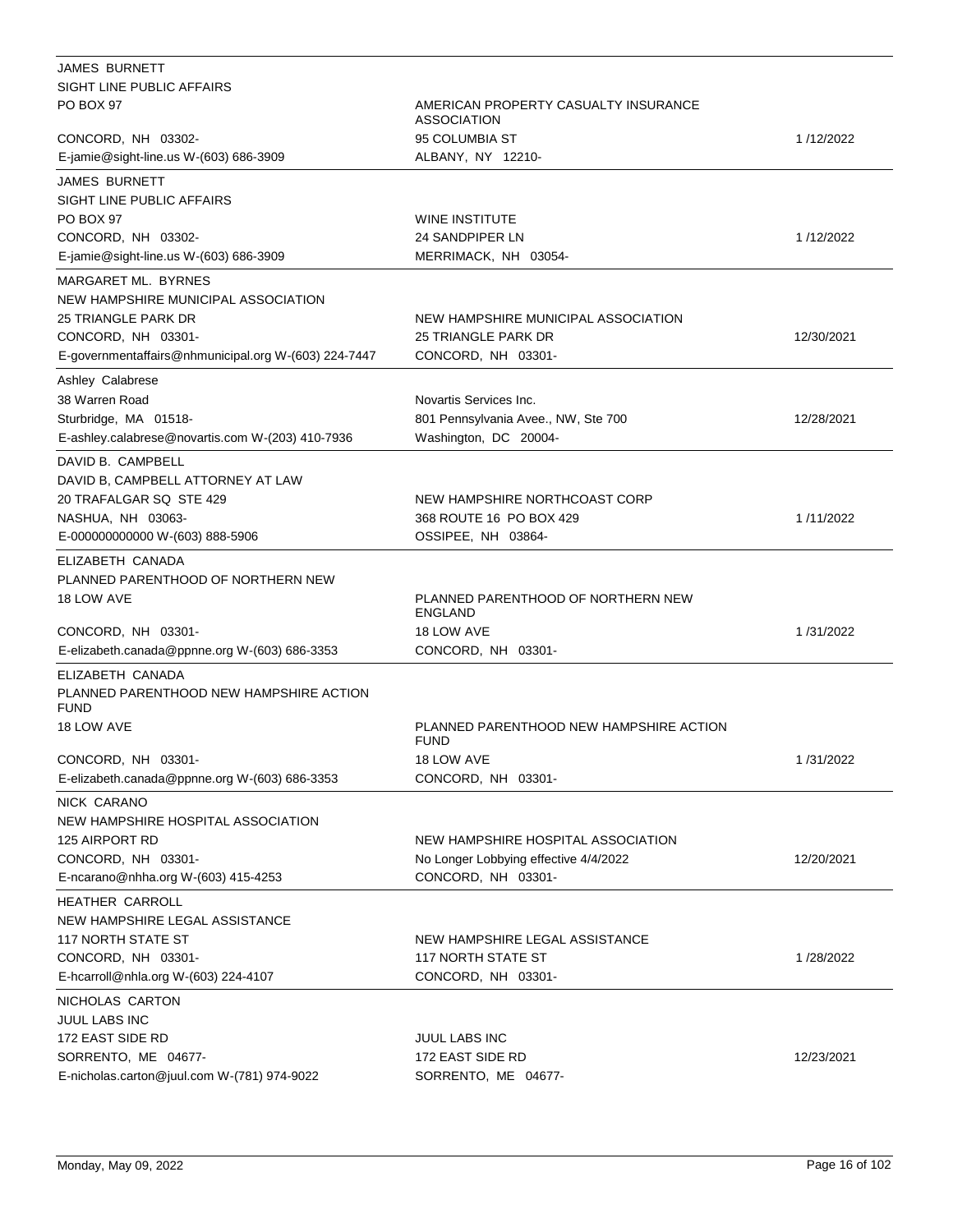| MEGAN CASKA                                        |                                         |            |
|----------------------------------------------------|-----------------------------------------|------------|
| <b>REPRESENT US</b>                                |                                         |            |
| PO BOX 60008                                       | <b>REPRESENT US</b>                     |            |
| FLORENCE, MA 01062-                                | PO BOX 60008                            | 3/9/2022   |
| E-mcaska@represent.us W-(413) 333-5625             | FLORENCE, MA 01062-                     |            |
| Dennis H. Caza                                     |                                         |            |
| PO Box 870                                         | <b>Teamsters Local 633</b>              |            |
| Manchester, NH 03102-                              | PO Box 870                              | 12/29/2021 |
| E-none@none W-(603) 625-9731                       | Manchester, NH 03105-                   |            |
|                                                    |                                         |            |
| TIMOTHY A. CEURVELS                                |                                         |            |
| <b>EVERSOURCE ENERGY</b>                           |                                         |            |
| 780 N COMMERCIAL ST                                | <b>EVERSOURCE ENERGY</b>                |            |
| MANCHESTER, NH 03101-                              | 780 N COMMERCIAL ST                     | 2/22/2022  |
| E-timothy.ceurvels@eversource.com W-(617) 541-7026 | MANCHESTER, NH 03101-                   |            |
| <b>DEVON CHAFFEE</b>                               |                                         |            |
| ACLU OF NH                                         |                                         |            |
| 18 LOW AVE                                         | ACLU OF NH                              |            |
| CONCORD, NH 03301-                                 | 18 LOW AVE                              | 1/7/2022   |
| E-devon@aclu-nh.org W-(603) 224-5591               | CONCORD, NH 03301-                      |            |
| DELLIE CHAMPAGNE                                   |                                         |            |
| SAVE THE CHILDREN ACTION NETWORK                   |                                         |            |
| 899 N CAPITOL ST NE STE 900                        | SAVE THE CHILDREN ACTION NETWORK        |            |
| WASHINGTON, DC 20002-                              | 899 N CAPITOL ST NE STE 900             | 2/22/2022  |
| E-dchampagne@savechildren.org W-(603) 496-8660     | WASHINGTON, DC 20002-                   |            |
|                                                    |                                         |            |
| <b>BEN CHANDHOK</b>                                |                                         |            |
| BIOTECHNOLOGY INNOVATION ORGANIZATION              |                                         |            |
| 1201 MARYLAND AVE SW STE 900                       | BIOTECHNOLOGY INNOVATION ORGANIZATION   |            |
| WASHINGTON, DC 20024-                              | 1201 MARYLAND AVE SW STE 900            | 1/5/2022   |
| E-bchandhok@bio.org W-(202) 962-6656               | WASHINGTON, DC 20024-                   |            |
| <b>MARISSA CHASE</b>                               |                                         |            |
| NEW HAMPSHIRE ASSOCIATION FOR JUSTICE              |                                         |            |
| PO BOX 1583                                        | NEW HAMPSHIRE ASSOCIATION FOR JUSTICE   |            |
| CONCORD, NH 03302-                                 | PO Box 1583                             | 1/11/2022  |
| E-mchase@nhaj.org W-(603) 224-7077                 | CONCORD, NH 03302-1583                  |            |
| BARRETT M. CHRISTINA                               |                                         |            |
| NEW HAMPSHIRE SCHOOL BOARDS ASSOCIATION            |                                         |            |
| 25 TRIANGLE PARK DR STE 101                        | NEW HAMPSHIRE SCHOOL BOARDS ASSOCIATION |            |
| CONCORD, NH 03301-                                 | 25 TRIANGLE PARK DR STE 101             | 1/4/2022   |
| E-bchristina@nhsba.org W-(603) 228-2351            | CONCORD, NH 03301-                      |            |
|                                                    |                                         |            |
| CHRIS CIPOLLA                                      |                                         |            |
| <b>DRAFTKINGS INC</b>                              |                                         |            |
| 222 BERKELEY ST 5TH FLOOR                          | <b>DRAFTKINGS INC</b>                   |            |
| BOSTON, MA 02116-                                  | 222 BERKELEY ST 5TH FLOOR               | 1/24/2022  |
| E-lobbyinglaw@gobergroup.com W-(202) 849-9002      | BOSTON, MA 02116-                       |            |
| <b>TYLER CLARK</b>                                 |                                         |            |
| PO BOX 1318                                        | NORTH COUNTRY ALLIANCE FOR BALANCED     |            |
|                                                    | <b>CHANGE</b>                           |            |
| CONCORD, NH 03302-                                 | PO BOX 553                              | 4/20/2022  |
| E-tclark@preti.com W-(603) 410-1599                | LITTLETON, NH 03561-                    |            |
| TYLER CLARK                                        |                                         |            |
| <b>PRETI STRATEGIES</b>                            |                                         |            |
| PO BOX 1318                                        | CHURCHILL DOWNS INCORPORATED            |            |
| CONCORD, NH 03302-                                 | 1600 NORTH HURSTBOURNE PARKWAY STE 400  | 4/22/2022  |
| E-tclark@preti.com W-(603) 410-1599                | LOUSIVILLE, KY 40222-                   |            |
|                                                    |                                         |            |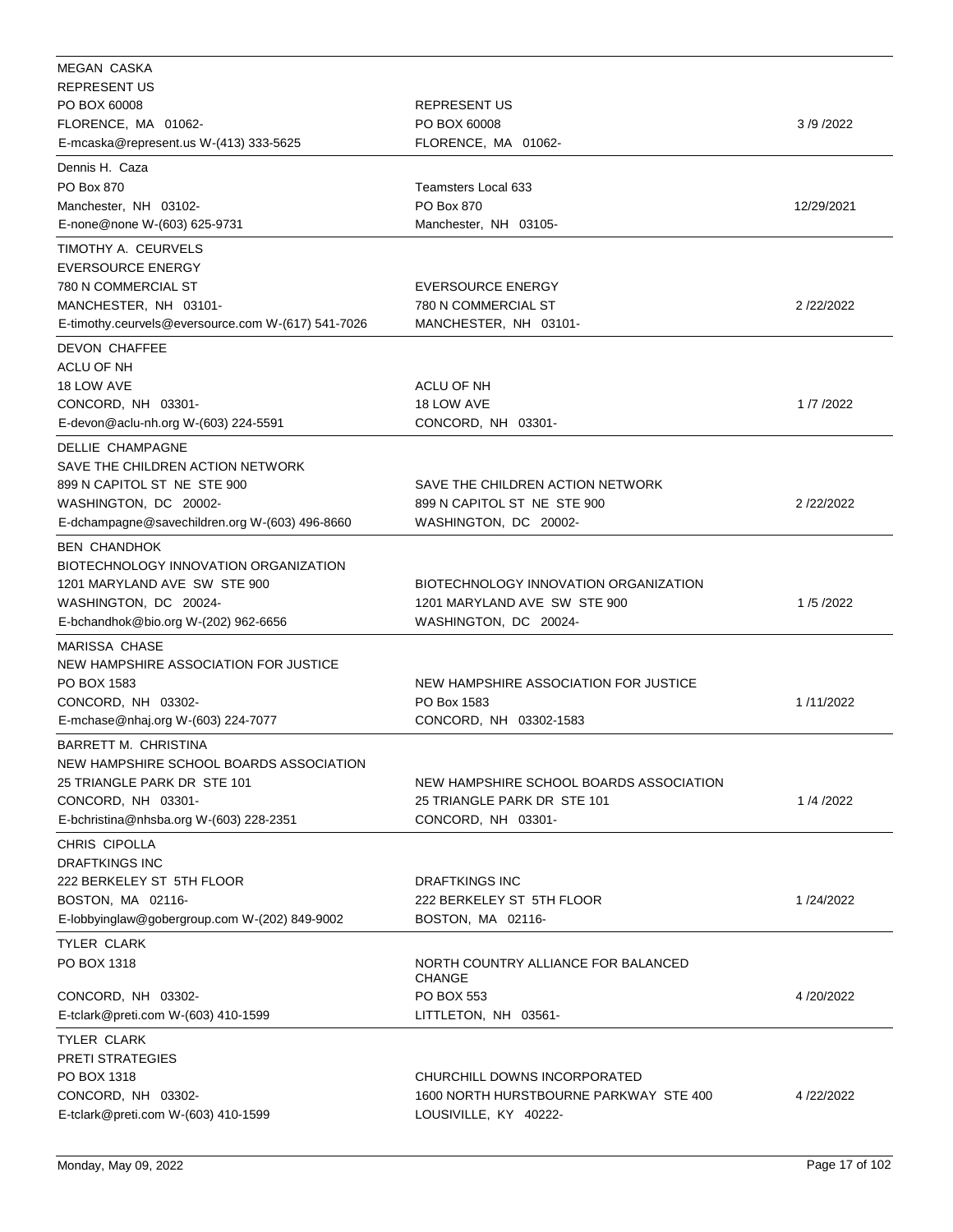| TYLER NE. CLARK                                      |                                                           |            |
|------------------------------------------------------|-----------------------------------------------------------|------------|
| <b>PRETI STRATEGIES</b>                              |                                                           |            |
| PO BOX 1318                                          | NEW APPROACH PAC                                          |            |
| CONCORD, NH 03302-                                   |                                                           | 1/3/2022   |
| E-tclark@preti.com W-(603) 410-1599                  | WASHINGTON, DC                                            |            |
| TYLER NE. CLARK                                      |                                                           |            |
| <b>PRETI STRATEGIES</b>                              |                                                           |            |
| PO BOX 1318                                          | <b>CSX TRANSPORTATION</b>                                 |            |
| CONCORD, NH 03302-                                   | 500 WATER ST 15TH FL                                      | 1/3/2022   |
| E-tclark@preti.com W-(603) 410-1599                  | JACKSONVILLE, FL 32202-                                   |            |
| TYLER NE. CLARK                                      |                                                           |            |
| <b>PRETI STRATEGIES</b>                              |                                                           |            |
| PO BOX 1318                                          | AMERICAN CIVIL LIBERTIES UNION OF NEW<br><b>HAMPSHIRE</b> |            |
| CONCORD, NH 03302-                                   | 18 LOW AVE                                                | 1/3/2022   |
| E-tclark@preti.com W-(603) 410-1599                  | CONCORD, NH 03301-                                        |            |
|                                                      |                                                           |            |
| TYLER NE. CLARK                                      |                                                           |            |
| <b>PRETI STRATEGIES</b>                              |                                                           |            |
| PO BOX 1318                                          | <b>GET INSURED</b>                                        |            |
| CONCORD, NH 03302-                                   | 1305 TERRA BELLA AVE                                      | 1/3/2022   |
| E-tclark@preti.com W-(603) 410-1599                  | MOUNTAIN VIEW, CA                                         |            |
| TYLER NE. CLARK                                      |                                                           |            |
| <b>PRETI STRATEGIES</b>                              |                                                           |            |
| PO BOX 1318                                          | AMERICAN FEDERATION OF TEACHERS NEW<br><b>HAMPSHIRE</b>   |            |
| CONCORD, NH 03302-                                   | 553 NH 3A #4                                              | 1/3/2022   |
| E-tclark@preti.com W-(603) 410-1599                  | BOW, NH 03304-                                            |            |
| TYLER NE. CLARK                                      |                                                           |            |
| <b>PRETI STRATEGIES</b>                              |                                                           |            |
| PO BOX 1318                                          | TEAMSTERS LOCAL UNION NO. 633 MANCHESTER<br>NΗ            |            |
| CONCORD, NH 03302-                                   | No Longer Lobbying effective 1/1/22                       | 1/3/2022   |
| E-tclark@preti.com W-(603) 410-1599                  | MANCHESTER, NH 03105-                                     |            |
| ROBERT CLEGG                                         |                                                           |            |
| LEGISLATIVE SOLUTIONS LLC                            |                                                           |            |
| PO BOX 10724                                         | NH CAMP DIRECTORS ASSOCIATION                             |            |
| BEDFORD, NH 03110-                                   | 43 CAMP KABEYUN RD                                        | 12/16/2021 |
| E-REClegg@legislative-solutions.com W-(603) 860-3682 | ALTON, NH 03810-                                          |            |
|                                                      |                                                           |            |
| ROBERT CLEGG                                         |                                                           |            |
| LEGISLATIVE SOLUTIONS LLC                            |                                                           |            |
| PO BOX 10724                                         | <b>GRANITE CASE MANAGEMENT</b>                            |            |
| BEDFORD, NH 03110-                                   | c/o PO BOX 10724                                          | 12/16/2021 |
| E-REClegg@legislative-solutions.com W-(603) 860-3682 | BEDFORD, NH 03110-                                        |            |
| ROBERT CLEGG                                         |                                                           |            |
| LEGISLATIVE SOLUTIONS LLC                            |                                                           |            |
| PO BOX 10724                                         | AJC NORTHEAST                                             |            |
| BEDFORD, NH 03110-                                   | c/o PO BOX 10724                                          | 12/16/2021 |
| E-REClegg@legislative-solutions.com W-(603) 860-3682 | BEDFORD, NH 03110-                                        |            |
| ROBERT CLEGG                                         |                                                           |            |
| LEGISLATIVE SOLUTIONS LLC                            |                                                           |            |
| PO BOX 10724                                         | ADP                                                       |            |
| BEDFORD, NH 03110-                                   | c/o PO BOX 10724                                          | 12/16/2021 |
| E-REClegg@legislative-solutions.com W-(603) 860-3682 | BEDFORD, NH 03110-                                        |            |
|                                                      |                                                           |            |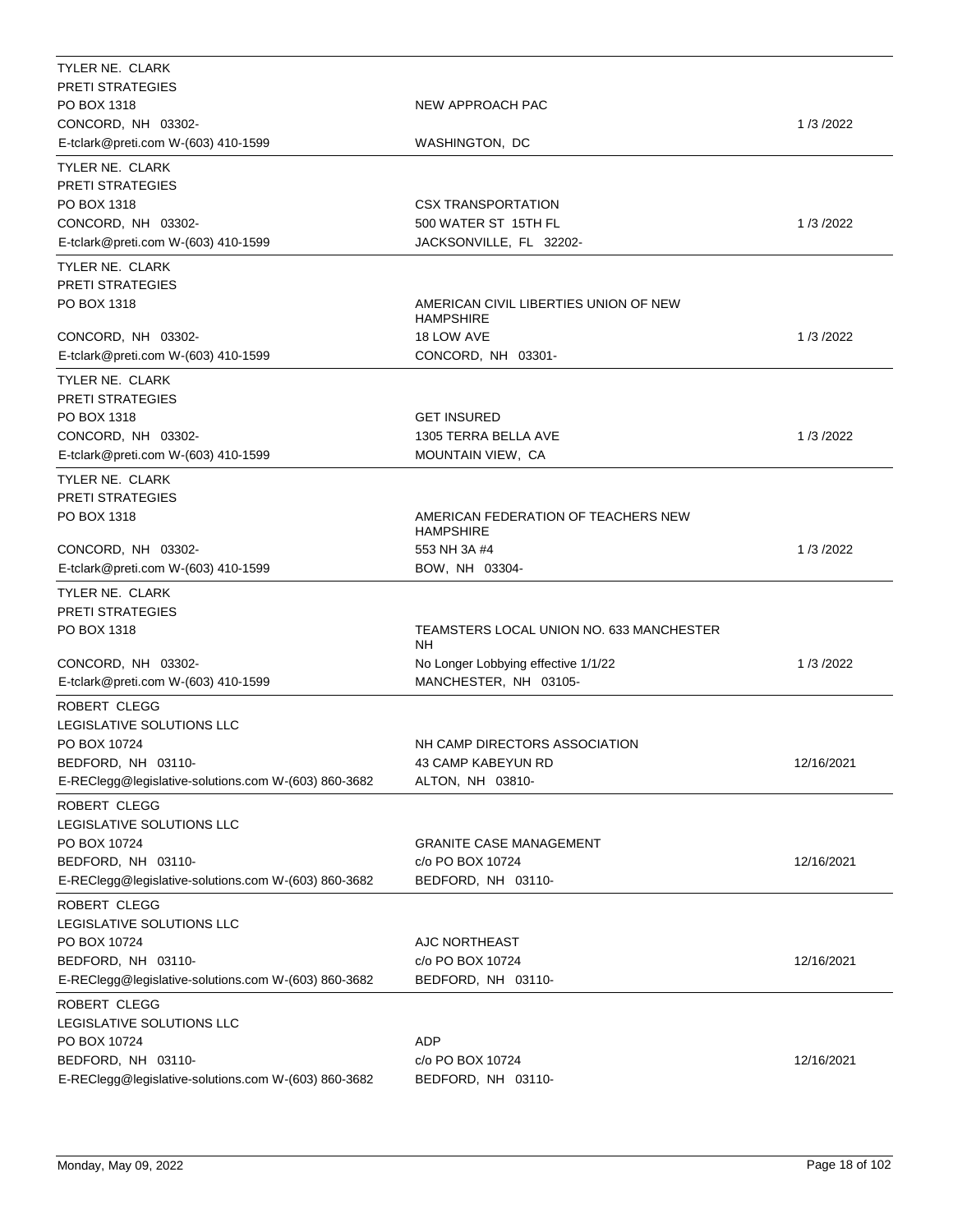| <b>ROBERT CLEGG</b><br>LEGISLATIVE SOLUTIONS LLC<br>PO BOX 10724<br>BEDFORD, NH 03110-<br>E-REClegg@legislative-solutions.com W-(603) 860-3682     | BIOTECHNOLOGY INNOVAION ORGANIZATION<br>1201 MARYLAND AVE<br>WASHINGTON, DC 20024-                      | 12/16/2021 |
|----------------------------------------------------------------------------------------------------------------------------------------------------|---------------------------------------------------------------------------------------------------------|------------|
| ROBERT CLEGG<br>LEGISLATIVE SOLUTIONS LLC<br>PO BOX 10724<br>BEDFORD, NH 03110-<br>E-reclegg@legislative-solutions.com W-(603) 860-3682            | <b>BOSTON BILLIARD CLUB &amp; CASINO</b><br>55 NORTHEASTERN BLVD<br>NASHUA, NH 03062-                   | 4/14/2022  |
| <b>ROBERT CLEGG</b><br>LEGISLATIVE SOLUTIONS LLC<br>PO BOX 10724<br>BEDFORD, NH 03110-<br>E-REClegg@legislative-solutions.com W-(603) 860-3682     | NH TOW ASSOCIATION<br>c/o PO BOX 10724<br>BEDFORD, NH 03110-                                            | 12/16/2021 |
| ROBERT CLEGG<br>LEGISLATIVE SOLUTIONS LLC<br>PO BOX 10724<br>BEDFORD, NH 03110-<br>E-reclegg@legislative-solutions.com W-(603) 860-3682            | NH COMMUNITY LOAN FUND<br>7 WALL ST<br>CONCORD, NH 03301-                                               | 4/14/2022  |
| ROBERT CLEGG<br>LEGISLATIVE SOLUTIONS LLC<br>PO BOX 10724<br>BEDFORD, NH 03110-<br>E-REClegg@legislative-solutions.com W-(603) 860-3682            | NH VOTERS AGAINST HUMAN TRAFFICKING<br>c/o PO BOX10724<br>BEDFORD, NH 03110-                            | 12/16/2021 |
| <b>ROBERT CLEGG</b><br>LEGISLATIVE SOLUTIONS LLC<br>PO BOX 10724<br>BEDFORD, NH 03110-<br>E-REClegg@legislative-solutions.com W-(603) 860-3682     | RESPONSIBLE INDUSTRY FOR A SOUND<br><b>ENVIRONMENT</b><br>c/o PO BOX 10724<br>BEDFORD, NH 03110-        | 12/16/2021 |
| <b>BRUCE CLENDENNING</b><br>THE NATURE CONSERVANCY<br>22 BRIDGE ST 4TH FLOOR<br>CONCORD, NH 03301-<br>E-bruce.clendenning@tnc.org W-(603) 224-5853 | THE NATURE CONSERVANCY<br>22 BRIDGE ST 4TH FLOOR<br>CONCORD, NH 03301-                                  | 1/5/2022   |
| DAN COLLINS<br>NEW ENGLAND POWER GENERATORS ASSOC<br>110 TURNPIKE RD STE 212<br>WESTBOROUGH, MA 01581-<br>E-dcollins@nepga.org W-(339) 236-0433    | NEW ENGLAND POWER GENERATORS ASSOC<br>No Longer Lobbying effective 4/12/2022<br>WESTBOROUGH, MA 01581-  | 12/23/2021 |
| DAVID G. COLLINS<br>RYP GRANITE STRATEGIES<br>PO BOX 1500<br>CONCORD, NH 03302-1500<br>E-dgc@rypgranite.com W-(603) 410-4307                       | NEW HAMPSHIRE WILDLIFE FEDERATION<br>54 PORTSMOUTH ST<br>CONCORD, NH 03301-                             | 1/5/2022   |
| DAVID G. COLLINS<br>RYP GRANITE STRATEGIES<br>PO BOX 1500<br>CONCORD, NH 03302-1500<br>E-dgc@rypgranite.com W-(603) 410-4307                       | NEW HAMPSHIRE ALLIANCE OF BOYS & GIRLS<br><b>CLUB</b><br>1275 PEACHTREE ST NE<br>ATLANTA, GA 30309-3506 | 1/5/2022   |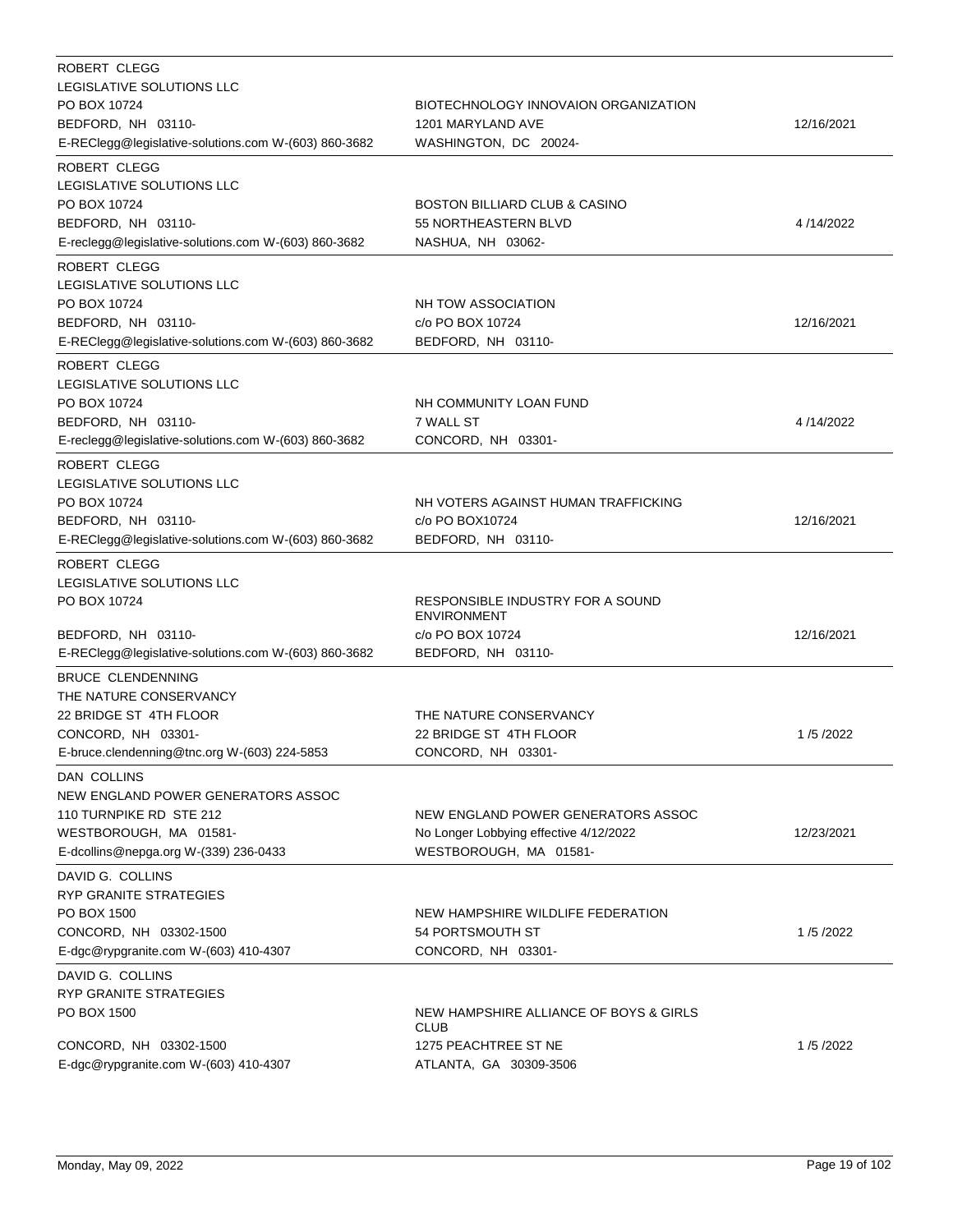| DAVID G. COLLINS<br>RYP GRANITE STRATEGIES<br>PO BOX 1500<br>CONCORD, NH 03302-1500<br>E-dgc@rypgranite.com W-(603) 410-4307        | NEW HAMPSHIRE GROCERS ASSOCIATION<br>110 STARK ST<br>MANCHESTER, NH 03101-                                | 1/5/2022 |
|-------------------------------------------------------------------------------------------------------------------------------------|-----------------------------------------------------------------------------------------------------------|----------|
| DAVID G. COLLINS<br><b>RYP GRANITE STRATEGIES</b><br>PO BOX 1500<br>CONCORD, NH 03302-1500<br>E-dgc@rypgranite.com W-(603) 410-4307 | AMERICAN EXPRESS<br>801 PENNSYLVANIA AVE NW STE 650<br>WASHINGTON, DC 20004-                              | 1/5/2022 |
| DAVID G. COLLINS<br>RYP GRANITE STRATEGIES<br>PO BOX 1500<br>CONCORD, NH 03302-1500<br>E-dgc@rypgranite.com W-(603) 410-4307        | <b>CONVENIENTMD</b><br>599 LAFAYETTE AVE<br>PORTSMOUTH, NH 03801-                                         | 1/5/2022 |
| DAVID G. COLLINS<br><b>RYP GRANITE STRATEGIES</b><br>PO BOX 1500<br>CONCORD, NH 03302-1500<br>E-dgc@rypgranite.com W-(603) 410-4307 | NEW HAMPSHIRE SOCIETY OF<br><b>ANESTHESIOLOGISTS</b><br><b>7 NORTH STATE ST</b><br>CONCORD, NH 03301-     | 1/5/2022 |
| DAVID G. COLLINS<br><b>RYP GRANITE STRATEGIES</b><br>PO BOX 1500<br>CONCORD, NH 03302-1500<br>E-dgc@rypgranite.com W-(603) 410-4307 | <b>GREATER MANCHESTER CHAMBER OF COMMERCE</b><br>54 HANOVER ST<br>MANCHESTER, NH 03101-                   | 1/5/2022 |
| DAVID G. COLLINS<br><b>RYP GRANITE STRATEGIES</b><br>PO BOX 1500<br>CONCORD, NH 03302-1500<br>E-dgc@rypgranite.com W-(603) 410-4307 | <b>DRAFTKINGS INC</b><br>125 SUMMER ST STE 510<br>BOSTON, MA 02110-                                       | 1/5/2022 |
| DAVID G. COLLINS<br>RYP GRANITE STRATEGIES<br>PO BOX 1500<br>CONCORD, NH 03302-1500<br>E-dgc@rypgranite.com W-(603) 410-4307        | UNITE US INC<br>217 BROADWAY FLOOR 8<br>NEW YORK, NY 10007-                                               | 1/5/2022 |
| DAVID G. COLLINS<br><b>RYP GRANITE STRATEGIES</b><br>PO BOX 1500<br>CONCORD, NH 03302-1500<br>E-dgc@rypgranite.com W-(603) 410-4307 | <b>EVERSOURCE</b><br>780 COMMERCIAL ST PO BOX 330<br>MANCHESTER, NH 03105-                                | 1/5/2022 |
| DAVID G. COLLINS<br><b>RYP GRANITE STRATEGIES</b><br>PO BOX 1500<br>CONCORD, NH 03302-1500<br>E-dgc@rypgranite.com W-(603) 410-4307 | NEW HAMPSHIRE INDEPENDENT SCHOOLS<br>BREWSTER ACADEMY 80 ACADEMY DR<br>WOLFEBORO, NH 03894-               | 1/5/2022 |
| DAVID G. COLLINS<br>RYP GRANITE STRATEGIES<br>PO BOX 1500<br>CONCORD, NH 03302-1500<br>E-dgc@rypgranite.com W-(603) 410-4307        | NEW HAMPSHIRE OFF HIGHWAY VEHICLE<br>ASSOCIATION<br>75 SOUTH MAIN ST UNIT 7 PMB 281<br>CONCORD, NH 03301- | 1/5/2022 |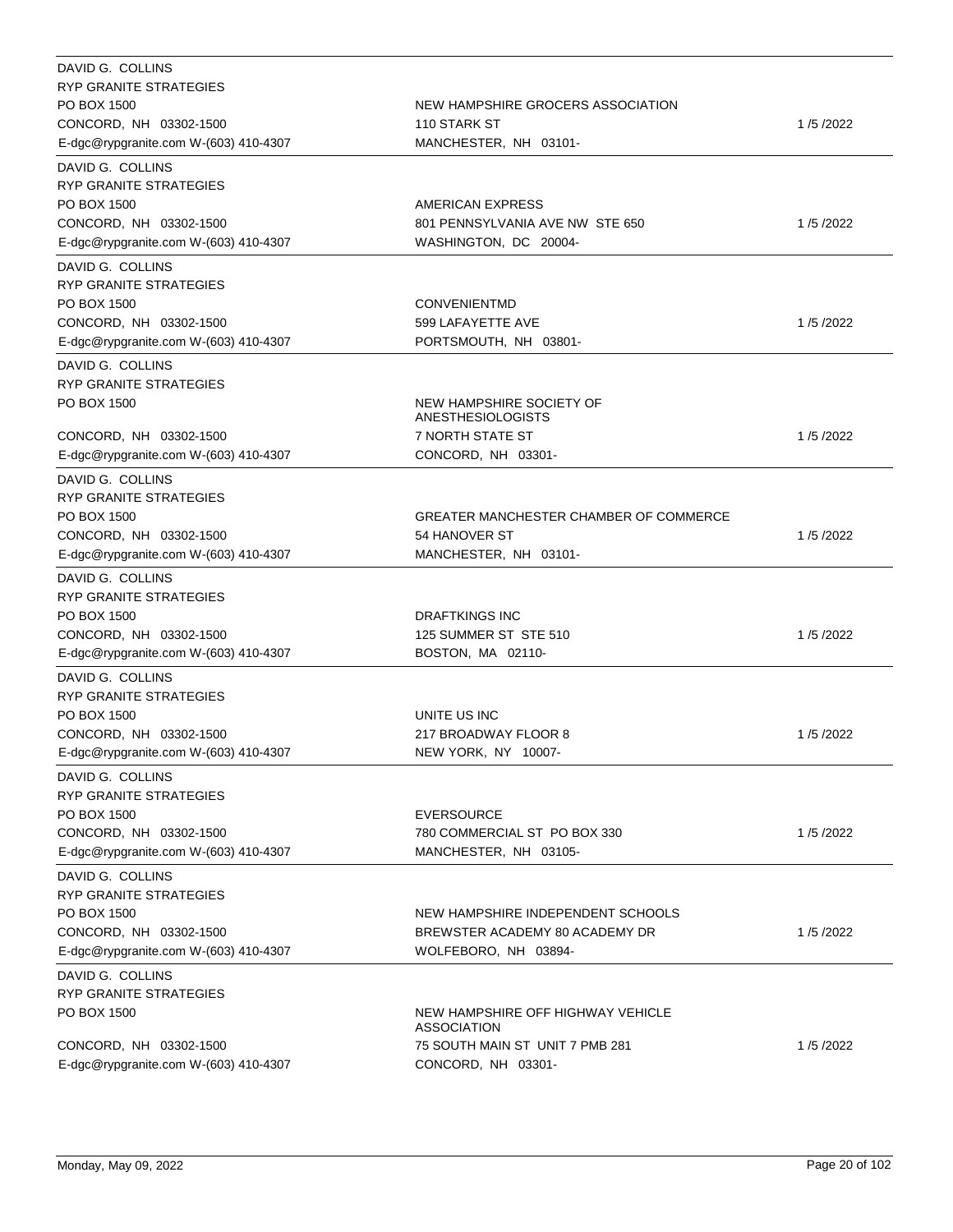| DAVID G. COLLINS                           |                                                     |          |
|--------------------------------------------|-----------------------------------------------------|----------|
| RYP GRANITE STRATEGIES                     |                                                     |          |
| PO BOX 1500                                | THE PHILANTHROPY ROUNDTABLE                         |          |
| CONCORD, NH 03302-1500                     | 1120 20TH STREET NW STE 550 SOUTH                   | 1/5/2022 |
| E-dgc@rypgranite.com W-(603) 410-4307      | WASHINGTON, DC 20036-                               |          |
| DAVID G. COLLINS                           |                                                     |          |
| RYP GRANITE STRATEGIES                     |                                                     |          |
| PO BOX 1500                                | RAI SERVICES COMPANY                                |          |
| CONCORD, NH 03302-1500                     | PO BOX 2990                                         | 1/5/2022 |
| E-dgc@rypgranite.com W-(603) 410-4307      | WINSTON-SALEM, NC 27102-                            |          |
| DAVID G. COLLINS                           |                                                     |          |
| <b>RYP GRANITE STRATEGIES</b>              |                                                     |          |
| PO BOX 1500                                | <b>MERCK SHARPE &amp; DOHME CORP AND AFFILIATES</b> |          |
| CONCORD, NH 03302-1500                     | 351 N SUMNEYTOWN PIKE                               | 1/5/2022 |
| E-dgc@rypgranite.com W-(603) 410-4307      | NORTH WALES, PA 19454-                              |          |
| DAVID G. COLLINS                           |                                                     |          |
| <b>RYP GRANITE STRATEGIES</b>              |                                                     |          |
| PO BOX 1500                                | <b>ENBRIDGE</b>                                     |          |
| CONCORD, NH 03302-1500                     | 890 WINTER ST STE 300                               | 1/5/2022 |
| E-dgc@rypgranite.com W-(603) 410-4307      | WALTHAM, MA 02451-                                  |          |
|                                            |                                                     |          |
| DAVID G. COLLINS                           |                                                     |          |
| RYP GRANITE STRATEGIES                     |                                                     |          |
| PO BOX 1500                                | CASELLA WASTE SERVICES INC                          |          |
| CONCORD, NH 03302-1500                     | 25 GREENS HILL LANE                                 | 1/5/2022 |
| E-dgc@rypgranite.com W-(603) 410-4307      | RUTLAND, VT 05701-                                  |          |
| DAVID G. COLLINS                           |                                                     |          |
| RYP GRANITES STRATEGIES                    |                                                     |          |
| PO BOX 1500                                | DARTMOUTH COLLEGE                                   |          |
| CONCORD, NH 03302-1500                     | <b>14 SOUTH MAIN ST</b>                             | 1/5/2022 |
| E-dgc@rypgranite.com W-(603) 410-4307      | HANOVER, NH 03755-                                  |          |
| DAVID G. COLLINS                           |                                                     |          |
| RYP GRANITE STRATEGIES                     |                                                     |          |
| PO BOX 1500                                | <b>FIDELITY INVESTMENTS</b>                         |          |
| CONCORD, NH 03302-1500                     | ONE SPARTAN WAY TS3U                                | 1/5/2022 |
| E-dgc@rypgranite.com W-(603) 410-4307      | MERRIMACK, NH 03054-                                |          |
| DAVID G. COLLINS                           |                                                     |          |
| RYP GRANITE STRATEGIES                     |                                                     |          |
| PO BOX 1500                                | COMCAST CORPORATION                                 |          |
| CONCORD, NH 03302-1500                     | 54 REGIONAL DR                                      | 1/5/2022 |
| E-dgc@rypgranite.com W-(603) 410-4307      | CONCORD, NH 03301-                                  |          |
| DAVID G. COLLINS                           |                                                     |          |
| <b>RYP GRANITE STRATEGIES</b>              |                                                     |          |
| PO BOX 1500                                | BEDFORD AMBULATORY SURGICAL CENTER                  |          |
| CONCORD, NH 03302-1500                     | <b>11 WASHINGTON PLACE</b>                          | 1/5/2022 |
| E-dgc@rypgranite.com W-(603) 410-4307      | BEDFORD, NH 03110-                                  |          |
|                                            |                                                     |          |
| DAVID G. COLLINS<br>RYP GRANITE STRATEGIES |                                                     |          |
| PO BOX 1500                                | MAXIMUS INC                                         |          |
| CONCORD, NH 03302-1500                     | 1891 METRO CENTER DR                                | 1/5/2022 |
|                                            |                                                     |          |
| E-dgc@rypgranite.com W-(603) 410-4307      | RESTON, VA 20190-                                   |          |
| DAVID G. COLLINS                           |                                                     |          |
| RYP GRANITE STRATEGIES                     |                                                     |          |
| PO BOX 1500                                | AMAZON.COM SERVICES LLC                             |          |
| CONCORD, NH 03302-1500                     | 601 NEW JERSEY AVE NW                               | 1/5/2022 |
| E-dgc@rypgranite.com W-(603) 410-4307      | WASHINGTON, DC 20001-                               |          |

Monday, May 09, 2022 Page 21 of 102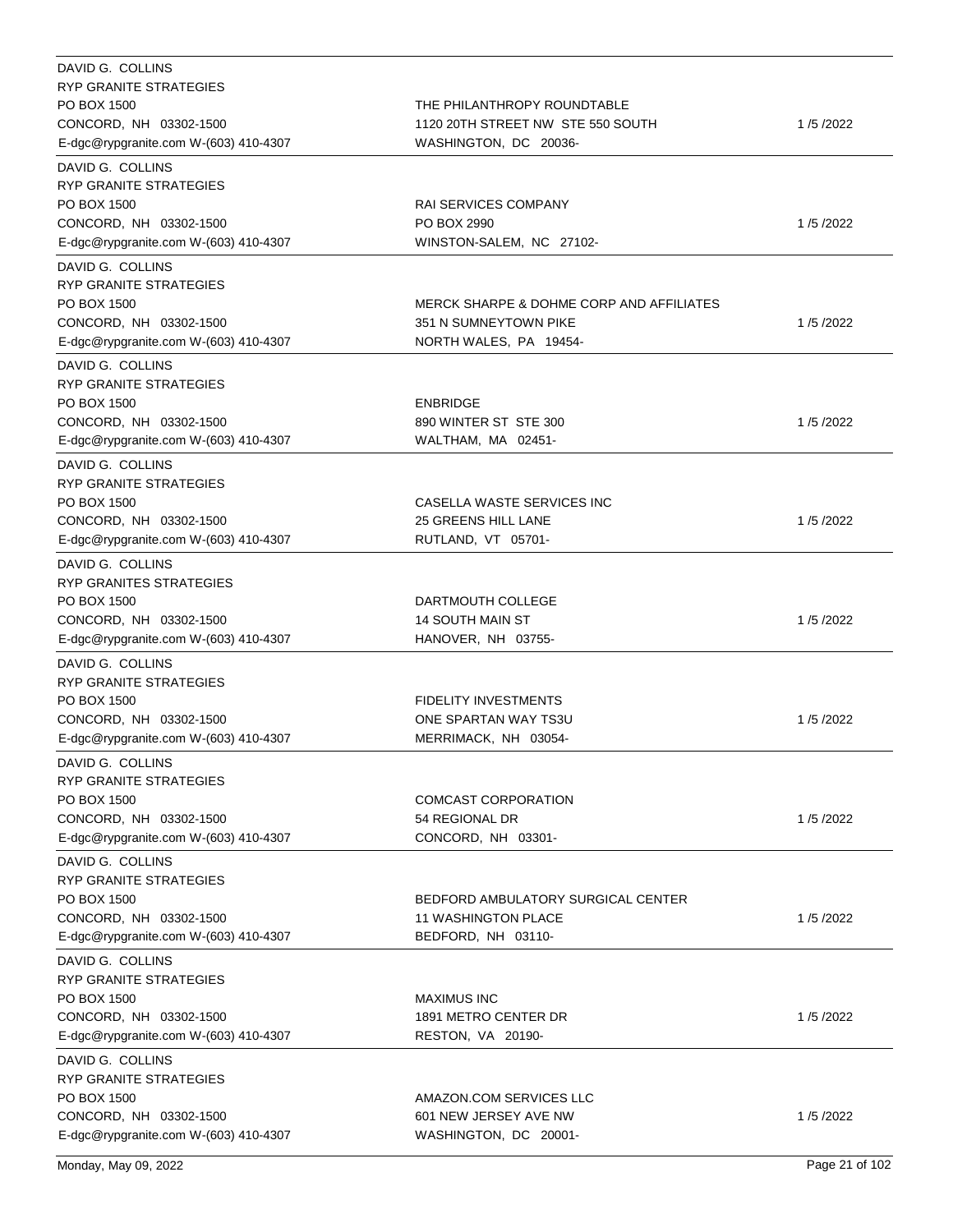| DAVID G. COLLINS                      |                                        |          |
|---------------------------------------|----------------------------------------|----------|
| <b>RYP GRANITE STRATEGIES</b>         |                                        |          |
| PO BOX 1500                           | ANTHEM INC AND ITS AFFILIATES          |          |
| CONCORD, NH 03302-1500                | 1155 ELM ST STE 200                    | 1/5/2022 |
| E-dgc@rypgranite.com W-(603) 410-4307 | MANCHESTER, NH 03101-1505              |          |
| DAVID G. COLLINS                      |                                        |          |
| RYP GRANITE STRATEGIES                |                                        |          |
| PO BOX 1500                           | COOPERATIVE CREDIT UNION ASSOCIATION   |          |
| CONCORD, NH 03302-1500                | PO BOX 1695                            | 1/5/2022 |
| E-dgc@rypgranite.com W-(603) 410-4307 | MANCHESTER, NH 03105-1695              |          |
| ROBERT J. COLLINS                     |                                        |          |
| RYP GRANITE STRATEGIES                |                                        |          |
| PO BOX 1500                           | HIMS AND HERS HEALTH INC               |          |
| CONCORD, NH 03302-1500                | 2269 CHESTNUT ST STE 523               | 1/5/2022 |
| E-ric@rypgranite.com W-(603) 410-4325 | SAN FRANCISCO, CA 94123-               |          |
| ROBERT J. COLLINS                     |                                        |          |
| RYP GRANITE STRATEGIES                |                                        |          |
| PO BOX 1500                           | NEW HAMPSHIRE INDEPENDENT SCHOOLS      |          |
| CONCORD, NH 03302-1500                | BREWSTER ACADEMY 80 ACADEMY DR         | 1/5/2022 |
| E-ric@rypgranite.com W-(603) 226-2600 | WOLFEBORO, NH 03894-                   |          |
| ROBERT J. COLLINS                     |                                        |          |
| RYP GRANITE STRATEGIES                |                                        |          |
| PO BOX 1500                           | AMAZON.COM SERVICES LLC                |          |
| CONCORD, NH 03302-1500                | 601 NEW JERSEY AVE NW                  | 1/5/2022 |
| E-rjc@rypgranite.com W-(603) 226-2600 | WASHINGTON, DC 20001-                  |          |
| ROBERT J. COLLINS                     |                                        |          |
| RYP GRANITE STRATEGIES                |                                        |          |
| PO BOX 1500                           | NEW HAMPSHIRE ALLIANCE OF BOYS & GIRLS |          |
|                                       | <b>CLUB</b>                            |          |
| CONCORD, NH 03302-1500                | 1275 PEACHTREE ST NE                   | 1/5/2022 |
| E-rjc@rypgranite.com W-(603) 226-2600 | ATLANTA, GA 30309-3506                 |          |
| ROBERT J. COLLINS                     |                                        |          |
| RYP GRANITE STRATEGIES                |                                        |          |
| PO BOX 1500                           | NEW HAMPSHIRE SOCIETY OF               |          |
|                                       | ANESTHESIOLOGISTS                      |          |
| CONCORD, NH 03302-1500                | <b>7 NORTH STATE ST</b>                | 1/5/2022 |
| E-rjc@rypgranite.com W-(603) 226-2600 | CONCORD, NH 03301-                     |          |
| ROBERT J. COLLINS                     |                                        |          |
| RYP GRANITE STRATEGIES                |                                        |          |
| PO BOX 1500                           | <b>CONVENIENTMD</b>                    |          |
| CONCORD, NH 03302-1500                | 599 LAFAYETTE AVE                      | 1/5/2022 |
| E-rjc@rypgranite.com W-(603) 226-2600 | PORTSMOUTH, NH 03801-                  |          |
| ROBERT J. COLLINS                     |                                        |          |
| RYP GRANITE STRATEGIES                |                                        |          |
| PO BOX 1500                           | DARTMOUTH COLLEGE                      |          |
| CONCORD, NH 03302-1500                | <b>14 SOUTH MAIN ST</b>                | 1/5/2022 |
| E-ric@rypgranite.com W-(603) 226-2600 | HANOVER, NH 03755-                     |          |
| ROBERT J. COLLINS                     |                                        |          |
| RYP GRANITE STRATEGIES                |                                        |          |
| PO BOX 1500                           | BEDFORD AMBULATORY SURGICAL CENTER     |          |
| CONCORD, NH 03302-1500                | <b>11 WASHINGTON PLACE</b>             | 1/5/2022 |
| E-rjc@rypgranite.com W-(603) 226-2600 | BEDFORD, NH 03110-                     |          |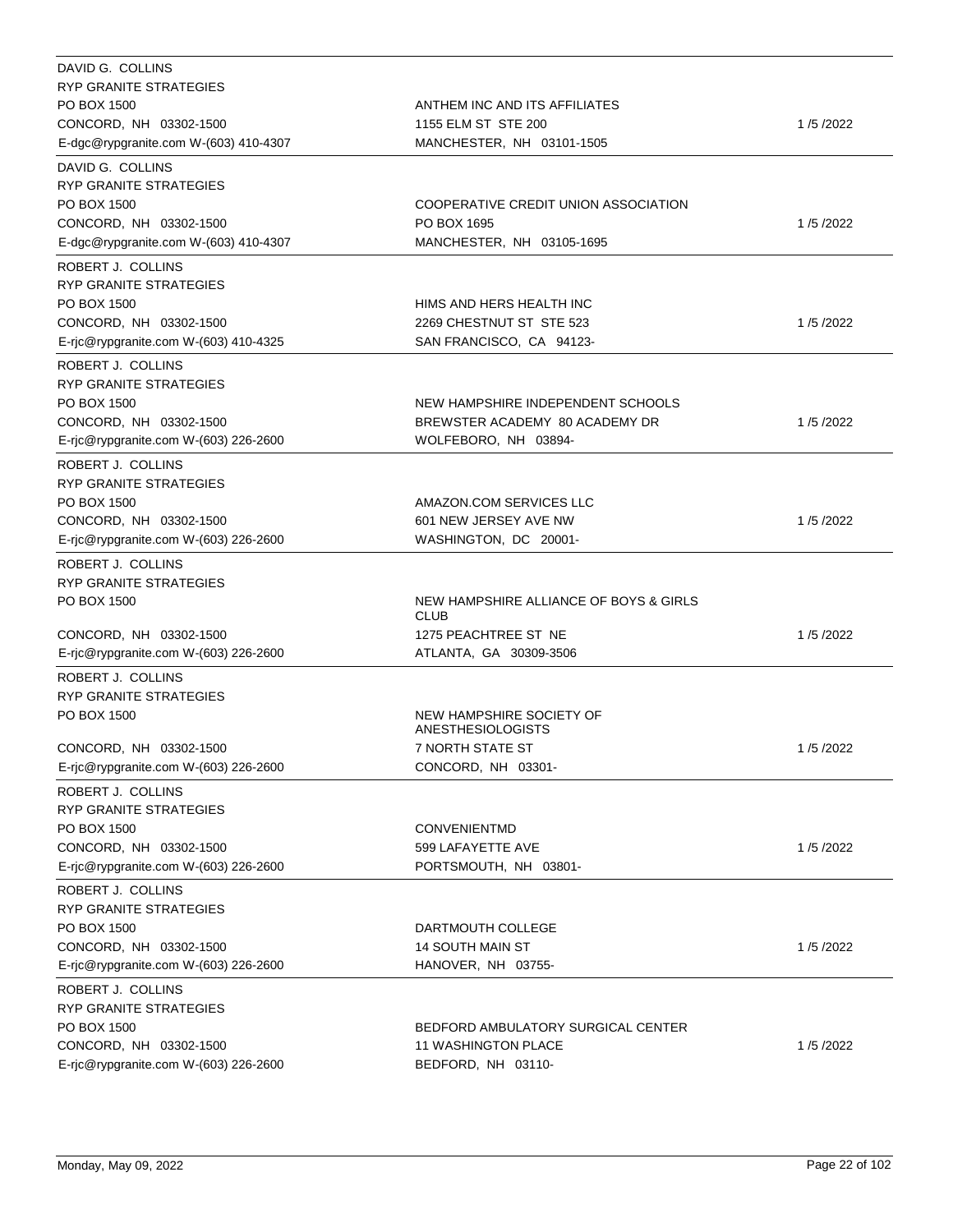| ROBERT J. COLLINS                           |                                                     |          |
|---------------------------------------------|-----------------------------------------------------|----------|
| RYP GRANITE STRATEGIES                      |                                                     |          |
| PO BOX 1500                                 | ANTHEM INC AND ITS AFFILIATES                       |          |
| CONCORD, NH 03302-1500                      | 1155 ELM ST STE 200                                 | 1/5/2022 |
| E-ric@rypgranite.com W-(603) 226-2600       | MANCHESTER, NH 03101-1505                           |          |
| ROBERT J. COLLINS                           |                                                     |          |
| RYP GRANITE STRATEGIES                      |                                                     |          |
| PO BOX 1500                                 | <b>COMCAST CORPORATION</b>                          |          |
| CONCORD, NH 03302-1500                      | 54 REGIONAL DR                                      | 1/5/2022 |
| E-rjc@rypgranite.com W-(603) 226-2600       | CONCORD, NH 03301-                                  |          |
| ROBERT J. COLLINS                           |                                                     |          |
| RYP GRANITE STRATEGIES                      |                                                     |          |
| PO BOX 1500                                 | <b>DRAFTKINGS</b>                                   |          |
| CONCORD, NH 03302-1500                      | 125 SUMMER ST STE 510                               | 1/5/2022 |
| E-rjc@rypgranite.com W-(603) 226-2600       | BOSTON, MA 02110-                                   |          |
| ROBERT J. COLLINS                           |                                                     |          |
| RYP GRANITE STRATEGIES                      |                                                     |          |
| PO BOX 1500                                 | RAI SERVICES COMPANY                                |          |
| CONCORD, NH 03302-1500                      | PO BOX 2990                                         | 1/5/2022 |
| E-rjc@rypgranite.com W-(603) 226-2600       | WINSTON-SALEM, NC 27102-                            |          |
| ROBERT J. COLLINS                           |                                                     |          |
| RYP GRANITE STRATEGIES                      |                                                     |          |
| PO BOX 1500                                 | NEW HAMPSHIRE OFF HIGHWAY VEHICLE                   |          |
|                                             | <b>ASSOCIATION</b>                                  |          |
| CONCORD, NH 03302-1500                      | 75 SOUTH MAIN ST UNIT 7 PMB 281                     | 1/5/2022 |
| E-ric@rypgranite.com W-(603) 226-2600       | CONCORD, NH 03301-                                  |          |
| ROBERT J. COLLINS                           |                                                     |          |
| RYP GRANITE STRATEGIES                      |                                                     |          |
| PO BOX 1500                                 | AMERICAN EXPRESS                                    |          |
| CONCORD, NH 03302-1500                      | 801 PENNSYLVANIA AVE NW STE 650                     | 1/5/2022 |
| E-rjc@rypgranite.com W-(603) 226-2600       | WASHINGTON, DC 20004-                               |          |
|                                             |                                                     |          |
| ROBERT J. COLLINS<br>RYP GRANITE STRATEGIES |                                                     |          |
| PO BOX 1500                                 |                                                     |          |
| CONCORD, NH 03302-1500                      | <b>EVERSOURCE</b><br>780 COMMERCIAL ST PO BOX 330   | 1/5/2022 |
| E-rjc@rypgranite.com W-(603) 226-2600       | MANCHESTER, NH 03105-                               |          |
|                                             |                                                     |          |
| ROBERT J. COLLINS                           |                                                     |          |
| RYP GRANITE STRATEGIES                      |                                                     |          |
| PO BOX 1500                                 | <b>MERCK SHARPE &amp; DOHME CORP AND AFFILIATES</b> |          |
| CONCORD, NH 03302-1500                      | 351 N SUMNEYTOWN PIKE                               | 1/5/2022 |
| E-rjc@rypgranite.com W-(603) 226-2600       | NORTH WALES, PA 19454-                              |          |
| ROBERT J. COLLINS                           |                                                     |          |
| RYP GRANITE STRATEGIES                      |                                                     |          |
| PO BOX 1500                                 | <b>MAXIMUS INC</b>                                  |          |
| CONCORD, NH 03302-1500                      | 1891 METRO CENTER DR                                | 1/5/2022 |
| E-rjc@rypgranite.com W-(603) 226-2600       | RESTON, VA 20190-                                   |          |
| ROBERT J. COLLINS                           |                                                     |          |
| RYP GRANITE STRATEGIES                      |                                                     |          |
| PO BOX 1500                                 | COOPERATIVE CREDIT UNION ASSOCIATION                |          |
| CONCORD, NH 03302-1500                      | PO BOX 1695                                         | 1/5/2022 |
| E-rjc@rypgranite.com W-(603) 226-2600       | MANCHESTER, NH 03105-1695                           |          |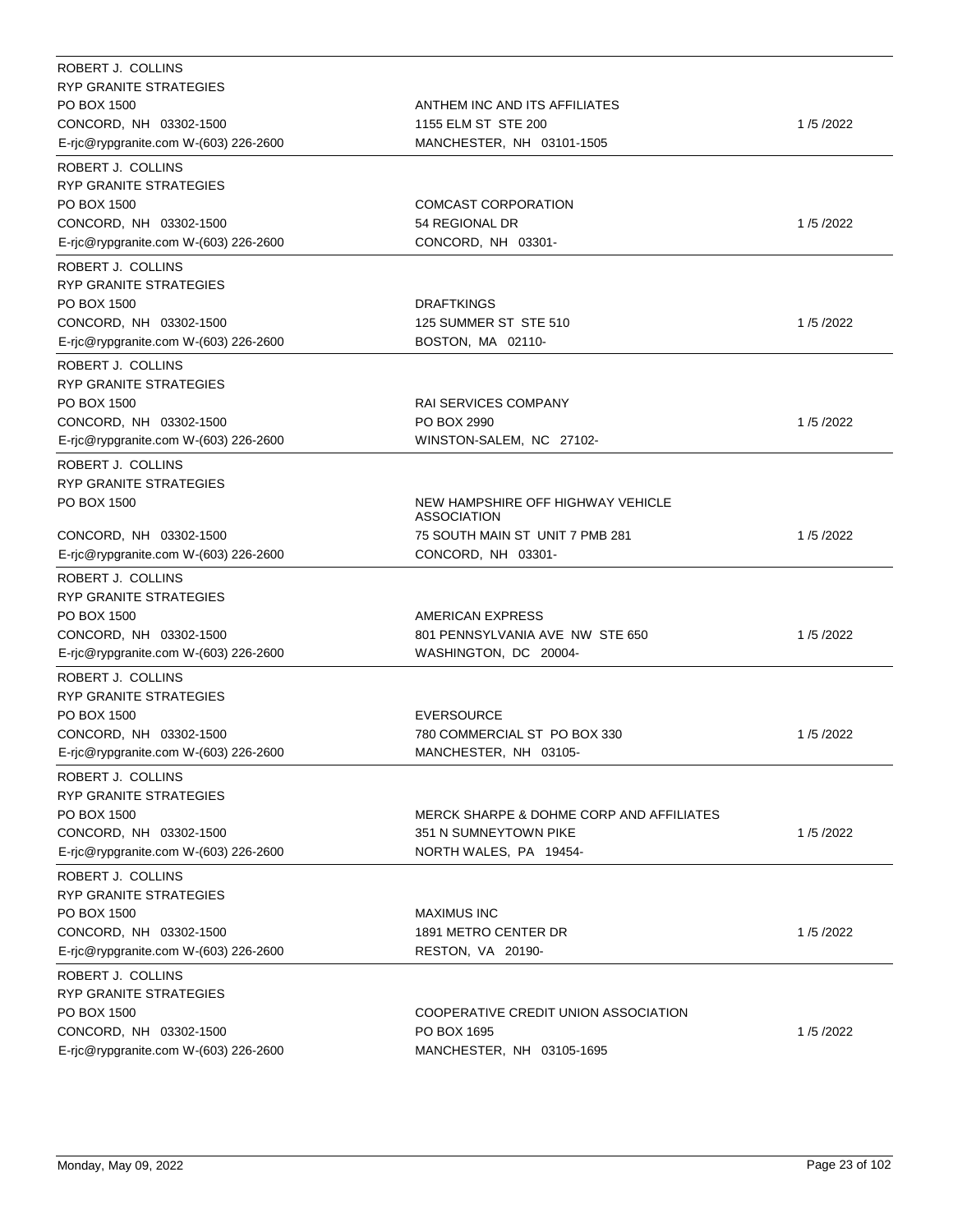| ROBERT J. COLLINS<br><b>RYP GRANITE STRATEGIES</b><br>PO BOX 1500<br>CONCORD, NH 03302-1500<br>E-ric@rypgranite.com W-(603) 226-2600                             | GREATER MANCHESTER CHAMBER OF COMMERCE<br>54 HANOVER ST<br>MANCHESTER, NH 03101-                       | 1/5/2022   |
|------------------------------------------------------------------------------------------------------------------------------------------------------------------|--------------------------------------------------------------------------------------------------------|------------|
| ROBERT J. COLLINS<br>RYP GRANITE STRATEGIES<br>PO BOX 1500<br>CONCORD, NH 03302-1500<br>E-rjc@rypgranite.com W-(603) 226-2600                                    | <b>ENBRIDGE</b><br>890 WINTER ST STE 300<br>WALTHAM, MA 02451-                                         | 1/5/2022   |
| ROBERT J. COLLINS<br><b>RYP GRANITE STRATEGIES</b><br>PO BOX 1500<br>CONCORD, NH 03302-1500<br>E-rjc@rypgranite.com W-(603) 226-2600                             | CASELLA WASTE SERVICES INC<br>25 GREENS HILL LANE<br>RUTLAND, VT 05701-                                | 1/5/2022   |
| ROBERT J. COLLINS<br><b>RYP GRANITE STRATEGIES</b><br>PO BOX 1500<br>CONCORD, NH 03302-1500<br>E-rjc@rypgranite.com W-(603) 410-4325                             | MIGHTY GOOD SOLUTIONS LLC<br>751 E 63RD ST<br>KANSAS CITY, MO 64110-                                   | 1/5/2022   |
| ROBERT J. COLLINS<br><b>RYP GRANITE STRATEGIES</b><br>PO BOX 1500<br>CONCORD, NH 03302-1500<br>E-rjc@rypgranite.com W-(603) 226-2600                             | NEW HAMPSHIRE GROCERS ASSOCIATION<br>110 STARK ST<br>MANCHESTER, NH 03101-                             | 1/5/2022   |
| ROBERT J. COLLINS<br>RYP GRANITE STRATEGIES<br>PO BOX 1500<br>CONCORD, NH 03302-1500<br>E-rjc@rypgranite.com W-(603) 226-2600                                    | THE PHILANTHROPY ROUNDTABLE<br>1120 20TH ST NW STE 550 SOUTH<br>WASHINGTON, DC 20036-                  | 1/5/2022   |
| ROBERT J. COLLINS<br>RYP GRANITE STRATEGIES<br>PO BOX 1500<br>CONCORD, NH 03302-1500<br>E-rjc@rypgranite.com W-(603) 226-2600                                    | UNITE US INC<br>217 BROADWAY FLOOR 8<br>NEW YORK, NY 10007-                                            | 1/5/2022   |
| ROSS J. CONNOLLY<br>AMERICANS FOR PORSPERITY NEW HAMPSHIRE<br>8025 S WILLOW ST #205<br>MANCHESTER, NH 03103-<br>E-rconnolly@afphq.org W-(603) 530-1151           | AMERICANS FOR PROSPERITY NEW HAMPSHIRE<br>8025 S WILLOW ST<br>MANCHESTER, NH 03103-                    | 1/11/2022  |
| Alison Cooper<br>95 Columbia Street<br>Albany, NY 12210-<br>E-alison.cooper@apci.org W-(518) 791-0314                                                            | American Property Casualty Insurance Association<br>8700 W. Bryn Ave., Ste 1200s<br>Chicago, IL 60631- | 12/29/2021 |
| KATHY COREY FOX<br>THE BERNSTEIN SHUR GROUP<br>670 N COMMERCIAL ST STE 108 PO BOX 1120<br>MANCHESTER, NH 03105-1120<br>E-kfox@bernsteinshur.com W-(603) 665-8831 | COALITION COMMUNITIES 2.0<br>c/o TOWN OF MEREDITH OFFICES 41 MAIN ST<br>MEREDITH, NH 03253-            | 1/7/2022   |
| KATHY COREY FOX<br>THE BERNSTEIN SHUR GROUP<br>670 N COMMERCIAL ST STE 108 PO BOX 1120<br>MANCHESTER, NH 03105-1120<br>E-kfox@bernsteinshur.com W-(603) 665-8831 | <b>CAMP BIRCHMONT</b><br>693 GOV. JOHN WENTWORTH HIGHWAY<br>WOLFEBORO, NH 03894-                       | 1/7/2022   |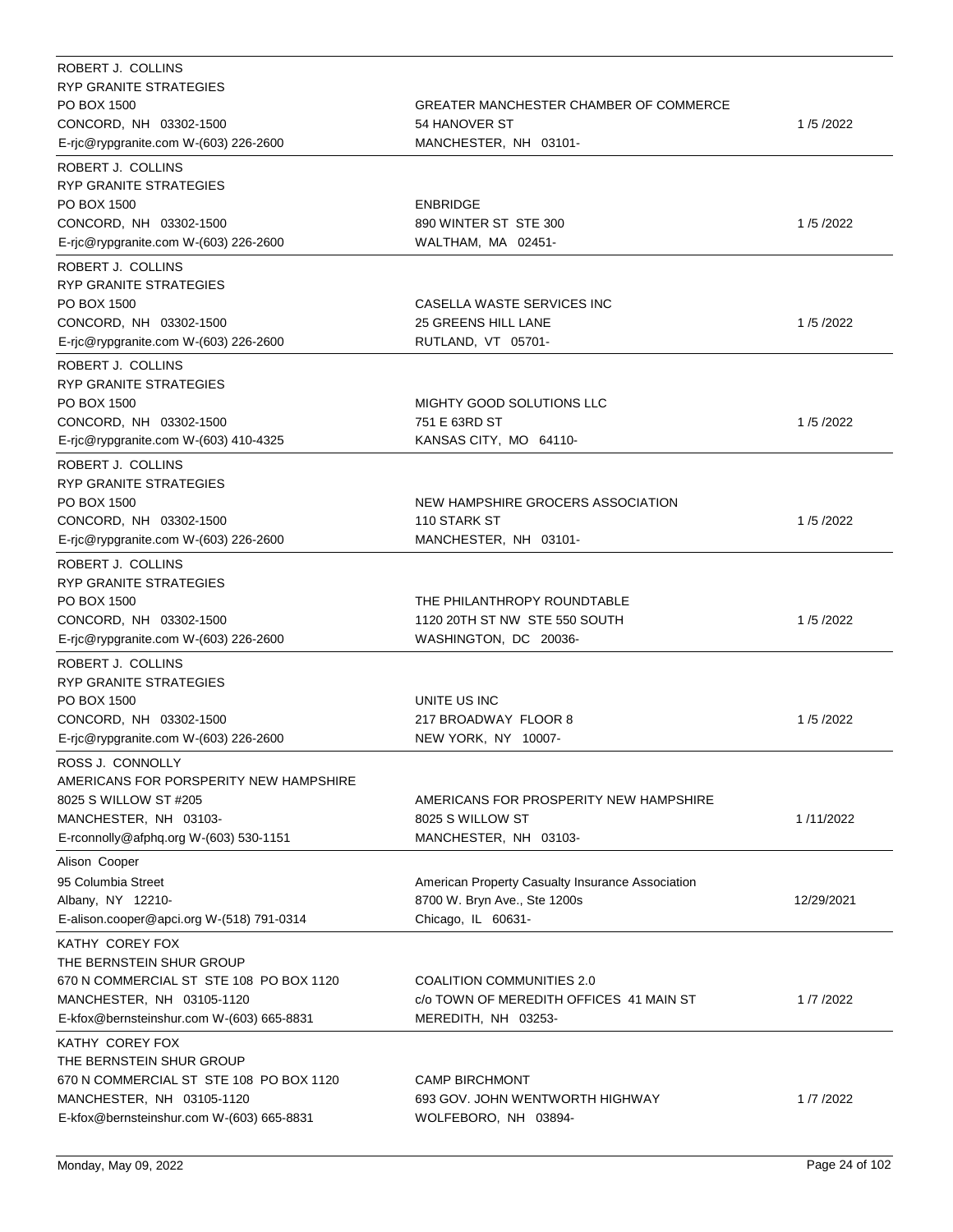| KATHY COREY FOX                           |                                                        |          |
|-------------------------------------------|--------------------------------------------------------|----------|
| THE BERNSTEIN SHUR GROUP                  |                                                        |          |
| 670 N COMMERCIAL ST STE 108 PO BOX 1120   | <b>CAMP ROBIN HOOD</b>                                 |          |
| MANCHESTER, NH 03105-1120                 | 65 ROBIN HOOD LN                                       | 1/7/2022 |
| E-kfox@bernsteinshur.com W-(603) 665-8853 | FREEDOM, NH 03836-                                     |          |
| KATHY COREY-FOX                           |                                                        |          |
| THE BERNSTEIN SHUR GROUP                  |                                                        |          |
| 670 N COMMERCIAL ST STE 108 PO BOX 1120   | <b>GREAT RIVER HYDRO LLC</b>                           |          |
| MANCHESTER, NH 03105-1120                 | 112 TURNPIKE RD STE 202                                | 1/7/2022 |
| E-kfox@bernsteinshur.com W-(603) 665-8831 | WESTBOROUGH, MA 01581-                                 |          |
| KATHY COREY-FOX                           |                                                        |          |
| THE BERNSTEIN SHUR GROUP                  |                                                        |          |
| 670 N COMMERCIAL ST STE 108 PO BOX 1120   | UBER TECHNOLOGIES INC                                  |          |
| MANCHESTER, NH 03105-1120                 | 1455 MARKET ST #400                                    | 1/7/2022 |
| E-kfox@bernsteinshur.com W-(603) 665-8831 | SAN FRANCISCO, CA 94103-                               |          |
| KATHY COREY-FOX                           |                                                        |          |
| THE BERNSTEIN SHUR GROUP                  |                                                        |          |
| 670 N COMMERCIAL ST STE 108 PO BOX 1120   | NEW HAMPSHIRE ASSOCIATION FOR JUSTICE                  |          |
| MANCHESTER, NH 03105-1120                 | 10 FERRY ST #311                                       | 1/7/2022 |
| E-kfox@bernsteinshur.com W-(603) 665-8831 | CONCORD, NH 03301-                                     |          |
| KATHY COREY-FOX                           |                                                        |          |
| THE BERNSTEIN SHUR GROUP                  |                                                        |          |
| 670 N COMMERCIAL ST STE 108 PO BOX 1120   | PRENDA INC                                             |          |
| MANCHESTER, NH 03105-1120                 | c/o 670 COMMERCIAL ST STE 108                          | 1/7/2022 |
| E-kfox@bernsteinshur.com W-(603) 665-8831 | MANCHESTER, NH 03105-1120                              |          |
|                                           |                                                        |          |
| KATHY COREY-FOX                           |                                                        |          |
| THE BERNSTEIN SHUR GROUP                  |                                                        |          |
| 670 N COMMERCIAL ST STE 108 PO BOX 1120   | NEW HAMPSHIRE BAR ASSOCIATION                          |          |
| MANCHESTER, NH 03105-1120                 | 2 PILLSBURY ST                                         | 1/7/2022 |
| E-kfox@bernsteinshur.com W-(603) 665-8831 | CONCORD, NH 03301-                                     |          |
| KATHY COREY-FOX                           |                                                        |          |
| THE BERNSTEIN SHUR GROUP                  |                                                        |          |
| 670 N COMMERCIAL ST STE 108 PO BOX 1120   | ASSOC OF BUILDERS AND CONTRACTORS NH & VT              |          |
| MANCHESTER, NH 03105-1120                 | 58 CHANELL DR                                          | 1/7/2022 |
| E-kfox@bernsteinshur.com W-(603) 665-8831 | CONCORD, NH 03301-                                     |          |
| KATHY COREY-FOX                           |                                                        |          |
| THE BERNSTEIN SHUR GROUP                  |                                                        |          |
| 670 N COMMERCIAL ST STE 108 PO BOX 1120   | MARTIGNETTI COMPANIES OF NH                            |          |
| MANCHESTER, NH 03105-1120                 | 540 N COMMERCIAL ST                                    | 1/7/2022 |
| E-kfox@bernsteinshur.com W-(603) 665-8831 | MANCHESTER, NH 03101-                                  |          |
| KATHY COREY-FOX                           |                                                        |          |
| THE BERNSTEIN SHUR GROUP                  |                                                        |          |
| 670 N COMMERCIAL ST STE 108 PO BOX 1120   | NATIONAL ALLIANCE FOR PUBLIC CHARTER<br><b>SCHOOLS</b> |          |
| MANCHESTER, NH 03105-1120                 | 1425 K STREET NW STE 900                               | 1/7/2022 |
| E-kfox@bernsteinshur.com W-(603) 665-8831 | WASHINGTON, DC 20005-                                  |          |
| KATHY COREY-FOX                           |                                                        |          |
| THE BERNSTEIN SHUR GROUP                  |                                                        |          |
| 670 N COMMERCIAL ST STE 108 PO BOX 1120   | WATERFORD RESEARCH INSTITUTE LLC                       |          |
| MANCHESTER, NH 03105-1120                 | 4246 RIVERBOAT RD STE 150                              | 1/7/2022 |
| E-kfox@bernsteinshur.com W-(603) 665-8831 | TAYORSVILLE, UT 84123-                                 |          |
|                                           |                                                        |          |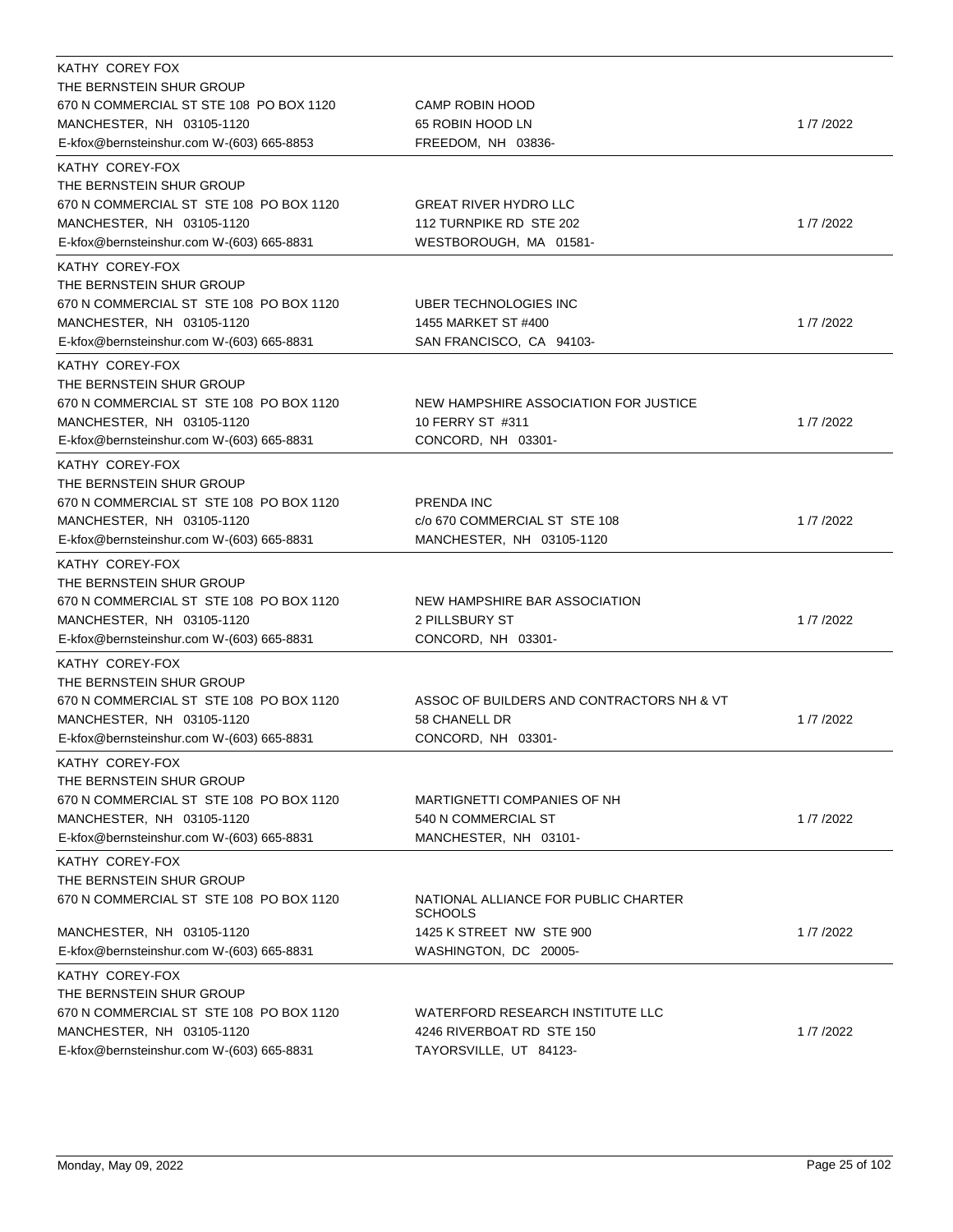| KATHY COREY-FOX                                      |                                     |            |
|------------------------------------------------------|-------------------------------------|------------|
| THE BERNSTEIN SHUR GROUP                             |                                     |            |
| 670 N COMMERCIAL ST STE 108 PO BOX 1120              | <b>COVENANT HEALTH</b>              |            |
| MANCHESTER, NH 03105-1120                            | 100 AMES POND RD STE 102            | 1/7/2022   |
| E-kfox@bernsteinshur.com W-(603) 665-8831            | TEWKSBURY, MA 01876-                |            |
| KATHY COREY-FOX                                      |                                     |            |
| THE BERNSTEIN SHUR GROUP                             |                                     |            |
| 670 N COMMERCIAL ST STE 108 PO BOX 1120              | <b>HARBOR CARE</b>                  |            |
| MANCHESTER, NH 03105-1120                            | 45 HIGH ST                          | 1/7/2022   |
| E-kfox@bernsteinshur.com W-(603) 665-8831            | NASHUA, NH 03060-                   |            |
| CATHERINE M. CORKEY                                  |                                     |            |
| SIERRA CLUB NEW HAMPSHIRE CHAPTER                    |                                     |            |
| 40 NORTH MAIN ST STE 2                               | <b>NH SIERRA CLUB</b>               |            |
| CONCORD, NH 03301-                                   | 40 NORTH MAIN ST STE 2              | 3/14/2022  |
| E-catherine.corkery@sierraclub.org W-(603) 224-8222  | CONCORD, NH 03301-                  |            |
| KIMBERLY B. CORONIS                                  |                                     |            |
| <b>BREATHE NEW HAMPSHIRE</b>                         |                                     |            |
| 145 HOLLIS ST UNIT C                                 | <b>BREATHE NEW HAMPSHIRE</b>        |            |
| MANCHESTER, NH 03101-                                | 145 HOLLIS ST UNIT C                | 1/10/2022  |
| E-kcoronis@breathenh.org W-(603) 669-2411            | MANCHESTER, NH 03101-               |            |
|                                                      |                                     |            |
| KATE CORRIVEAU<br><b>AMERICA VOTES</b>               |                                     |            |
| 1155 CONNECTICUT AVE NW STE 600                      | AMERICA VOTES                       |            |
|                                                      |                                     |            |
| WASHINGTON, DC 20036-                                | 1155 CONNECTICUT AVE NW STE 600     | 1/21/2022  |
| E-kcorriveau@americavotes.org W-(603) 225-1932       | WASHINGTON, DC 20036-               |            |
| <b>KEVIN G. CORRIVEAU</b>                            |                                     |            |
| <b>BIANCO PROFESSIONAL ASSOCIATION</b>               |                                     |            |
| <b>18 CENTRE ST</b>                                  | NH DENTAL SOCIETY                   |            |
| CONCORD, NH 03301-                                   | No longer lobbying 4/29/2022        | 12/30/2021 |
| E-gcorriveau@biancopa.com W-(603) 225-7170           | CONCORD, NH 03301-                  |            |
| KEVIN G. CORRIVEAU                                   |                                     |            |
| <b>BIANCO PROFESSIONAL ASSOCIATION</b>               |                                     |            |
| <b>18 CENTRE ST</b>                                  | <b>ISO NEW ENGLAND INC</b>          |            |
| CONCORD, NH 03301-                                   | NO LONGER LOBBYING 4/29/22          | 12/30/2021 |
| E-gcorriveau@biancopa.com W-(603) 225-7170           | HOLYOKE, MA 01040-                  |            |
| <b>GEORGE COUTROS</b>                                |                                     |            |
| <b>SANOFIUS</b>                                      |                                     |            |
| 1122 E PIKE ST #1002                                 | SANOFI US                           |            |
| SEATTLE, WA 98122-                                   | 1122 E PIKE ST #1002                | 1/3/2022   |
| E-george.coutros@sanofi.com W-(908) 981-6317         | SEATTLE, WA 98122-                  |            |
| JONATHAN COWAL                                       |                                     |            |
| NEW HAMPSHIRE MUNICIPAL ASSOCIATION                  |                                     |            |
| <b>25 TRIANGLE PARK DR</b>                           | NEW HAMPSHIRE MUNICIPAL ASSOCIATION |            |
| CONCORD, NH 03301-                                   | 25 TRIANGLE PARK DR                 | 2 /7 /2022 |
| E-governmentaffairs@nhmunicipal.org W-(603) 224-7447 | CONCORD, NH 03301-                  |            |
| TYLER W. COWARD                                      |                                     |            |
| FOUNDATION FOR INDIVIDUAL RIGHTS IN EDUCATION        |                                     |            |
| 510 WALNUT ST STE 1250                               | FOUNDATION FOR INDIVIDUAL RIGHTS IN |            |
|                                                      | <b>EDUCATION</b>                    |            |
| PHILADELPHIA, PA 19106-                              | 510 WALNUT ST STE 1250              | 1/24/2022  |
| E-tyler@thefire.org W-(215) 717-3473                 | PHILADELPHIA, PA 19106-             |            |
|                                                      |                                     |            |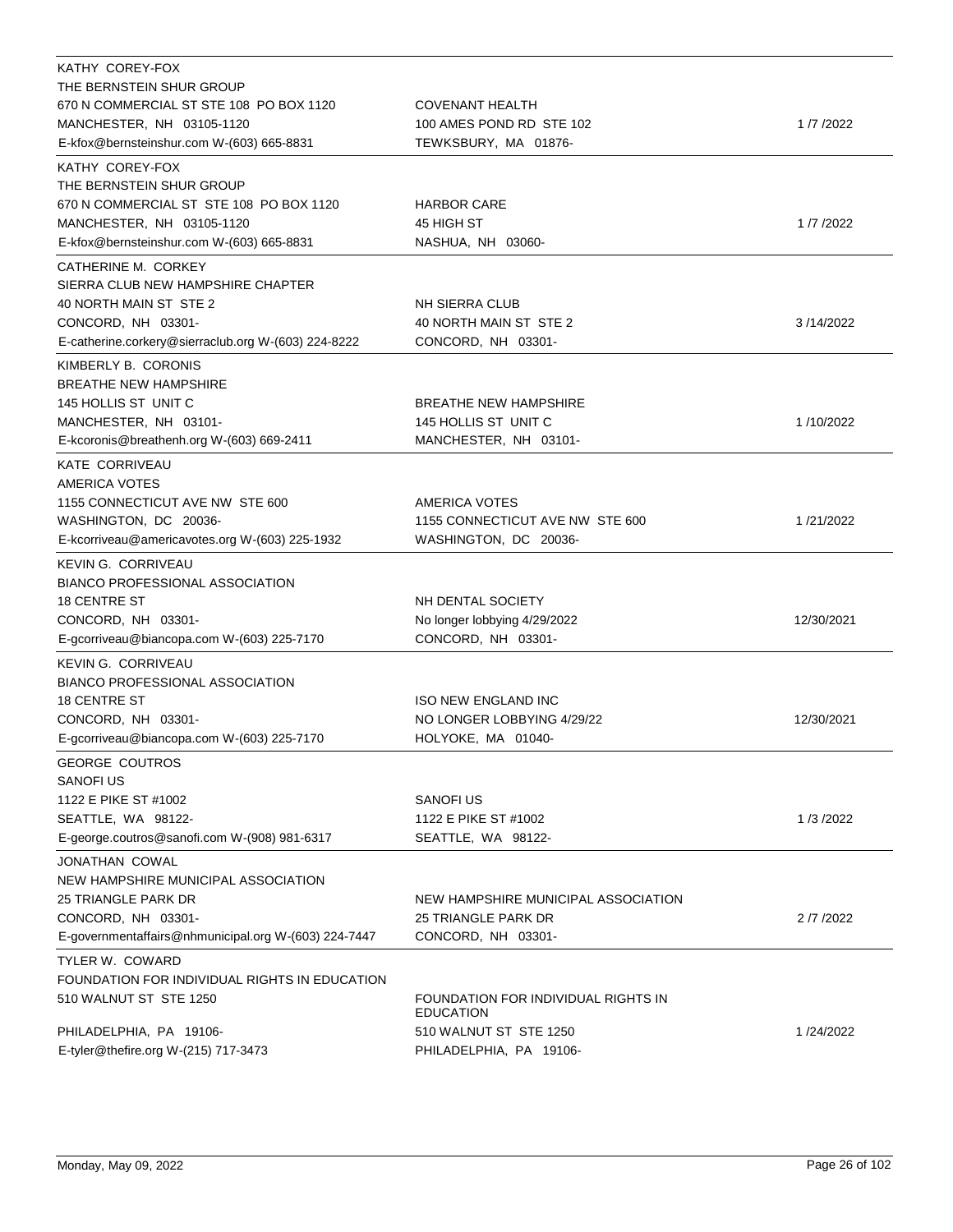| JULIE COX                                                 |                                               |           |
|-----------------------------------------------------------|-----------------------------------------------|-----------|
| ASTELLAS PHARMA US INC                                    |                                               |           |
| 1120 G STREET NW STE 950                                  | ASTELLAS PHARMA US INC                        |           |
| WASHINGTON, DC 20005-                                     | 1120 STREET NW STE 950                        | 1/4/2022  |
| E-julie.cox@astellas.com W-(857) 271-6194                 | WASHINGTON, DC 20005-                         |           |
| WILLIAM M. CRAIG                                          |                                               |           |
| <b>EVERSOURCE ENERGY</b>                                  |                                               |           |
| 780 N COMMERCIAL ST                                       | <b>EVERSOURCE ENERGY</b>                      |           |
| MANCHESTER, NH 03101-                                     | 780 N COMMERCIAL ST                           | 4/6/2022  |
| E-william.craig@eversource.com W-(603) 540-5142           | MANCHESTER, NH 03101-                         |           |
| TRISTIN C. CRAIGUE                                        |                                               |           |
| THE DUPONT GROUP                                          |                                               |           |
| 29 SCHOOL ST STE 200                                      | <b>BETTER LIFE PARTNERS</b>                   |           |
| CONCORD, NH 03301-                                        | 44 S MAIN ST STE 2                            | 1/3/2022  |
| E-tcraigue@dupontgroup.com W-(603) 228-3322               | HANOVER, NH 03755-                            |           |
| DEREK L. CRAWFORD                                         |                                               |           |
| ALTRIA CLIENT SERVICES LLC AND ITS AFFILIATES             |                                               |           |
| 101 CONSTITUTION AVE NW STE 400W                          | ALTRIA CLIENT SERVICES LLC AND ITS AFFILIATES |           |
| WASHINGTON, DC 20001-                                     | 677 BROADWAY STE 1207                         | 1/20/2022 |
| E-derek.l.crawford@altria.com W-(202) 354-1527            | ALBANY, NY 12207-                             |           |
| DESIREE CREVECOEUR-MACPHAIL                               |                                               |           |
| HIKMA COMMUNITY HEALTH                                    |                                               |           |
| 1900 ARLINGATE LN                                         | HIKMA COMMUNITY HEALTH                        |           |
| COLUMBUS, OH 43224-                                       | 1900 ARLINGATE LN                             | 1/5/2022  |
| E-dmacphail@hikma.com W-(181) 869-4924                    | COLUMBUS, OH 43224-                           |           |
| DAVID J. CUZZI                                            |                                               |           |
| PROSPECT HILL STRATEGIES                                  |                                               |           |
| <b>PO BOX 174</b>                                         | NH SOCIETY OF PHYSICIAN ASSISTANTS            |           |
| MANCHESTER, NH 03105-0174                                 | PO BOX 10743                                  | 1/13/2022 |
| E-david.cuzzi@prospecthillstrategies.com W-(603) 716-0569 | BEDFORD, NH 03110-                            |           |
| DAVID J. CUZZI                                            |                                               |           |
| <b>PROSPECT HILL STRATEGIES</b>                           |                                               |           |
| <b>PO BOX 174</b>                                         | <b>BAE SYSTEMS INC</b>                        |           |
| MANCHESTER, NH 03105-0174                                 | 2941 FAIRVIEW PARK DR STE 100                 | 1/13/2022 |
| E-david.cuzzi@prospecthillstrategies.com W-(603) 716-0569 | FALLS CHURCH, VA 22042-                       |           |
| DAVID J. CUZZI                                            |                                               |           |
| <b>PROSPECT HILL STRATEGIES</b>                           |                                               |           |
| <b>PO BOX 174</b>                                         | SIG SAUER INC                                 |           |
| MANCHESTER, NH 03105-0174                                 | 72 PEASE BLVD                                 | 1/13/2022 |
| E-david.cuzzi@prospecthillstrategies.com W-(603) 716-0569 | NEWINGTON, NH 03801-                          |           |
| DAVID J. CUZZI                                            |                                               |           |
| PROSPECT HILL STRATEGIES                                  |                                               |           |
| <b>PO BOX 174</b>                                         | NEW HAMPSHIRE ELECTRIC COOP                   |           |
| MANCHESTER, NH 03105-0174                                 | 579 TENNEY MOUNTAIN HIGHWAY                   | 1/13/2022 |
| E-david.cuzzi@prospecthillstrategies.com W-(603) 716-0569 | PLYMOUTH, NH 03264-                           |           |
| DAVID J. CUZZI                                            |                                               |           |
| <b>PROSPECT HILL STRATEGIES</b>                           |                                               |           |
| PO BOX 174                                                | <b>3M COMPANY</b>                             |           |
| MANCHESTER, NH 03105-0174                                 | 1425 K ST NW STE 300                          | 1/13/2022 |
| E-david.cuzzi@prospecthillstrategies.com W-(603) 716-0569 | WASHINGTON, DC 20005-                         |           |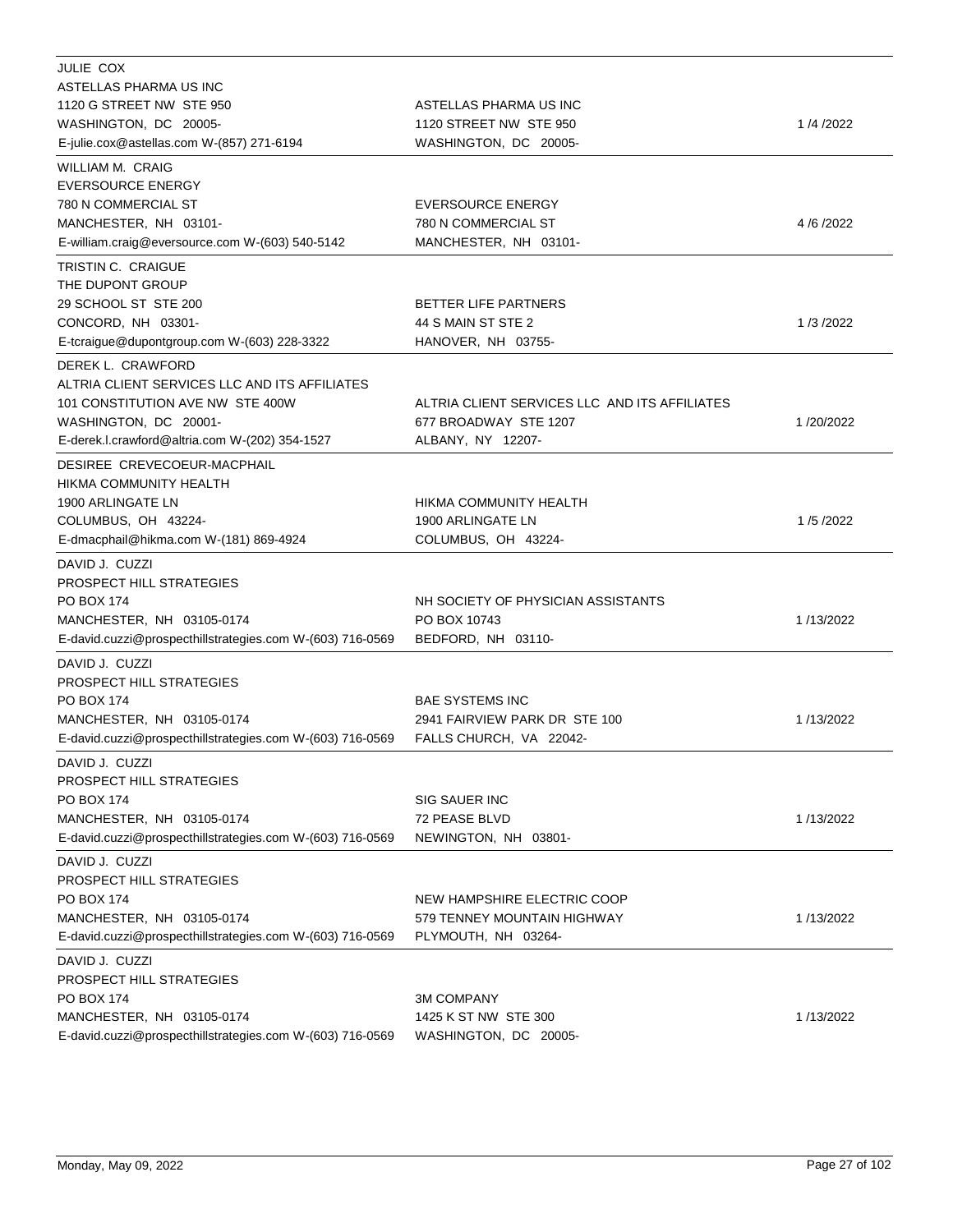| ALYSSA M. DANDREA                                           |                                                             |            |
|-------------------------------------------------------------|-------------------------------------------------------------|------------|
| NH COALITION AGAINST DOMESTIC AND SEXUAL<br><b>VIOLENCE</b> |                                                             |            |
| 100 NORTH MAIN ST STE 300                                   | NH COALITION AGAINST DOMESTIC AND SEXUAL<br><b>VIOLENCE</b> |            |
| CONCORD, NH 03301-                                          | 100 NORTH MAIN ST STE 300                                   | 12/30/2021 |
| E-alyssa@nhcadsv.org W-(603) 224-8893                       | CONCORD, NH 03301-                                          |            |
| ROSEMARY DANELSKI                                           |                                                             |            |
| <b>AMERICA VOTES</b>                                        |                                                             |            |
| 1155 CONNECTICUT AVE NW STE 600                             | AMERICA VOTES                                               |            |
| WASHINGTON, DC 20036-                                       | No Longer Lobbying effective 2/1/22                         | 1/21/2022  |
| E-rdanelski@americavotes.org W-(603) 225-1932               | WASHINGTON, DC 20036-                                       |            |
| <b>ERNIE DAVIS</b>                                          |                                                             |            |
| LEUKEMIA & LYMPHOMA SOCIETY                                 |                                                             |            |
| 10 G ST NW STE 400                                          | LEUKEMIA & LYMPHOMA SOCIETY                                 |            |
| WASHINGTON, DC 20002-                                       | 10 G ST NW STE 400                                          | 3/7/2022   |
| E-ernie.davis@lls.org W-(914) 949-5213                      | WASHINGTON, DC 20002-                                       |            |
| MICHELLE L. DAVIS                                           |                                                             |            |
| NEW HAMPSHIRE LAKES ASSOCIATION INC                         |                                                             |            |
| 18 CHENELL DR STE ONE                                       | NEW HAMPSHIRE LAKES ASSOCIATION INC                         |            |
| CONCORD, NH 03301-                                          | 18 CHENELL DR STE ONE                                       | 12/30/2021 |
| E-mdavis@nhlakes.org W-(603) 226-0299                       | CONCORD, NH 03301-                                          |            |
| JOHN DEJOIE                                                 |                                                             |            |
| <b>KARNER BLUE STRATEGIES</b>                               |                                                             |            |
| 481 SHAKER RD                                               | NEW HAMPSHIRE PSYCHOLOGICAL ASSOC                           |            |
| CONCORD, NH 03301-                                          | PO BOX 1492                                                 | 12/23/2021 |
| E-jdejoie@karnerbluestrategies.com W-(603) 682-8531         | DOVER, NH 03821-                                            |            |
| JOHN DEJOIE                                                 |                                                             |            |
| KARNER BLUE STRATEGIES                                      |                                                             |            |
| 481 SHAKER RD                                               | NATIONAL ASSOC OF SOCIAL WORKERS NH<br><b>CHAPTER</b>       |            |
| CONCORD, NH 03301-                                          | 4 CHENNEL DR                                                |            |
|                                                             |                                                             | 12/23/2021 |
| E-jdejoie@karnerbluestrategies.com W-(603) 682-8531         | CONCORD, NH 03301-                                          |            |
| JENNIFER DELANEY                                            |                                                             |            |
| AARP NEW HAMPSHIRE                                          |                                                             |            |
| 45 SOUTH MAIN ST STE 202                                    | AARP NEW HAMPSHIRE                                          |            |
| CONCORD, NH 03301-                                          | 45 SOUTH MAIN ST STE 202                                    | 1/20/2022  |
| E-jddelaney@aarp.org W-(603) 230-4106                       | CONCORD, NH 03301-                                          |            |
| <b>JAMES DEMERS</b>                                         |                                                             |            |
| <b>DEMERS &amp; PRASOL INC</b>                              |                                                             |            |
| 72 NORTH MAIN ST STE 301                                    | NH GOLF COURSE SUPERINTENDENTS ASSOC                        |            |
| CONCORD, NH 03301-                                          | PO BOX 784                                                  | 1/7/2022   |
| E-james.demers@demers-prasol.com W-(603) 228-1498           | AUBURN, NH 03032-                                           |            |
| JAMES DEMERS                                                |                                                             |            |
| DEMERS & PRASOL INC                                         |                                                             |            |
| 72 NORTH MAIN ST STE 301                                    | PORT CITY AIR                                               |            |
| CONCORD, NH 03301-                                          | 104 GRATON DR                                               | 1/7/2022   |
| E-james.demers@demers-prasol.com W-(603) 228-1498           | PORTSMOUTH, NH 03801-                                       |            |
| JAMES DEMERS                                                |                                                             |            |
| DEMERS & PRASOL INC                                         |                                                             |            |
| 72 NORTH MAIN ST STE 301                                    | JAZZ PHARMACEUTICALS, INC                                   |            |
| CONCORD, NH 03301-                                          | 28 LIBERTY SHIP WAY STE 2815                                | 1/7/2022   |
| E-james.demers@demers-prasol.com W-(603) 228-1498           | SAUSALITO, CA 94965-                                        |            |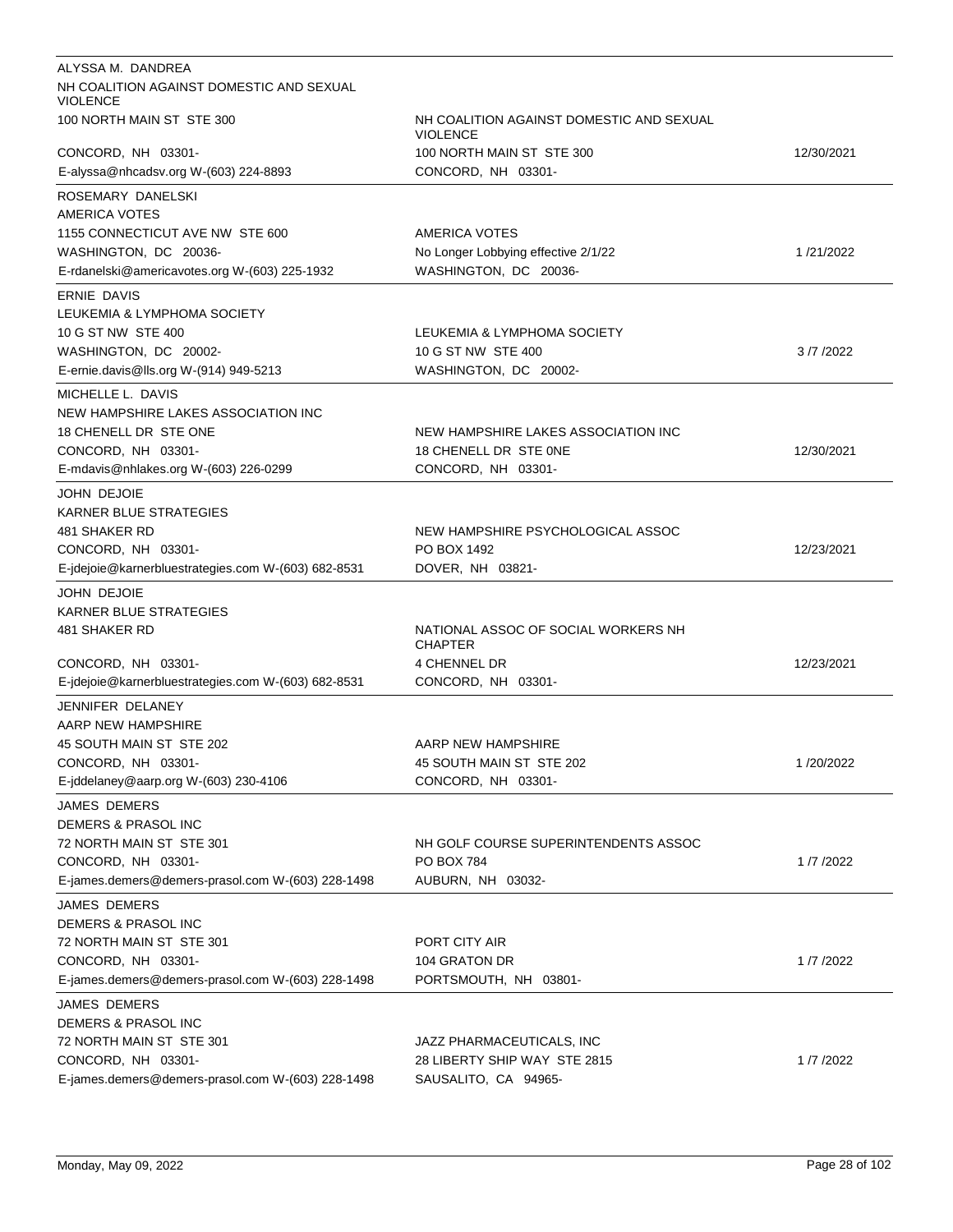| <b>JAMES DEMERS</b>                               |                                                    |           |
|---------------------------------------------------|----------------------------------------------------|-----------|
| DEMERS & PRASOL INC                               |                                                    |           |
| 72 NORTH MAIN ST STE 301                          | ENTERPRISE RENT A CAR CO OF BOSTON LLC             |           |
| CONCORD, NH 03301-                                | 10 NAVIGATOR RD                                    | 1/7/2022  |
| E-james.demers@demers-prasol.com W-(603) 228-1498 | LONDONDERRY, NH 03053-                             |           |
| <b>JAMES DEMERS</b>                               |                                                    |           |
| DEMERS & PRASOL INC                               |                                                    |           |
| 72 NORTH MAIN ST STE 301                          | COMCAST CABLE COMMUNICATIONS MGMT LLC              |           |
| CONCORD, NH 03301-                                | 1701 JOHN F KENNEDY BLVD                           | 1/7/2022  |
| E-james.demers@demers-prasol.com W-(603) 228-1498 | PHILADELPHIA, PA 19103-                            |           |
| <b>JAMES DEMERS</b>                               |                                                    |           |
| DEMERS & PRASOL INC                               |                                                    |           |
| 72 NORTH MAIN ST STE 301                          | <b>SPAN</b>                                        |           |
| CONCORD, NH 03301-                                | 211 WILSON BOULEVARD 8TH FL                        | 2/17/2022 |
| E-james.demers@demers-prasol.com W-(603) 228-1498 | ARLINGTON, VA 22201-                               |           |
| <b>JAMES DEMERS</b>                               |                                                    |           |
| DEMERS & PRASOL INC                               |                                                    |           |
| 72 NORTH MAIN ST STE 301                          | NH NURSES ASSOCIATION                              |           |
| CONCORD, NH 03301-                                | 25 HALL ST STE 1E                                  | 1/7/2022  |
| E-james.demers@demers-prasol.com W-(603) 228-1498 | CONCORD, NH 03301-                                 |           |
| <b>JAMES DEMERS</b>                               |                                                    |           |
| DEMERS & PRASOL INC                               |                                                    |           |
| 72 NORTH MAIN ST STE 301                          | NH TROOPERS ASSOCIATION                            |           |
| CONCORD, NH 03301-                                | 107 NORTH STATE ST                                 | 1/7/2022  |
| E-james.demers@demers-prasol.com W-(603) 228-1498 | CONCORD, NH 03301-                                 |           |
| <b>JAMES DEMERS</b>                               |                                                    |           |
| DEMERS & PRASOL INC                               |                                                    |           |
| 72 NORTH MAIN ST STE 301                          | <b>VERTEX PHARMACEUTICALS INCORPORATED</b>         |           |
| CONCORD, NH 03301-                                | 50 NORTHERN AVE                                    | 1/7/2022  |
| E-james.demers@demers-prasol.com W-(603) 228-1498 | BOSTON, MA 02210-                                  |           |
| <b>JAMES DEMERS</b>                               |                                                    |           |
| <b>DEMERS &amp; PRASOL INC</b>                    |                                                    |           |
| 72 NORTH MAIN ST STE 301                          | CONSUMER HEALTHCARE PRODUCTS<br><b>ASSOCIATION</b> |           |
| CONCORD, NH 03301-                                | 1625 EYE ST NW STE 600                             | 1/7/2022  |
| E-james.demers@demers-prasol.com W-(603) 228-1498 | WASHINGTON, DC 20006-                              |           |
| <b>JAMES DEMERS</b>                               |                                                    |           |
| DEMERS & PRASOL INC                               |                                                    |           |
| 72 NORTH MAIN ST STE 301                          | NH ATHLETIC TRAINERS ASSOC                         |           |
| CONCORD, NH 03301-                                | 580/590 COURT ST                                   | 1/7/2022  |
| E-james.demers@demers-prasol.com W-(603) 228-1498 | KEENE, NH 03431-                                   |           |
| <b>JAMES DEMERS</b>                               |                                                    |           |
| DEMERS & PRASOL INC                               |                                                    |           |
| 72 NORTH MAIN ST STE 301                          | <b>FEDEX</b>                                       |           |
| CONCORD, NH 03301-                                | 942 SHADY GROVE RD                                 | 1/7/2022  |
| E-james.demers@demers-prasol.com W-(603) 228-1498 | MEMPHIS, TN 38120-                                 |           |
| <b>JAMES DEMERS</b>                               |                                                    |           |
| DEMERS & PRASOL INC                               |                                                    |           |
| 72 NORTH MAIN ST STE 301                          | NORTH COUNTRY ENVIRONMENTAL SERVICES               |           |
| CONCORD, NH 03301-                                | 2 DELTA DRIVE                                      | 1/7/2022  |
| E-james.demers@demers-prasol.com W-(603) 228-1497 | CONCORD, NH 03301-                                 |           |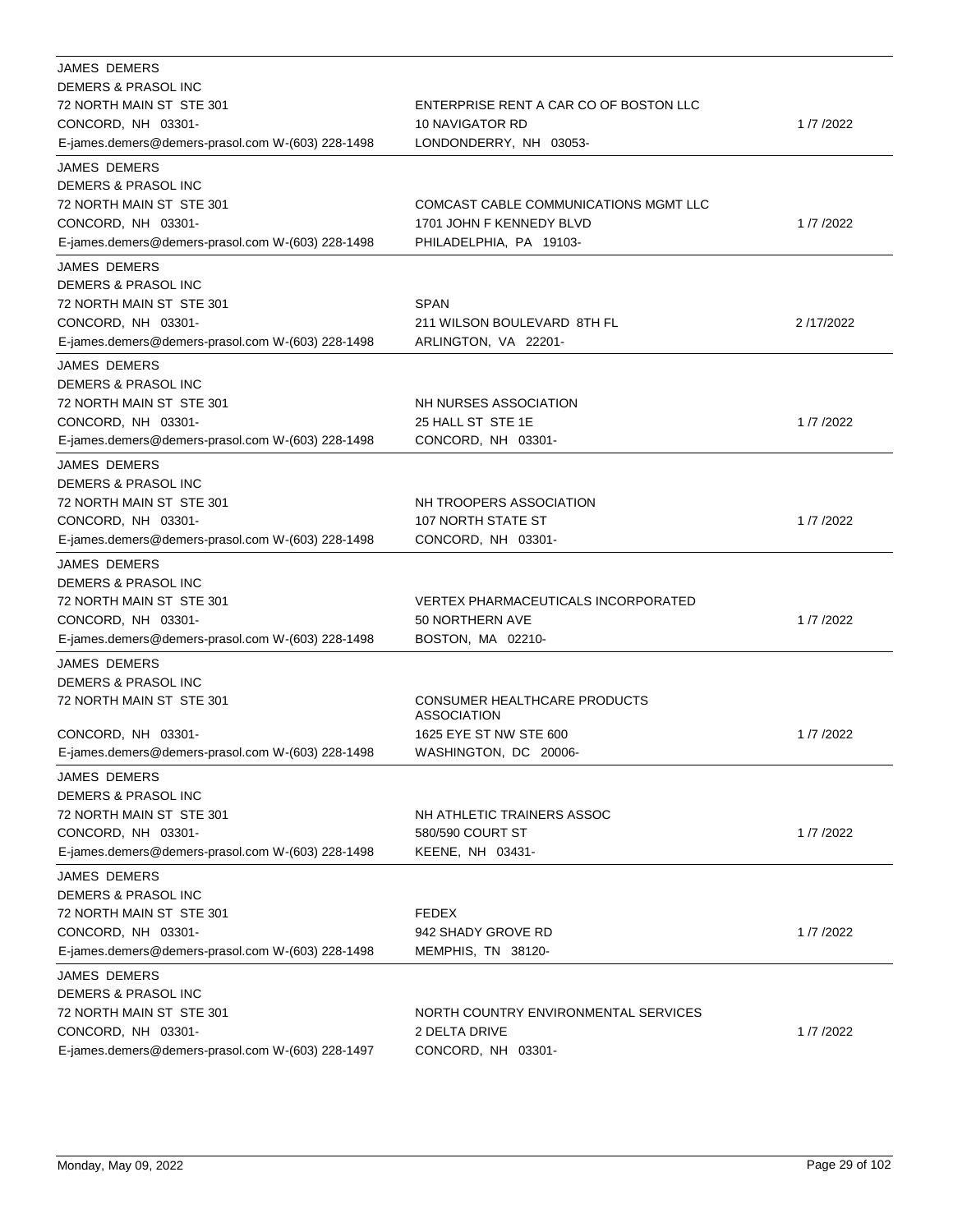| <b>JAMES DEMERS</b><br>DEMERS & PRASOL INC<br>72 NORTH MAIN ST STE 301<br>CONCORD, NH 03301-<br>E-james.demers@demers-prasol.com W-(603) 228-1498            | NH CITY AND TOWN CLERKS ASSOCIATION<br>24 DEPOT ST PO BOX 249<br>EAST KINGSTON, NH 03827-     | 1/7/2022 |
|--------------------------------------------------------------------------------------------------------------------------------------------------------------|-----------------------------------------------------------------------------------------------|----------|
| <b>JAMES DEMERS</b><br>DEMERS & PRASOL INC<br>72 NORTH MAIN ST STE 301<br>CONCORD, NH 03301-<br>E-james.demers@demers-prasol.com W-(603) 228-1498            | <b>BANK OF AMERICA CORP</b><br><b>1100 KING ST</b><br>WILMINGTON, DE 19884-                   | 1/7/2022 |
| <b>JAMES DEMERS</b><br>DEMERS & PRASOL INC<br>72 NORTH MAIN ST STE 301<br>CONCORD, NH 03301-<br>E-james.demers@demers-prasol.com W-(603) 228-1498            | NEW HAMPSHIRE MOTOR SPEEDWAY<br>PO BOX 7888<br>LOUDON, NH 03303-                              | 1/7/2022 |
| <b>JAMES DEMERS</b><br>DEMERS & PRASOL INC<br>72 NORTH MAIN ST STE 301<br>CONCORD, NH 03301-<br>E-james.demers@demers-prasol.com W-(603) 228-1498            | EVERYTOWN FOR GUN SAFETY ACTION FUND<br>PO BOX 4184<br>NEW YORK, NY 10163-                    | 1/7/2022 |
| <b>JAMES DEMERS</b><br>DEMERS & PRASOL INC<br>72 NORTH MAIN ST STE 301<br>CONCORD, NH 03301-<br>E-james.demers@demers-prasol.com W-(603) 228-1498            | SANOFI US SERVICES INC<br>55 CORPORATION DR<br>BRIDGEWATER, NJ 08807-                         | 1/7/2022 |
| <b>JAMES DEMERS</b><br>DEMERS & PRASOL INC<br>72 NORTH MAIN ST STE 301<br>CONCORD, NH 03301-<br>E-james.demers@demers-prasol.com W-(603) 228-1498            | MORTGAGE BANKERS & BROKERS ASSOC OF NH<br>PO BOX 6<br>WEARE, NH 03281-                        | 1/7/2022 |
| <b>JAMES DEMERS</b><br>DEMERS & PRASOL INC<br>72 NORTH MAIN ST STE 301<br>CONCORD, NH 03301-<br>E-james.demers@demers-prasol.com W-(603) 228-1498            | NH WINE AND SPIRITS BROKERS ASSOCIATION<br>c/o 72 NORTH MAIN ST STE 301<br>CONCORD, NH 03301- | 1/7/2022 |
| JAMES DEMERS<br><b>DEMERS &amp; PRASOL INC</b><br>72 NORTH MAIN ST STE 301<br>CONCORD, NH 03301-<br>E-james.demers@demers-prasol.com W-(603) 228-1498        | NEW ENGLAND PEST MANAGEMENT ASSOCIATION<br>53 REGIONAL DR STE 1<br>CONCORD, NH 03301-         | 1/7/2022 |
| <b>JAMES DEMERS</b><br><b>DEMERS &amp; PRASOL INC</b><br>72 NORTH MAIN ST STE 301<br>CONCORD, NH 03301-<br>E-james.demers@demers-prasol.com W-(603) 228-1498 | NH SPEECH LANGUAGE HEARING ASSOCIATION<br>PO BOX 1538<br>CONCORD, NH 03301-                   | 1/7/2022 |
| JAMES DEMERS<br>DEMERS & PRASOL INC<br>72 NORTH MAIN ST STE 301<br>CONCORD, NH 03301-<br>E-james.demers@demers-prasol.com W-(603) 228-1498                   | NH COURT REPORTERS ASSOCIATION<br><b>6 SPRUCE MEADOW DR</b><br>NORTH HAMPTON, NH 03862-       | 1/7/2022 |
| JAMES DEMERS<br>DEMERS & PRASOL INC<br>72 NORTH MAIN ST STE 301<br>CONCORD, NH 03301-<br>E-james.demers@demers-prasol.com W-(603) 228-1498                   | CENTENE CORP AND AFFILIATES<br>1150 CONNECTICUT AVE NW<br>WASHINGTON, DC 20006-               | 1/7/2022 |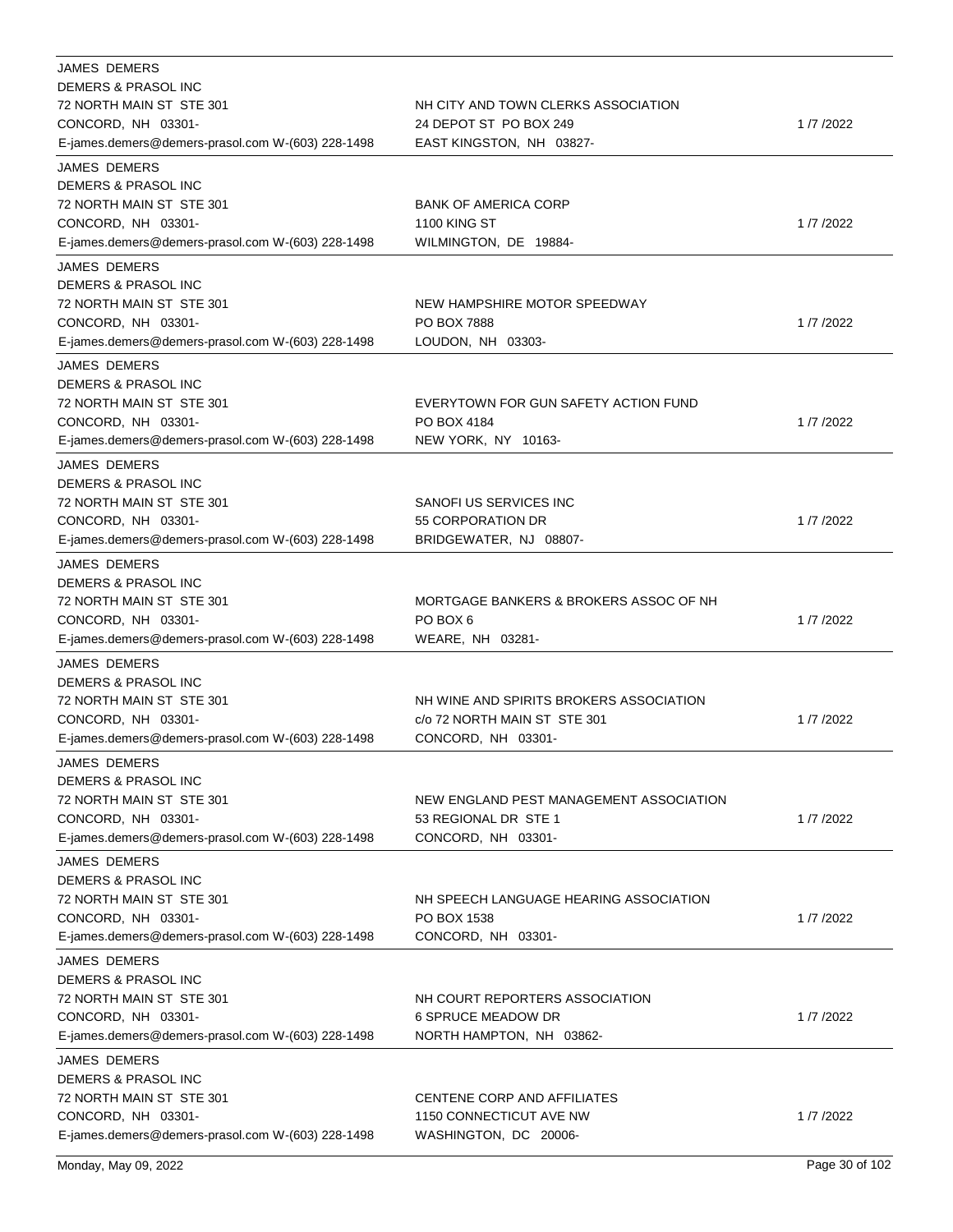| JAMES DEMERS                                      |                                         |          |
|---------------------------------------------------|-----------------------------------------|----------|
| DEMERS & PRASOL INC                               |                                         |          |
| 72 NORTH MAIN ST STE 301                          | ONE MAIN HOLDINGS INC                   |          |
| CONCORD, NH 03301-                                | 14460 NEW FALLS OF NEUSE RD STE 149-299 | 1/7/2022 |
| E-james.demers@demers-prasol.com W-(603) 228-1498 | RALEIGH, NC 27614-                      |          |
| <b>JAMES DEMERS</b>                               |                                         |          |
| DEMERS & PRASOL INC                               |                                         |          |
| 72 NORTH MAIN ST STE 301                          | <b>PHRMA</b>                            |          |
| CONCORD, NH 03301-                                | 950 F ST STE 300                        | 1/7/2022 |
| E-james.demers@demers-prasol.com W-(603) 228-1498 | WASHINGTON, DC 20004-                   |          |
| <b>JAMES DEMERS</b>                               |                                         |          |
| DEMERS & PRASOL INC                               |                                         |          |
| 72 NORTH MAIN ST STE 301                          | EVERSOURCE                              |          |
| CONCORD, NH 03301-                                | PO BOX 330                              | 1/7/2022 |
| E-james.demers@demers-prasol.com W-(603) 228-1498 | MANCHESTER, NH 03105-                   |          |
| JAMES DEMERS                                      |                                         |          |
| DEMERS & PRASOL INC                               |                                         |          |
|                                                   |                                         |          |
| 72 NORTH MAIN ST STE 301                          | <b>WALMART STORES INC</b>               |          |
| CONCORD, NH 03301-                                | 702 SOUTHWEST 8TH ST                    | 1/7/2022 |
| E-james.demers@demers-prasol.com W-(603) 228-1498 | BENTONVILLE, AR 72716-                  |          |
| <b>JAMES DEMERS</b>                               |                                         |          |
| DEMERS & PRASOL INC                               |                                         |          |
| 72 NORTH MAIN ST STE 301                          | ALZHEIMERS ASSOCIATION                  |          |
| CONCORD, NH 03301-                                | 309 WAVERLEY OAKS RD                    | 1/7/2022 |
| E-james.demers@demers-prasol.com W-(603) 228-1498 | WALTHAM, MA 02452-                      |          |
| <b>JAMES DEMERS</b>                               |                                         |          |
| DEMERS & PRASOL INC                               |                                         |          |
| 72 NORTH MAIN ST STE 301                          | NH TAX COLLECTORS ASSOCIATION           |          |
| CONCORD, NH 03301-                                | 56 LITTLETON RD                         | 1/7/2022 |
| E-james.demers@demers-prasol.com W-(603) 228-1498 | WHITEFIELD, NH 03598-                   |          |
| <b>JAMES DEMERS</b>                               |                                         |          |
| <b>DEMERS &amp; PRASOL INC</b>                    |                                         |          |
| 72 NORTH MAIN ST STE 301                          | <b>KALKOMEY ENTERPRISES</b>             |          |
|                                                   |                                         |          |
| CONCORD, NH 03301-                                | 740 EAST CAMPBELL RD STE 900            | 1/7/2022 |
| E-james.demers@demers-prasol.com W-(603) 228-1498 | RICHARDSON, TX 75081-                   |          |
| JAMES DEMERS                                      |                                         |          |
| DEMERS & PRASOL INC                               |                                         |          |
| 72 NORTH MAIN ST STE 301                          | ASTELLAS PHARMA US INC                  |          |
| CONCORD, NH 03301-                                | 1001 G ST NW STE 800                    | 1/7/2022 |
| E-james.demers@demers-prasol.com W-(603) 228-1498 | WASHINGTON, DC 20001-                   |          |
| <b>JAMES DEMERS</b>                               |                                         |          |
| <b>DEMERS &amp; PRASOL INC</b>                    |                                         |          |
| 72 NORTH MAIN ST STE 301                          | NH DRIVER EDUCATION TEACHERS ASSOC      |          |
| CONCORD, NH 03301-                                | 4 BISBEE CIRCLE                         | 1/7/2022 |
| E-james.demers@demers-prasol.com W-(603) 228-1498 | DERRY, NH 03039-                        |          |
| JAMES DEMERS                                      |                                         |          |
| DEMERS & PRASOL INC                               |                                         |          |
| 72 NORTH MAIN ST STE 301                          | INTERNATIONAL BOTTLED WATER ASSOCIATION |          |
| CONCORD, NH 03301-                                | 1700 DIAGONAL RD STE 650                | 1/7/2022 |
| E-james.demers@demers-prasol.com W-(603) 228-1498 | ALEXANDRIA, VA 22314-                   |          |
| JAMES DEMERS                                      |                                         |          |
| DEMERS & PRASOL INC                               |                                         |          |
| 72 NORTH MAIN ST STE 301                          | RAI SERVICES COMPANY                    |          |
| CONCORD, NH 03301-                                | 401 NORTH MAIN ST                       | 1/7/2022 |
|                                                   |                                         |          |
| E-james.demers@demers-prasol.com W-(603) 228-1498 | WINSTON-SALEM, NC 27101-                |          |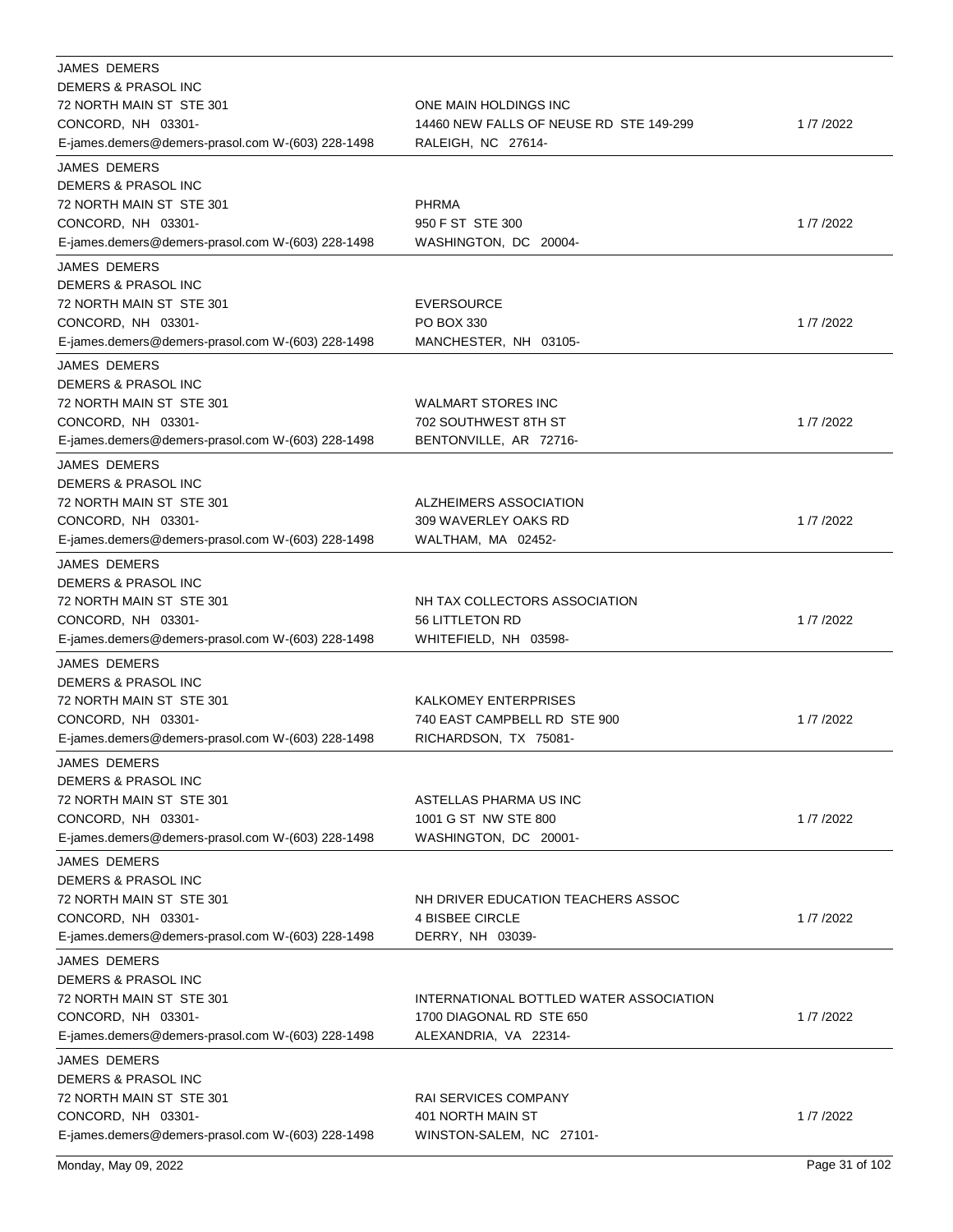| <b>JAMES DEMERS</b>                                  |                                                         |            |
|------------------------------------------------------|---------------------------------------------------------|------------|
| DEMERS & PRASOL INC                                  |                                                         |            |
| 72 NORTH MAIN ST STE 301                             | NH POLICE ASSOCIATION                                   |            |
| CONCORD, NH 03301-                                   | 75 SOUTH MAIN ST UNIT 7                                 | 1/7/2022   |
| E-james.demers@demers-prasol.com W-(603) 228-1498    | CONCORD, NH 03301-                                      |            |
| NICOLE DEMONT                                        |                                                         |            |
| NATIONAL REDISTRICTING ACTION FUND                   |                                                         |            |
| 10 G ST NE STE 600                                   | NATIONAL REDISTRICTING ACTION FUND                      |            |
| WASHINGTON, DC 20002-                                | No Longer Lobbying effective 2/28/22                    | 12/21/2021 |
| E-demont@redistrictingaction.org W-(202) 968-4655    | WASHINGTON, DC 20002-                                   |            |
| TOM DEROSA                                           |                                                         |            |
| <b>B - FRESH CONSULTING LLC</b>                      |                                                         |            |
| 4 PARK ST STE 210                                    | NORTH COUNTRY ALLIANCE FOR BALANCED                     |            |
|                                                      | <b>CHANGE</b>                                           |            |
| CONCORD, NH 03301-                                   | PO BOX 553                                              | 1/18/2022  |
| E-tom@bfreshconsulting.com W-(603) 565-5382          | LITTLETON, NH 03561-                                    |            |
| TOM DEROSA                                           |                                                         |            |
| 4 PARK ST, STE 210                                   | <b>BREEZELINE</b>                                       |            |
| CONCORD, NH 03301-                                   | 3 BETTERYMARCH PARK, STE 200                            | 4/27/2022  |
| E-TOM@BFRESHCONSULTING.COM W-(603) 565-5382          | QUINCY, MA 02169-                                       |            |
| TOM DEROSA                                           |                                                         |            |
| <b>B-FRESH CONSULTING LLC</b>                        |                                                         |            |
| 4 PARK ST STE 210                                    | NH PLANNERS ASSOCIATION                                 |            |
| CONCORD, NH 03301-                                   | c/o b-fresh 4 PARK ST STE 210                           | 1/7/2022   |
| E-tom@bfreshconsulting.com W-(603) 565-5382          | CONCORD, NH 03301-                                      |            |
|                                                      |                                                         |            |
| TOM DEROSA                                           |                                                         |            |
| <b>B-FRESH CONSULTING LLC</b>                        |                                                         |            |
| 4 PARK ST STE 210                                    | YES. EVERY KID.                                         |            |
| CONCORD, NH 03301-                                   | c/o b-fresh 4 PARK ST STE 210                           | 1/7/2022   |
| E-tom@bfreshconsulting.com W-(603) 565-5382          | CONCORD, NH 03301-                                      |            |
| TOM DEROSA                                           |                                                         |            |
| <b>B-FRESH CONSULTING LLC</b>                        |                                                         |            |
| 4 PARK ST STE 210                                    | <b>NEW FUTURES</b>                                      |            |
| CONCORD, NH 03301-                                   | 100 N MAIN ST STE 400                                   | 1/7/2022   |
| E-tom@bfreshconsulting.com W-(603) 565-5382          | CONCORD, NH 03301-                                      |            |
| ERIN DESANTIS                                        |                                                         |            |
| AMERICAN CHEMISTRY COUNCIL                           |                                                         |            |
| 700 SECOND ST NE                                     | AMERICAN CHEMISTRY COUNCIL                              |            |
| WASHINGTON, DC 20002-                                | 700 SECOND ST NE                                        | 12/23/2021 |
| E-margaret_gorman@americanchemistry.com W-(518) 432- | WASHINGTON, DC 20002-                                   |            |
| 7835                                                 |                                                         |            |
| ROBERT J. DIETEL                                     |                                                         |            |
| GALLAGHER CALLAHAN & GARTRELL PC                     |                                                         |            |
| 214 NORTH MAIN ST                                    | <b>PRIMEX</b>                                           |            |
| CONCORD, NH 03301-                                   | 46 DONOVAN ST                                           | 1/19/2022  |
| E-dietel@gcglaw.com W-(603) 228-1181                 | CONCORD, NH 03301-                                      |            |
| ROBERT J. DIETEL                                     |                                                         |            |
| GALLAGHER CALLAHAN & GARTRELL PC                     |                                                         |            |
| 214 NORTH MAIN ST                                    | AMERICAN RESORT DEVELOPMENT ASSOCIATION                 |            |
| CONCORD, NH 03301-                                   | LANDMARK CENTER TWO 225 E ROBINSON ST<br><b>STE 545</b> | 1/4/2022   |
| E-dietel@gcglaw.com W-(603) 228-1181                 | ORLANDO, FL 32801-                                      |            |
|                                                      |                                                         |            |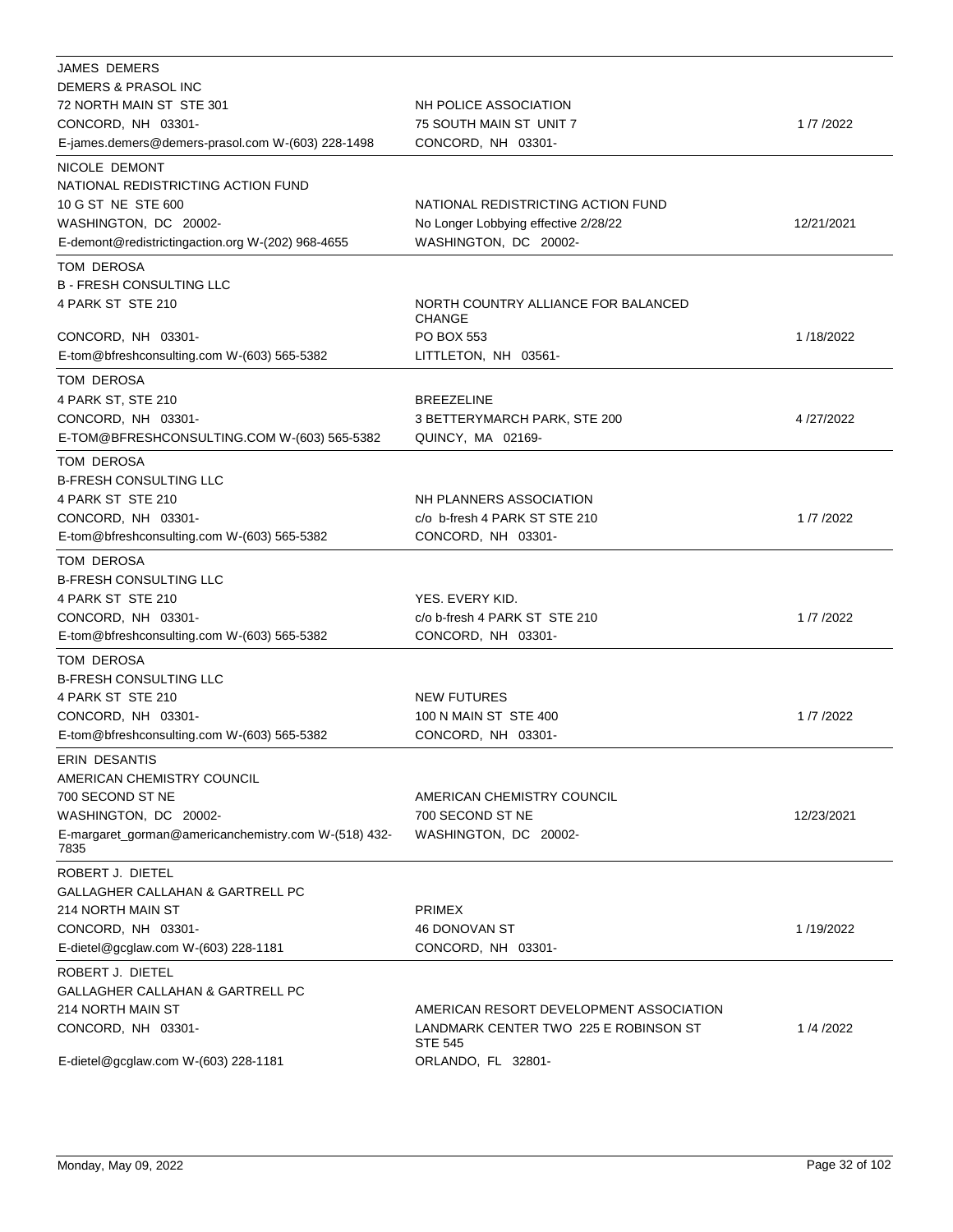| ROBERT J. DIETEL<br>GALLAGHER CALLAHAN & GARTRELL PC<br>214 NORTH MAIN ST<br>CONCORD, NH 03301-<br>E-dietel@gcglaw.com W-(603) 228-1181                           | NEW HAMPSHIRE BANKERS ASSOCIATION<br>100 N MAIN ST #504<br>CONCORD, NH 03301-                              | 1/4/2022  |
|-------------------------------------------------------------------------------------------------------------------------------------------------------------------|------------------------------------------------------------------------------------------------------------|-----------|
| ROBERT J. DIETEL<br>GALLAGHER CALLAHAN & GARTRELL PC<br>214 NORTH MAIN ST<br>CONCORD, NH 03301-<br>E-dietel@gcglaw.com W-(603) 228-1181                           | HOME BUILDERS & REMODELERS ASSOC OF NH<br>119 AIRPORT RD<br>CONCORD, NH 03301-                             | 1/4/2022  |
| TIFFANY M. DODIER<br>NH HUNGER SOLUTIONS<br>100 NORTH MAIN ST #4<br>CONCORD, NH 03301-<br>E-tdodier@nhhungersolutions.org W-(603) 670-3671                        | NH HUNGER SOLUTIONS<br>100 NORTH MAIN ST #4<br>CONCORD, NH 03301-                                          | 2/11/2022 |
| NICHOLAS DOHERTY<br>PHARMA RESEARCH AND MANUFACTURERS OF<br>AMERICA                                                                                               |                                                                                                            |           |
| 950 F STREET NW STE 300<br>WASHINGTON, DC 20004-<br>E-ndoherty@phrma.org W-(508) 698-4994                                                                         | PHARMA RESEARCH AND MANUFACTURERS OF<br><b>AMERICA</b><br>950 F STREET NW STE 300<br>WASHINGTON, DC 20004- | 1/3/2022  |
| DAN DOLAN<br>NEW ENGLAND POWER GENERATORS ASSOCIATION<br>110 TURNPIKE RD STE 212<br>WESTBOROUGH, MA 01581-                                                        | NEW ENGLAND POWER GENERATORS<br><b>ASSOCIATION</b><br>110 TURNPIKE RD STE 212                              | 3/29/2022 |
| E-ddolan@nepga.org W-(617) 902-2354<br>MICHAEL P. DONNELLY                                                                                                        | WESTBOROUGH, MA 01581-                                                                                     |           |
| HOME SCHOOL LEGAL DEFENSE ASSOC<br>ONE PATRIC HENRY CIR<br>PURCELLEVILLE, VA 20132-<br>E-Miked@hslda.org W-(540) 338-5600                                         | HOME SCHOOL LEGAL DEFENSE ASSOC<br>ONE PATRIC HENRY CIR<br>PURCELLVILLE, VA 20132-                         | 1/31/2022 |
| <b>KELSEY DOUVILLE</b><br><b>AMERICA VOTES</b><br>1155 CONNECTICUT AVE NW STE 600<br>WASHINGTON, DC 20036-<br>E-kdouville@americavotes.org W-(603) 225-1932       | AMERICA VOTES<br>1155 CONNECTICUT AVE NW STE 600<br>WASHINGTON, DC 20036-                                  | 4/11/2022 |
| ADAM M. DUMVILLE<br><b>GENERATION FARM LLC</b><br>44 GRAHAM RD<br>CONCORD, NH 03301-<br>E-adam.dumville@mclane.com W-(603) 230-4414                               | <b>GENERATION FARM LLC</b><br>44 GRAHAM RD<br>CONCORD, NH 03301-                                           | 1/5/2022  |
| SABRINA DUNLAP<br>ANTHEM INC AND ITS AFFILIATES<br>1001 PENNSYLVANIA AVENUE NW SUITE 710<br>WASHINGTON, DC 20004-<br>E-sabrina.dunlap@anthem.com W-(603) 703-8073 | ANTHEM INC AND ITS AFFILIATES<br>1001 PENNSYLVANIA AVENUE NW SUITE 710<br>WASHINGTON, DC 20004-            | 3/29/2022 |
| ROBERT E. DUNN<br>ROMAN CATHOLIC BISHOP OF MANCHESTER a corp sole<br>153 ASH ST<br>MANCHESTER, NH 03104-<br>E-rdunn@rcbm.org W-(603) 663-0134                     | CATHOLIC CHARITIES NEW HAMPSHIRE<br>100 WILLIAM LOEB DR UNIT 3<br>MANCHESTER, NH 03109-                    | 1/3/2022  |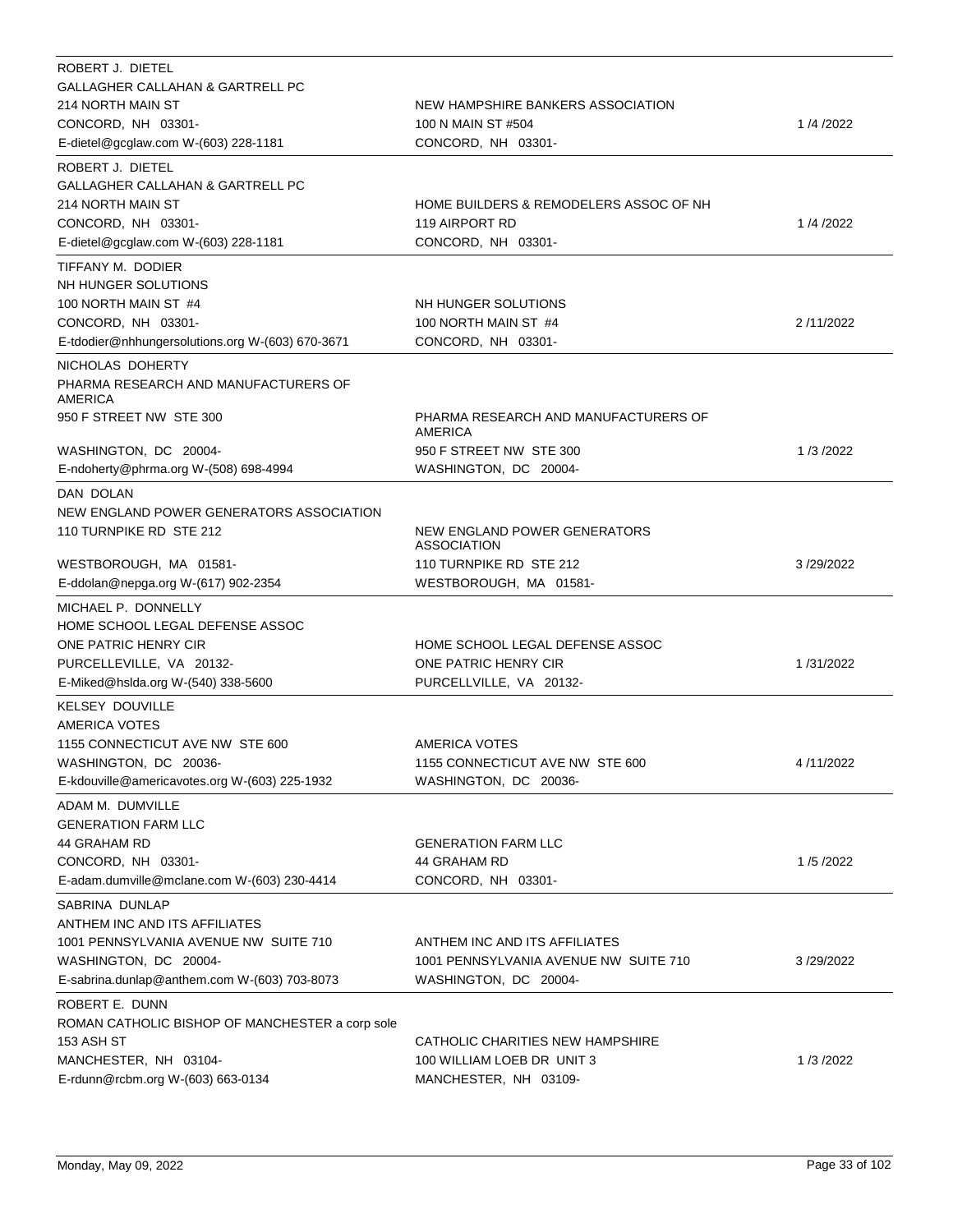| ROBERT E. DUNN<br>ROMAN CATHOLIC BISHOP OF MANCHESTER a corp sole<br><b>153 ASH ST</b><br>MANCHESTER, NH 03104-<br>E-rdunn@rcbm.org W-(603) 663-0134                           | CATHOLIC MEDICAL CENTER<br>100 MCGREGOR ST<br>MANCHESTER, NH 03104-                                       | 1/3/2022   |
|--------------------------------------------------------------------------------------------------------------------------------------------------------------------------------|-----------------------------------------------------------------------------------------------------------|------------|
| ROBERT E. DUNN<br>ROMAN CATHOLIC BISHOP OF MANCHESTER a corp sole<br>153 ASH ST<br>MANCHESTER, NH 03104-<br>E-rdunn@rcbm.org W-(603) 663-0134                                  | ROMAN CATHOLIC BISHOP OF MANCHESTER<br>153 ASH ST<br>MANCHESTER, NH 03104-                                | 1/3/2022   |
| JAMES W. DURKIN<br>AFSCME COUNCIL 93<br>8 BEACON ST<br>BOSTON, MA 02108-<br>E-jdurkin@afscme93.org W-(978) 866-2283                                                            | AFSCME COUNCIL 93<br>8 BEACON ST<br>BOSTON, MA 02108-                                                     | 12/9 /2021 |
| <b>ERIN EARP</b><br>RAPE ABUSE AND INCEST NATIONAL NETWORK<br>1220 L ST NW STE 500<br>WASHINGTON, DC 20005-<br>E-erine@rainn.org W-(301) 906-1089                              | RAPE ABUSE AND INCEST NATIONAL NETWORK<br>1220 L ST NW STE 500<br>WASHINGTON, DC 20005-                   | 1/5/2022   |
| DIEGO A. ECHEVERRI<br>SD USA<br>611 PENNSYLVANIA AVE STE 201<br>WASHINGTON, DC 20003-<br>E-diego.echeverri@securedemocracyusa.org W-(954) 614-<br>3363                         | SD USA<br>611 PENNSYLVANIA AVE STE 201<br>WASHINGTON, DC 20003-                                           | 1/18/2022  |
| KURT A. EHRENBERG<br>HUMANE SOCIETY OF THE UNITED STATES<br><b>BOX 3442</b><br>CONCORD, NH 03302-<br>E-kehrenberg@humanesociety.org W-(603) 854-4885                           | HUMANE SOCIETY OF THE UNITED STATES<br><b>BOX 3442</b><br>CONCORD, NH 03302-                              | 2/1/2022   |
| WILLIAM A. ESTRADA<br>PARENTALRIGHTS.ORG<br>PO BOX 1290<br>PURCELLVILLE, VA 20134-<br>E-will@parentalrights.org W-(571) 246-6792                                               | PARENTALRIGHTS.ORG<br>PO BOX 1290<br>PURCELLVILLE, VA 20134-                                              | 2/14/2022  |
| SAMUEL T. EVANS-BROWN<br>NH SUSTAINABLE ENERGY ASSOCIATION/CLEAN<br><b>ENERGY NH</b><br>14 DIXON AVE STE 202<br>CONCORD, NH 03301-<br>E-sam@cleanenergynh.org W-(603) 498-3844 | NH SUSTAINABLE ENERGY ASSOCIATION/CLEAN<br><b>ENERGY NH</b><br>14 DIXON AVE STE 202<br>CONCORD, NH 03301- | 12/23/2021 |
| RICK T. FABRIZIO<br><b>BUSINESS &amp; INDUSTRY ASSOC OF NH BIA</b><br>122 N MAIN ST<br>CONCORD, NH 03301-<br>E-rfabrizio@biaofnh.com W-(603) 224-5388                          | <b>BUSINESS &amp; INDUSTRY ASSOC OF NH BIA</b><br>122 N MAIN ST<br>CONCORD, NH 03301-                     | 1/10/2022  |
| TODD C. FAHEY<br>AARP NEW HAMPSHIRE<br>45 SOUTH MAIN ST STE 202<br>CONCORD, NH 03301-<br>E-tfahey@aarp.org W-(603) 230-4109                                                    | AARP NEW HAMPSHIRE<br>NO LONGER LOBBYING 4/8/22<br>CONCORD, NH 03301-                                     | 1/14/2022  |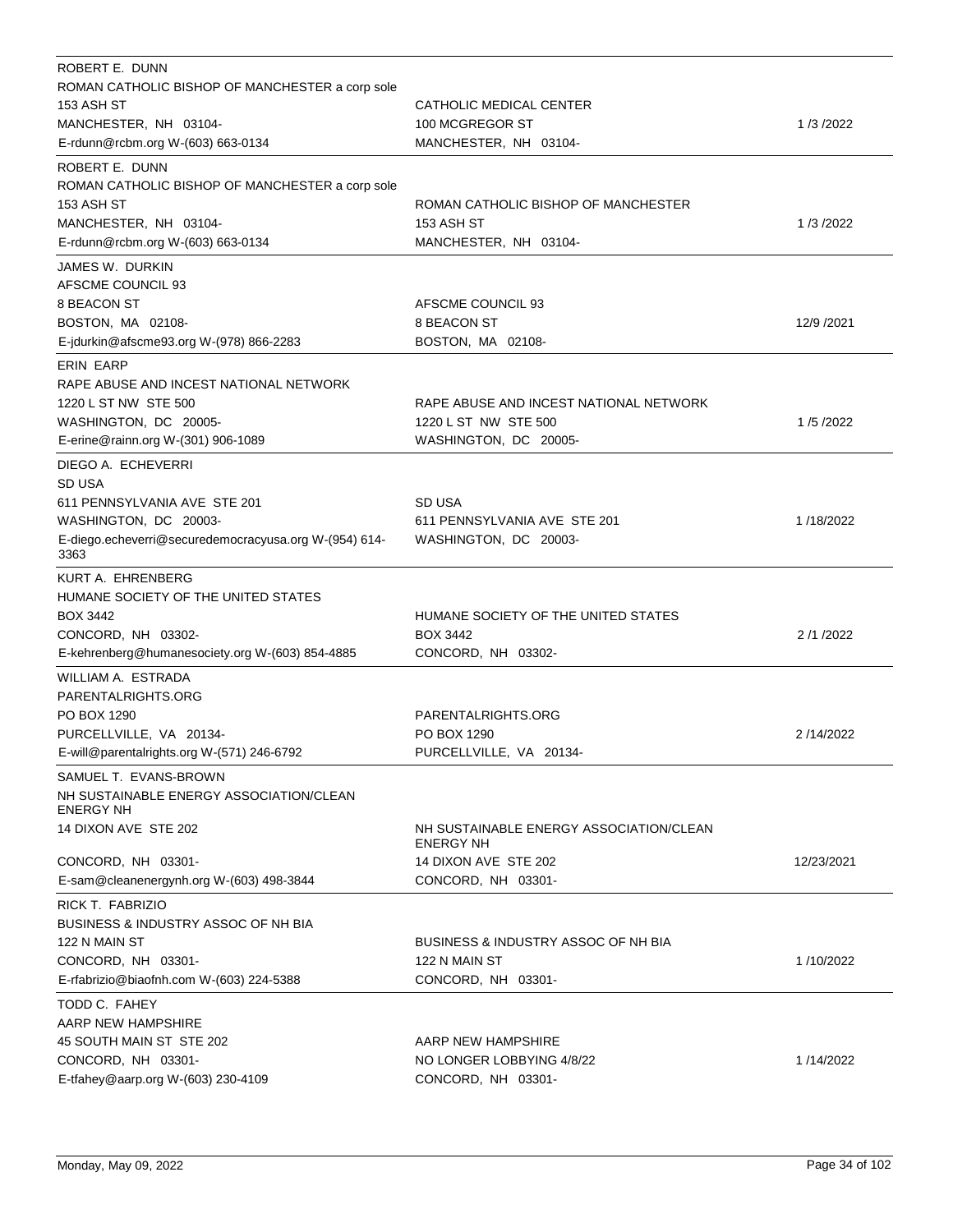| NATHAN R. FENNESSY<br>PRETI FLAHERTY BELIVEAU & PACHIOS PLLP<br>PO BOX 1318<br>CONCORD, NH 03302-1318<br>E-nfennessy@preti.com W-(603) 410-1500              | AMERICAN INTERNATIONAL GROUP<br><b>15 CORNELL RD</b><br>LATHAM, NY 12110-                    | 1/24/2022  |
|--------------------------------------------------------------------------------------------------------------------------------------------------------------|----------------------------------------------------------------------------------------------|------------|
| Matt Fisher<br><b>FGRHUB</b><br>328 K St<br>So. Boston, MA 02127-<br>E-mfisher@fgrhub.com W-(617) 356-8150                                                   | Supernal<br>1101 16th St, NW<br>Washington, DC 20036-                                        | 5/5/2022   |
| <b>MATT FISHER</b><br><b>FGRHUB</b><br>328 K STREET<br>S BOSTON, MA 02127-<br>E-mfisher@fgrhub.com W-(617) 356-8150                                          | CONSUMER TECHNOLOGY ASSOCIATION<br>1919 S EADS ST<br>ARLINGTON, VA 22202-                    | 1/19/2022  |
| MARGARET A. FOGARTY<br>AMERICAN FRIENDS SERVICE COMMITTEE<br>4 PARK ST #304<br>CONCORD, NH 03301-<br>E-mfogarty@afsc.org W-(603) 988-7115                    | AMERICAN FRIENDS SERVICE COMMITTEE<br>4 PARK ST #304<br>CONCORD, NH 03301-                   | 1/25/2022  |
| EVA C. FORD<br>NEW HAMPSHIRE YOUTH MOVEMENT<br>1 WASHINGTON ST STE 3123<br>DOVER, NH 03820-<br>E-evaford.nhym@gmail.com W-(603) 953-6525                     | NEW HAMPSHIRE YOUTH MOVEMENT<br>1 WASHINGTON ST STE 3123<br>DOVER, NH 03820-                 | 1/21/2022  |
| KATE E. FREY<br><b>NEW FUTURES INC</b><br>100 NORTH MAIN ST STE 400<br>CONCORD, NH 03301-<br>E-kfrey@new-futures.org W-(603) 225-9540                        | <b>NEW FUTURES INC</b><br>100 NORTH MAIN ST STE 400<br>CONCORD, NH 03301-                    | 12/10/2021 |
| <b>GRETCHEN FUHR</b><br>545 BOYLSTON ST STE 700<br>BOSTON, MA 02116-<br>E-gretchen.fuhr@constellation.com W-(617) 717-7945                                   | <b>Constellation Energy GENERATION LLC</b><br>200 EXELON WAY<br>KENNETT SQUARE, PA 19348-    | 1/5/2022   |
| MARK C. GALLAGHER<br>DRUMMOND WOODSUM STRATEGIC CONSULTING LLC<br>84 MARGINAL WAY STE 600<br>PORTLAND, ME 04101-<br>E-mgallagher@dwmlaw.com W-(207) 253-0511 | WIRELESS PARTNERS LLC<br>5 MILK ST STE 420<br>PORTLAND, ME 04101-                            | 12/17/2021 |
| DONNA M. GAMACHE<br><b>EVERSOURCE ENERGY</b><br>781 N COMMERCIAL ST<br>MANCHESTER, NH 03101-<br>E-donna.gamache@eversource.com W-(603) 345-0994              | <b>EVERSOURCE ENERGY</b><br>781 N COMMERCIAL ST<br>MANCHESTER, NH 03101-                     | 2/28/2022  |
| MELISSA E. GATES<br>SURFRIDER FOUNDATION<br>PO BOX 73550<br>SAN CLEMENTE, CA 92673-<br>E-mgates@surfrider.org W-(207) 706-6378                               | SURFRIDER FOUNDATION<br>PO BOX 73550<br>SAN CLEMENTE, CA 92673-                              | 3/4/2022   |
| SUSAN S. GEIGER<br>ORR & RENO PA<br>45 S MAIN ST PO BOX 3550<br>CONCORD, NH 03302-<br>E-sgeiger@orr-reno.com W-(603) 223-9155                                | NEW ENGLAND CABLE TELECOMMUNICATIONS<br>ASSOC INC<br>53 STATE ST 5TH FL<br>BOSTON, MA 02109- | 1/7/2022   |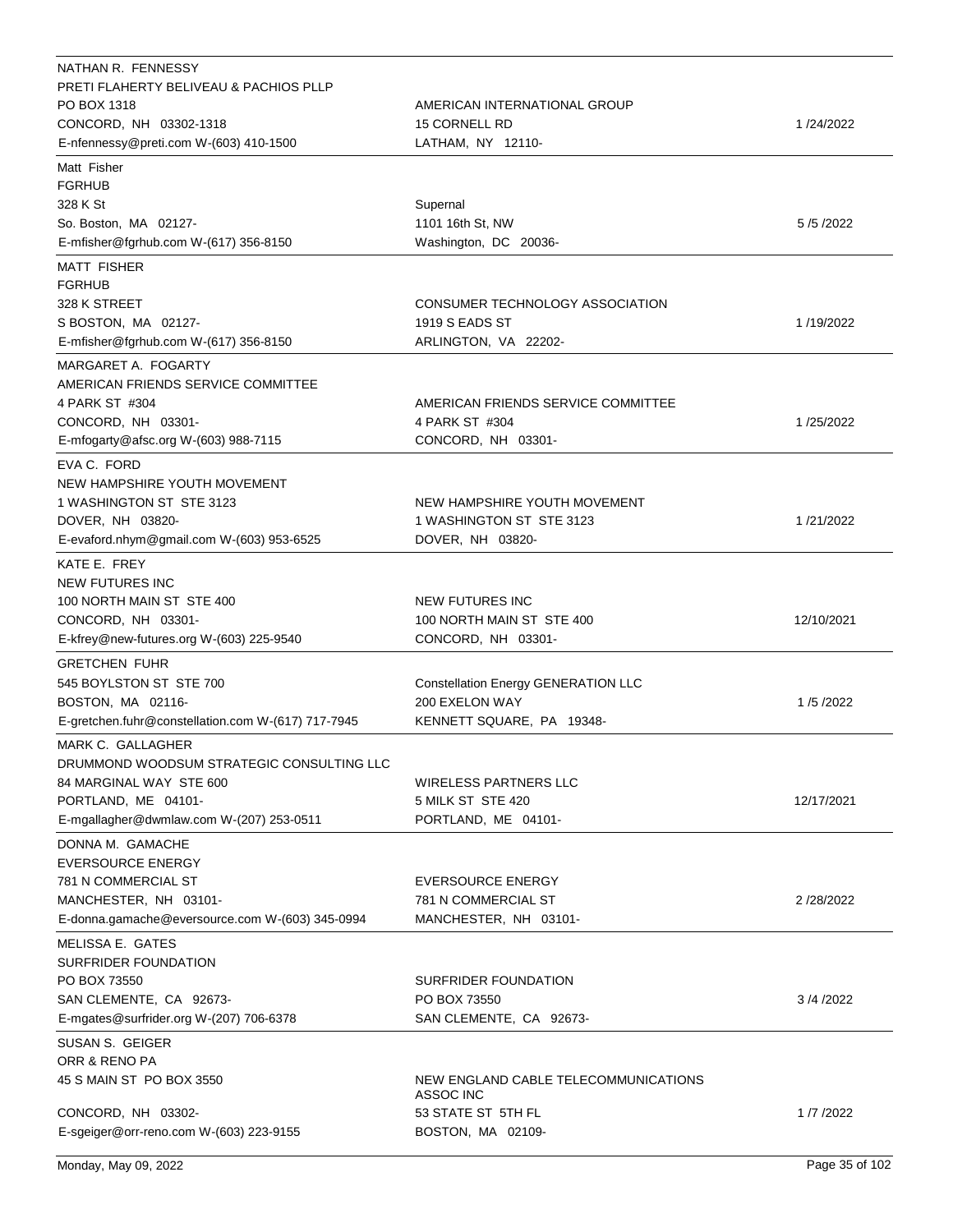| MAYA GETTER                                                 |                                           |            |
|-------------------------------------------------------------|-------------------------------------------|------------|
| AMERICA VOTES                                               |                                           |            |
| 1155 CONNECTICUT AVE NW STE 600                             | AMERICA VOTES                             |            |
| WASHINGTON, DC 20036-                                       | No Longer Lobbying effective 2/4/22       | 1/21/2022  |
| E-mgetter@americavotes.org W-(603) 225-1932                 | WASHINGTON, DC 20036-                     |            |
| <b>MARGARET GILMOUR</b>                                     |                                           |            |
| <b>PRETI STRATEGIES</b>                                     |                                           |            |
| PO BOX 1318                                                 | FRESENIUS MEDICAL CARE NORTH AMERICA      |            |
| CONCORD, NH 03302-                                          | 250 EAST DAY RD STE 200                   | 1/3/2022   |
| E-pgilmour@preti.com W-(603) 410-1599                       | MISHAWAKA, IN 45545-                      |            |
| MARGARET C. GILMOUR                                         |                                           |            |
| <b>PRETI STRATEGIES</b>                                     |                                           |            |
| PO BOX 1318                                                 | <b>TCSNH LLC</b>                          |            |
| CONCORD, NH 03302-                                          | 8 INTERCHANGE DR                          | 1/3/2022   |
| E-pgilmour@preti.com W-(603) 410-1599                       | WEST LEBANON, NH 03784-                   |            |
|                                                             |                                           |            |
| MARGARET C. GILMOUR                                         |                                           |            |
| <b>PRETI STRATEGIES</b>                                     |                                           |            |
| PO BOX 1318                                                 | <b>GET INSURED</b>                        |            |
| CONCORD, NH 03302-                                          | 1305 TERRA BELLA AVE                      | 1/3/2022   |
| E-pgilmour@preti.com W-(603) 410-1599                       | MOUNTAIN VIEW, CA                         |            |
| MARGARET C. GILMOUR                                         |                                           |            |
| <b>PRETI STRATEGIES</b>                                     |                                           |            |
| PO BOX 1318                                                 | <b>GREATER NASHUA CHAMBER OF COMMERCE</b> |            |
| CONCORD, NH 03302-                                          | 60 MAIN ST S TE 200                       | 1/3/2022   |
| E-pgilmour@preti.com W-(603) 410-1599                       | NASHUA, NH 03064-                         |            |
| SARA K. GIROUX                                              |                                           |            |
| GALLAGHER CALLAHAN & GARTRELL PC                            |                                           |            |
| 214 NORTH MAIN ST                                           | AGGREGATE MANUFACTURERS OF NEW            |            |
|                                                             | <b>HAMPSHIRE</b>                          |            |
| CONCORD, NH 03301-                                          | No Longer Lobbying effective 4/1/22       | 1/4/2022   |
| E-giroux@gcglaw.com W-(603) 228-1181                        | BELMONT, NH 03220-1                       |            |
| ANGELA GOCHENAUR                                            |                                           |            |
| PEAR THERAPEUTICS US INC                                    |                                           |            |
| 200 STATE ST 13 FLOOR                                       | PEAR THERAPEUTICS US INC                  |            |
| BOSTON, MA 02109-                                           | 200 STATE ST 13 FLOOR                     | 1/21/2022  |
|                                                             |                                           |            |
| E-angie.gochenaur@peartherapeutics.com W-(717) 371-<br>7239 | BOSTON, MA 02109-                         |            |
|                                                             |                                           |            |
| <b>JESSICA T. GORHAM</b>                                    |                                           |            |
| NH HUNGER SOLUTIONS                                         |                                           |            |
| 100 NORTH MAIN ST 4TH FLOOR                                 | NH HUNGER SOLUTIONS                       |            |
| CONCORD, NH 03301-                                          | 100 NORTH MAIN ST 4TH FLOOR               | 2/11/2022  |
| E-jgorhan@nhhungersolutions.org W-(603) 748-9532            | CONCORD, NH 03301-                        |            |
| MARGARET M. GORMAN                                          |                                           |            |
| AMERICAN CHEMISTRY COUNCIL                                  |                                           |            |
| 700 SECOND ST NE                                            | AMERICAN CHEMISTRY COUNCIL                |            |
| WASHINGTON, DC 20002-                                       | 700 SECOND ST NE                          | 12/23/2021 |
| E-margaret_groman@americanchemistry.com W-(518) 432-        | WASHINGTON, DC 20002-                     |            |
| 7835                                                        |                                           |            |
| BRYAN K. GOULD                                              |                                           |            |
| CLEVELAND WATERS AND BASS PA                                |                                           |            |
| TWO CAPITAL PLZ PO BOX 1137                                 | CASELLA WASTE SYSTEMS INC                 |            |
| CONCORD, NH 03302-                                          | 25 GREEN HILLS LANE PO BOX 866            | 1/24/2022  |
| E-gouldb@cwbpa.com W-(603) 224-7761                         | RUTLAND, VT 05702-                        |            |
|                                                             |                                           |            |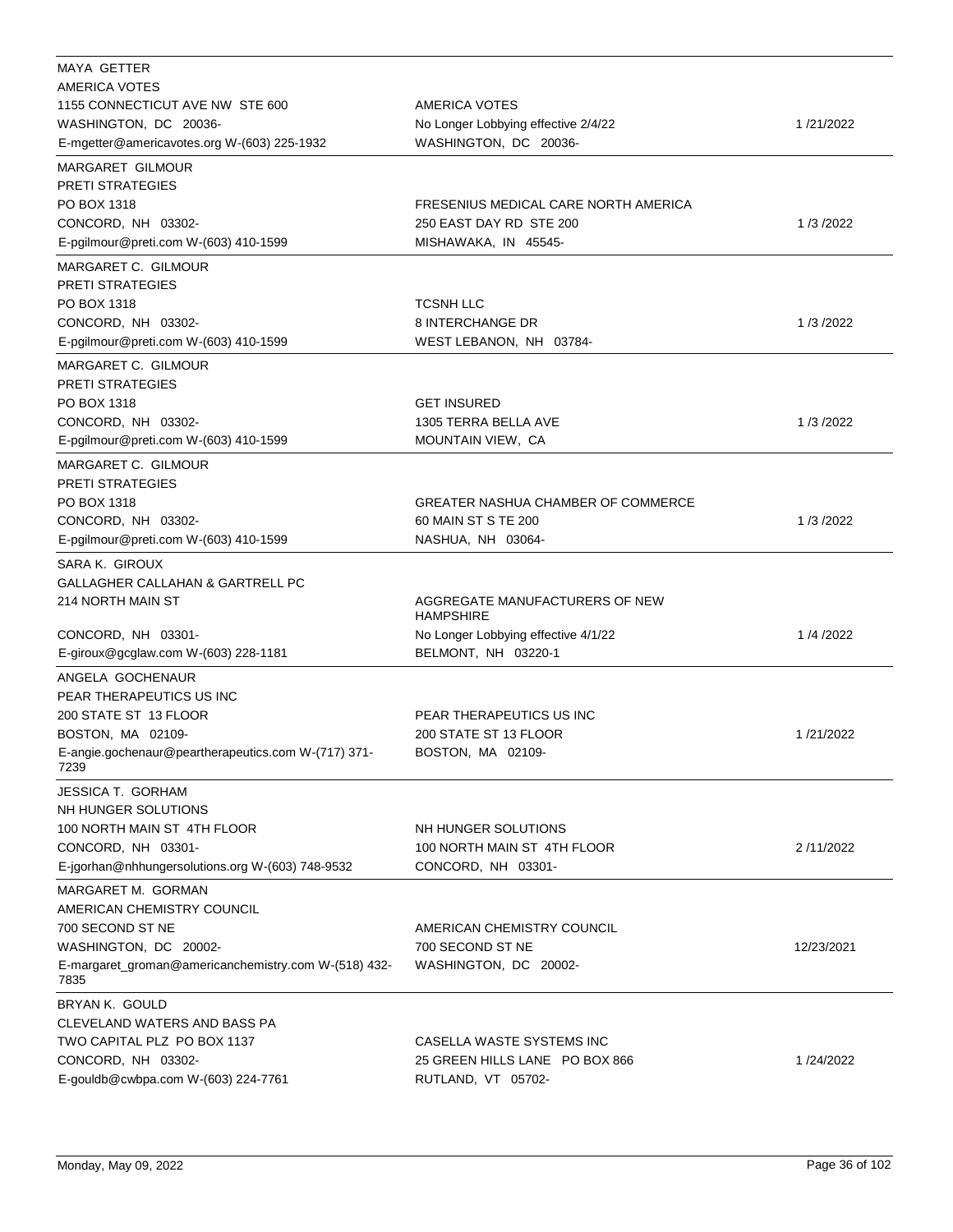| AMANDA K. GRADY SEXTON                                           |                                                             |            |
|------------------------------------------------------------------|-------------------------------------------------------------|------------|
| NH COALITION AGAINST DOMESTIC AND SEXUAL<br><b>VIOLENCE</b>      |                                                             |            |
| 100 NORTH MAIN ST STE 300                                        | NH COALITION AGAINST DOMESTIC AND SEXUAL<br><b>VIOLENCE</b> |            |
| CONCORD, NH 03301-                                               | 100 NORTH MAIN ST STE 300                                   | 12/30/2021 |
| E-amanda@nhcadsv.org W-(603) 548-9377                            | CONCORD, NH 03301-                                          |            |
| <b>KRISTIN GRAZIOSO</b>                                          |                                                             |            |
| NE CABLE AND TELECOMMUNICATIONS ASSOC INC                        |                                                             |            |
| 53 STATE STE 5TH FLOOR                                           | NE CABLE AND TELECOMMUNICATIONS ASSOC INC                   |            |
| BOSTON, MA 02109-                                                | 53 STATE ST 5TH FLOOR                                       | 1/31/2022  |
| E-kgrazioso@necta.info W-(781) 843-3418                          | BOSTON, MA 02109-                                           |            |
| NATCH GREYES                                                     |                                                             |            |
| NEW HAMPSHIRE MUNICIPAL ASSOCIATION                              |                                                             |            |
| 25 TRIANGLE PARK DR                                              | NEW HAMPSHIRE MUNICIPAL ASSOCIATION                         |            |
| CONCORD, NH 03301-                                               | 25 TRIANGLE PARK DR                                         | 12/30/2021 |
| E-governmentaffairs@nhmunicipal.org W-(603) 224-7447             | CONCORD, NH 03301-                                          |            |
| JODI E. GRIMBILAS                                                |                                                             |            |
| J. GRIMBILAS STRATEGIC SOLUTIONS LLC                             |                                                             |            |
| PO BOX 233                                                       | NH SNOWMOBILE ASSOCIATION                                   |            |
| NORTHWOOD, NH 03261-                                             | 600 LACONIA RD ST 2                                         | 12/16/2021 |
| E-jodi@jgstrategies.com W-(603) 496-2638                         | TILTON, NH 03276-                                           |            |
| JODI E. GRIMBILAS                                                |                                                             |            |
| J. GRIMBILAS STRATEGIC SOSLUTIONS LLC                            |                                                             |            |
| PO BOX 233                                                       | WATER SPORTS INDUSTRY ASSOCIATION NMMA                      |            |
| NORTHWOOD, NH 03261-                                             | PO BOX 568512                                               | 12/16/2021 |
| E-jodi@jgstrategies.com W-(603) 496-2638                         | ORLANDO, FL 32856-                                          |            |
| JODI E. GRIMBILAS                                                |                                                             |            |
| J. GRIMBILAS STRATEGIC SOLUTIONS LLC                             |                                                             |            |
| PO BOX 233                                                       | <b>MTX GROUP INC</b>                                        |            |
| NORTHWOOD, NH 03261-                                             | No Longer Lobbying effective 03/30/22                       | 12/16/2021 |
| E-jodi@jgstrategies.com W-(603) 496-2638                         | ALBANY, NY 12203-                                           |            |
|                                                                  |                                                             |            |
| JODI E. GRIMBILAS<br><b>J. GRIMBILAS STRATEGIC SOLUTIONS LLC</b> |                                                             |            |
| PO BOX 233                                                       | SELECT MANAGEMENT RESOURCES LLC dba LOAN                    |            |
|                                                                  | MAX                                                         |            |
| NORTHWOOD, NH 03261-                                             | 3440 PRESTON RIDGE RD STE 500                               | 12/16/2021 |
| E-jodi@jgstrategies.com W-(603) 496-2638                         | ALPHARETTA, GA 30005-                                       |            |
| Jodi E. Grimbilas                                                |                                                             |            |
| J. Grimbilas Strategic Solutions LLC                             |                                                             |            |
| PO Box 233                                                       | <b>Scientific Games LLC</b>                                 |            |
| Northwood, NH 03261-                                             | 1500 Bluegrass Lakes Prkway                                 | 5/4/2022   |
| E-jodi@jgstrategies.com W-(603) 496-2638                         | Alphanetta, GA 30004-                                       |            |
| JODI E. GRIMBILAS                                                |                                                             |            |
| J. GRIMBILAS STRATEGIC SOLUTIONS LLC                             |                                                             |            |
| PO BOX 233                                                       | NH ASSOCIATION OF FIRE CHIEFS                               |            |
| NORTHWOOD, NH 03261-                                             | 547 BANCROFT HIGHWAY                                        | 12/16/2021 |
| E-jodi@jgstrategies.com W-(603) 496-2638                         | LITCHFIELD, NH 03052-                                       |            |
| JODI E. GRIMBILAS                                                |                                                             |            |
| J. GRIMBILAS STRATEGIC SOLUTIONS LLC                             |                                                             |            |
| PO BOX 233                                                       | CVS HEALTH                                                  |            |
| NORTHWOOD, NH 03261-                                             | 533 BOSSARDSVILLE RD                                        | 12/16/2021 |
| E-jodi@jgstrategies.com W-(603) 496-2638                         | STROUDSBURG, PA 18360-                                      |            |
|                                                                  |                                                             |            |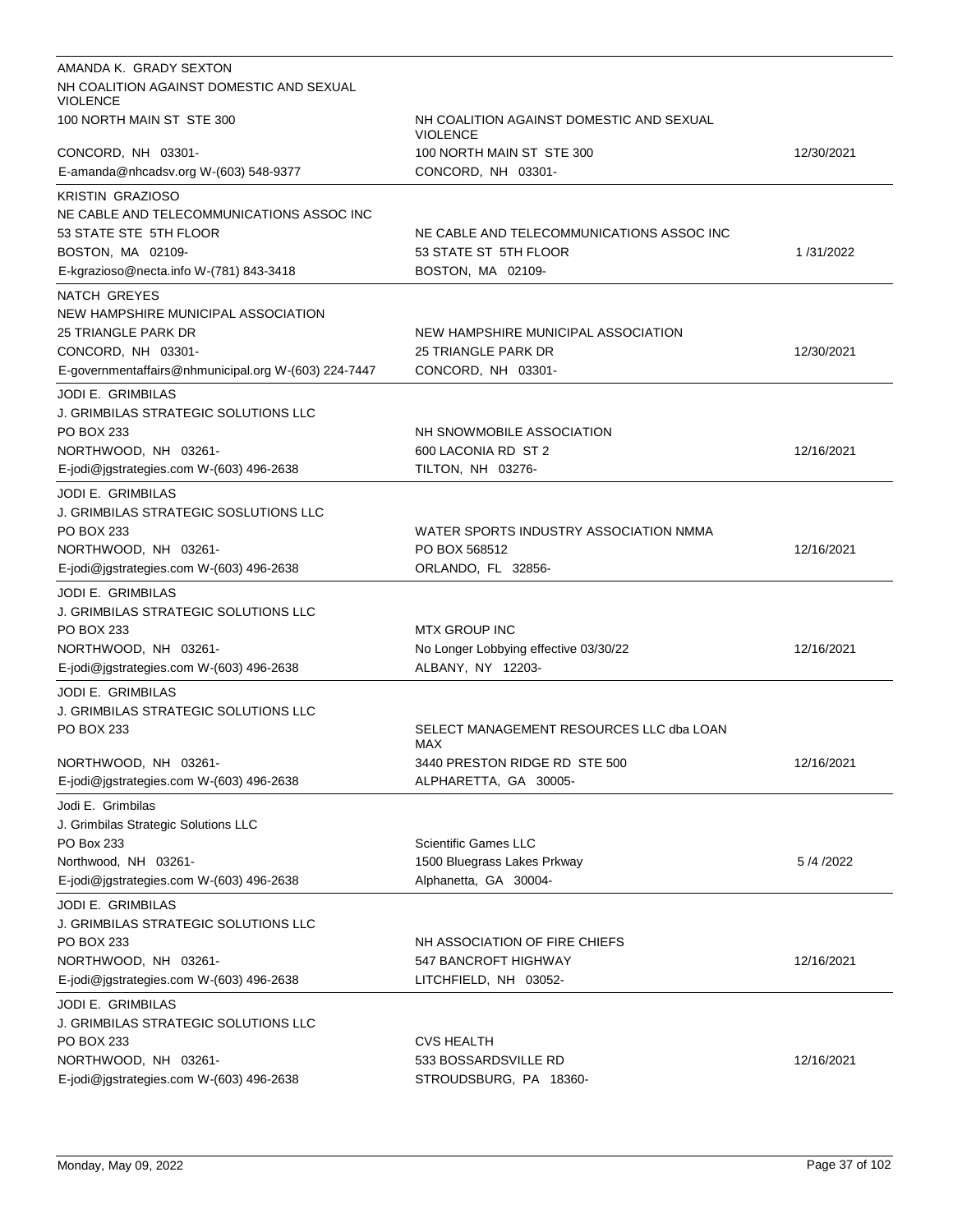| Jodi E. Grimbilas<br>J. Grimbilas Strategic Solutions<br>PO Box 233<br>Northwood, NH 03261-<br>E-jodi@jgstrategies.com W-(603) 496-2638                   | Light & Wonder, Inc.<br>6601 Bermuda Rd<br>Las Vegas, NV 89119-                                 | 5/4/2022   |
|-----------------------------------------------------------------------------------------------------------------------------------------------------------|-------------------------------------------------------------------------------------------------|------------|
| <b>JODI E. GRIMBILAS</b><br>J. GRIMBILAS STRATEGIC SOLUTIONS LLC<br>PO BOX 233<br>NORTHWOOD, NH 03261-<br>E-jodi@jgstrategies.com W-(603) 496-2638        | RED RIVER TECHNOLOGY<br>21 WATER ST STE 500<br>CLAREMONT, NH 03743-                             | 12/16/2021 |
| <b>JODI E. GRIMBILAS</b><br>J. GRIMBILAS STRATEGIC SOLUTIONS LLC<br>PO BOX 233<br>NORTHWOOD, NH 03261-                                                    | NATIONAL ASSOC OF INSUR. & FINANCIAL<br><b>ADVISORS NH</b><br>835 HANOVER ST STE 205            | 12/16/2021 |
| E-jodi@jgstrategies.com W-(603) 496-2638<br><b>JODI E. GRIMBILAS</b>                                                                                      | MANCHESTER, NH 03104-                                                                           |            |
| J. GRIMBILAS STRATEGIC SOLUTIONS LLC<br>PO BOX 233<br>NORTHWOOD, NH 03261-<br>E-jodi@jgstrategies.com W-(603) 496-2638                                    | <b>LIBERTY UTILITIES</b><br><b>15 BUTTRICK RD</b><br>LONDONDERRY, NH 03053-                     | 12/16/2021 |
| <b>JODI E. GRIMBILAS</b><br>J. GRIMBILAS STRATEGIC SOLUTIONS LLC<br>PO BOX 233<br>NORTHWOOD, NH 03261-<br>E-jodi@jgstrategies.com W-(603) 496-2638        | AMERICAN CHEMISTRY COUNCIL<br>700 SECOND ST NE<br>WASHINGTON, DC 20002-                         | 12/16/2021 |
| <b>JODI E. GRIMBILAS</b><br>J. GRIMBILAS STRATEGIC SOLUTIONS LLC<br>PO BOX 233<br>NORTHWOOD, NH 03261-<br>E-jodi@jgstrategies.com W-(603) 496-2638        | <b>WORK DAY INC</b><br>6110 STONERIDGE MALL RD<br>PLEASANTON, CA 94588-                         | 12/16/2021 |
| <b>JODI E. GRIMBILAS</b><br><b>J. GRIMBILAS STRATEGIC SOLUTIONS LLC</b><br>PO BOX 233<br>NORTHWOOD, NH 03261-<br>E-jodi@jgstrategies.com W-(603) 496-2638 | PRIME ALTERNATIVE TREATMENT CENTERS OF NH<br>380 DANIEL WEBSTER HIGHWAY<br>MERRIMACK, NH 03054- | 2/23/2022  |
| <b>JODI E. GRIMBILAS</b><br><b>J. GRIMBILAS STRATEGIC SOLUTIONS LLC</b><br>PO BOX 233<br>NORTHWOOD, NH 03261-<br>E-jodi@jgstrategies.com W-(603) 496-2638 | BRIDGEWATER POWER COMPANY LLP<br>PO BOX 678<br>ASHLAND, NH 03216-                               | 12/16/2021 |
| <b>JODI E. GRIMBILAS</b><br>J. GRIMBILAS STRATEGIC SOLUTIONS LLC<br>PO BOX 233<br>NORTHWOOD, NH 03261-<br>E-jodi@jgstrategies.com W-(603) 496-2638        | SCIENTIFIC GAMES CORPORATION<br>6601 BERMUDA RD<br>LAS VEGAS, NV 89119-                         | 12/16/2021 |
| <b>JODI E. GRIMBILAS</b><br>J. GRIMBILAS STRATEGIC SOLUTIONS LLC<br>PO BOX 233<br>NORTHWOOD, NH 03261-<br>E-jgstrategies.com W-(603) 496-2638             | NH BEVERAGE ASSOCIATION<br>c/o 1 EXECUTIVE PARK DR<br>BEDFORD, NH 03110-                        | 12/16/2021 |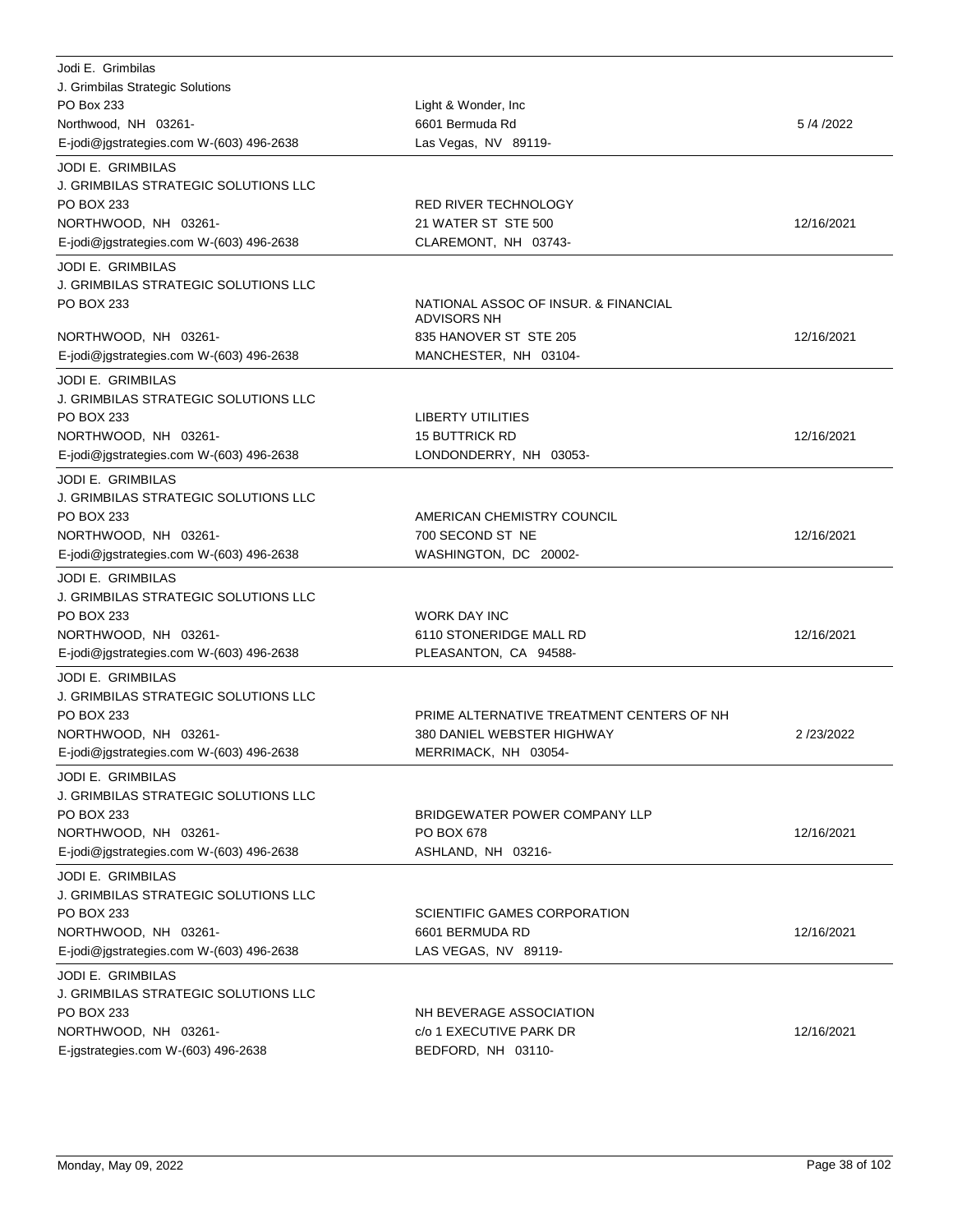| <b>JODI E. GRIMBILAS</b><br><b>J. GRIMBILAS STRATEGIC SOLUTIONS LLC</b><br>PO BOX 233<br>NORTHWOOD, NH 03261-<br>E-jodi@jgstrategies.com W-(603) 496-2638  | T MOBILE USA<br>695 GRASSMERE PARK<br>NASHVILLE, TN 37211-                                                           | 12/16/2021 |
|------------------------------------------------------------------------------------------------------------------------------------------------------------|----------------------------------------------------------------------------------------------------------------------|------------|
| <b>JODI E. GRIMBILAS</b><br>J. GRIMBILAS STRATEGIC SOLUTIONS LLC<br>PO BOX 233<br>NORTHWOOD, NH 03261-<br>E-jodi@jgstrategies.com W-(603) 496-2638         | NH ASSOCIATION OF REALTORS<br>11 SOUTH MAIN ST STE 301<br>CONCORD, NH 03301-                                         | 12/16/2021 |
| <b>JODI E. GRIMBILAS</b><br><b>J. GRIMBILAS STRATEGIC SOLUTIONS LLC</b><br>PO BOX 233<br>NORTHWOOD, NH 03261-<br>E-jodi@jgstrategies.com W-(603) 496-2638  | AUNT BERTHA THE SOCIAL CARE NETWORK<br>3429 EXECUTIVE DRIVE<br>AUSTIN, TX 78731-                                     | 12/16/2021 |
| <b>JODI E. GRIMBILAS</b><br>J. GRIMBILAS STRATEGIC SOLUTIONS LLC<br>PO BOX 233<br>NORTHWOOD, NH 03261-<br>E-jodi@jgstrategies.com W-(603) 496-2638         | NH MARINE TRADES ASSOCIATION<br>1049 DOVER RD<br>EPSOM, NH 03234-                                                    | 12/16/2021 |
| BRIAN P. GRIP<br><b>BANK OF AMERICA CORPORATION</b><br>1020 N FRENCH ST DE5-002-03-11<br>WILMINGTON, DE 19884-<br>E-brian.p.grip@bofa.com W-(603) 647-7625 | <b>BANK OF AMERICA CORPORATION</b><br>1020 N FRENCH ST DE5-002-03-11<br>WILMINGTON, DE 19884-                        | 12/7 /2021 |
| <b>RICHARD GULLA</b><br>STATE EMPLOYEES ASSOC SEIU L 1984<br>207 N MAIN ST<br>CONCORD, NH 03301-<br>E-rgulla@seiu1984.org W-(603) 271-3411                 | STATE EMPLOYEES ASSOC SEIU L 1984<br>207 N MAIN ST<br>CONCORD, NH 03301-                                             | 1/27/2022  |
| STEPHEN A. HABBE<br><b>18 TOLMAN ST</b><br>SHARON, MA 02067-<br>E-shabbe@diabetes.org W-(703) 549-1500                                                     | AMERICAN DIABETES ASSOCIATION<br><b>18 TOLMAN ST</b><br>SHARON, MA 02067-                                            | 1/5/2022   |
| RYAN HALE<br>NEW HAMPSHIRE BANKERS ASSOCIATION<br>PO BOX 2586<br>CONCORD, NH 03302-<br>E-rhale@nhbankers.com W-(603) 224-5373                              | NEW HAMPSHIRE BANKERS ASSOCIATION<br>PO BOX 2586<br>CONCORD, NH 03302-                                               | 2 /7 /2022 |
| PIERCE J. HALEY<br><b>SERLIN HALEY LLP</b><br>51 FRANKLIN ST<br>BOSTON, MA 02110-<br>E-phaley@serlinhaley.com W-(617) 778-1200                             | DISTILLED SPIRITS COUNCIL OF THE UNITED<br>STATES INC<br>1250 EYE ST NW STE 900<br>WASHINGTON, DC 20005-             | 3/28/2022  |
| <b>SAM HALLEMEIER</b><br>PHARMACEUTICAL CARE MANAGEMENT ASSOCIATION<br>325 7TH STREET NW 9TH FL<br>WASHINGTON, DC 20004-                                   | PHARMACEUTICAL CARE MANAGEMENT<br><b>ASSOCIATION</b><br>325 7TH STREET NW 9TH FL                                     | 1/25/2022  |
| E-shallemeier@pcmanet.org W-(202) 756-5727<br>Lindsay A. Hanson<br>E-lindsayhanson@savechildren.org W-(603) 387-6731                                       | WASHINGTON, DC 20004-<br>Save the Children Action Network<br>899 N. Capitol St. NE, Ste 900<br>Washington, DC 20002- | 12/27/2021 |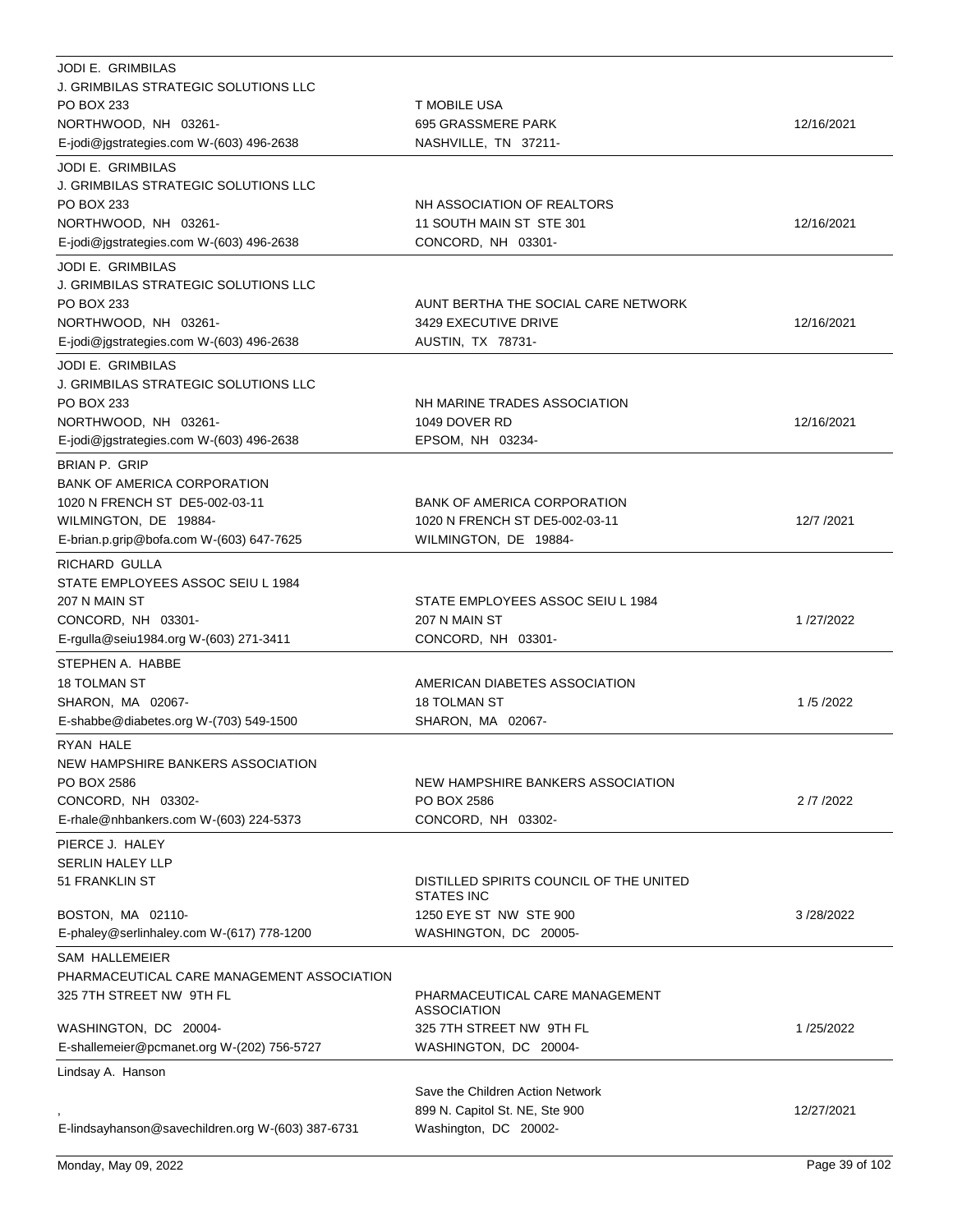| REBECCA K. HANSON<br>NEWFOUND LAKE REGION ASSOCIATION<br>10 N MAIN ST UNIT 1<br>BRISTOL, NH 03222-<br>E-rebecca@newfoundlake.org W-(603) 744-8689               | NEWFOUND LAKE REGION ASSOCIATION<br>10 N MAIN ST UNIT 1<br>BRISTOL, NH 03222-                | 3/4/2022   |
|-----------------------------------------------------------------------------------------------------------------------------------------------------------------|----------------------------------------------------------------------------------------------|------------|
| JOSHUA C. HARRELL<br><b>MERCK SHARP &amp; DOHME CORP</b><br>c/o 2350 KERNER BLVD STE 250<br>SAN RAFAEL, CA 94901-<br>E-joshuaharrell@merck.com W-(617) 852-7455 | <b>MERCK SHARP &amp; DOHME CORP</b><br>c/o 2350 KERNER BLVD STE 250<br>SAN RAFAEL, CA 94901- | 12/20/2021 |
| JAMES V. HATEM<br>NIXON PEABODY LLP<br>900 ELM ST<br>MANCHESTER, NH 03101-2031<br>E-jhatem@nixonpeabody.com W-(603) 628-4062                                    | STATE FARM INSURANCE COMPANIES<br>ONE STATE FARM PLZ A3<br>BLOOMINGTON, IL 61710-            | 1/11/2022  |
| JAMES V. HATEM<br>NIXON PEABODY LLP<br>900 ELM ST<br>MANCHESTER, NH 03101-2031<br>E-jhatem@nixonpeabody.com W-(603) 628-4062                                    | SERVICE CONTRACT INDUSTRY COUNCIL<br>PO BOX 11247<br>TALLAHASSEE, FL 32302-                  | 1/11/2022  |
| <b>BLAINE R. HAWKES</b><br>NEW HAMPSHIRE PUBLIC DEFENDER<br>10 FERRY ST STE 434<br>CONCORD, NH 03301-<br>E-rhawkes@nhpd.org W-(603) 224-1236                    | NEW HAMPSHIRE PUBLIC DEFENDER<br>10 FERRY ST STE 434<br>CONCORD, NH 03301-                   | 12/17/2021 |
| MARY B. HAWKES<br>NEW HAMPSHIRE PUBLIC DEFENDER<br>10 FERRY ST STE 434<br>CONCORD, NH 03301-<br>E-mhawkes@nhpd.org W-(603) 224-1236                             | NEW HAMPSHIRE PUBLIC DEFENDER<br>10 FERRY ST STE 434<br>CONCORD, NH 03301-                   | 12/17/2021 |
| <b>BRIAN C. HAWKINS</b><br>NEA NH<br>9 SOUTH SPRING ST<br>CONCORD, NH 03301-<br>E-bhawkins@nhnea.org W-(603) 715-9511<br>KATHERINE HECK                         | <b>NEA NH</b><br>9 SOUTH SPRING ST<br>CONCORD, NH 03301-                                     | 1/11/2022  |
| NEW HAMPSHIRE MUNICIPAL ASSOCIATION<br>25 TRIANGLE PARK DR<br>CONCORD, NH 03301-<br>E-governmentaffairs@nhmunicipal.org W-(603) 224-7447                        | NEW HAMPSHIRE MUNICIPAL ASSOCIATION<br>25 TRIANGLE PARK DR<br>CONCORD, NH 03301-             | 12/30/2021 |
| <b>CHRIS HERR</b><br>LEGISLATIVE SOLUTIONS LLC<br>PO BOX 10724<br>BEDFORD, NH 03110-<br>E-chris@legislative-solutions.com W-(603) 674-1998                      | NH COMMUNITY LOAN FUND<br>7 WALL ST<br>CONCORD, NH 03301-                                    | 4/14/2022  |
| CHRIS HERR<br>LEGISLATIVE SOLUTIONS LLC<br>PO BOX 10724<br>BEDFORD, NH 03110-                                                                                   | RESPONSIBLE INDUSTRY FOR A SOUND<br><b>ENVIRONMENT</b><br>c/o PO BOX 10724                   | 12/16/2021 |
| E-chris@legislative-solutions.com W-(603) 674-1998                                                                                                              | BEDFORD, NH 03110-                                                                           |            |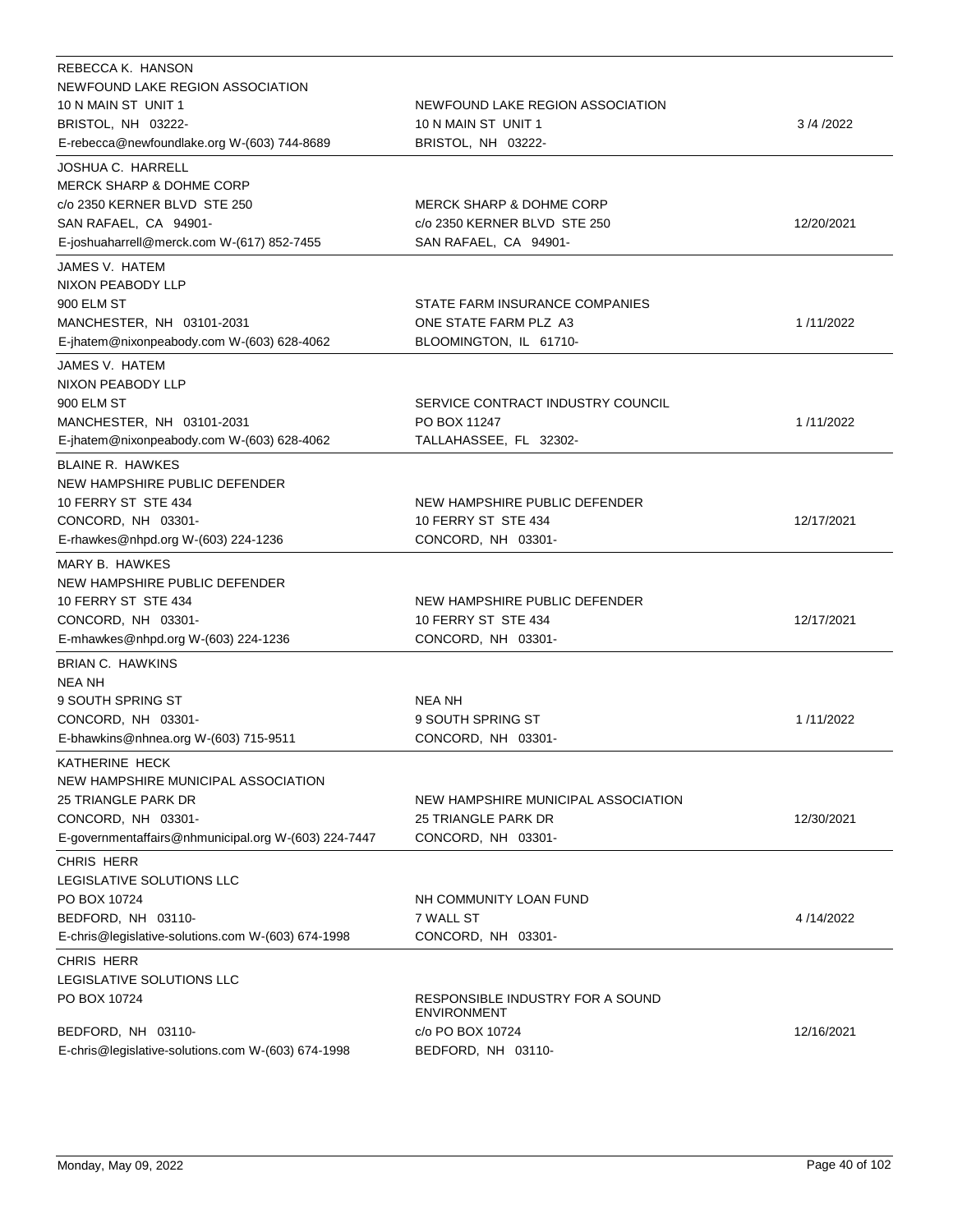| CHRIS HERR                                         |                                       |            |
|----------------------------------------------------|---------------------------------------|------------|
| LEGISLATIVE SOLUTIONS LLC                          |                                       |            |
| PO BOX 10724                                       | NH CAMP DIRECTORS ASSOCIATION         |            |
| BEDFORD, NH 03110-                                 | 43 CAMP KABEYUN RD                    | 12/16/2021 |
| E-chris@legislative-solutions.com W-(603) 674-1998 | ALTON, NH 03810-                      |            |
| CHRIS HERR                                         |                                       |            |
| LEGISLATIVE SOLUTIONS LLC                          |                                       |            |
| PO BOX 10724                                       | <b>ADP</b>                            |            |
| BEDFORD, NH 03110-                                 | c/o PO BOX 10724                      | 12/16/2021 |
| E-chris@legislative-solutions.com W-(603) 674-1998 | BEDFORD, NH 03110-                    |            |
| CHRIS HERR                                         |                                       |            |
| <b>LEGISLATIVE SOLUTIONS LLC</b>                   |                                       |            |
| PO BOX 10724                                       | BIOTECHNOLOGY INNOVATION ORGANIZATION |            |
| BEDFORD, NH 03110-                                 | 1201 MARYLAND AVE                     | 12/16/2021 |
| E-chris@legislative-solutions.com W-(603) 674-1998 | WASHINGTON, DC 20024-                 |            |
| <b>CHRIS HERR</b>                                  |                                       |            |
| LEGISLATIVE SOLUTIONS LLC                          |                                       |            |
| PO BOX 10724                                       | NH VOTERS AGAINST HUMAN TRAFFICKING   |            |
| BEDFORD, NH 03110-                                 | c/o PO BOX 10724                      | 12/16/2021 |
| E-chris@legislative-solutions.com W-(603) 674-1998 | BEDFORD, NH 03110-                    |            |
|                                                    |                                       |            |
| CHRIS HERR                                         |                                       |            |
| LEGISLATIVE SOLUTIONS LLC                          |                                       |            |
| PO BOX 10724                                       | BOSTON BILLIARD CLUB & CASINO         |            |
| BEDFORD, NH 03110-                                 | 55 NORTHEASTERN BLVD                  | 4/14/2022  |
| E-chris@legislative-solutions.com W-(603) 674-1998 | NASHUA, NH 03062-                     |            |
| CHRIS HERR                                         |                                       |            |
| <b>LEGISLATIVE SOLUTIONS LLC</b>                   |                                       |            |
| PO BOX 10724                                       | AJC NORTHEAST                         |            |
| BEDFORD, NH 03110-                                 | c/o PO BOX 10724                      | 12/16/2021 |
| E-chris@legislative-solutions.com W-(603) 674-1998 | BEDFORD, NH 03110-                    |            |
| CHRIS HERR                                         |                                       |            |
| LEGISLATIVE SOLUTIONS LLC                          |                                       |            |
| PO BOX 10724                                       | NH TOW ASSOCIATION                    |            |
| BEDFORD, NH 03110-                                 | c/o PO BOX 10724                      | 12/16/2021 |
| E-chris@legislative-solutions.com W-(603) 799-6563 | BEDFORD, NH 03110-                    |            |
|                                                    |                                       |            |
| CHRIS HERR                                         |                                       |            |
| LEGISLATIVE SOLUTIONS LLC                          |                                       |            |
| PO BOX 10724                                       | NH HOSPITAL ASSOCIATION               |            |
| BEDFORD, NH 03110-                                 | c/o PO BOX 10724                      | 12/16/2021 |
| E-chris@legislative-solutions.com W-(603) 674-1998 | BEDFORD, NH 03110-                    |            |
| CHRIS HERR                                         |                                       |            |
| <b>LEGISLATIVE SOLUTIONS LLC</b>                   |                                       |            |
| PO BOX 10724                                       | <b>GRANITE CASE MANAGEMENT</b>        |            |
| BEDFORD, NH 03110-                                 | c/o PO BOX 10724                      | 12/16/2021 |
| E-chris@legislative-solutions.com W-(603) 674-1998 | BEDFORD, NH 03110-                    |            |
| <b>KEN HISCOE</b>                                  |                                       |            |
| PFIZER INC                                         |                                       |            |
| c/o 28 LIBERTY SHIP WAY STE 2815                   | PFIZER INC                            |            |
| SAUSALITO, CA 94965-                               | c/o 28 LIBERTY SHIP WAY STE 2815      | 12/16/2021 |
| E-pfizer@politicomlaw.com W-(415) 903-2800         | SAUSALITO, CA 94965-                  |            |
| CHRIS K. HODGDON                                   |                                       |            |
| COMCAST CORPORATION                                |                                       |            |
| 54 REGIONAL DR                                     |                                       |            |
|                                                    | <b>COMCAST CORPORATION</b>            | 1/21/2022  |
| CONCORD, NH 03301-                                 | 54 REGIONAL DR                        |            |
| E-chris_hodgdon@comcast.com W-(603) 628-3380       | CONCORD, NH 03301-                    |            |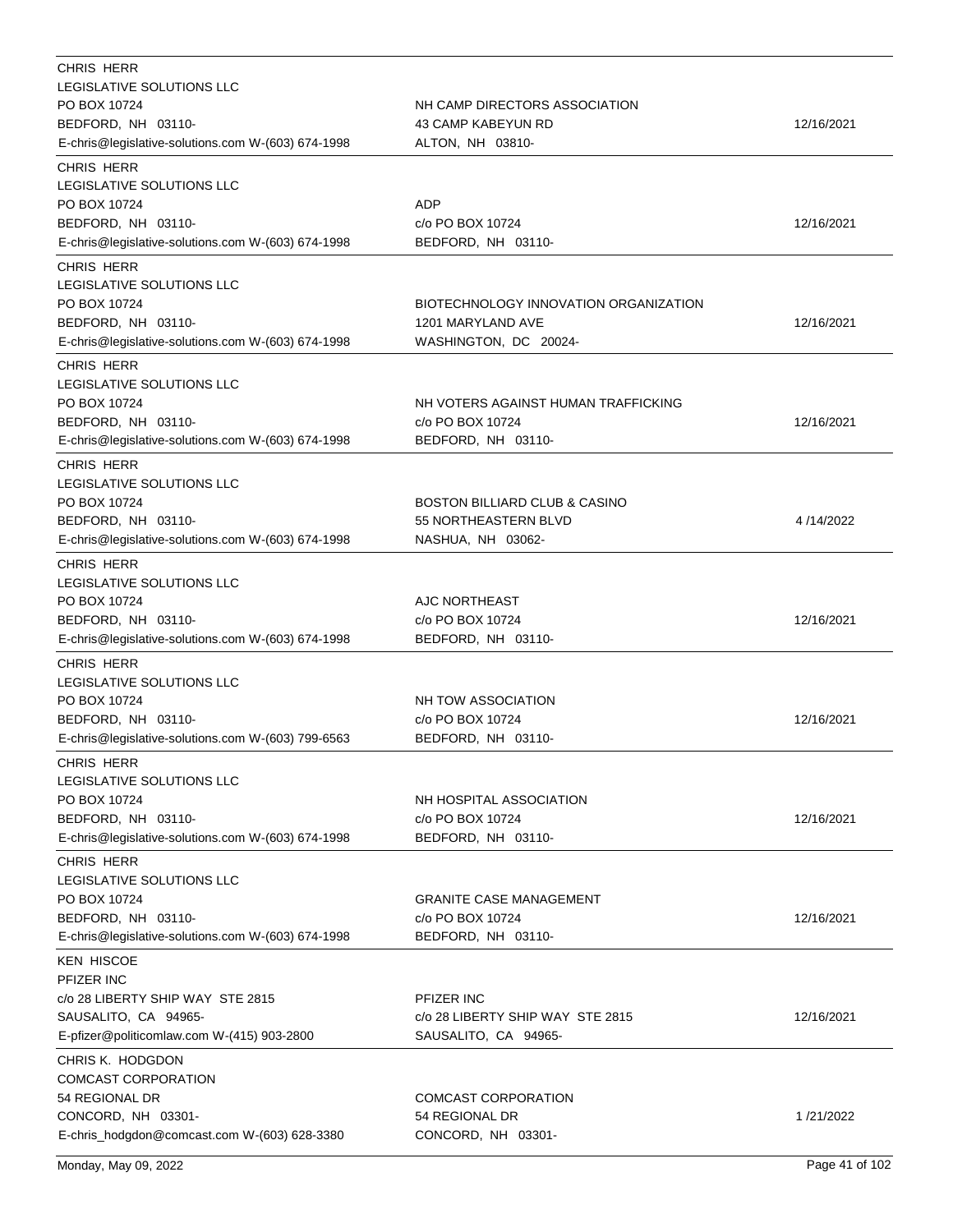| CAROL J. HOLAHAN                                  |                                             |            |
|---------------------------------------------------|---------------------------------------------|------------|
| <b>FOLEY HOAG LLP</b>                             |                                             |            |
| 266 SEAPORT BLVD                                  | <b>BERLIN STATION LLC</b>                   |            |
| BOSTON, MA 02210-                                 | ONE CATE STREET STE 100                     | 12/23/2021 |
| E-cholahan@foleyhoag.com W-(617) 832-1000         | PORTSMOUTH, NH 03801-                       |            |
| <b>SEAN HOLIHAN</b>                               |                                             |            |
| <b>GIFFORDS</b>                                   |                                             |            |
| 10 G ST NE STE 600                                | <b>GIFFORDS</b>                             |            |
| WASHINGTON, DC 20002-                             | 19 G ST NE STE 600                          | 12/9 /2021 |
| E-sholihan@giffords.org W-(202) 968-4655          | WASHINGTON, DC 20002-                       |            |
| <b>JENNIFER HOPKINS</b>                           |                                             |            |
| NEW HAMPSHIRE COMMUNITY LOAN FUND INC             |                                             |            |
| 7 WALL ST                                         | NEW HAMPSHIRE COMMUNITY LOAN FUND INC       |            |
| CONCORD, NH 03301-                                | 7 WALL ST                                   | 1/26/2022  |
| E-jhopkins@communityloanfund.org W-(603) 224-6669 | CONCORD, NH 03301-                          |            |
| KATHRYN M. HORGAN                                 |                                             |            |
| THE DUPONT GROUP                                  |                                             |            |
| 29 SCHOOL ST STE 200                              | <b>CARVANA</b>                              |            |
| CONCORD, NH 03301-                                | 1930 W RIO SALADO PKWY                      | 1/3/2022   |
| E-khorgan@dupontgroup.com W-(603) 228-3322        | TEMPE, AZ 85281-                            |            |
| KATHRYN M. HORGAN                                 |                                             |            |
| THE DUPONT GROUP                                  |                                             |            |
| 29 SCHOOL ST STE 200                              | <b>GRANITE SHORE POWER LLC</b>              |            |
| CONCORD, NH 03301-                                | 431 RIVER RD                                | 1/3/2022   |
| E-khorgan@dupontgroup.com W-(603) 228-3322        | BOW, NH 03301-                              |            |
| KATHRYN M. HORGAN                                 |                                             |            |
| THE DUPONT GROUP                                  |                                             |            |
| 29 SCHOOL ST STE 200                              | NEW ENGLAND POWER GENERATORS<br>ASSOCIATION |            |
| CONCORD, NH 03301-                                | 33 BROAD ST 7TH FLOOR                       | 1/3/2022   |
| E-khorgan@dupontgroup.com W-(603) 228-3322        | BOSTON, MA 02109-                           |            |
| KATHRYN M. HORGAN                                 |                                             |            |
| THE DUPONT GROUP                                  |                                             |            |
| 29 SCHOOL ST STE 200                              | NEW HAMPSHIRE ASSOCIATION OF COUNTIES       |            |
| CONCORD, NH 03301-                                | 46 DONOVAN ST #2                            | 1/3/2022   |
| E-khorgan@dupontgroup.com W-(603) 228-3322        | CONCORD, NH 03301-                          |            |
| KATHRYN M. HORGAN                                 |                                             |            |
| THE DUPONT GROUP                                  |                                             |            |
| 29 SCHOOL ST STE 200                              | <b>CERES</b>                                |            |
| CONCORD, NH 03301-                                | 99 CHAUNCY ST 6TH FLOOR                     | 1/3/2022   |
| E-khorgan@dupontgroup.com W-(603) 228-3322        | BOSTON, MA 02111-                           |            |
| KATHRYN M. HORGAN                                 |                                             |            |
| THE DUPONT GROUP                                  |                                             |            |
| 29 SCHOOL ST STE 200                              | SOLUTIONHEALTH                              |            |
| CONCORD, NH 03301-                                | ONE ELLIOT WAY                              | 1/3/2022   |
| E-khorgan@dupontgroup.com W-(603) 228-3322        | MANCHESTER, NH 03103-                       |            |
| KATHRYN M. HORGAN                                 |                                             |            |
| THE DUPONT GROUP                                  |                                             |            |
| 29 SCHOOL ST STE 200                              | NEXTERA ENERGY RESOURCES LLC                |            |
| CONCORD, NH 03301-                                | 700 UNIVERSE BLVD                           | 1/3/2022   |
| E-khorgan@dupontgroup.com W-(603) 228-3322        | JUNO BEACH, FL 33408-                       |            |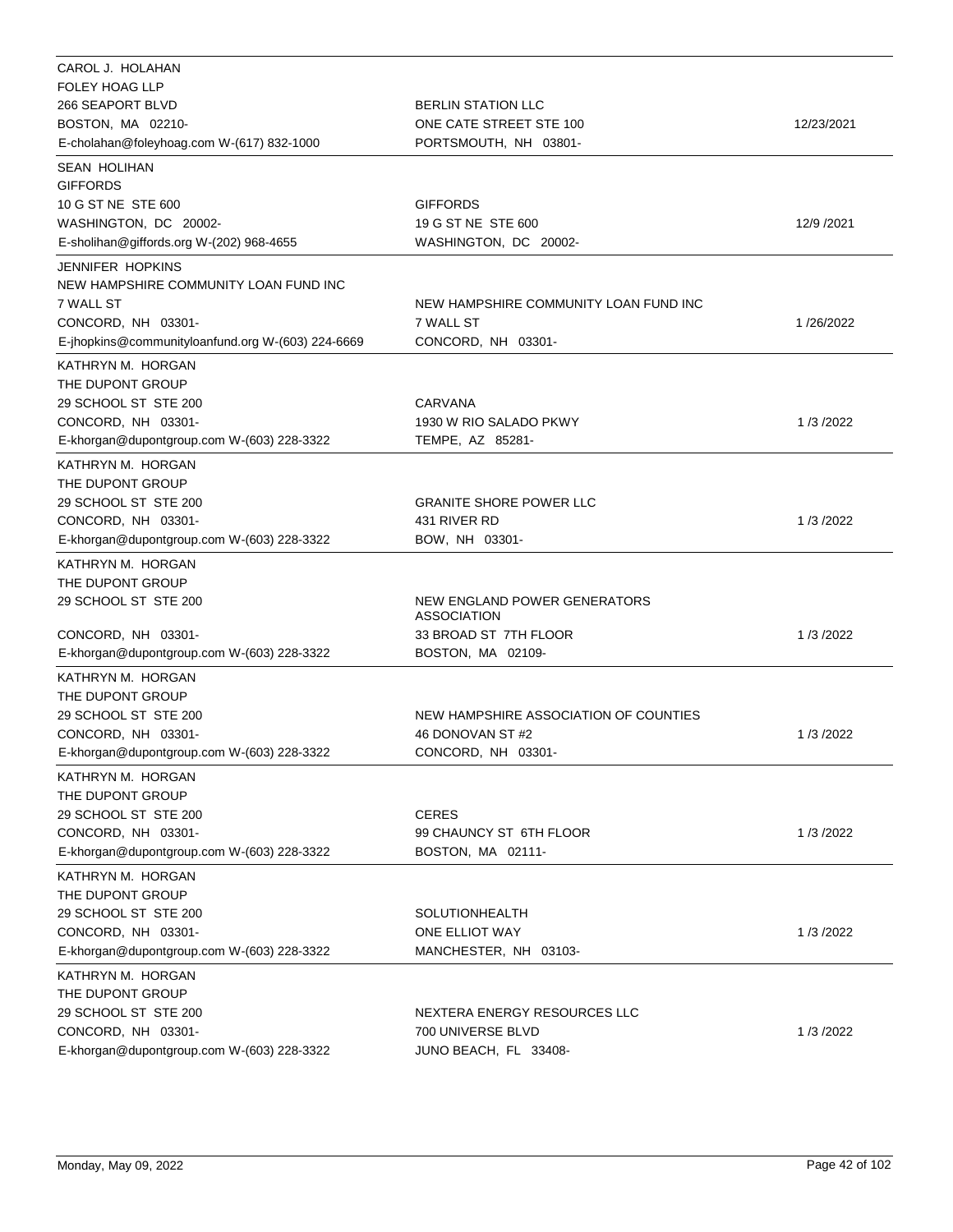| KATHRYN M. HORGAN                          |                                                                 |            |
|--------------------------------------------|-----------------------------------------------------------------|------------|
| THE DUPONT GROUP                           |                                                                 |            |
| 29 SCHOOL ST STE 200                       | <b>SECURE DEMOCRACY</b>                                         |            |
| CONCORD, NH 03301-                         | 124 SLADE AVE STE 110                                           | 1/3/2022   |
| E-khorgan@dupontgroup.com W-(603) 228-3322 | BALTIMORE, MD 21208-                                            |            |
| KATHRYN M. HORGAN                          |                                                                 |            |
| THE DUPONT GROUP                           |                                                                 |            |
| 29 SCHOOL ST STE 200                       | NORTH AMERICAN POWER AND GAS LLC                                |            |
| CONCORD, NH 03301-                         | 20 GLOVER AVE                                                   | 1/3/2022   |
| E-khorgan@dupontgroup.com W-(603) 228-3322 | NORWALK, CT 06850-                                              |            |
| KATHRYN M. HORGAN                          |                                                                 |            |
| THE DUPONT GROUP                           |                                                                 |            |
| 29 SCHOOL ST STE 200                       | <b>REVISION ENERGY INC</b>                                      |            |
| CONCORD, NH 03301-                         | PO BOX 6                                                        | 1/3/2022   |
| E-khorgan@dupontgroup.com W-(603) 228-3322 | LIBERTY, ME 04949-                                              |            |
| ELIAS S. HOROWITZ                          |                                                                 |            |
| NEW HAMPSHIRE YOUTH MOVEMENT               |                                                                 |            |
| 1 WASHINGTON ST STE 3123                   | NEW HAMPSHIRE YOUTH MOVEMENT                                    |            |
| DOVER, NH 03820-                           | 1 WASHINGTON ST STE 3123                                        | 3/23/2022  |
| E-tzippynhym@gmail.com W-(304) 237-8224    | DOVER, NH 03820-                                                |            |
| ANDREW J. HOSMER                           |                                                                 |            |
| <b>PRETI STRATEGIES</b>                    |                                                                 |            |
| PO BOX 1318                                | TEAMSTERS LOCAL UNION NO. 633 MANCHESTER                        |            |
|                                            | <b>NH</b>                                                       |            |
| CONCORD, NH 03302-                         | No Longer Lobbying effective 1/1/22                             | 1/3/2022   |
| E-ahosmer@preti.com W-(603) 410-1565       | MANCHESTER, NH 03105-                                           |            |
| ANDREW J. HOSMER                           |                                                                 |            |
| <b>PRETI STRATEGIES</b>                    |                                                                 |            |
| PO BOX 1318                                | <b>AMERICA VOTES</b>                                            |            |
| CONCORD, NH 03302-                         | <b>10 DIXON AVENUE</b>                                          | 1/3/2022   |
| E-ahosmer@preti.com W-(603) 410-1565       | CONCORD, NH 03301-                                              |            |
| ANDREW J. HOSMER                           |                                                                 |            |
| <b>PRETI STRATEGIES</b>                    |                                                                 |            |
| PO BOX 1318                                | HARVARD PILGRIM HEALTH CARE                                     |            |
| CONCORD, NH 03302-                         | PO BOX 1318                                                     | 1/3/2022   |
| E-ahosmer@preti.com W-(603) 410-1565       | CONCORD, NH 03302-                                              |            |
| ANDREW J. HOSMER                           |                                                                 |            |
| <b>PRETI STRATEGIES</b>                    |                                                                 |            |
| PO BOX 1318                                | THEATRE OWNERS OF NEW ENGLAND                                   |            |
| CONCORD, NH 03302-                         | 221 EAST MAIN ST STE 203                                        | 2 /7 /2022 |
| E-ahosmer@preti.com W-(603) 410-1565       | MILFORD, MA 01747-                                              |            |
| ANDREW J. HOSMER                           |                                                                 |            |
| <b>PRETI STRATEGIES</b>                    |                                                                 |            |
| PO BOX 1318                                | WELLPATH RECOVERY SOLUTIONS                                     |            |
| CONCORD, NH 03302-                         | 1283 MURFREESBORO RD STE 500                                    | 1/3/2022   |
| E-ahosmer@preti.com W-(603) 410-1565       | NASHVILLE, TN 37217-                                            |            |
|                                            |                                                                 |            |
| ANDREW J. HOSMER                           |                                                                 |            |
| <b>PRETI STRATEGIES</b>                    |                                                                 |            |
| PO BOX 1318<br>CONCORD, NH 03302-          | FRESENIUS MEDICAL CARE NORTH AMERICA<br>250 EAST DAY RD STE 200 |            |
| E-ahosmer@preti.com W-(603) 410-1565       | MISHAWAKA, IN 45545-                                            | 1/3/2022   |
|                                            |                                                                 |            |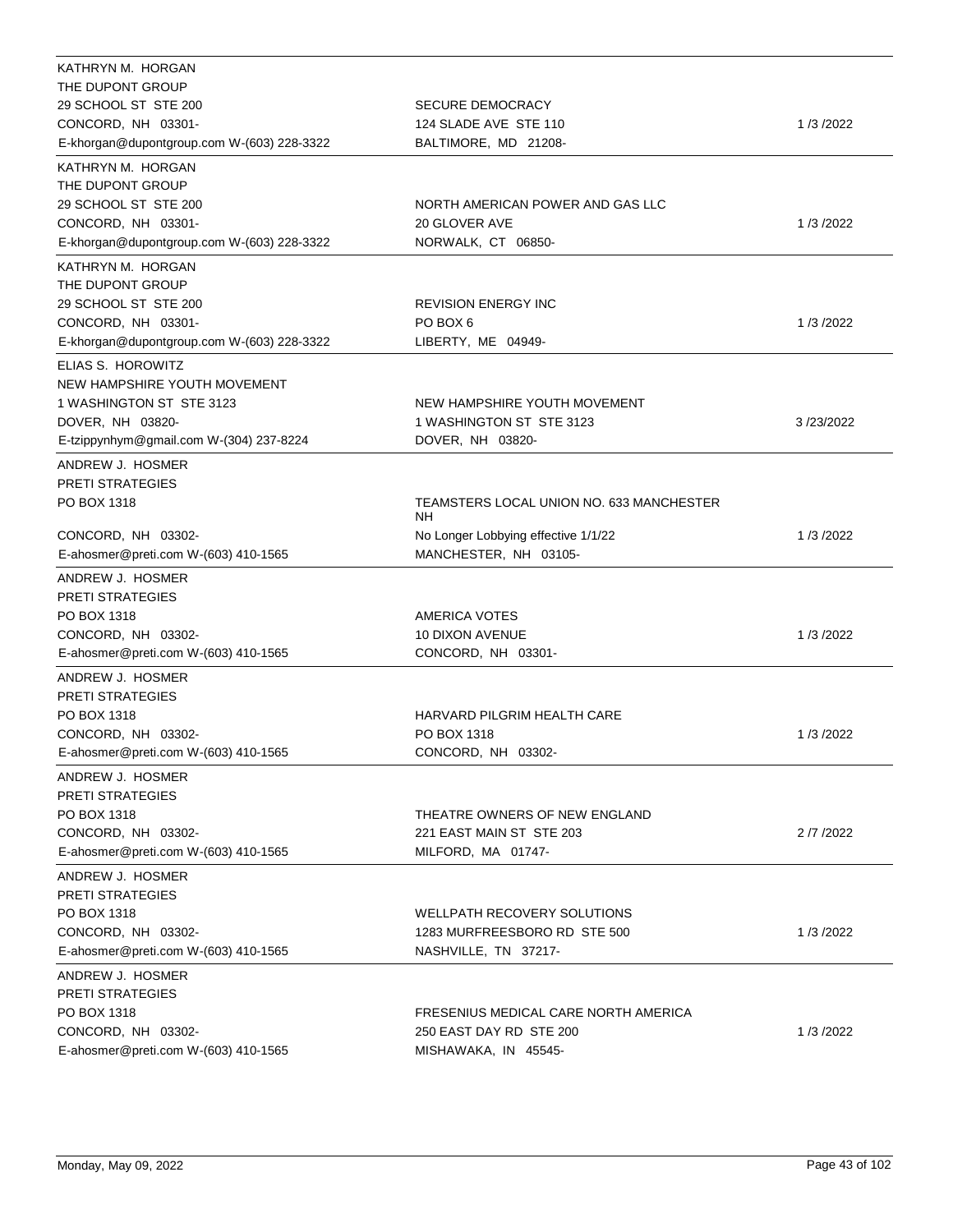| MATTHEW S. HOUDE                                                                                                                                                                  |                                                                                             |            |
|-----------------------------------------------------------------------------------------------------------------------------------------------------------------------------------|---------------------------------------------------------------------------------------------|------------|
| DARTMOUTH-HITCHCOCK                                                                                                                                                               |                                                                                             |            |
| ONE MEDICAL CENTER DR                                                                                                                                                             | DARTMOUTH-HITCHCOCK                                                                         |            |
| LEBANON, NH 03756-                                                                                                                                                                | ONE MEDICAL CENTER DR                                                                       | 1/13/2022  |
| E-matthew.s.houde@hitchcock.org W-(603) 653-1974                                                                                                                                  | LEBANON, NH 03756-                                                                          |            |
| WILLIAM J. HOUNSELL<br><b>GRANITE STATE RURAL WATER ASSOCIATION</b><br>47 MAIN ST PO BOX 596<br>WALPOLE, NH 03608-<br>E-wjhounsell@roadrunner.com W-(603) 387-1443                | <b>GRANITE STATE RURAL WATER ASSOCIATION</b><br>47 MAIN ST PO BOX 596<br>WALPOLE, NH 03608- | 2/15/2022  |
|                                                                                                                                                                                   |                                                                                             |            |
| WILLIAM J. HOUNSELL<br>NORTH CONWAY WATER PRECINCT<br>104 SAWMILL LN PO BOX 630<br>NORTH CONWAY, NH 03860-<br>E-wihounsell@roadrunner.com W-(603) 387-1443<br>WILLIAM J. HOUNSELL | NORTH CONWAY WATER PRECINCT<br>104 SAWMILL LN PO BOX 630<br>NORTH CONWAY, NH 03860-         | 2/15/2022  |
| LOWER BARTLETT WATER PRECINCT<br>PO BOX 315<br>INTERVALE, NH 03845-<br>E-wjhounsell@roadrunner.com W-(603) 387-1443                                                               | LOWER BARTLETT WATER PRECINCT<br><b>PO BOX 315</b><br>INTERVALE, NH 03845-                  | 2/15/2022  |
| MATTHEW A. HOWE<br><b>GREEN MOUNTAIN CONSERVATION GROUP</b><br><b>PO BOX 95</b><br>EFFINGHAM, NH 03882-<br>E-director@gmcg.org W-(207) 252-0636                                   | <b>GREEN MOUNTAIN CONSERVATION GROUP</b><br><b>PO BOX 95</b><br>EFFINGHAM, NH 03882-        | 1/10/2022  |
| DEBRAH L. HOWES<br>AMERICAN FEDERATION OF TEACHERS NH<br>785 ROUTE 3A<br>BOW, NH 03304-<br>E-president@aft-nh.org W-(603) 223-0747                                                | AMERICAN FEDERATION OF TEACHERS NH<br>785 ROUTE 3A<br>BOW, NH 03304-                        | 1/12/2022  |
| <b>NEIL HUBACKER</b><br>CORNERSTONE POLICY RESEARCH<br>PO BOX 4683<br>MANCHESTER, NH 03108-<br>E-nhubacker@nhcornerstone.org W-(603) 228-4794                                     | CORNERSTONE POLICY RESEARCH<br>PO BOX 4683<br>MANCHESTER, NH 03108-                         | 1/31/2022  |
| IAN B. HUYETT<br><b>CORNERSTONE</b><br>PO BOX 4683<br>MANCHESTER, NH 03108-<br>E-Ihuyett@NHCornerstone.org W-(603) 228-4794                                                       | <b>CORNERSTONE</b><br>PO BOX 4863<br>MANCHESTER, NH 03108-                                  | 2/3/2022   |
| THOMAS F. IRWIN<br>CONSERVATION LAW FOUNDATION<br>27 NORTH MAIN ST<br>CONCORD, NH 03301-<br>E-tirwin@clf.org W-(603) 225-3060                                                     | CONSERVATION LAW FOUNDATION<br>27 NORTH MAIN ST<br>CONCORD, NH 03301-                       | 12/16/2021 |
| KATRINA ISERMAN<br>SUNOVION PHARMACEUTICALS INC<br>3906 NW 119TH ST<br>VANCOUVER, WA 98685-<br>E-katrina.iserman@sunovion.com W-(617) 266-3119                                    | SUNOVION PHARMACEUTICALS INC<br>3906 NW  119TH ST<br>VANCOUVER, WA 98685-                   | 1/10/2022  |
| ERIN JASINA<br>NEW HAMPSHIRE LEGAL ASSISTANCE<br><b>117 NORTH STATE ST</b><br>CONCORD, NH 03301-<br>E-ejasina@nhla.org W-(603) 224-4107                                           | NEW HAMPSHIRE LEGAL ASSISTANCE<br>117 NORTH STATE ST<br>CONCORD, NH 03301-                  | 12/23/2021 |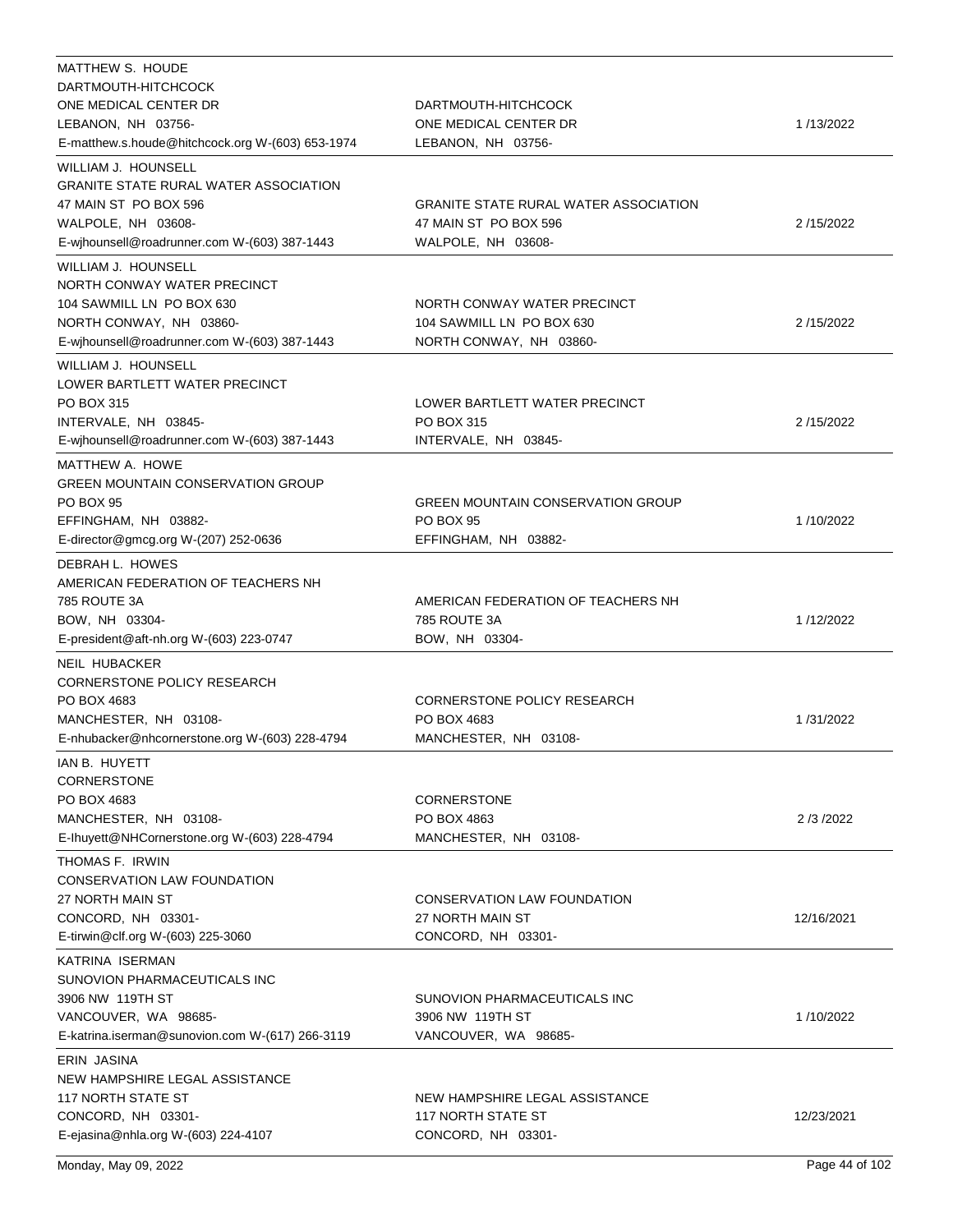| ROBERT A. JOHNSON II<br>NEW HAMPSHIRE FARM BUREAU FEDERATION<br>295 SHEEP DAVIS RD<br>CONCORD, NH 03301-<br>E-robj@nhfarmbureau.org W-(603) 224-1934            | NEW HAMPSHIRE FARM BUREAU FEDERATION<br>295 SHEEP DAVIS RD<br>CONCORD, NH 03301-      | 1/18/2022  |
|-----------------------------------------------------------------------------------------------------------------------------------------------------------------|---------------------------------------------------------------------------------------|------------|
| CORDELL C. JOHNSTON<br>NEW HAMPSHIRE MUNICIPAL ASSOCIATION<br>25 TRIANGLE PARK DR<br>CONCORD, NH 03301-<br>E-governmentaffairs@nhmunicipal.org W-(603) 224-7447 | NEW HAMPSHIRE MUNICIPAL ASSOCIATION<br>25 TRIANGLE PARK DR<br>CONCORD, NH 03301-      | 12/30/2021 |
| HAYLEY R. JONES<br>TOXICS ACTION CENTER CAMPAIGNS dba COMMUNITY<br>ACTION WORKS CAMPAIGN 141 MAIN ST STE 6                                                      | TOXICS ACTION CENTER CAMPAIGNS dba<br><b>COMMUNITY</b>                                |            |
| MONTPELIER, VT 05602-<br>E-hayley@communityactionworks.org W-(971) 400-5197                                                                                     | ACTION WORKS CAMPAIGN 141 MAIN ST STE 6<br>MONTPELIER, VT 05602-                      | 1/14/2022  |
| Keith Judge                                                                                                                                                     |                                                                                       |            |
| PO Box 870<br>Manchester, NH 03102-<br>E-none@none W-(603) 625-9731                                                                                             | <b>Teamsters Local 633</b><br>PO Box 870<br>Manchester, NH 03105-                     | 12/29/2021 |
| DAVID A. JUVET                                                                                                                                                  |                                                                                       |            |
| <b>BUSINESS &amp; INDUSTRY ASSOC OF NH BIA</b><br>122 N MAIN ST<br>CONCORD, NH 03301-<br>E-djuvet@biaofnh.com W-(603) 224-5388                                  | <b>BUSINESS &amp; INDUSTRY ASSOC OF NH BIA</b><br>122 N MAIN ST<br>CONCORD, NH 03301- | 1/10/2022  |
| PERIKLIS KAROUTAS                                                                                                                                               |                                                                                       |            |
| LEGISLATIVE SOLUTIONS LLC<br>PO BOX 10724<br>BEDFORD, NH 03110-<br>E-periklis@legislative-solutions.com W-(603) 799-6563                                        | NH TOW ASSOCIATION<br>c/o PO BOX 10724<br>BEDFORD, NH 03110-                          | 12/16/2021 |
| PERIKLIS KAROUTAS<br>LEGISLATIVE SOLUTIONS LLC<br>PO BOX 10724<br>BEDFORD, NH 03110-<br>E-periklis@legislative-solutions.com W-(603) 799-6563                   | BIOTECHNOLOGY INNOVATION ORGANIZATION<br>1201 MARYLAND AVE<br>WASHINGTON, DC 20024-   | 12/16/2021 |
| PERIKLIS KAROUTAS                                                                                                                                               |                                                                                       |            |
| LEGISLATIVE SOLUTIONS LLC<br>PO BOX 10724                                                                                                                       | RESPONSIBLE INDUSTRY FOR A SOUND<br><b>ENVIRONMENT</b>                                |            |
| BEDFORD, NH 03110-<br>E-periklis@legislative-solutions.com W-(603) 799-6563                                                                                     | c/o PO BOX 10724<br>BEDFORD, NH 03110-                                                | 12/16/2021 |
| PERIKLIS KAROUTAS<br>LEGISLATIVE SOLUTIONS LLC<br>PO BOX 10724<br>BEDFORD, NH 03110-<br>E-periklis@legislative-solutions.com W-(603) 799-6563                   | <b>GRANITE CASE MANAGEMENT</b><br>c/o PO BOX 10724<br>BEDFORD, NH 03110-              | 12/16/2021 |
| PERIKLIS KAROUTAS                                                                                                                                               |                                                                                       |            |
| LEGISLATIVE SOLUTIONS LLC<br>PO BOX 10724<br>BEDFORD, NH 03110-<br>E-periklis@legislative-solutions.com W-(603) 799-6563                                        | <b>ADP</b><br>c/o PO BOX 10724<br>BEDFORD, NH 03110-                                  | 12/16/2021 |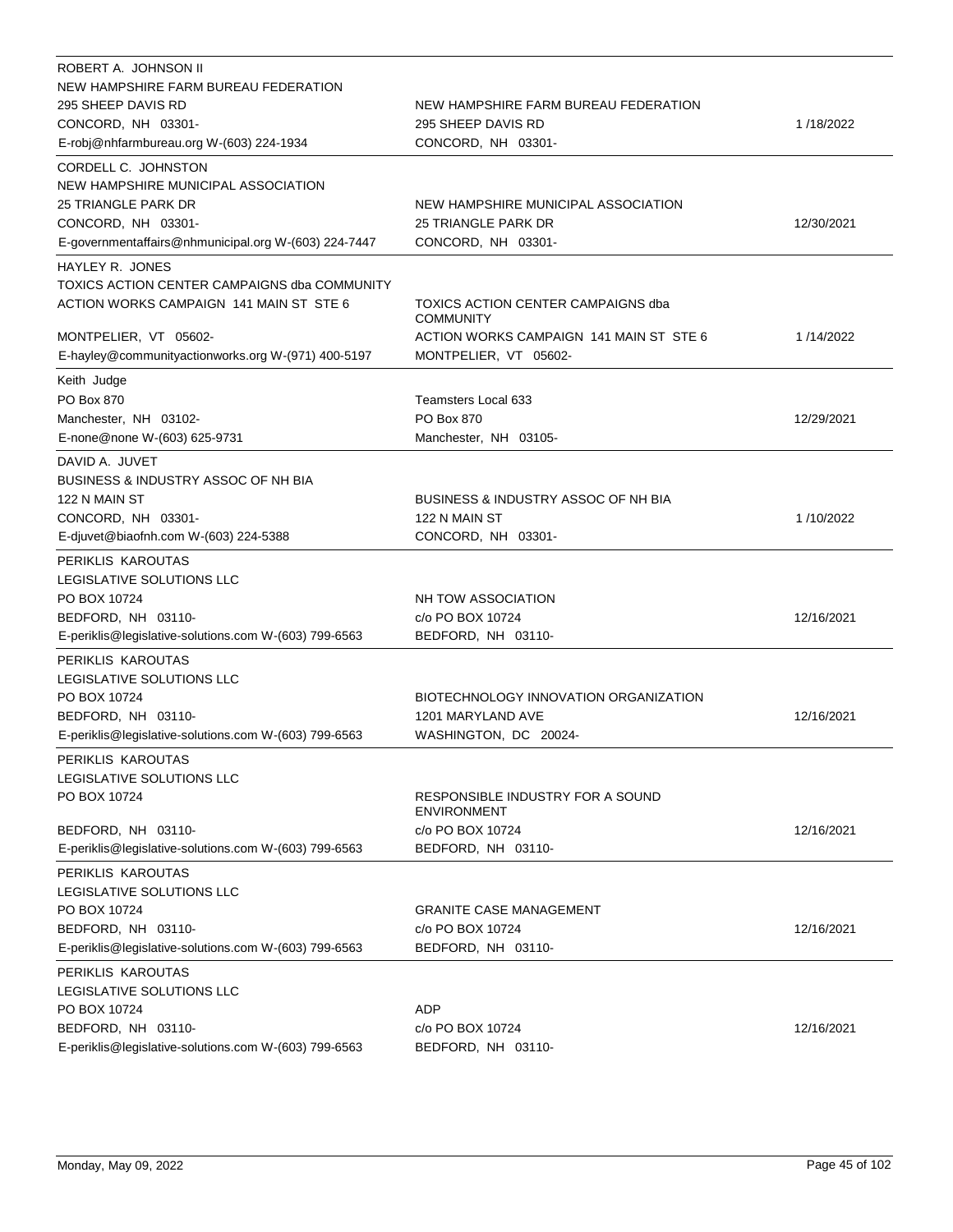| PERIKLIS KAROUTAS<br>LEGISLATIVE SOLUTIONS LLC<br>PO BOX 10724<br>BEDFORD, NH 03110-<br>E-periklis@legislative-solutions.com W-(603) 799-6563                      | NH CAMP DIRECTORS ASSOCIATION<br>43 CAMP KABEYUN RD<br>ALTON, NH 03810-                         | 12/16/2021 |
|--------------------------------------------------------------------------------------------------------------------------------------------------------------------|-------------------------------------------------------------------------------------------------|------------|
| PERIKLIS KAROUTAS<br>LEGISLATIVE SOLUTIONS LLC<br>PO BOX 10724<br>BEDFORD, NH 03110-<br>E-periklis@legislative-solutions.com W-(603) 799-6563                      | <b>BOSTON BILLIARD CLUB &amp; CASINO</b><br>55 NORTHEASTERN BLVD<br>NASHUA, NH 03062-           | 4/14/2022  |
| PERIKLIS KAROUTAS<br>LEGISLATIVE SOLUTIONS LLC<br>PO BOX 10724<br>BEDFORD, NH 03110-<br>E-periklis@legislative-solutions.com W-(603) 799-6563                      | AJC NORTHEAST<br>c/o PO BOX 10724<br>BEDFORD, NH 03110-                                         | 12/16/2021 |
| PERIKLIS KAROUTAS<br>LEGISLATIVE SOLUTIONS LLC<br>PO BOX 10724<br>BEDFORD, NH 03110-<br>E-periklis@legislative-solutions.com W-(603) 799-6563                      | NH COMMUNITY LOAN FUND<br>7 WALL ST<br>CONCORD, NH 03301-                                       | 4/14/2022  |
| PERIKLIS KAROUTAS<br>LEGISLATIVE SOLUTIONS LLC<br>PO BOX 10724<br>BEDFORD, NH 03110-<br>E-periklis@legislative-solutions.com W-(603) 799-6563                      | NH VOTERS AGAINST HUMAN TRAFFICKING<br>c/o PO BOX 10724<br>BEDFORD, NH 03110-                   | 12/16/2021 |
| PERIKLIS KAROUTAS<br>LEGISLATIVE SOLUTIONS LLC<br>PO BOX 10724<br>BEDFORD, NH 03110-<br>E-periklis@legislative-solutions.com W-(603) 799-6563                      | NH HOSPITAL ASSOCIATION<br>c/o PO BOX 10724<br>BEDFORD, NH 03110-                               | 12/16/2021 |
| SAYLES KASTEN<br>NEW HAMPSHIRE YOUTH MOVEMENT<br>1 WASHINGTON ST STE 3123<br>DOVER, NH 03820-<br>E-saylesnhym@gmail.com W-(978) 559-1929<br><b>VIOLA KATUSLIME</b> | NEW HAMPSHIRE YOUTH MOVEMENT<br>1 WASHINGTON ST STE 3123<br>DOVER, NH 03820-                    | 1/21/2022  |
| <b>GRANITE STATE ORGANIZING PROJECT</b><br>383 BEECH ST<br>MANCHESTER, NH 03103-<br>E-violakat@granitestateorganizing.org W-(603) 668-8250                         | <b>GRANITE STATE ORGANIZING PROJECT</b><br>383 BEECH ST<br>MANCHESTER, NH 03103-                | 1/24/2022  |
| <b>MARY KAYSEN</b><br>BRISTOL MYERS SQUIBB COMPANY<br>801 PENNSYLVANIA AVE NW STE 325<br>WASHINGTON, DC 20004-<br>E-mary.kaysen@bms.com W-(978) 232-1147           | <b>BRISTOL MYERS SQUIBB COMPANY</b><br>801 PENNSYLVANIA AVE NW STE 325<br>WASHINGTON, DC 20004- | 1/31/2022  |
| PAMELA R. KEILIG<br>NH COALITION AGAINST DOMESTIC AND SEXUAL<br><b>VIOLENCE</b><br>100 NORTH MAIN ST STE 300                                                       | NH COALITION AGAINST DOMESTIC AND SEXUAL<br><b>VIOLENCE</b>                                     |            |
| CONCORD, NH 03301-<br>E-pkeilig@nhcadsv.org W-(603) 224-8893                                                                                                       | 100 NORTH MAIN ST STE 300<br>CONCORD, NH 03301-                                                 | 12/30/2021 |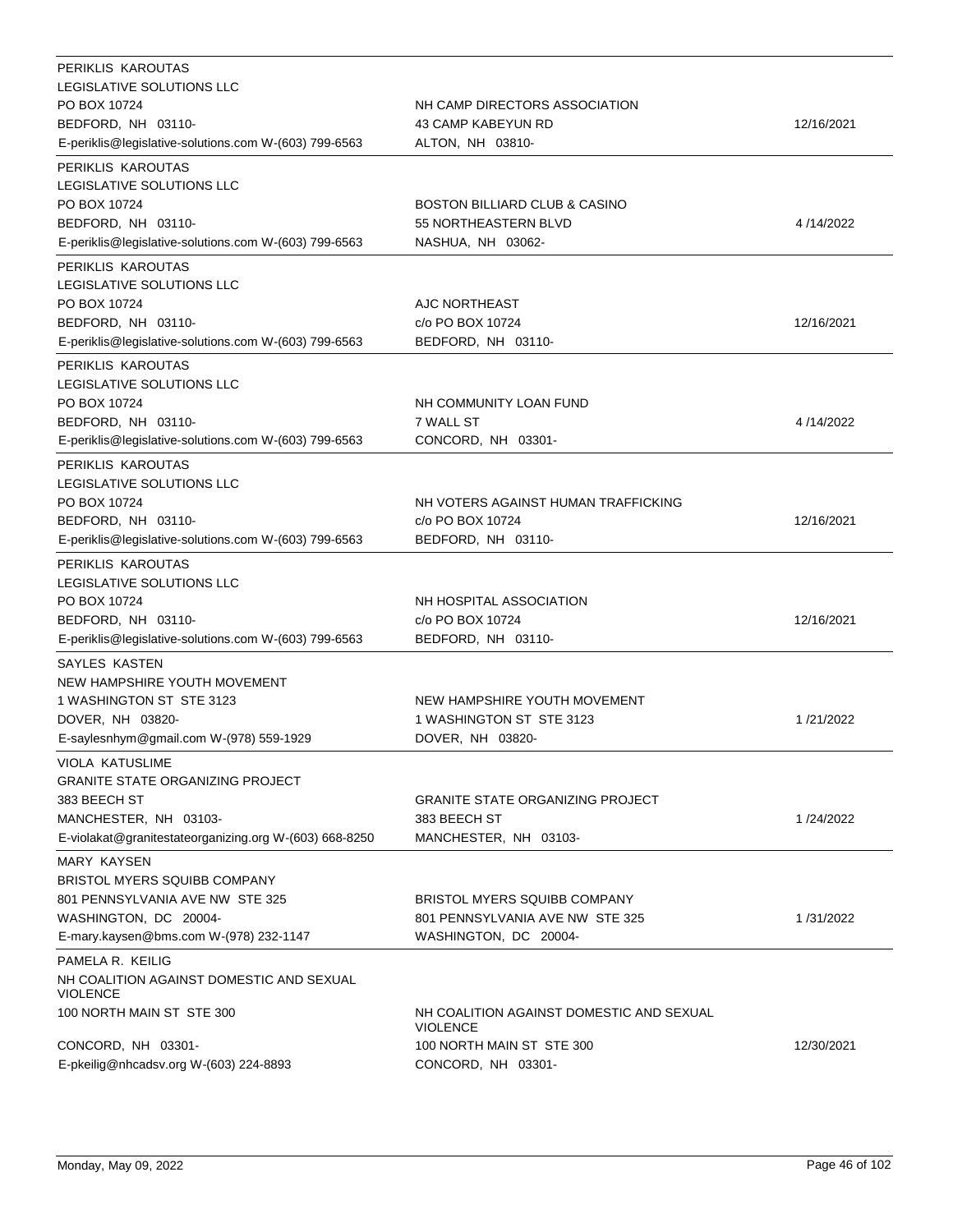| CHRISTOPHER KENT                                     |                                                |           |
|------------------------------------------------------|------------------------------------------------|-----------|
| <b>AMGEN INC</b>                                     |                                                |           |
| 55 BOULDER BROOK RD                                  | AMGEN INC                                      |           |
| WELLESLEY, MA 02481-                                 | 55 BOULDER BROOK RD                            | 1/5/2022  |
| E-ckent01@amgen.com W-(401) 465-2106                 | WELLESLEY, MA 02481-                           |           |
| KATHRYN F. KILLORY                                   |                                                |           |
| <b>FEDEX</b>                                         |                                                |           |
| 942 S SHADY GROVE RD                                 | <b>FEDEX CORPORATION</b>                       |           |
| MEMPHIS, TN 38120-                                   | 942 S SHADY GROVE RD                           | 2/22/2022 |
| E-kkillory@fedex.com W-(617) 217-2160                | MEMPHIS, TN 38120-                             |           |
| <b>GRACE K. KINDEKE</b>                              |                                                |           |
| AMERICAN FRIENDS SERVICE COMMITTEE                   |                                                |           |
| 4 PARK ST #304                                       | AMERICAN FRIENDS SERVICE COMMITTEE             |           |
| CONCORD, NH 03301-                                   | 4 PARK ST #304                                 | 1/25/2022 |
| E-gkindeke@afsc.org W-(603) 305-5776                 | CONCORD, NH 03301-                             |           |
| HENRY KLEMENTOWICZ                                   |                                                |           |
| ACLU OF NH                                           |                                                |           |
| 18 LOW AVE                                           | <b>ACLU OF NH</b>                              |           |
| CONCORD, NH 03301-                                   | 18 LOW AVE                                     | 1/12/2022 |
| E-henry@aclu-nh.org W-(603) 224-5591                 | CONCORD, NH 03301-                             |           |
|                                                      |                                                |           |
| <b>FRANK KNAACK</b>                                  |                                                |           |
| ACLU OF NH                                           |                                                |           |
| 18 LOW AVE                                           | ACLU OF NH                                     |           |
| CONCORD, NH 03301-                                   | 18 LOW AVE                                     | 1/18/2022 |
| E-fknaack@aclu-nh.org W-(603) 224-5591               | CONCORD, NH 03301-                             |           |
| SARAH J. KNOY                                        |                                                |           |
| <b>GRANITE STATE ORGANIZING PROJECT</b>              |                                                |           |
| 383 BEECH ST                                         | <b>GRANITE STATE ORGANIZING PROJECT</b>        |           |
| MANCHESTER, NH 03103-                                | 383 BEECH ST                                   | 2/1/2022  |
| E-sjknoy@granitestateorganizing.org W-(603) 661-3893 | MANCHESTER, NH 03103-                          |           |
| KIRSTEN N. KOCH                                      |                                                |           |
| <b>BUSINESS &amp; INDUSTRY ASSOC OF NH BIA</b>       |                                                |           |
| 122 N MAIN ST                                        | <b>BUSINESS &amp; INDUSTRY ASSOC OF NH BIA</b> |           |
| CONCORD, NH 03301-                                   | 122 N MAIN ST                                  | 1/10/2022 |
| E-KKOCH@biaonh.com W-(603) 224-5388                  | CONCORD, NH 03301-                             |           |
| ALEX KOUTROUBAS                                      |                                                |           |
| DENNEHY AND BOULEY                                   |                                                |           |
| 17 DEPOT ST STE 3                                    | AMERIHEALTH CARITAS                            |           |
| CONCORD, NH 03301-                                   | 200 STEVENS DR BLDG 100                        | 1/26/2022 |
| E-jim@dennehybouley.com W-(603) 228-1601             | PHILADELPHIA, PA 19113-                        |           |
|                                                      |                                                |           |
| ALEX KOUTROUBAS                                      |                                                |           |
| DENNEHY AND BOULEY                                   |                                                |           |
| 17 DEPOT ST STE 3                                    | <b>NRG ENERGY</b>                              |           |
| CONCORD, NH 03301-                                   | <b>804 CARNEGIE CENTER</b>                     | 1/26/2022 |
| E-alex@dennehybouley.com W-(603) 228-1601            | PRINCETON, NJ 08540-                           |           |
| ALEX KOUTROUBAS                                      |                                                |           |
| DENNEHY AND BOULEY                                   |                                                |           |
| 17 DEPOT ST STE 3                                    | TELADOC HEALTH                                 |           |
| CONCORD, NH 03301-                                   | 2 MANHATTANVILLE RD                            | 1/26/2022 |
| E-alex@dennehybouley.com W-(603) 228-1601            | PURCHASE, NY 10577-                            |           |
| ALEX KOUTROUBAS                                      |                                                |           |
| DENNEHY AND BOULEY                                   |                                                |           |
| 17 DEPOT ST STE 3                                    | 3 M COMPANY TRANSPORTATION SAFETY DIVISION     |           |
| CONCORD, NH 03301-                                   | <b>3M CENTER</b>                               | 1/26/2022 |
| E-alex@dennehybouley.com W-(603) 228-1601            | ST PAUL, MN 55144-                             |           |
|                                                      |                                                |           |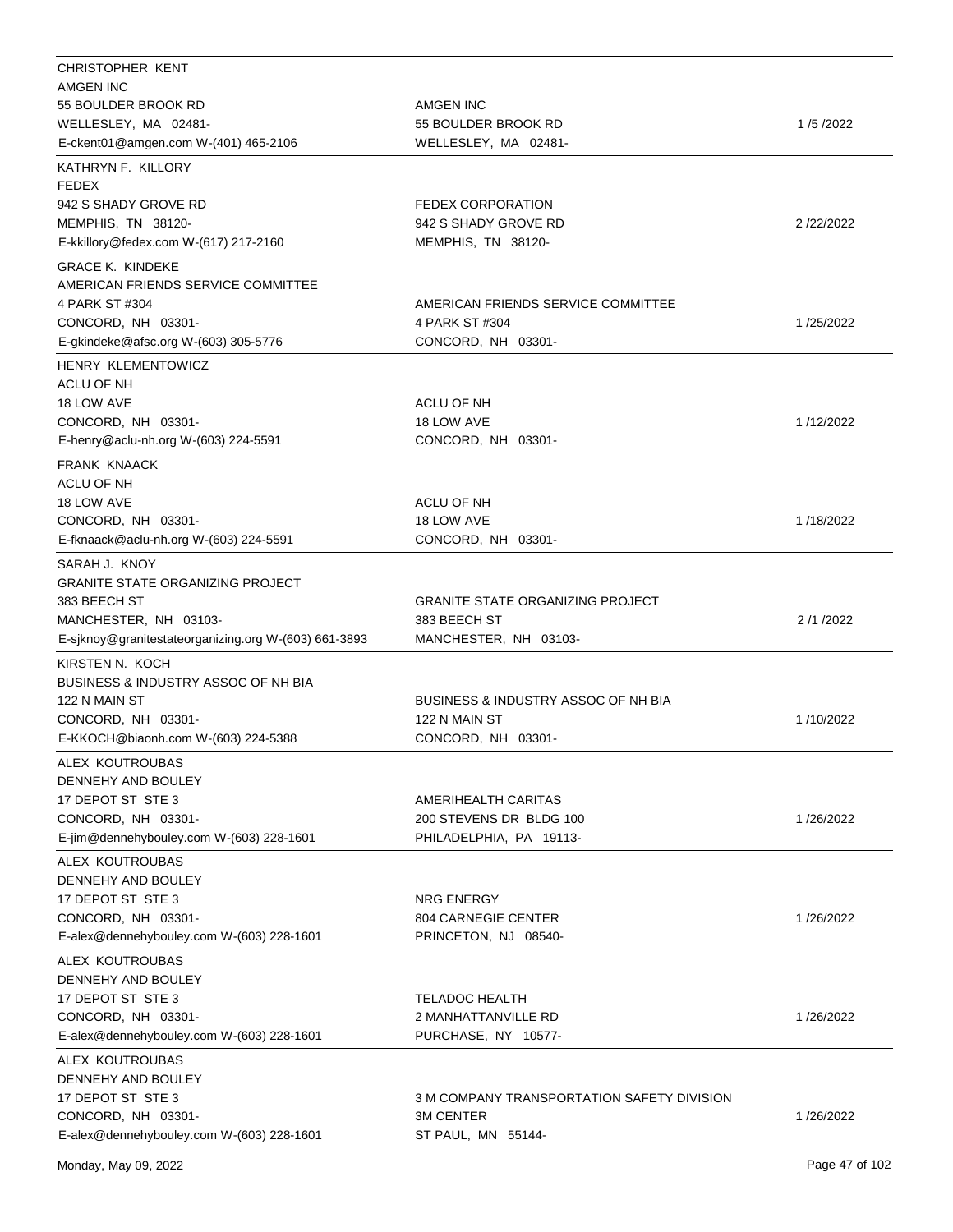| ALEX KOUTROUBAS<br>DENNEHY AND BOULEY<br>17 DEPOT ST STE 3<br>CONCORD, NH 03301-<br>E-alex@dennehybouley.com W-(603) 228-1601                   | NH ASSOC OF NURSE ANESTHESIOLOGY<br>17 DEPOT ST STE 3<br>CONCORD, NH 03301-                                          | 1/26/2022  |
|-------------------------------------------------------------------------------------------------------------------------------------------------|----------------------------------------------------------------------------------------------------------------------|------------|
| ALEX KOUTROUBAS<br>DENNEHY AND BOULEY<br>17 DEPOT ST STE 3<br>CONCORD, NH 03301-<br>E-alex@dennehybouley.com W-(603) 228-1601                   | COMMUNITY SUPPORT NETWORK INC<br>10 FERRY ST STE 401<br>CONCORD, NH 03301-                                           | 1/26/2022  |
| ALEX KOUTROUBAS<br>DENNEHY AND BOULEY<br>17 DEPOT ST STE 3<br>CONCORD, NH 03301-<br>E-alex@dennehybouley.com W-(603) 228-1601                   | ACEC NH<br>17 DEPOT ST STE 3<br>CONCORD, NH 03301-                                                                   | 1/26/2022  |
| ALEX KOUTROUBAS<br>DENNEHY AND BOULEY<br>17 DEPOT ST STE 3<br>CONCORD, NH 03301-<br>E-alex@dennehybouley.com W-(603) 228-1601                   | CONCORD HOSPITAL CONCORD REGIONAL<br><b>HEALTHCARE</b><br><b>250 PLEASANT ST</b><br>CONCORD, NH 03301-               | 1/26/2022  |
| ALEX KOUTROUBAS<br>DENNEHY AND BOULEY<br>17 DEPOT ST STE 3<br>CONCORD, NH 03301-<br>E-alex@dennehybouley.com W-(603) 228-1601                   | NH ASSOC OF RESIDENTIAL CARE HOMES<br>53 REGIONAL DR STE 1<br>CONCORD, NH 03301-                                     | 1/26/2022  |
| ALEX KOUTROUBAS<br>DENNEHY AND BOULEY<br>17 DEPOT ST STE 3<br>CONCORD, NH 03301-<br>E-alex@dennehybouley.com W-(603) 228-1601                   | WINNIPESAUKEE FAMILY ALLIANCE FOR BOATING<br>SAFETY<br>PO BOX 1341<br>MEREDITH, NH 03253-                            | 1/26/2022  |
| ALEX KOUTROUBAS<br>DENNEHY AND BOULEY<br>17 DEPOT ST STE 3<br>CONCORD, NH 03301-<br>E-alex@dennehybouley.com W-(603) 226-1601                   | SENIOR NUTRITION NETWORK OF NH<br>17 DEPOT ST STE 3<br>CONCORD, NH 03301-                                            | 1/26/2022  |
| NICHOLAS A. KRAKOFF<br>CONSERVATION LAW FOUNDATION<br>27 NORTH MAIN ST<br>CONCORD, NH 03301-<br>E-nkrakoff@clf.org W-(603) 225-3060             | CONSERVATION LAW FOUNDATION<br>27 NORTH MAIN ST<br>CONCORD, NH 03301-                                                | 12/16/2021 |
| HEIDI L. KROLL<br><b>GALLAGHER CALLAHAN &amp; GARTRELL PC</b><br>214 NORTH MAIN ST<br>CONCORD, NH 03301-<br>E-kroll@gcglaw.com W-(603) 228-1181 | MONADNOCK PAPER MILLS INC<br>117 ANTRIM RD<br>BENNINGTON, NH 03442-                                                  | 1/4/2022   |
| HEIDI L. KROLL<br>GALLAGHER CALLAHAN & GARTRELL PC<br>214 NORTH MAIN ST<br>CONCORD, NH 03301-<br>E-kroll@gcglaw.com W-(603) 228-1181            | NATIONAL ACADEMY OF ELDER LAW ATTORNEYS<br><b>NH CHAPTER</b><br>c/o AMBROGI LAW OFFICE PLLC<br>MANCHESTER, NH 03104- | 1/4/2022   |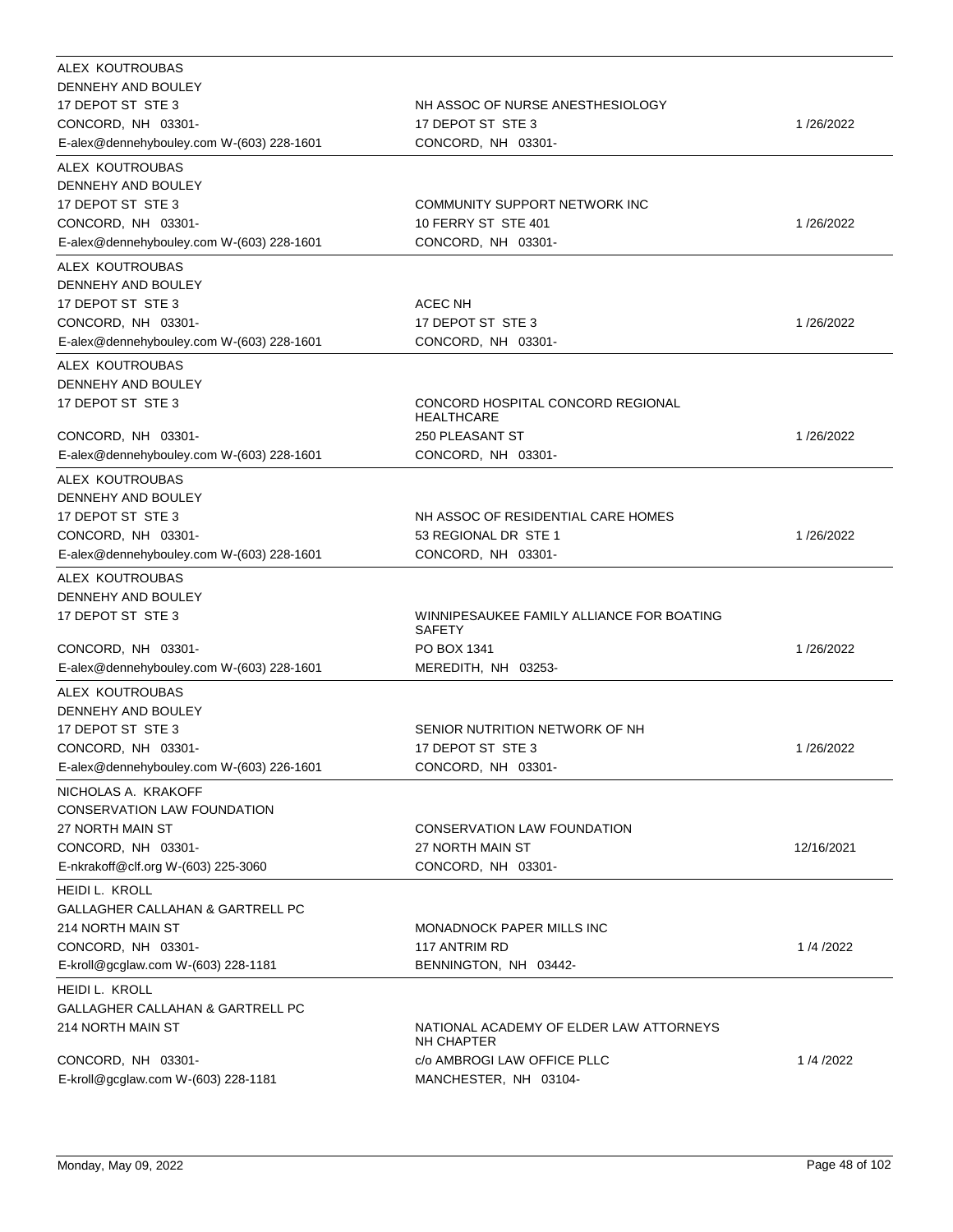| HEIDI L. KROLL                              |                                             |           |
|---------------------------------------------|---------------------------------------------|-----------|
| GALLAGHER CALLAHAN & GARTRELL PC            |                                             |           |
| 214 NORTH MAIN ST                           | BROOKFIELD POWER US ASSET MANAGEMENT LLC    |           |
| CONCORD, NH 03301-                          | 200 LIBERTY ST 14TH FLOOR                   | 1/4/2022  |
| E-kroll@gcglaw.com W-(603) 228-1181         | NEW YORK, NY 10281-                         |           |
| HEIDI L. KROLL                              |                                             |           |
| GALLAGHER CALLAHAN & GARTRELL PC            |                                             |           |
| 214 NORTH MAIN ST                           | HOME BUILDERS & REMODELERS ASSOC OF NH      |           |
| CONCORD, NH 03301-                          | 119 AIRPORT RD                              | 1/4/2022  |
| E-kroll@gcglaw.com W-(603) 228-1181         | CONCORD, NH 03301-                          |           |
| HEIDI L. KROLL                              |                                             |           |
| GALLAGHER CALLAHAN & GARTRELL PC            |                                             |           |
| 214 NORTH MAIN ST                           | LIFE COPING INC                             |           |
| CONCORD, NH 03301-                          | 159 MAIN DUNSTABLE RD #207                  | 1/4/2022  |
| E-kroll@gcglaw.com W-(603) 228-1181         | NASHUA, NH 03060-                           |           |
| <b>HEIDI L. KROLL</b>                       |                                             |           |
| <b>GALLAGHER CALLAHAN &amp; GARTRELL PC</b> |                                             |           |
| 214 NORTH MAIN ST                           | AGGREGATE MANUFACTURERS OF NEW              |           |
|                                             | <b>HAMPSHIRE</b>                            |           |
| CONCORD, NH 03301-                          | PIKE IND. 3EASTGATE PARK RD                 | 1/4/2022  |
| E-kroll@gcglaw.com W-(603) 228-1181         | BELMONT, NH 03220-                          |           |
| <b>HEIDI L. KROLL</b>                       |                                             |           |
| GALLAGHER CALLAHAN & GARTRELL PC            |                                             |           |
| 214 NORTH MAIN ST                           | <b>GRANITE STATE HYDROPOWER ASSOCIATION</b> |           |
| CONCORD, NH 03301-                          | c/o ASHUELOT RIVER HYDRO INC 42 HURRICANE   | 1/4/2022  |
|                                             | <b>RD</b>                                   |           |
| E-kroll@gcglaw.com W-(603) 228-1181         | KEENE, NH 03431-                            |           |
| <b>HEIDI L. KROLL</b>                       |                                             |           |
| GALLAGHER CALLAHAN & GARTRELL PC            |                                             |           |
| 214 NORTH MAIN ST                           | NEW HAMPSHIRE BANKERS ASSOCIATION           |           |
| CONCORD, NH 03301-                          | 100 N MAIN ST #504                          | 1/4/2022  |
| E-kroll@gcglaw.com W-(603) 228-1181         | CONCORD, NH 03301-                          |           |
| <b>HEIDI L. KROLL</b>                       |                                             |           |
| <b>GALLAGHER CALLAHAN &amp; GARTRELL PC</b> |                                             |           |
| 214 NORTH MAIN ST                           | AMERICAS HEALTH INSURANCE PLANS             |           |
| CONCORD, NH 03301-                          | 601 PENNSYLVANIA AVE NW S. BLDG STE 500     | 1/4/2022  |
| E-kroll@gcglaw.com W-(603) 228-1181         | WASHINGTON, DC 20004-                       |           |
| HEIDI L. KROLL                              |                                             |           |
| GALLAGHER CALLAHAN & GARTRELL PC            |                                             |           |
| 214 NORTH MAIN ST                           | PHANTOM FIREWORKS SHOWROOMS LLC             |           |
| CONCORD, NH 03301-                          | 2445 BELMONT AVE                            | 1/4/2022  |
| E-kroll@gcglaw.com W-(603) 228-1181         | YOUNGSTOWN, OH 44505-2405                   |           |
| HEIDI L. KROLL                              |                                             |           |
| <b>GALLAGHER CALLAHAN &amp; GARTRELL PC</b> |                                             |           |
| 214 NORTH MAIN ST                           | NORTHEAST REHABILITATION HOSPITAL           |           |
| CONCORD, NH 03301-                          | 70 BUTLER ST                                | 1/4/2022  |
| E-kroll@gcglaw.com W-(603) 228-1181         | SALEM, NH 03079-                            |           |
| KEITH KUENNING                              |                                             |           |
| <b>WAYPOINT</b>                             |                                             |           |
| 464 CHESTNUT ST                             | <b>WAYPOINT</b>                             |           |
| MANCHESTER, NH 03105-                       | 7 GOLDEN VIEW DR                            | 1/24/2022 |
| E-kuenningk@waypointnh.org W-(603) 851-0208 | BOW, NH 03304-                              |           |
|                                             |                                             |           |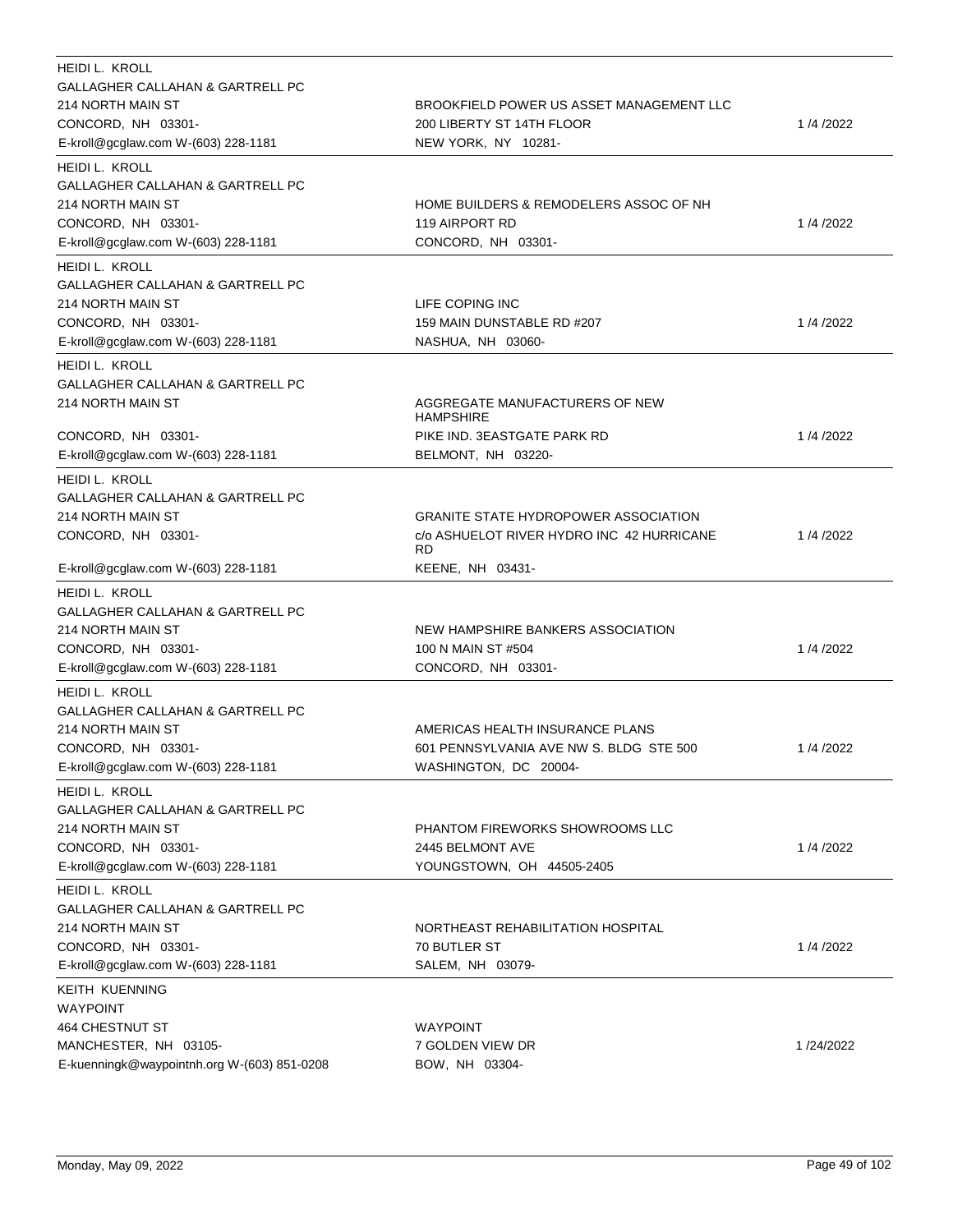| Teresa Kuenning                                              |                                                    |            |
|--------------------------------------------------------------|----------------------------------------------------|------------|
| 525 Clinton Street                                           | <b>Bi-State Primary Care Association</b>           |            |
| Bow, NH 03304-                                               | 525 Clinton Street                                 | 12/27/2021 |
| E-tkuenning@bistatepca.org W-(603) 228-2830                  | Bow, NH 03304-                                     |            |
| LAWRENCE LABAGNARA                                           |                                                    |            |
| SUNOVION PHARMACEUTICALS INC                                 |                                                    |            |
| No Longer Lobbying effective 3/31/2022                       | SUNOVION PHARMACEUTICALS INC                       |            |
| VANCOUVER, WA 98685-                                         | No Longer Lobbying effective 3/31/2022             | 1/5/2022   |
| E-lawrence.labagnara@sunovion.com W-(978) 261-5231           | VANCOUVER, WA 98685-                               |            |
| ANDREA M. LAMOREAUX                                          |                                                    |            |
| NEW HAMPSHIRE LAKES ASSOCIATION INC                          |                                                    |            |
| 17 CHENELL DR STE ONE                                        | NEW HAMPSHIRE LAKES ASSOCIATION INC                |            |
| CONCORD, NH 03301-                                           | 17 CHENELL DR STE ONE                              | 12/30/2021 |
| E-alamoreaux@nhlakes.org W-(603) 226-0299                    | CONCORD, NH 03301-                                 |            |
| <b>JOSEPH LASCAZE</b>                                        |                                                    |            |
| <b>ACLU OF NH</b>                                            |                                                    |            |
| 18 LOW AVE                                                   | ACLU OF NH                                         |            |
| CONCORD, NH 03301-                                           | 18 LOW AVE                                         | 1/24/2022  |
| E-joseph@aclu-nh.org W-(603) 224-5591                        | CONCORD, NH 03301-                                 |            |
| Rick Laughton                                                |                                                    |            |
| PO Box 870                                                   | <b>Teamsters Local 633</b>                         |            |
| Manchester, NH 03102-                                        | PO Box 870                                         | 12/29/2021 |
| E-none@none W-(603) 625-9731                                 | Manchester, NH 03105-                              |            |
| MATT E. LEAHY                                                |                                                    |            |
| SOCIETY FOR THE PROTECTION OF NH FORESTS                     |                                                    |            |
| 54 PORTSMOUTH ST                                             | SOCIETY FOR THE PROTECTION OF NH FORESTS           |            |
| CONCORD, NH 03301-                                           | 54 PORTSMOUTH ST                                   | 12/14/2021 |
|                                                              |                                                    |            |
|                                                              |                                                    |            |
| E-mleahy@forestsociety.org W-(603) 224-9945                  | CONCORD, NH 03301-                                 |            |
| CAROLINE K. LEONARD                                          |                                                    |            |
| <b>GALLAGHER CALLAHAN &amp; GARTRELL PC</b>                  |                                                    |            |
| 214 NORTH MAIN ST                                            | AMERICAN RESORT DEVELOPMENT ASSOCIATION            |            |
| CONCORD, NH 03301-                                           | LANDMARK CENTER TWO 225 E ROBINSON ST              | 1/4/2022   |
|                                                              | <b>STE 545</b>                                     |            |
| E-leonard@gcglaw.com W-(603) 228-1181                        | ORLANDO, FL 32801-                                 |            |
| <b>LAUREN LEPAGE</b>                                         |                                                    |            |
| NATIONAL RIFLE ASSOCIATION OF AMERICA                        |                                                    |            |
| 11250 WAPLES MILL RD                                         | NATIONAL RIFLE ASSOCIATION OF AMERICA              |            |
| FAIRFAX, VA 22030-                                           | c/o NRA OGC 11250 WAPLES MILL RD                   | 1/6/2022   |
| E-Ilepage@nrahq.org W-(703) 267-1250                         | FAIRFAX, VA 22030-                                 |            |
| SAMUEL LEVY                                                  |                                                    |            |
| EVERYTOWN FOR GUN SAFETY ACTION FUND                         |                                                    |            |
| PO BOX 4184                                                  | EVERYTOWN FOR GUN SAFETY ACTION FUND               |            |
| NEW YORK, NY 10163-                                          | PO BOX 4184                                        | 2/11/2022  |
| E-lobbyreg@everytown.org W-(646) 324-8250                    | NEW YORK, NY 10163-                                |            |
| MICHAEL F. LICATA                                            |                                                    |            |
| NEW HAMPSHIRE ELECTRIC COOPERATIVE                           |                                                    |            |
| 579 TENNY MOUNTAIN HIGHWAY                                   | NEW HAMPSHIRE ELECTRIC COOPERATIVE                 |            |
| PLYMOUYH, NH 03264-                                          | 579 TENNY MOUNTAIN HIGHWAY                         | 1/10/2022  |
| E-licatam@nhec.com W-(603) 536-8704                          | PLYMOUYH, NH 03264-                                |            |
| BRIAN LOMBARDOZZI                                            |                                                    |            |
| ALLIANCE FOR AMERICAN MANUFACTURING                          |                                                    |            |
| 711 D STREET NW 3RD FLOOR                                    | ALLIANCE FOR AMERICAN MANUFACTURING                |            |
| WASHINGTON, DC 20004-<br>E-brianl@aamfg.org W-(202) 393-2430 | 711 D STREET NW 3RD FLOOR<br>WASHINGTON, DC 20004- | 2/1/2022   |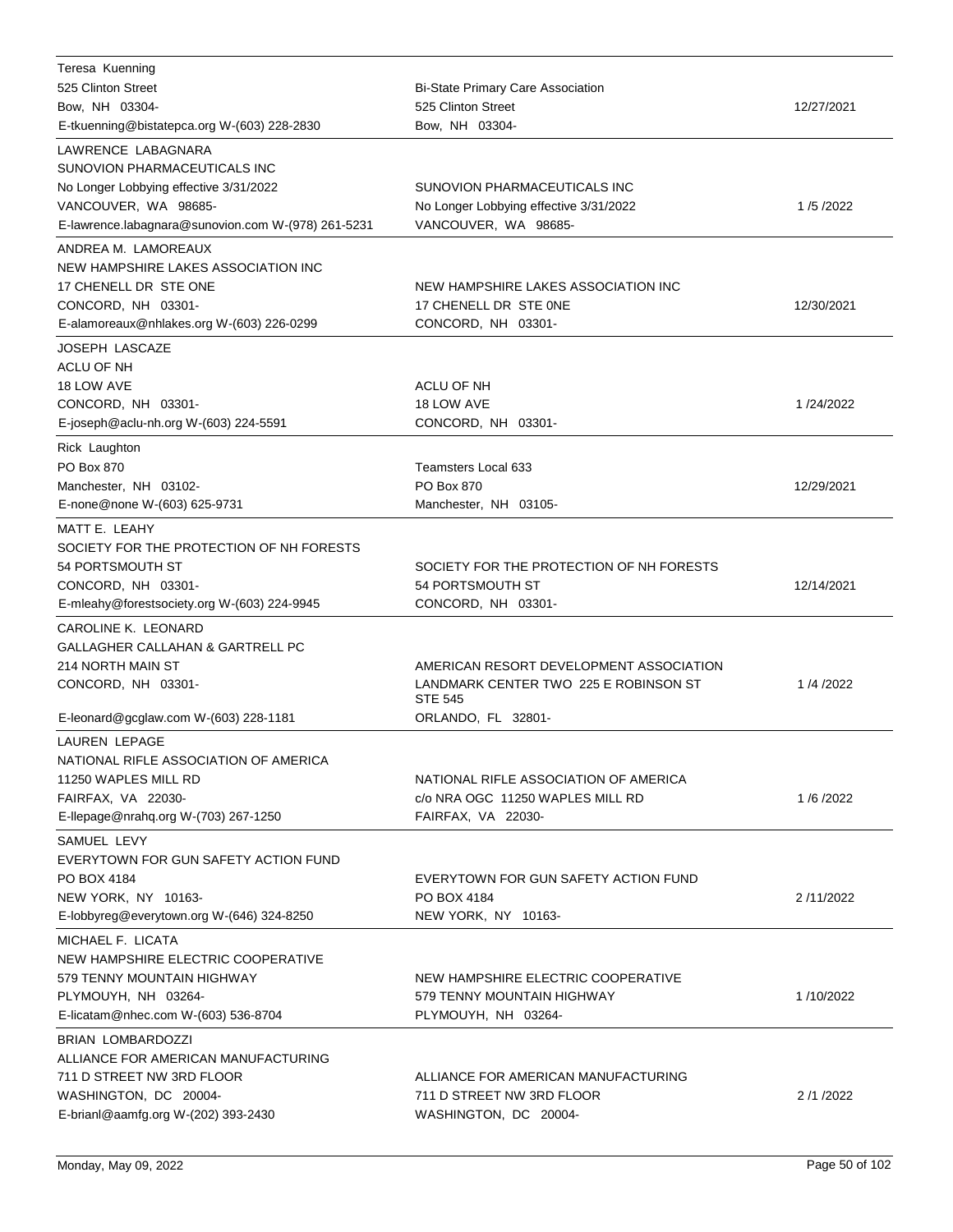| DALTON LYNCH                                                         |                                                     |            |
|----------------------------------------------------------------------|-----------------------------------------------------|------------|
| NATIONAL CENTER FOR MISSING & EXPLOITED<br><b>CHILDREN</b>           |                                                     |            |
| 333 JOHN CARLYLE ST                                                  | NATIONAL CENTER FOR MISSING & EXPLOITED<br>CHILDREN |            |
| ALEXANDRIA, VA 20171-                                                | 333 JOHN CARLYLE ST                                 | 4/1/2022   |
| E-dalynch@ncmec.org W-(703) 778-6483                                 | ALEXANDRIA, VA 20171-                               |            |
| CONNOR G. MACK                                                       |                                                     |            |
| NEW HAMPSHIRE YOUTH MOVEMENT                                         |                                                     |            |
| 1 WASHINGTON ST STE 3123                                             | NEW HAMPSHIRE YOUTH MOVEMENT                        |            |
| DOVER, NH 03820-                                                     | 1 WASHINGTON ST STE 3123                            | 3/23/2022  |
| E-cmack.nhym@gmail.com W-(603) 809-5831                              | DOVER, NH 03820-                                    |            |
| Georgia Maheras                                                      |                                                     |            |
| 61 Elm Street                                                        | <b>Bi-State Primary Care Association</b>            |            |
| Montpelier, VT 05602-                                                | 525 Clinton Street                                  | 12/27/2021 |
| E-gmaheras@bistatepca.org W-(802) 229-0002                           | Bow, NH 03304-                                      |            |
| CHRISTOPHER J. MAIDMENT                                              |                                                     |            |
| AMERICANS FOR PROSPERITY NEW HAMPSHIRE                               |                                                     |            |
| 8025 S WILLOW ST #205                                                | AMERICANS FOR PROSPERITY NEW HAMPSHIRE              |            |
| MANCHESTER, NH 03103-                                                | 8025 S WILLOW ST #205                               | 1/11/2022  |
| E-cmaidment@afphq.org W-(603) 440-9937                               | MANCHESTER, NH 03103-                               |            |
| <b>JOEL MAIOLA</b>                                                   |                                                     |            |
| <b>MCLANE MIDDLETON GOVERNMENT &amp; PUBLIC</b><br><b>STRATEGIES</b> |                                                     |            |
| 900 ELM ST PO BOX 326                                                | NEW HAMPSHIRE HOSPITAL ASSOCIATION                  |            |
| MANCHESTER, NH 03105-0326                                            | 125 AIRPORT RD                                      | 1/7/2022   |
| E-joel.maiola@mclanegps.com W-(603) 628-1485                         | CONCORD, NH 03301-                                  |            |
| <b>JOEL MAIOLA</b>                                                   |                                                     |            |
| <b>MCLANE MIDDLETON GOVERNMENT &amp; PUBLIC</b><br><b>STRATEGIES</b> |                                                     |            |
| 900 ELM ST PO BOX 326                                                | <b>BMC HEALTHNET PLAN/WELLSENSE</b>                 |            |
| MANCHESTER, NH 03101-                                                | 529 MAIN ST #500                                    | 1/7/2022   |
| E-joel.maiola@mclanegps.com W-(603) 628-1485                         | CHARLESTOWN, NH 02129-                              |            |
| <b>JOEL MAIOLA</b>                                                   |                                                     |            |
| MCLANE MIDDLETON GOVERNMENT & PUBLIC<br><b>STRATEGIES</b>            |                                                     |            |
| 900 ELM ST PO BOX 326                                                | BLUE MOUNTAIN FOREST ASSOCIATION                    |            |
| MANCHESTER, NH 03105-0326                                            | 376 CENTRAL STATION ROAD                            | 1/7/2022   |
| E-joel.maiola@mclanegps.com W-(603) 628-1485                         | CROYDON, NH 03773-                                  |            |
| JOEL MAIOLA                                                          |                                                     |            |
| MCLANE MIDDLETON GOVERNMENT & PUBLIC<br><b>STRATEGIES</b>            |                                                     |            |
| 900 ELM ST PO BOX 326                                                | EXEL, INC/DHL SUPPLY                                |            |
| MANCHESTER, NH 03101-                                                | 1403 NH 3A                                          | 1/7/2022   |
| E-joel.maiola@mclanegps.com W-(603) 628-1485                         | BOW, NH 03304-                                      |            |
| <b>JOEL MAIOLA</b>                                                   |                                                     |            |
| MCLANE MIDDLETON GOVERNMENT & PUBLIC<br><b>STRATEGIES</b>            |                                                     |            |
| 900 ELM ST PO BOX 326                                                | NH BROADBAND                                        |            |
| MANCHESTER, NH 03105-0326                                            | 579 TENNEY MOUNTAIN HIGHWAY                         | 1/7/2022   |
| E-joel.maiola@mclanegps.com W-(603) 628-1485                         | PLYMOUTH, NH 03264-                                 |            |
| SARAH MARCHANT                                                       |                                                     |            |
| NEW HAMPSHIRE COMMUNITY LOAN FUND INC                                |                                                     |            |
| 7 WALL ST                                                            | NEW HAMPSHIRE COMMUNITY LOAN FUND                   |            |
| CONCORD, NH 03301-                                                   | 7 WALL ST                                           | 1/26/2022  |
| E-smarchant@communityloanfund.org W-(603) 224-6669                   | CONCORD, NH 03301-                                  |            |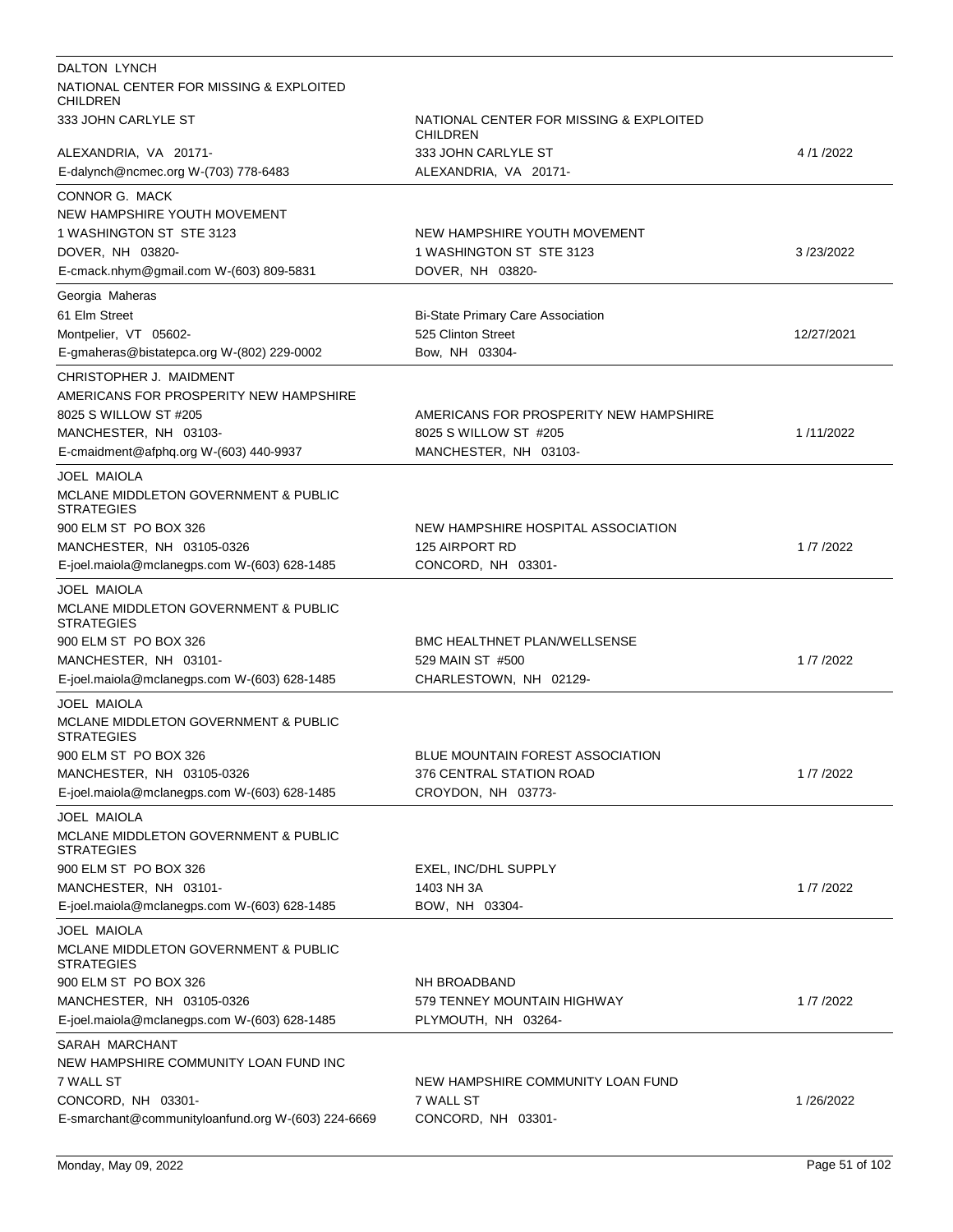| ELISSA D. MARGOLIN                                                        |                                                       |            |
|---------------------------------------------------------------------------|-------------------------------------------------------|------------|
| <b>MARGOLIN CONSULTING</b>                                                |                                                       |            |
| 110 WIBIRD ST                                                             | NH CENTER FOR NONPROFITS                              |            |
| PORTSMOUTH, NH 03801-<br>E-elissa@margolinconsulting.com W-(603) 828-5916 | 194 PLEASANT ST<br>CONCORD, NH 03301-                 | 1/5/2022   |
|                                                                           |                                                       |            |
| ELISSA D. MARGOLIN                                                        |                                                       |            |
| <b>MARGOLIN CONSULTING</b>                                                |                                                       |            |
| 110 WIBIRD ST<br>PORTSMOUTH, NH 03801-                                    | <b>HOUSING ACTION NH</b><br>PO BOX 162                | 1/5/2022   |
| E-elissa@margolinconsulting.com W-(603) 828-5916                          | CONCORD, NH 03302-                                    |            |
|                                                                           |                                                       |            |
| Chad Marlow                                                               |                                                       |            |
| 125 Broad Street                                                          | American Civil Liberties Union Inc                    |            |
| New York, NY 10004-                                                       | 125 Broad Street                                      | 12/29/2021 |
| E-regfilings@aclu.or W-(212) 519-7865                                     | New York, NY 10004-                                   |            |
| <b>DEVIN MAST</b>                                                         |                                                       |            |
| NEW HAMPSHIRE YOUTH MOVEMENT                                              |                                                       |            |
| 1 WASHINGTON ST STE 3123                                                  | NEW HAMPSHIRE YOUTH MOVEMENT                          |            |
| DOVER, NH 03820-                                                          | 1 WASHINGTON ST STE 3123                              | 3/23/2022  |
| E-revellenhym@gmail.com W-(707) 799-9134                                  | DOVER, NH 03820-                                      |            |
| SARAH MATTSON DUSTIN                                                      |                                                       |            |
| NEW HAMPSHIRE LEGAL ASSISTANCE                                            |                                                       |            |
| <b>117 NORTH STATE ST</b>                                                 | NEW HAMPSHIRE LEGAL ASSISTANCE                        |            |
| CONCORD, NH 03301-                                                        | <b>117 NORTH STATE ST</b>                             | 1/3/2022   |
| E-smattsondustin@nhla.org W-(603) 224-4107                                | CONCORD, NH 03301-                                    |            |
| <b>MATT MAYBERRY</b>                                                      |                                                       |            |
| NEW HAMPSHIRE HOME BUILDERS ASSOCIATION                                   |                                                       |            |
| 119 AIRPORT RD                                                            | NEW HAMPSHIRE HOME BUILDERS ASSOCIATION               |            |
| CONCORD, NH 03301-                                                        | 119 AIRPORT RD                                        | 1/19/2022  |
| E-mmayberry@nhhba.com W-(603) 969-7077                                    | CONCORD, NH 03301-                                    |            |
| JOHN W. MCALLISTER                                                        |                                                       |            |
| PROFESSIONAL FIRE FIGHTES OF NEW HAMPSHIRE                                |                                                       |            |
| <b>43 CENTRE ST</b>                                                       | PROFESSIONAL FIRE FIGHTERS OF NEW<br><b>HAMPSHIRE</b> |            |
| CONCORD, NH 03301-                                                        | 43 CENTRE ST                                          | 1/4/2022   |
| E-john@pffnh.org W-(603) 223-3304                                         | CONCORD, NH 03301-                                    |            |
|                                                                           |                                                       |            |
| CASEY E. MCCABE<br><b>43 CENTRE ST</b>                                    |                                                       |            |
| CONCORD, NH 03301-                                                        | NH RETIREMENT SECURITY COALITION<br>c/o 43 CENTRE ST  | 1/4/2022   |
|                                                                           | CONCORD, NH 03301-                                    |            |
| E-info@nhretirementsecuritycoalition.com W-(603) 223-3304                 |                                                       |            |
| MICHAEL W. MCCARY                                                         |                                                       |            |
| <b>BUONICONTI &amp; MCCARY LLC</b>                                        |                                                       |            |
| ONE BOSTON PL STE 2600                                                    | NATIONAL CORRECTIONAL EMPLOYEES UNION                 |            |
| BOSTON, MA 02108-                                                         | 20 MAPLE ST                                           | 1/21/2022  |
| E-mike@bmllcboston.com W-(617) 933-7255                                   | SPRINGFIELD, MA 01103-                                |            |
| MICHAEL W. MCCARY                                                         |                                                       |            |
| <b>BUONICONTI &amp; MCCARY LLC</b>                                        |                                                       |            |
| ONE BOSTON PL STE 2600                                                    | NEW ENGLAND COLLECTORS ASSOCIATION                    |            |
| BOSTON, MA 02108-                                                         | 31 HAYWARD ST STE 2A-213                              | 1/21/2022  |
| E-mike@bmllcboston.com W-(617) 933-7255                                   | FRANKLIN, MA 02038-                                   |            |
| JULIE MCCONNELL                                                           |                                                       |            |
| NEW HAMPSHIRE COMMUNITY LOAN FUND INC                                     |                                                       |            |
| 7 WALL ST                                                                 | NEW HAMPSHIRE COMMUNITY LOAN FUND INC                 |            |
| CONCORD, NH 03301-                                                        | 7 WALL ST                                             | 1/27/2022  |
| E-jmcconnell@communityloanfund.org W-(603) 224-6669                       | CONCORD, NH 03301-                                    |            |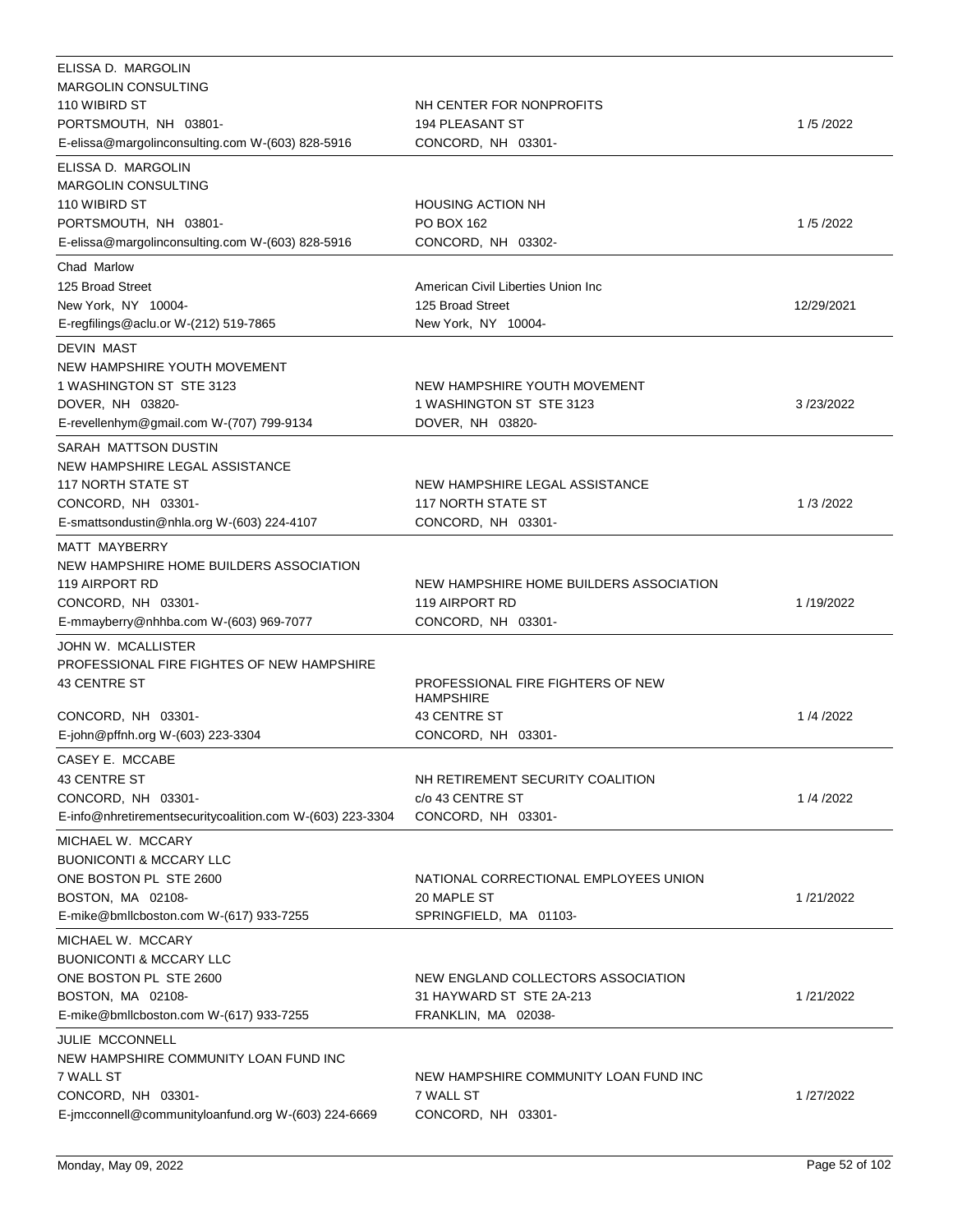| ELIZABETH MCGUIGAN<br>PHILANTHROPY ROUNDTABLE           |                                                       |            |
|---------------------------------------------------------|-------------------------------------------------------|------------|
| 1120 20TH ST NW STE 550 SOUTH                           | PHILANTHROPY ROUNDTABLE                               |            |
| WASHINGTON, DC 20036-                                   | 1120 20TH ST NW STE 550 SOUTH                         | 4/11/2022  |
| E-emcguigan@philanthropyroundtable.org W-(202) 822-8333 | WASHINGTON, DC 20036-                                 |            |
| LARA MW. MCINTYRE                                       |                                                       |            |
| SHEEHAN PHINNEY CAPITOL GROUP                           |                                                       |            |
| 2 EAGLE SQ                                              | <b>GRANITE STATE HOME HEALTH AND HOSPICE</b><br>ASSOC |            |
| CONCORD, NH 03301-                                      | 8 GREEN ST STE 2                                      | 1/5/2022   |
| E-Imcintyre@sheeha.com W-(603) 228-2370                 | CONCORD, NH 03301-4012                                |            |
| LARA MW. MCINTYRE                                       |                                                       |            |
| SHEEHAN PHINNEY CAPITOL GROUP                           |                                                       |            |
| 2 EAGLE SQ                                              | LEADINGAGE MAINE & NEW HAMPSHIRE                      |            |
| CONCORD, NH 03301-                                      | <b>PO BOX 154</b>                                     | 1/5/2022   |
| E-Imcintyre@sheehan.com W-(603) 228-2370                | NEWMARKET, NH 03857-0154                              |            |
| DAWN MCKINNEY                                           |                                                       |            |
| NEW HAMPSHIRE LEGAL ASSISTANCE                          |                                                       |            |
| <b>117 NORTH STATE ST</b>                               | NEW HAMPSHIRE LEGAL ASSISTANCE                        |            |
| CONCORD, NH 03301-                                      | <b>117 NORTH STATE ST</b>                             | 12/23/2021 |
| E-dmckinney@nhla.org W-(603) 224-4107                   | CONCORD, NH 03301-                                    |            |
|                                                         |                                                       |            |
| MICHAEL M. MCLAUGHLIN<br><b>CAPITOL INSIGHTS GROUP</b>  |                                                       |            |
| 16 LOW AVE                                              | <b>ARROW INTERNATION</b>                              |            |
| CONCORD, NH 03301-                                      | 9900 CLINTON RD                                       | 1/20/2022  |
| E-capitolinsightsgroup@gmail.com W-(603) 226-9600       | BROOKLYN, OH 44144-                                   |            |
|                                                         |                                                       |            |
| MICHAEL M. MCLAUGHLIN                                   |                                                       |            |
| <b>CAPITOL INSIGHTS GROUP</b>                           |                                                       |            |
| 16 LOW AVE                                              | <b>COMMUNITY BINGO</b>                                |            |
| CONCORD, NH 03301-                                      | 15 HOLT AVE                                           | 1/20/2022  |
| E-capitolinsightsgroup@gmail.com W-(603) 226-9600       | MANCHESTER, NH 03109-                                 |            |
| MICHAEL M. MCLAUGHLIN                                   |                                                       |            |
| <b>CAPITOL INSIGHTS GROUP</b>                           |                                                       |            |
| 16 LOW AVE                                              | SCHNITZER METALS                                      |            |
| CONCORD, NH 03301-                                      | 69 ROVER ST                                           | 1/20/2022  |
| E-capitolinsightsgroup@gmail.com W-(603) 226-9600       | EVERETT, MA 02149-0016                                |            |
| MICHAEL M. MCLAUGHLIN                                   |                                                       |            |
| <b>CAPITOL INSIGHTS GROUP</b>                           |                                                       |            |
| 16 LOW AVE                                              | ALLSTATE INSURANCE CO                                 |            |
| CONCORD, NH 03301-                                      | 2775 SANDERS RD                                       | 1/20/2022  |
| E-capitolgroup@gmail.com W-(603) 226-9600               | NORTHBROOK, IL 60062-6110                             |            |
| MICHAEL M. MCLAUGHLIN                                   |                                                       |            |
| <b>CAPITOL INSIGHTS GROUP</b>                           |                                                       |            |
| 16 LOW AVE                                              | SANCTUARY ALTERNATIVE TREATMENT CENTER                |            |
| CONCORD, NH 03301-                                      | 568 TENNEY MTN HWY                                    | 1/20/2022  |
| E-capitolinsightsgroup@gmail.com W-(603) 226-9600       | PLYMOUTH, NH 03264-                                   |            |
| MICHAEL M. MCLAUGHLIN                                   |                                                       |            |
| <b>CAPITOL INSIGHTS GROUP</b>                           |                                                       |            |
| 16 LOW AVE                                              | WYOMING DOWNS #24 LLC                                 |            |
| CONCORD, NH 03301-                                      | 3611 SOUTH LINDELL RD                                 | 1/20/2022  |
| E-capitolinsightsgroup@gmail.com W-(603) 226-9600       | LAS VEGAS, NV 89103-                                  |            |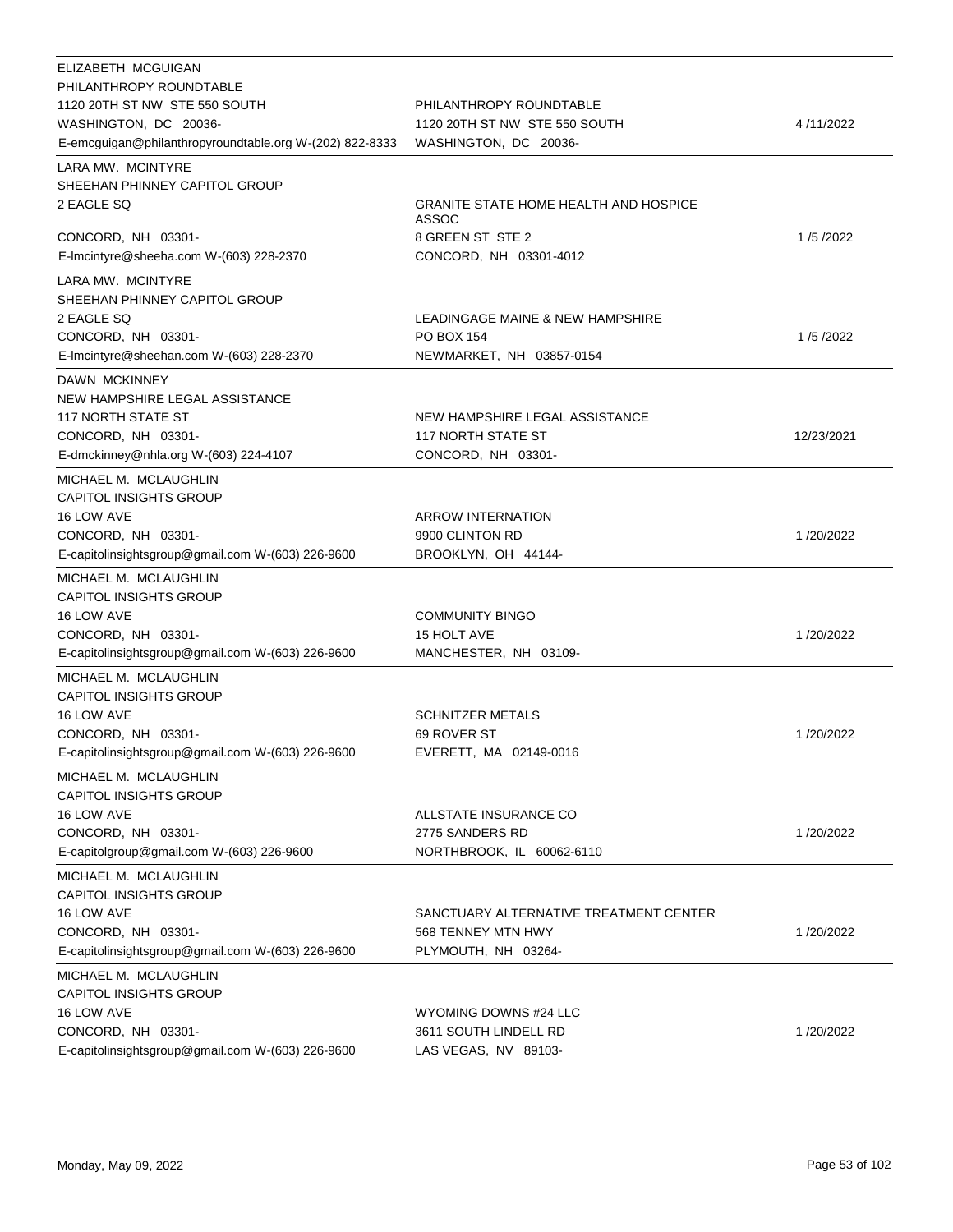| JEFFREY A. MCLYNCH                                     |                                                        |            |
|--------------------------------------------------------|--------------------------------------------------------|------------|
| NH SCHOOL FUNDING FAIRNESS PROJECT                     |                                                        |            |
| 64 NORTH MAIN ST STE 207                               | NH SCHOOL FUNDING FAIRNESS PROJECT                     |            |
| CONCORD, NH 03301-                                     | 64 NORTH MAIN ST STE 207                               | 1/6/2022   |
| E-jmclynch@fairfundingnh.org W-(603) 945-9988          | CONCORD, NH 03301-                                     |            |
| PETER J. MCNAMARA                                      |                                                        |            |
| NEW HAMPSHIRE AUTOMOBILE DEALERS<br><b>ASSOCIATION</b> |                                                        |            |
| 507 SOUTH STREET                                       | NEW HAMPSHIRE AUTOMOBILE DEALERS<br><b>ASSOCIATION</b> |            |
| BOW, NH 03304-                                         | 507 SOUTH STREET                                       | 12/21/2021 |
| E-pmcnamara@nhada.com W-(603) 224-2369                 | BOW, NH 03304-                                         |            |
| <b>JIM MERRILL</b>                                     |                                                        |            |
| THE BERNSTEIN SHUR GROUP                               |                                                        |            |
| 670 N COMMERCIAL ST STE 108 PO BOX 1120                | UBER TECHNOLOGIES INC                                  |            |
| MANCHESTER, NH 03105-1120                              | 1455 MARKET ST #400                                    | 1/7/2022   |
| E-jim.merrill@bernsteinshur.com W-(603) 665-8853       | SAN FRANCISCO, CA 94103-                               |            |
| <b>JIM MERRILL</b>                                     |                                                        |            |
| THE BERNSTEIN SHUR GROUP                               |                                                        |            |
| 670 N COMMERCIAL ST STE 108 PO BOX 1120                | <b>GREAT RIVER HYDRO LLC</b>                           |            |
| MANCHESTER, NH 03105-1120                              | 112 TURNPIKE RD STE 202                                | 1/7/2022   |
| E-jim.merrill@bernsteinshur.com W-(603) 665-8853       | WESTBOROUGH, MA 01581-                                 |            |
| <b>JIM MERRILL</b>                                     |                                                        |            |
| THE BERNSTEIN SHUR GROUP                               |                                                        |            |
| 670 N COMMERCIAL ST STE 108 PO BOX 1120                | <b>COVENANT HEALTH</b>                                 |            |
| MANCHESTER, NH 03105-1120                              | 100 AMES POND RD STE 102                               | 1/7/2022   |
| E-jim.merrill@bernsteinshur.com W-(603) 665-8853       | TEWKSBURY, MA 01876-                                   |            |
|                                                        |                                                        |            |
| <b>JIM MERRILL</b>                                     |                                                        |            |
| THE BERNSTEIN SHUR GROUP                               |                                                        |            |
| 670 N COMMERCIAL ST STE 108 PO BOX 1120                | <b>COALITION COMMUNITIES 2.0</b>                       |            |
| MANCHESTER, NH 03105-1120                              | c/o TOWN OF MEREDITH OFFICES 41 MAIN ST                | 1/7/2022   |
| E-jim.merrill@bersteinshur.com W-(603) 665-8853        | MEREDITH, NH 03253-                                    |            |
| <b>JIM MERRILL</b>                                     |                                                        |            |
| THE BERNSTEIN SHUR GROUP                               |                                                        |            |
| 670 N COMMERCIAL ST STE 108 PO BOX 1120                | <b>CAMP ROBIN HOOD</b>                                 |            |
| MANCHESTER, NH 03105-1120                              | 65 ROBIN HOOD LN                                       | 1/7/2022   |
| E-jim.merrill@bernsteinshur.com W-(603) 665-8853       | FREEDOM, NH 03836-                                     |            |
| <b>JIM MERRILL</b>                                     |                                                        |            |
| THE BERNSTEIN SHUR GROUP                               |                                                        |            |
| 670 N COMMERCIAL ST STE 108 PO BOX 1120                | ASSOC OF BUILDERS AND CONTRACTORS NH & VT              |            |
| MANCHESTER, NH 03105-1120                              | 58 CHANELL DR                                          | 1/7/2022   |
| E-jim.merrill@bernsteinshur.com W-(603) 665-8853       | CONCORD, NH 03301-                                     |            |
| <b>JIM MERRILL</b>                                     |                                                        |            |
| THE BERNSTEIN SHUR GROUP                               |                                                        |            |
| 670 N COMMERCIAL ST STE 108 PO BOX 1120                | <b>CAMP BIRCHMONT</b>                                  |            |
| MANCHESTER, NH 03105-1120                              | 693 GOV. JOHN WENTWORTH HIGHWAY                        | 1/7/2022   |
| E-jim.merrill@bernsteinshur.com W-(603) 665-8853       | WOLFEBORO, NH 03894-                                   |            |
|                                                        |                                                        |            |
| <b>JIM MERRILL</b><br>THE BERNSTEIN SHUR GROUP         |                                                        |            |
| 670 N COMMERCIAL ST STE 108 PO BOX 1120                | <b>HARBOR CARE</b>                                     |            |
| MANCHESTER, NH 03105-1120                              | 45 HIGH ST                                             | 1/7/2022   |
|                                                        |                                                        |            |
| E-jim.merrill@bernsteinshur.com W-(603) 665-8853       | NASHUA, NH 03060-                                      |            |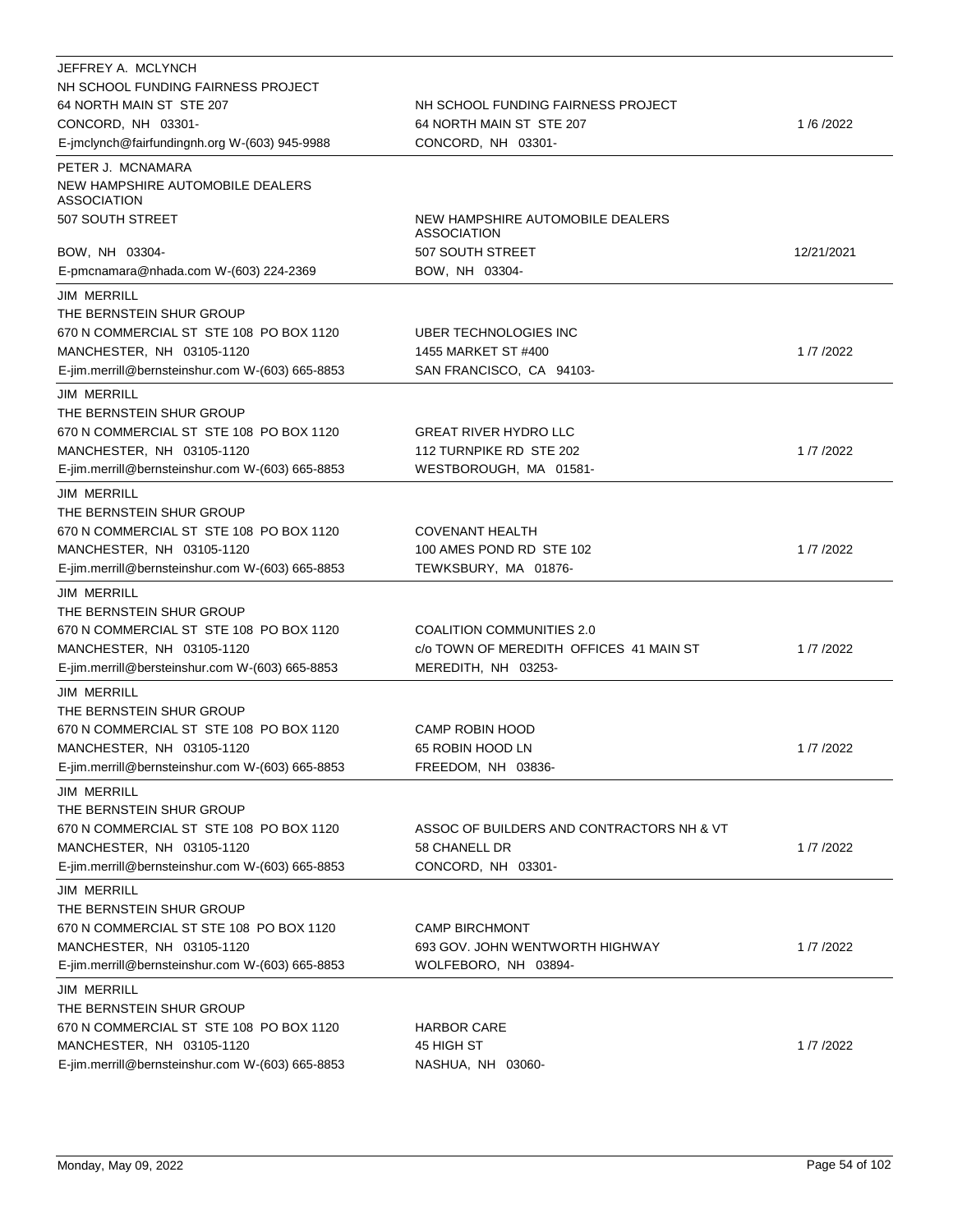| <b>JIM MERRILL</b>                               |                                                        |            |
|--------------------------------------------------|--------------------------------------------------------|------------|
| THE BERNSTEIN SHUR GROUP                         |                                                        |            |
| 670 N COMMERCIAL ST STE 108 PO BOX 1120          | <b>MARTIGNETTI COMPANIES OF NH</b>                     |            |
| MANCHESTER, NH 03105-1120                        | 540 N COMMERCIAL ST                                    | 1/7/2022   |
| E-jim.merrill@bernsteinshur.com W-(603) 665-8853 | MANCHESTER, NH 03101-                                  |            |
| <b>JIM MERRILL</b>                               |                                                        |            |
| THE BERNSTEIN SHUR GROUP                         |                                                        |            |
| 670 N COMMERCIAL ST STE 108 PO BOX 1120          | NATIONAL ALLIANCE FOR PUBLIC CHARTER<br><b>SCHOOLS</b> |            |
| MANCHESTER, NH 03105-1120                        | 1425 K STREET NW STE 900                               | 1/7/2022   |
| E-jim.merrill@bernsteinshur.com W-(603) 665-8853 | WASHINGTON, DC 20005-                                  |            |
| <b>JIM MERRILL</b>                               |                                                        |            |
| THE BERNSTEIN SHUR GROUP                         |                                                        |            |
| 670 N COMMERCIAL ST STE 108 PO BOX 1120          | NEW HAMPSHIRE BAR ASSOCIATION                          |            |
| MANCHESTER, NH 03105-1120                        | 2 PILLSBURY ST                                         | 1/7/2022   |
| E-jim.merrill@bernsteinshur.com W-(603) 665-8853 | CONCORD, NH 03301-                                     |            |
| <b>JIM MERRILL</b>                               |                                                        |            |
| THE BERNSTEIN SHUR GROUP                         |                                                        |            |
| 670 N COMMERCIAL ST STE 108 PO BOX 1120          | <b>PRENDA INC</b>                                      |            |
| MANCHESTER, NH 03105-1120                        | c/o 670 N COMMERCIAL ST STE 108                        | 1/7/2022   |
| E-jim.merrill@bernsteinshur.com W-(603) 665-8853 | MANCHESTER, NH 03105-1120                              |            |
| <b>JIM MERRILL</b>                               |                                                        |            |
| THE BERNSTEIN SHUR GROUP                         |                                                        |            |
| 670 N COMMERCIAL ST STE 108 PO BOX 1120          | WATERFORD RESEARCH INSTITUTE LLC                       |            |
| MANCHESTER, NH 03105-1120                        | 4246 RIVERBOAT RD STE 150                              | 1/7/2022   |
| E-jim.merrill@bernsteinshur.com W-(603) 665-8853 | TAYLORSVILLE, UT 84123-                                |            |
| <b>JIM MERRILL</b>                               |                                                        |            |
| THE BERNSTEIN SHUR GROUP                         |                                                        |            |
| 670 N COMMERCIAL ST STE 108 PO BOX 1120          | EXETER HEALTH RESOURCES                                |            |
| MANCHESTER, NH 03105-1120                        | 5 ALUMNI DR                                            | 3/21/2022  |
| E-jim.merrill@bernsteinshur.com W-(603) 665-8831 | EXETER, NH 03833-                                      |            |
| <b>KRISTY A. MERRILL</b>                         |                                                        |            |
| NEW HAMPSHIRE BANKERS ASSOCIATION                |                                                        |            |
| PO BOX 2586                                      | NEW HAMPSHIRE BANKERS ASSOCIATION                      |            |
| CONCORD, NH 03302-                               | PO BOX 2586                                            | 2 /7 /2022 |
| E-kmerrill@nhbankers.com W-(603) 224-5373        | CONCORD, NH 03302-                                     |            |
| MICHELE D. MERRITT                               |                                                        |            |
|                                                  | <b>NEW-FUTURES INC</b>                                 |            |
|                                                  | 100 NORTH MAIN ST STE 400                              | 12/10/2021 |
| E-mmerritt@new-futurres.org W-(603) 225-9540     | CONCORD, NH 03301-                                     |            |
| ARNOLD MIKOLO                                    |                                                        |            |
| <b>CONSERVATION LAW FOUNDATION</b>               |                                                        |            |
| 27 NORTH MAIN ST                                 | CONSERVATION LAW FOUNDATION                            |            |
| CONCORD, NH 03301-                               | 27 NORTH MAIN ST                                       | 12/16/2021 |
| E-amikolo@clf.org W-(603) 225-3060               | CONCORD, NH 03301-                                     |            |
| LE'ANN L. MILINDER                               |                                                        |            |
| ASPIRE LIVING & LEARNING                         |                                                        |            |
| 38 PORTSMOUTH AVE                                | ASPIRE LIVING & LEARNING                               |            |
| STRATHAM, NH 03885-                              | 2096 AIRPORT RD                                        | 2/14/2022  |
| E-Imilinder@allinc.org W-(603) 724-5943          | BARRE, VT 05641-                                       |            |
| DEBRA MILLER                                     |                                                        |            |
| NEW HAMPSHIRE COMMUNITY LOAN FUND INC            |                                                        |            |
| 7 WALL ST                                        | NEW HAMPSHIRE COMMUNITY LOAN FUND INC                  |            |
| CONCORD, NH 03301-                               | 7 WALL ST                                              | 1/27/2022  |
| E-dmiller@communityloanfund.org W-(603) 224-6669 | CONCORD, NH 03301-                                     |            |
|                                                  |                                                        |            |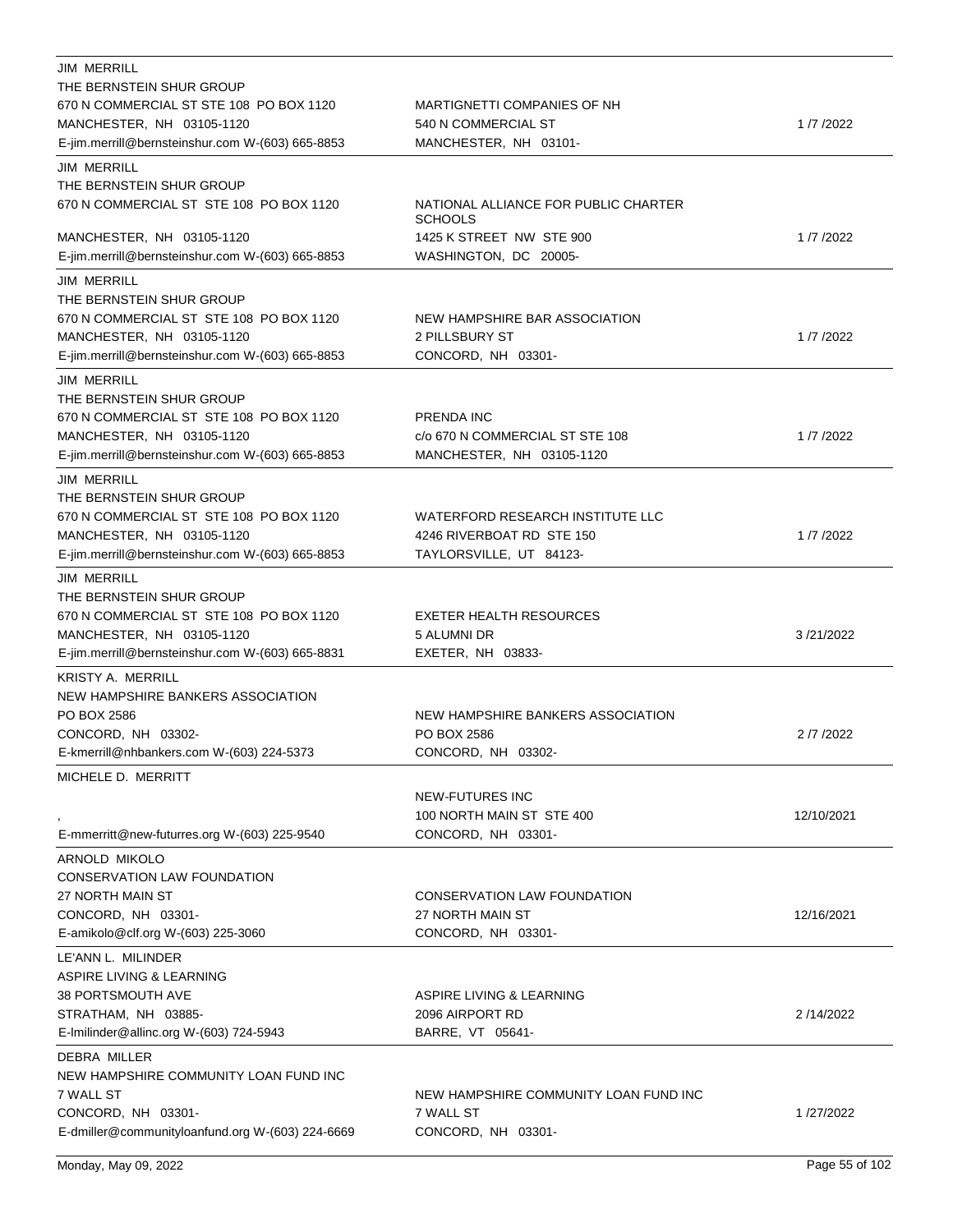| LAURA J. MILLIKEN<br>NH HUNGER SOLUTIONS<br>100 NORTH MAIN ST 4TH FLOOR<br>CONCORD, NH 03301-<br>E-Imilliken@nhhungersolutions.org W-(603) 731-8191 | NH HUNGER SOLUTIONS<br>100 NORTH MAIN ST 4TH FLOOR<br>CONCORD, NH 03301-   | 2/11/2022  |
|-----------------------------------------------------------------------------------------------------------------------------------------------------|----------------------------------------------------------------------------|------------|
| PAULA MINNEHAN<br>NEW HAMPSHIRE HOSPITAL ASSOCIATION                                                                                                |                                                                            |            |
| 125 AIRPORT RD<br>CONCORD, NH 03301-<br>E-pminnehan@nhha.org W-(603) 415-4254                                                                       | NEW HAMPSHIRE HOSPITAL ASSOCIATION<br>125 AIRPORT RD<br>CONCORD, NH 03301- | 12/20/2021 |
| JAMES MONAHAN                                                                                                                                       |                                                                            |            |
| THE DUPONT GROUP<br>29 SCHOOL ST<br>CONCORD, NH 03104-<br>E-jmonahan@dupontgroup.com W-(603) 228-3322                                               | NH MIDWIVES ASSOCIATION<br>124 WINONA RD<br>MEREDITH, NH 03253-            | 1/20/2022  |
| JAMES P. MONAHAN                                                                                                                                    |                                                                            |            |
| THE DUPONT GROUP<br>29 SCHOOL ST STE 200<br>CONCORD, NH 03301-<br>E-jmonahan@dupontgroup.com W-(603) 228-3322                                       | <b>CERES</b><br>99 CHAUNCY ST 6TH FLOOR<br>BOSTON, MA 02111-               | 1/3/2022   |
| JAMES P. MONAHAN                                                                                                                                    |                                                                            |            |
| THE DUPONT GROUP<br>29 SCHOOL ST STE 200<br>CONCORD, NH 03301-<br>E-jmonahan@dupontgroup.com W-(603) 228-3322                                       | <b>SOLUTIONHEALTH</b><br>ONE ELLIOT WAY<br>MANCHESTER, NH 03103-           | 1/3/2022   |
| JAMES P. MONAHAN                                                                                                                                    |                                                                            |            |
| THE DUPONT GROUP<br>29 SCHOOL ST STE 200<br>CONOCRD, NH 03301-<br>E-jmonahan@dupontgroup.com W-(603) 228-3322                                       | THE NH PROVIDERS ASSOCIATION<br>1 EAGLE SQ<br>CONCORD, NH 03301-           | 1/3/2022   |
| JAMES P. MONAHAN                                                                                                                                    |                                                                            |            |
| THE DUPONT GROUP<br>29 SCHOOL ST STE 200<br>CONCORD, NH 03301-<br>E-jmonahan@dupontgroup.com W-(603) 228-3322                                       | <b>WAYPOINT</b><br>464 CHESTNUT ST<br>MANCHESTER, NH 03105-                | 1/3/2022   |
| JAMES P. MONAHAN                                                                                                                                    |                                                                            |            |
| THE DUPONT GROUP<br>29 SCHOOL ST STE 200                                                                                                            | NEW ENGLAND POWER GENERATORS<br><b>ASSOCIATION</b>                         |            |
| CONCORD, NH 03301-<br>E-jmonahan@dupontgroup.com W-(603) 228-3322                                                                                   | 33 BROAD ST 7TH FLOOR<br>BOSTON, MA 02109-                                 | 1/3/2022   |
| JAMES P. MONAHAN                                                                                                                                    |                                                                            |            |
| THE DUPONT GROUP<br>29 SCHOOL ST STE 200<br>CONCORD, NH 03301-                                                                                      | BI STATE PRIMARY CARE ASSOCIATION<br>29 SCHOOL ST STE 200                  | 1/3/2022   |
| E-jmonahan@dupontgroup.com W-(603) 228-3322                                                                                                         | CONCORD, NH 03301-                                                         |            |
| JAMES P. MONAHAN<br>THE DUPONT GROUP<br>29 SCHOOL ST STE 200<br>CONCORD, NH 03301-                                                                  | <b>CALPINE</b><br>20 GLOVER AVE                                            | 1/3/2022   |
| E-jmonahan@dupontgroup.com W-(603) 228-3322                                                                                                         | NORWALK, CT 06850-                                                         |            |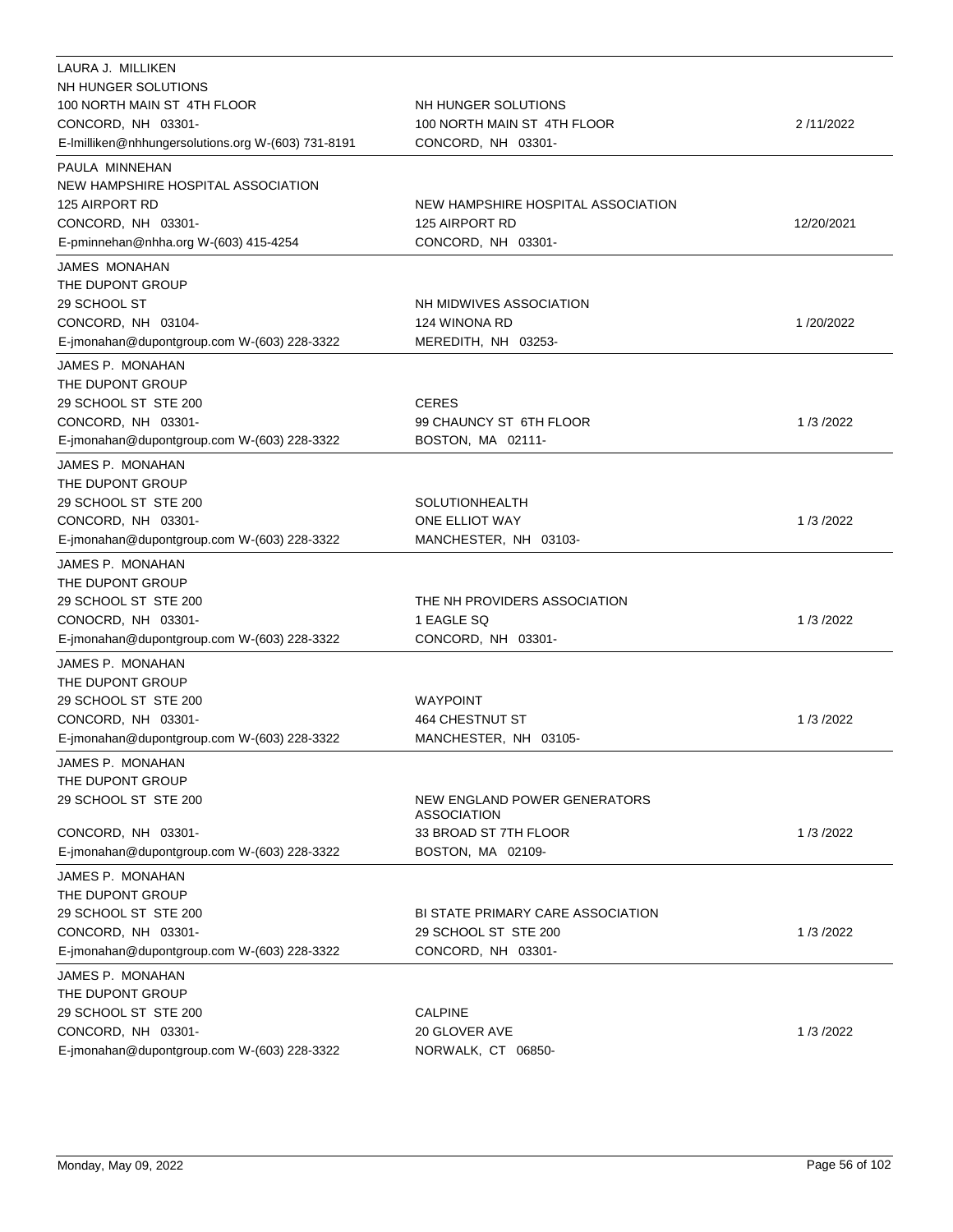| JAMES P. MONAHAN                            |                                                        |          |
|---------------------------------------------|--------------------------------------------------------|----------|
| THE DUPONT GROUP                            |                                                        |          |
| 29 SCHOOL ST STE 200                        | <b>BERLIN STATION LLC</b>                              |          |
| CONCORD, NH 03301-                          | 1 CATE ST                                              | 1/3/2022 |
| E-jmonahan@dupontgroup.com W-(603) 228-3322 | PORTSMOUT, NH 03801-                                   |          |
| JAMES P. MONAHAN                            |                                                        |          |
| THE DUPONT GROUP                            |                                                        |          |
| 29 SCHOOL ST STE 200                        | DELOITTE CONSULTING LLP                                |          |
| CONCORD, NH 03301-                          | 200 BERKLEY ST 13TH FLOOR                              | 1/3/2022 |
| E-jmonahan@dupontgroup.com W-(603) 228-3322 | BOSTON, MA 02116-                                      |          |
| JAMES P. MONAHAN                            |                                                        |          |
| THE DUPONT GROUP                            |                                                        |          |
| 29 SCHOOL ST STE 200                        | CARVANA                                                |          |
| CONCORD, NH 03301-                          | 1930 W RIO SALADO PKWY                                 | 1/3/2022 |
| E-jmonahan@dupontgroup.com W-(603) 228-3322 | TEMPE, AZ 85281-                                       |          |
| JAMES P. MONAHAN                            |                                                        |          |
| THE DUPONT GROUP                            |                                                        |          |
| 29 SCHOOL ST STE 200                        | NH COMMUNITY BEHAVIORAL HEALTH                         |          |
|                                             | <b>ASSOCIATION</b>                                     |          |
| CONCORD, NH 03301-                          | ONE PILLSBURY ST STE 200                               | 1/3/2022 |
| E-jmonahan@dupontgroup.com W-(603) 228-3322 | CONCORD, NH 03301-3570                                 |          |
| JAMES P. MONAHAN                            |                                                        |          |
| THE DUPONT GROUP                            |                                                        |          |
| 29 SCHOOL ST STE 200                        | <b>GRANITE SHORE POWER LLC</b>                         |          |
| CONCORD, NH 03301-                          | 431 RIVER RD                                           | 1/3/2022 |
| E-jmonahan@dupontgroup.com W-(603) 228-3322 | BOW, NH 03304-                                         |          |
| JAMES P. MONAHAN                            |                                                        |          |
| THE DUPONT GROUP                            |                                                        |          |
| 29 SCHOOL ST STE 200                        | NEW HAMPSHIRE ASSOCIATION OF COUNTIES                  |          |
| CONCORD, NH 03301-                          | 46 DONOVAN ST#2                                        | 1/3/2022 |
| E-jmonahan@dupontgroup.com W-(603) 228-3322 | CONCORD, NH 03301-                                     |          |
| JAMES P. MONAHAN                            |                                                        |          |
| THE DUPONT GROUP                            |                                                        |          |
| 29 SCHOOL ST STE 200                        | <b>SECURE DEMOCRACY</b>                                |          |
| CONCORD, NH 03301-                          | 124 SLADE AVE STE 110                                  | 1/3/2022 |
| E-jmonahan@dupontgroup.com W-(603) 228-3322 | BALTIMORE, MD 21208-                                   |          |
| JAMES P. MONAHAN                            |                                                        |          |
| THE DUPONT GROUP                            |                                                        |          |
| 29 SCHOOL ST STE 200                        | <b>REVISION ENERGY INC</b>                             |          |
| CONCORD, NH 03301-                          | PO BOX 6                                               | 1/3/2022 |
| E-jmonahan@dupontgroup.com W-(603) 228-3322 | LIBERTY, ME 04949-                                     |          |
| JAMES P. MONAHAN                            |                                                        |          |
| THE DUPONT GROUP                            |                                                        |          |
| 29 SCHOOL ST STE 200                        | NORTH AMERICAN POWER AND GAS LLC                       |          |
| CONCORD, NH 03301-                          | 20 GLOVER AVE                                          | 1/3/2022 |
| E-jmonahan@dupontgroup.com W-(603) 228-3322 | NORWALK, CT 06850-                                     |          |
| JAMES P. MONAHAN                            |                                                        |          |
| THE DUPONT GROUP                            |                                                        |          |
| 29 SCHOOL ST STE 200                        | NH CHILDRENS BEHAVIORAL HEALTH<br><b>COLLABORATIVE</b> |          |
| CONCORD, NH 03301-                          | ONE PILLSBURY ST STE 200                               | 1/3/2022 |
| E-jmonahan@dupontgroup.com W-(603) 228-3322 | CONCORD, NH 03301-                                     |          |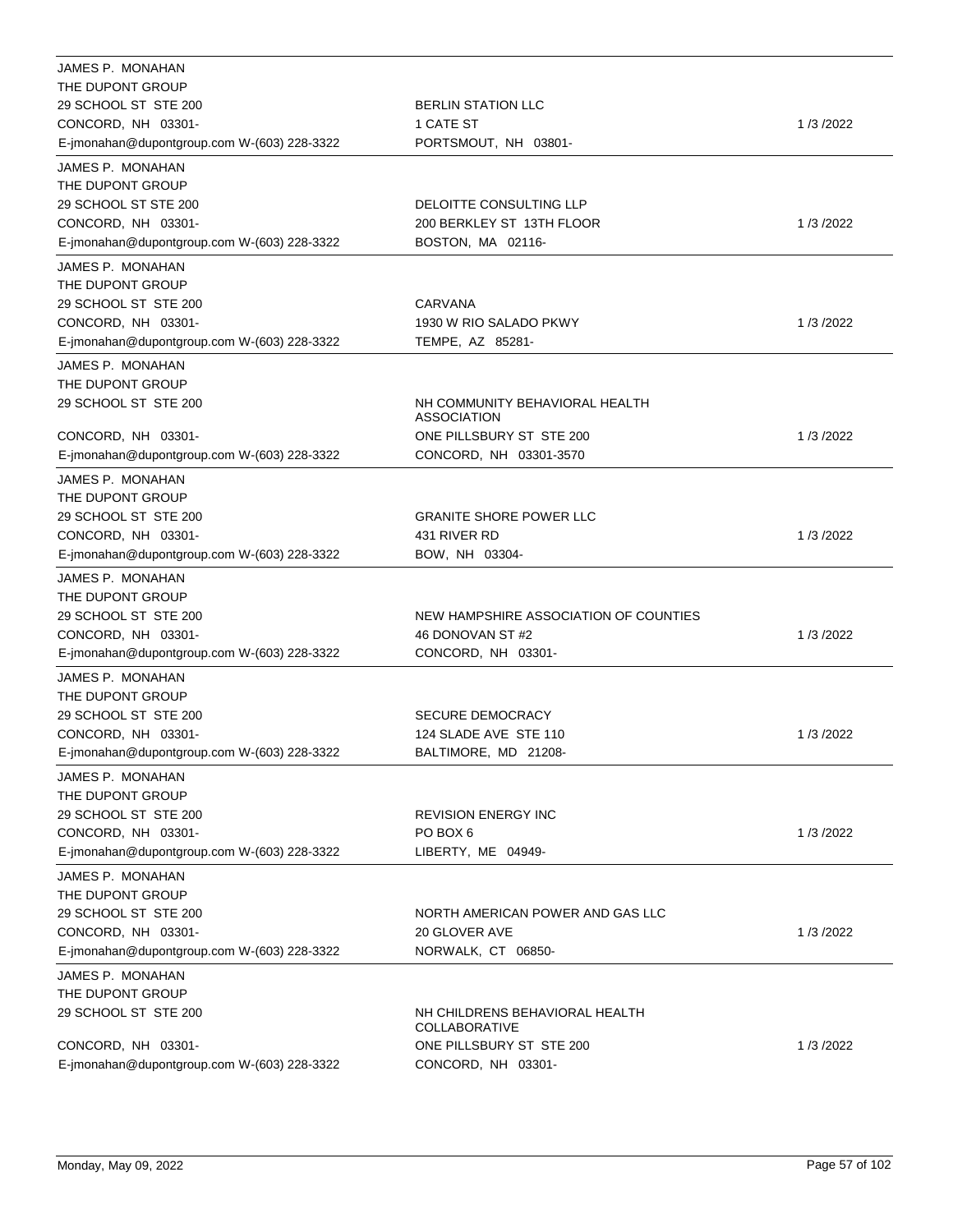| JAMES P. MONAHAN<br>THE DUPONT GROUP<br>29 SCHOOL ST STE 200<br>CONCORD, NH 03301-<br>E-jmonahan@dupontgroup.com W-(603) 228-3322                 | <b>PAN AMERICAN RAILWAYS</b><br>HIGH STREET IRON HORSE PARK<br>NORTH BILLERICA, MA 01862-     | 1/3/2022 |
|---------------------------------------------------------------------------------------------------------------------------------------------------|-----------------------------------------------------------------------------------------------|----------|
| JAMES P. MONAHAN<br>THE DUPONT GROUP<br>29 SCHOOL ST STE 200<br>CONCORD, NH 03301-<br>E-jmonahan@dupontgroup.com W-(603) 228-3322                 | NEXTERA ENERGY RESOURCES LLC<br>700 UNIVERSE BLVD<br>JUNO BEACH, FL 33408-                    | 1/3/2022 |
| JAMES P. MONAHAN<br>THE DUPONT GROUP<br>29 SCHOOL ST STE 200<br>CONCORD, NH 03301-<br>E-jmonahan@dupontgroup.com W-(603) 228-3322                 | OPIOID TREATMENT PROVIDERS COALITION<br>1145 MARKET ST 10TH FLOOR<br>SAN FRANCISCO, CA 94103- | 1/3/2022 |
| JAMES P. MONAHAN<br>THE DUPONT GROUP<br>29 SCHOOL ST STE 200<br>CONCORD, NH 03301-<br>E-jmonahan@dupontgroup.com W-(603) 228-3322                 | <b>BECKETT FAMILY OF SERVICES</b><br>PO BOX 58<br>PLYMOUTH, NH 03264-                         | 1/3/2022 |
| JAMES P. MONAHAN<br>THE DUPONT GROUP<br>29 SCHOOL ST STE 200<br>CONCORD, NH 03301-<br>E-jmonahan@dupontgroup.com W-(603) 228-3322                 | <b>BETTER LIFE PARTNERS</b><br>44 S MAIN ST STE 2<br>HANOVER, NH 03755-                       | 1/3/2022 |
| JAMES P. MONAHAN<br>THE DUPONT GROUP<br>29 SCHOOL ST STE 200<br>CONCORD, NH 03301-<br>E-jmonahan@dupontgroup.com W-(603) 228-3322                 | COLLECTIVE MEDICAL TECHNOLOGIES<br>2855 COTTONWOOD PARKWAY #200                               | 1/3/2022 |
| JAMES P. MONAHAN<br>WHITE BIRCH COMMUNICATIONS GROUP<br>29 SCHOOL ST STE 200<br>CONCORD, NH 03301-<br>E-jmonahan@dupontgroup.com W-(603) 228-3322 | NEW HAMPSHIRE TRANSMISSION LLC<br>PO BOX 88808<br>JUNO BEACH, FL 33408-                       | 1/3/2022 |
| JAMES P. MONAHAN<br>THE DUPONT GROUP<br>29 SCHOOL ST STE 200<br>CONCORD, NH 03301-<br>E-jmonahan@dupontgroup.com W-(603) 228-3322                 | THE TRUST FOR PUBLIC LAND ACTION FUND<br>6 BEACON ST STE 615<br>BOSTON, MA 02108-             | 1/3/2022 |
| JAMES P. MONAHAN<br>THE DUPONT GROUP<br>29 SCHOOL ST STE 200<br>CONCORD, NH 03301-<br>E-jmonahan@dupontgroup.com W-(603) 228-3322                 | <b>NEW FUTURES</b><br>1 EAGLE SQ STE 400<br>CONCORD, NH 03301-                                | 1/3/2022 |
| JAMES P. MONAHAN<br>WHITE BIRCH COMMUNICATIONS GROUP<br>29 SCHOOL ST STE 200<br>CONCORD, NH 03301-<br>E-jmonahan@dupontgroup.com W-(603) 228-3322 | <b>APPLE INC</b><br>ONE APPLE PARK WAY<br>CUPERTINA, CA 95014-                                | 1/3/2022 |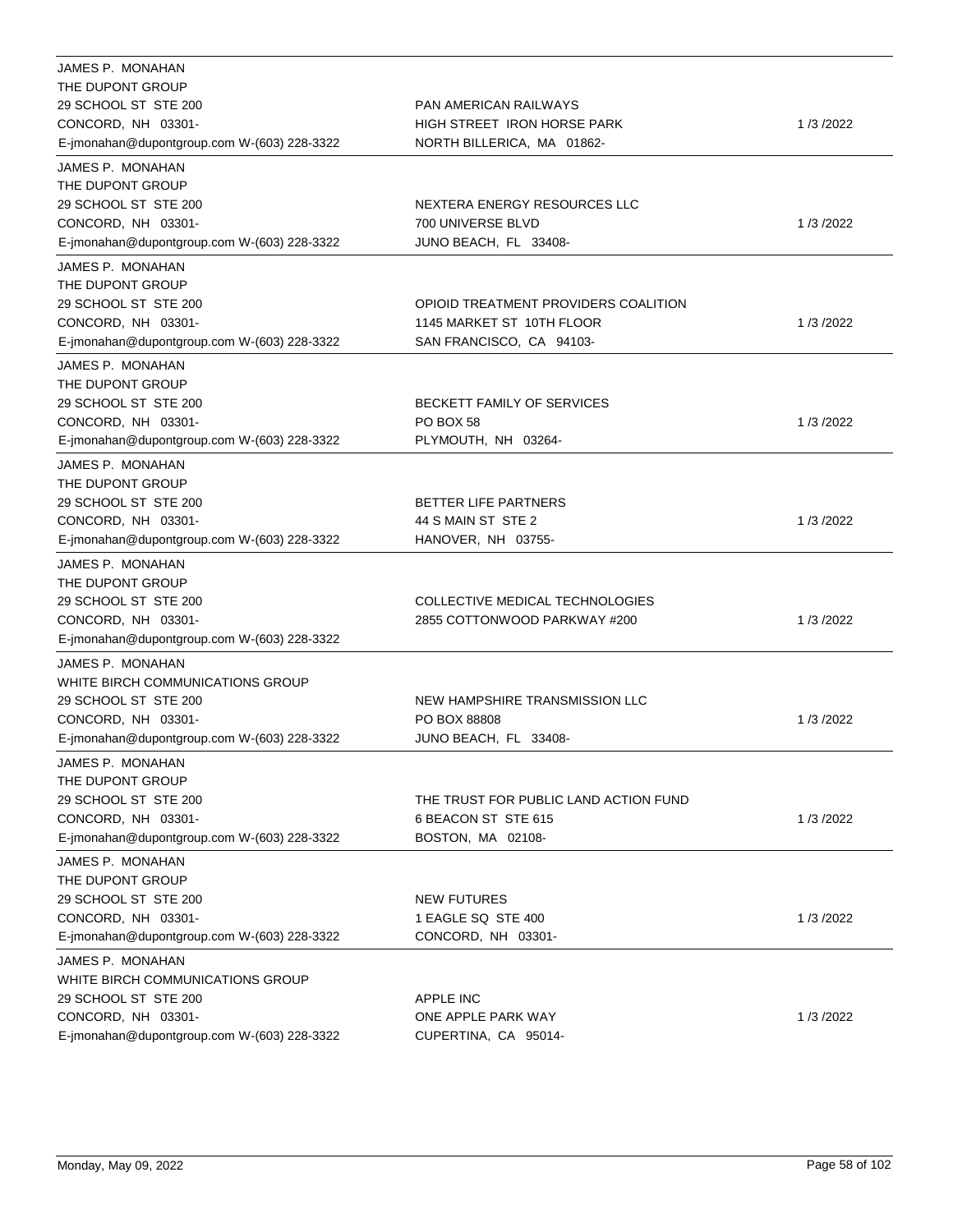| Kaytlynn C. MONROE                                               |                                                       |            |
|------------------------------------------------------------------|-------------------------------------------------------|------------|
| PROFESSIONAL FIRE FIGHTERS OF NEW HAMPSHIRE                      |                                                       |            |
| <b>43 CENTRE ST</b>                                              | PROFESSIONAL FIRE FIGHTERS OF NEW<br><b>HAMPSHIRE</b> |            |
| CONCORD, NH 03301-                                               | <b>43 CENTRE ST</b>                                   | 1/4/2022   |
| E-kaytlynn@pffnh.org W-(603) 223-3304                            | CONCORD, NH 03301-                                    |            |
| STEPHANIE MONTEIRO                                               |                                                       |            |
| <b>FGRHUB</b>                                                    |                                                       |            |
| 328 K STREET                                                     | CONSUMER TECHNOLOGY ASSOCIATION                       |            |
| S BOSTON, MA 02127-                                              | <b>1919 S EADS ST</b>                                 | 1/19/2022  |
| E-smonteiro@fgrhub.com W-(617) 356-8150                          | ARLINGTON, VA 22202-                                  |            |
| Stephanie Monteiro                                               |                                                       |            |
| <b>FGRHUB</b><br>328 K St                                        |                                                       |            |
| So. Boston, MA 02127-                                            | Supernal<br>1101 16th St, NW                          | 5/5/2022   |
| E-smonteiro@fgrhub.com W-(617) 356-8150                          | Washington, DC 20036-                                 |            |
|                                                                  |                                                       |            |
| KAYLA M. MONTGOMERY<br>PLANNED PARENTHOOD NH ACTION FUND         |                                                       |            |
| 18 LOW AVE                                                       | PLANNED PARENTHOOD NH ACTION FUND                     |            |
| CONCORD, NH 03301-                                               | 18 LOW AVE                                            | 1/31/2022  |
| E-kayla.montgomery@ppnne.org W-(603) 674-8372                    | CONCORD, NH 03301-                                    |            |
| KAYLA M. MONTGOMERY                                              |                                                       |            |
| PLANNED PARENTHOOD OF NORTHERN NEW                               |                                                       |            |
| 18 LOW AVE                                                       | PLANNED PARENTHOOD OF NORTHERN NEW<br><b>ENGLAND</b>  |            |
| CONCORD, NH 03301-                                               | 18 LOW AVE                                            | 1/31/2022  |
| E-kayla.montgomery@ppnne.org W-(603) 674-8372                    | CONCORD, NH 03301-                                    |            |
| GREGORY P. MOORE                                                 |                                                       |            |
| AMERICAN FOR PROSPERITY NEW HAMPSHIRE                            |                                                       |            |
| 8025 S WILLOW ST #205                                            | AMERICAN FOR PROSPERITY NEW HAMPSHIRE                 |            |
| MANCHESTER, NH 03103-                                            | 8025 S WILLOW ST                                      | 1/11/2022  |
| E-gmoore@afphq.org W-(603) 303-9297                              | MANCHESTER, NH 03103-                                 |            |
| Brian P. Moran                                                   |                                                       |            |
| 1044 Central Street, Ste 203                                     | N E Conveience Store and Energy Marketers Assoc.      |            |
| Stoughton, MA 02072-                                             | 1044 Central Street, Ste 203                          | 12/29/2021 |
| E-brian@necesma.net W-(781) 297-9600                             | Stoughton, MA 02072-                                  |            |
| TRICIA MORIN                                                     |                                                       |            |
| NEW HAMPSHIRE HOME BUILDERS ASSOCIATION                          |                                                       |            |
| 119 AIRPORT RD                                                   | NEW HAMPSHIE HOME BUILDERS ASSOCIATION                |            |
| CONCORD, NH 03301-                                               | 119 AIRPORT RD                                        | 1/19/2022  |
| E-tricia@tarkka.com W-(603) 686-6372                             | CONCORD, NH 03301-                                    |            |
| DAN MOYER                                                        |                                                       |            |
| CONSUMER TECHNOLOGY ASSOCIATION                                  |                                                       |            |
| 1919 S EADS ST                                                   | CONSUMER TECHNOLOGY ASSOCIATION                       |            |
| ARLINGTON, VA 22202-                                             | 1919 S EADS ST                                        | 2/22/2022  |
| E-dmoyer@cta.tech W-(703) 907-7600                               | ARLINGTON, VA 22202-                                  |            |
| JOSEPH D. MULLIN                                                 |                                                       |            |
| CONGRESSIONAL SPORTSMENS FOUNDATION<br>110 NORTH CAROLINA AVE SE | CONGRESSIONAL SPORTSMENS FOUNDATION                   |            |
| WASHINGTON, DC 20003-                                            | 110 NORTH CAROLINA AVE SE                             | 1/10/2022  |
| E-jmullin@congressionalsportsmen.org W-(202) 253-6883            | WASHINGTON, DC 20003-                                 |            |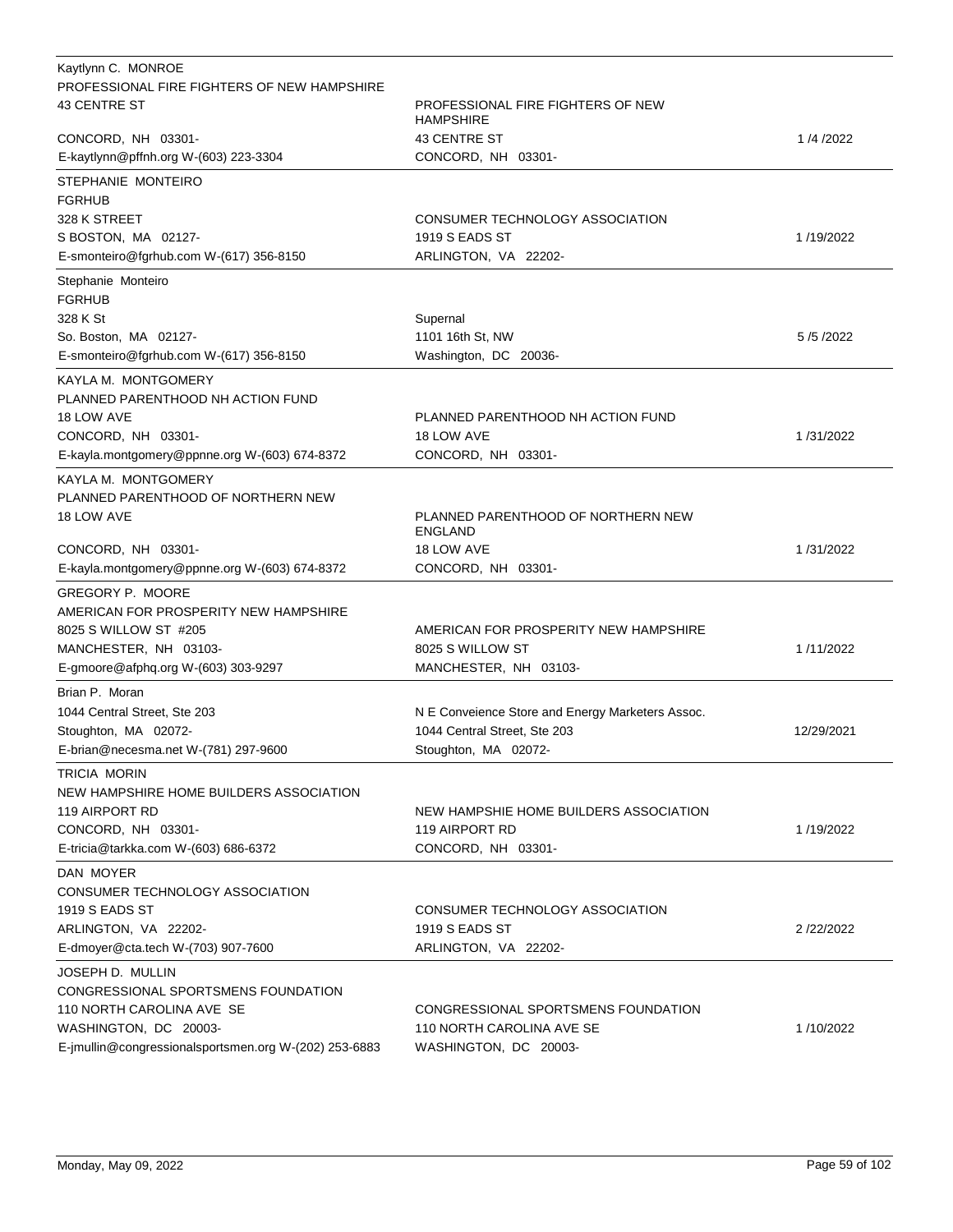| ASHLEY D. MULLINS                                   |                                                        |            |
|-----------------------------------------------------|--------------------------------------------------------|------------|
| EXCELLENCE IN EDUCATION NATIONAL INC dba            |                                                        |            |
| EXCELLENCE IN EDUCATION IN ACTION PO BOX 10691      | EXCELLENCE IN EDUCATION NATIONAL INC dba               |            |
| TALLAHASSEE, FL 32302-                              | EXCELLENCE IN EDUCATION IN ACTION PO BOX<br>10691      | 12/13/2021 |
| E-stateoutreach@excelined.org W-(850) 391-4200      | TALLAHASSEE, FL 32302-                                 |            |
| <b>JOSEPH R. MURRAY</b>                             |                                                        |            |
| <b>FMR LLC</b>                                      |                                                        |            |
| ONE SPARTAN WAY MAIL ZONE TS3U                      | <b>FMR LLC</b>                                         |            |
| MERRIMACK, NH 03054-                                | 245 SUMMER ST MAIL ZONE V9B                            | 12/23/2021 |
| E-joseph.murray@fmr.com W-(603) 689-3301            | BOSTON, MA 02210-                                      |            |
| LINDSAY E. NADEAU                                   |                                                        |            |
| ORR & RENO PA                                       |                                                        |            |
| 45 S MAIN ST PO BOX 3550                            | NEW HAMPSHIRE ASSOC OF DOMESTIC<br><b>INSURANCE CO</b> |            |
| CONCORD, NH 03302-                                  | 45 S MAIN ST PO BOX 3550                               | 1/7/2022   |
| E-Inadeau@orr-reno.com W-(603) 223-9194             | CONCORD, NH 03302-                                     |            |
| LINDSAY E. NADEAU                                   |                                                        |            |
| ORR & RENO PA                                       |                                                        |            |
| 45 S MAIN ST PO BOX 3550                            | AMERICAN PROPERY CASUALTY INSURANCE<br>ASSOCIATION     |            |
| CONCORD, NH 03302-                                  | 95 COLUMBIA ST                                         | 1/7/2022   |
| E-Inadeau@orr-reno.com W-(603) 223-9194             | ALBANY, NY 12210-                                      |            |
| LINDSAY E. NADEAU                                   |                                                        |            |
| ORR & RENO PA                                       |                                                        |            |
| 45 S MAIN ST PO BOX 3550                            | <b>CIGNA</b>                                           |            |
| CONCORD, NH 03302-                                  | 900 COTTAGE GROVE RD B6LPA                             | 1/7/2022   |
| E-Inadeau@orr-reno.com W-(603) 223-9194             | BLOOMFIELD, CT 06002-                                  |            |
| KEITH W. NEELY                                      |                                                        |            |
| <b>INSITUTE FOR JUSTICE</b>                         |                                                        |            |
| 901 N GLEBE RD STE 900                              | <b>INSTITUTE FOR JUSTICE</b>                           |            |
| ARLINGTON, VA 22203-                                | 901 N GLEBE RD STE 900                                 | 1/24/2022  |
| E-kneely@ij.org W-(703) 682-9320                    | ARLINGTON, VA 22203-                                   |            |
|                                                     |                                                        |            |
| RICK G. NEWMAN<br>NH GOVERNMENT SOLUTIONS GROUP LLC |                                                        |            |
| 143 N MAIN ST STE 104                               | MEDICAL CANNIBIS FOR SMALL BUSINESS NH                 |            |
| CONCORD, NH 03301-                                  | 979 UNION AVE                                          | 1/11/2022  |
| E-rickgnewman@yahoo.com W-(603) 491-9601            | LACONIA, NH 03246-                                     |            |
|                                                     |                                                        |            |
| RICK G. NEWMAN<br>NH GOVERNMENT SOLUTIONS GROUP LLC |                                                        |            |
| 143 N MAIN ST STE 104                               | <b>EXACTA SYSTEMS</b>                                  |            |
| CONCORD, NH 03301-                                  |                                                        | 1/11/2022  |
| E-rickgnewman@yahoo.com W-(603) 491-9601            | BOYNTON BEACH, FL                                      |            |
|                                                     |                                                        |            |
| RICK G. NEWMAN<br>NH GOVERNMENT SOLUTIONS GROUP LLC |                                                        |            |
| 143 NORTH MAIN ST STE 104                           | NH CHARITABLE GAMING OPERATORS ASSOC                   |            |
| CONCORD, NH 03301-                                  | 143 N MAIN ST STE 104                                  | 1/11/2022  |
| E-rickgnewman@yahoo.com W-(603) 491-9601            | CONCORD, NH 03301-                                     |            |
|                                                     |                                                        |            |
| RICK G. NEWMAN                                      |                                                        |            |
| NH GOVERNMENT SOLUTIONS GROUP LLC                   |                                                        |            |
| 143 N MAIN ST STE 104                               | <b>MCLANE</b>                                          |            |
| CONCORD, NH 03301-                                  | 21747 MCLANE PKWY                                      | 1/11/2022  |
| E-rickgnewman@yahoo.com W-(603) 491-9601            | TEMPLE, TX                                             |            |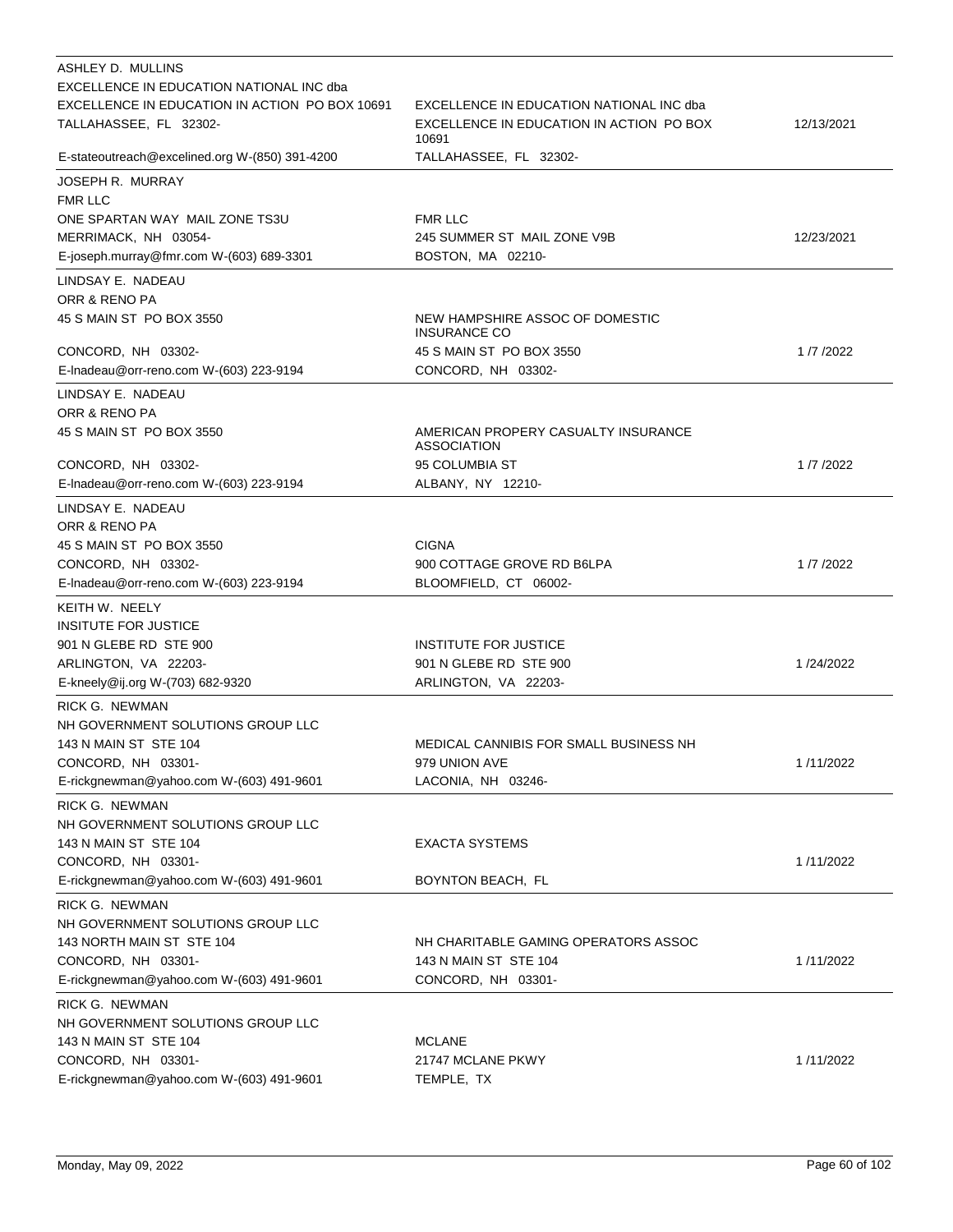| RICK G. NEWMAN                            |                                           |            |
|-------------------------------------------|-------------------------------------------|------------|
| NH GOVERNMENT SOLUTIONS GROUP LLC         |                                           |            |
| 143 N MAIN ST STE 104                     | NH INDEPENDENT PHARMACY ASSOC             |            |
| CONCORD, NH 03301-                        | 143 N MAIN ST STE 104                     | 1/11/2022  |
| E-rickgnewman@yahoo.com W-(603) 491-9601  | CONCORD, NH 03301-                        |            |
| RICK G. NEWMAN                            |                                           |            |
| NH GOVERNMENT SOLUTIONS GROUP LLC         |                                           |            |
| 143 N MAIN ST STE 104                     | DERRY PLUMBING & HEATING                  |            |
| CONCORD, NH 03301-                        | PO BOX 1539                               | 1/11/2022  |
| E-rickgnewman@yahoo.com W-(603) 491-9601  | DERRY, NH 03038-                          |            |
| RICK G. NEWMAN                            |                                           |            |
| NH GOVERNMENT SOLUTIONS GROUP LLC         |                                           |            |
| 143 NORTH MAIN ST                         | ALTRIA CLIENT SERVICES LLC AND AFFILIATES |            |
| CONCORD, NH 03301-                        | 101 CONSTITUTION WAY NW                   | 1/10/2022  |
| E-rick@ricknewman.com W-(603) 491-9601    | WASHINGTON, DC 20001-                     |            |
| RICK G. NEWMAN                            |                                           |            |
| NH GOVERNMENT SOLUTIONS GROUP LLC         |                                           |            |
| 143 NORTH MAIN ST STE 104                 | <b>GROVER GAMING</b>                      |            |
| CONCORD, NH 03301-                        | 3506 GREENVILLE BLVD NE                   | 1/11/2022  |
| E-rickgnewman@yahoo.com W-(603) 491-9601  | GREENVILLE, NC 27834-                     |            |
| RICK G. NEWMAN                            |                                           |            |
| NH GOVERNMENT SOLUTIONS GROUP LLC         |                                           |            |
| 143 N MAIN ST STE 104                     | MOLSON COORS BEVERAGE CO USA              |            |
| CONCORD, NH 03301-                        | 250 SOUTH WACKER DR                       | 1/11/2022  |
| E-rickgnewman@yahoo.com W-(603) 491-9601  | CHICAGO, IL                               |            |
| DAVID NICHOLS                             |                                           |            |
| EMD SERONO INC AND IST AFFILIATES         |                                           |            |
| c/o 2350 KERNER BLVD STE 250              | <b>EMD SERONO INC AND IST AFFILIATES</b>  |            |
|                                           |                                           |            |
| SAN RAFAEL, CA 94901-                     | c/o 2350 KERNER BLVD STE 250              | 12/20/2021 |
| E-emdserono@nmgovlaw.com W-(415) 389-6800 | SAN RAFAEL, CA 94901-                     |            |
| MACKENZIE NICHOLSON                       |                                           |            |
| ALZHEIMERS ASSOCIATION MA/NH CHAPTER      |                                           |            |
| 309 WAVERLEY OAKS RD                      | ALZHEIMERS ASSOCIATION MA/NH CHAPTER      |            |
| WALTHAM, MA 02452-                        | No Longer Lobbying effective 4/8/2022     | 1/4/2022   |
| E-menicholson@alz.org W-(603) 969-9155    | WALTHAM, MA 02452-                        |            |
| MALLORY NUGENT                            |                                           |            |
| EVERYTOWN FOR GUN SAFETY ACTION FUND      |                                           |            |
| PO BOX 4184                               | EVERYTOWN FOR GUN SAFETY ACTION FUND      |            |
| NEW YORK, NY 10163-                       | PO BOX 4184                               | 1/6/2022   |
| E-lobbyreg@everytown.org W-(646) 324-8250 | NEW YORK, NY 10163-                       |            |
| RICHARD OBER                              |                                           |            |
| NEW HAMPSHIRE CHARITABLE FOUNDATION       |                                           |            |
| 37 PLEASANT ST                            | NEW HAMPSHIRE CHARITABLE FOUNDATION       |            |
| CONCORD, NH 03301-                        | 37 PLEASANT ST                            | 1/12/2022  |
| E-ro@nhcf.org W-(603) 225-6641            | CONCORD, NH 03301-                        |            |
| STACEY A. OBER                            |                                           |            |
| AMERICAN KENNEL CLUB                      |                                           |            |
| 8051 ARCO CORP DR STE 100                 | AMERICAN KENNEL CLUB                      |            |
| RALEIGH, MA 27616-                        | 8051 ARCO CORP DR STE 100                 | 1/7/2022   |
| E-stacey.ober@akc.org W-(919) 816-3348    | RALEIGH, MA 27616-                        |            |
| JAMES O'BRIEN                             |                                           |            |
| THE NATURE CONSERVANCY                    |                                           |            |
| 22 BRIDGE ST 4TH FLOOR                    | THE NATURE CONSERVANCY                    |            |
| CONCORD, NH 03301-                        | 22 BRIDGE ST 4TH FLOOR                    | 1/5/2022   |
| E-jim_obrien@tnc.org W-(603) 224-5853     | CONCORD, NH 03301-                        |            |
|                                           |                                           |            |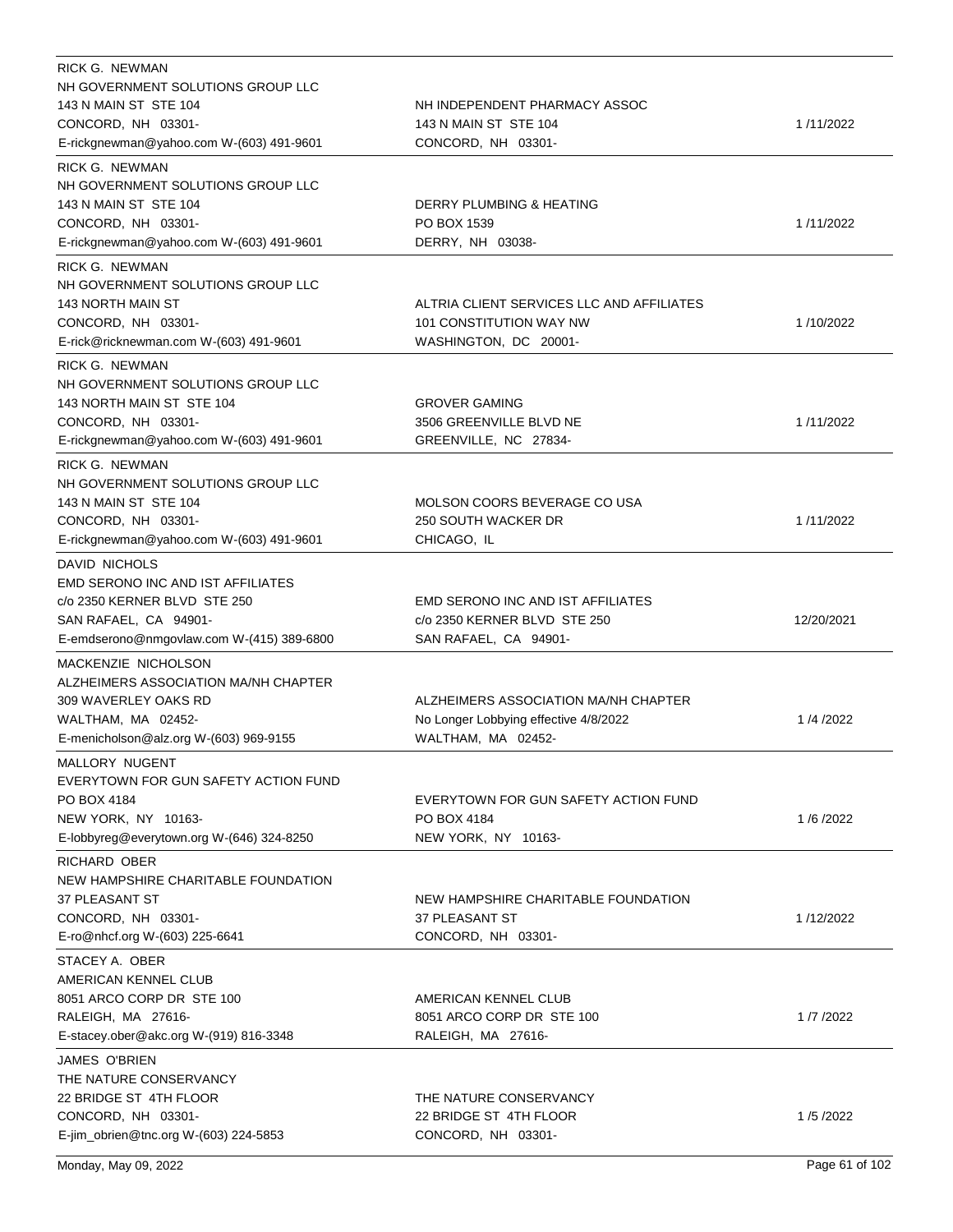| MICHAEL B. O'BRIEN                               |                                                         |            |
|--------------------------------------------------|---------------------------------------------------------|------------|
| <b>PRETI STRATEGIES</b>                          |                                                         |            |
| PO BOX 1318                                      | NEW APPROACH PAC                                        |            |
| CONCORD, NH 03302-                               | PO BOX 1318                                             | 1/3/2022   |
| E-mobrien@preti.com W-(603) 410-1564             | CONCORD, NH 03302-                                      |            |
| MICHAEL B. O'BRIEN                               |                                                         |            |
| <b>PRETI STRATEGIES</b>                          |                                                         |            |
| PO BOX 1318                                      | AMERICAN FEDERATION OF TEACHERS NEW<br><b>HAMPSHIRE</b> |            |
| CONCORD, NH 03302-                               | 553 NH 3A #4                                            | 1/3/2022   |
| E-mobrien@preti.com W-(603) 410-1564             | BOW, NH 03304-                                          |            |
| MICHAEL B. O'BRIEN                               |                                                         |            |
| <b>PRETI STRATEGIES</b>                          |                                                         |            |
| PO BOX 1318                                      | <b>AMERICA VOTES</b>                                    |            |
| CONCORD, NH 03301-                               | 10 DIXON AVE                                            | 1/3/2022   |
| E-mobrien@preti.com W-(603) 410-1564             | CONCORD, NH 03301-                                      |            |
| MICHAEL B. O'BRIEN                               |                                                         |            |
| <b>PRETI STRATEGIES</b>                          |                                                         |            |
| PO BOX 1318                                      | CHURCHILL DOWNS INCORPORATED                            |            |
| CONCORD, NH 03302-                               | 1600 NORTH HURSTBOURNE PARKWAY STE 400                  | 1/3/2022   |
| E-mobrien@preti.com W-(603) 410-1564             | LOUISVILLE, KY 40222-                                   |            |
| MICHAEL B. O'BRIEN                               |                                                         |            |
| <b>PRETI STRATEGIES</b>                          |                                                         |            |
| PO BOX 1318                                      | <b>CSX TRANSPORTATION</b>                               |            |
| CONCORD, NH 03302-                               | 500 WATER STREET 15TH FLOOR                             | 1/3/2022   |
| E-mobrien@preti.com W-(603) 410-1564             | JACKSONVILLE, FL 32202-                                 |            |
| CYNTHIA B. O'CONNELL                             |                                                         |            |
| WINNISQUAM WATERSHED NETWORK                     |                                                         |            |
| PO BOX 502                                       | WINNISQUAM WATERSHED NETWORK                            |            |
| WINNISQUAM, NH 03287-                            | PO BOX 502                                              | 1/10/2022  |
| E-cindy@winnisquamwatershed.org W-(617) 594-2738 | WINNISQUAM, NH 03287-                                   |            |
| KAREN B. O'KEEFE                                 |                                                         |            |
| MARIJUANA POLICY PROJECT                         |                                                         |            |
| 2370 CHAMPLAIN NW #12                            | <b>MARIJUANA POLICY PROJECT</b>                         |            |
| WASHINGTON, DC 20009-                            | 2370 CHAMPLAIN NW #12                                   | 1/31/2022  |
| E-karen@mpp.org W-(323) 568-1078                 | WASHINGTON, DC 20009-                                   |            |
|                                                  |                                                         |            |
| <b>FRANCIS ORLANDO</b>                           |                                                         |            |
| <b>UCB INC</b><br>28 LIBERTY SHIP WAY STE 2815   | UCB INC                                                 |            |
| SAUSALITO, CA 94965-                             | 28 LIBERTY SHIP WAY STE 2815                            | 12/9 /2021 |
| E-reporting@politicomlaw.com W-(415) 903-2800    | SAUSALITO, CA 94965-                                    |            |
|                                                  |                                                         |            |
| <b>MELISSA PALY</b>                              |                                                         |            |
| CONSERVATION LAW FOUNDATION                      |                                                         |            |
| 27 NORTH MAIN ST<br>CONCORD, NH 03301-           | CONSERVATION LAW FOUNDATION<br>27 NORTH MAIN ST         |            |
|                                                  |                                                         | 12/16/2021 |
| E-mpaly@clf.org W-(603) 225-3060                 | CONCORD, NH 03301-                                      |            |
| RICHARD M. PARSONS                               |                                                         |            |
| RYP GRANITE STRATEGIES                           |                                                         |            |
| PO BOX 1500                                      | COOPERATIVE CREDIT UNION ASSOCIATION                    |            |
| CONCORD, NH 03302-1500                           | PO BOX 1695                                             | 1/5/2022   |
| E-rmp@rypgranite.com W-(603) 410-4330            | MANCHESTER, NH 03105-1695                               |            |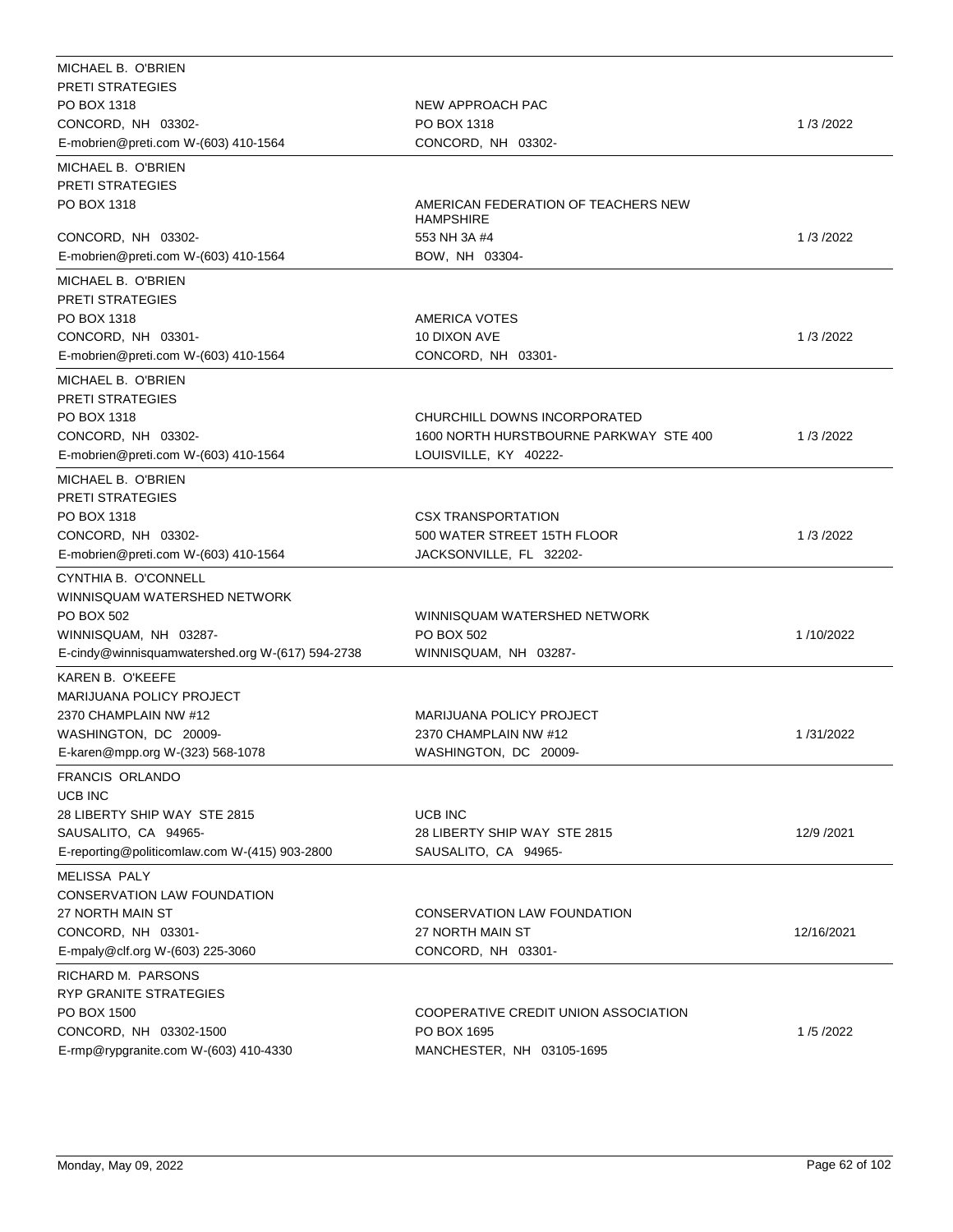| RICHARD M. PARSONS<br><b>RYP GRANITE STRATEGIES</b> |                                                      |          |
|-----------------------------------------------------|------------------------------------------------------|----------|
| PO BOX 1500                                         | AMERICAN EXPRESS                                     |          |
| CONCORD, NH 03302-1500                              | 801 PENNSYLVANIA AVE NW STE 650                      | 1/5/2022 |
| E-rmp@rypgranite.com W-(603) 410-4330               | WASHINGTON, DC 20004-                                |          |
| RICHARD M. PARSONS                                  |                                                      |          |
| <b>RYP GRANITE STRATEGIES</b>                       |                                                      |          |
| PO BOX 1500                                         | <b>EVERSOURCE</b>                                    |          |
| CONCORD, NH 03302-1500                              | 780 COMMERCIAL ST PO BOX 330                         | 1/5/2022 |
| E-rmp@rypgranite.com W-(603) 410-4350               | MANCHESTER, NH 03105-                                |          |
|                                                     |                                                      |          |
| RICHARD M. PARSONS<br>RYP GRANITE STRATEGIES        |                                                      |          |
| PO BOX 1500                                         | NEW HAMPSHIRE GROCERS ASSOCIATION                    |          |
| CONCORD, NH 03302-1500                              | 110 STARK ST                                         | 1/5/2022 |
| E-rmp@rypgranite.com W-(603) 410-4330               | MANCHESTER, NH 03101-                                |          |
|                                                     |                                                      |          |
| RICHARD M. PARSONS                                  |                                                      |          |
| RYP GRANITE STRATEGIES<br>PO BOX 1500               | <b>ENBRIDGE</b>                                      |          |
| CONCORD, NH 03302-1500                              | 890 WINTER STREET STE 300                            | 1/5/2022 |
| E-rmp@rypgranite.com W-(603) 410-4330               | WALTHAM, MA 02451-                                   |          |
|                                                     |                                                      |          |
| RICHARD M. PARSONS                                  |                                                      |          |
| <b>RYP GRANITE STRATEGIES</b>                       |                                                      |          |
| PO BOX 1500                                         | NEW HAMPSHIRE SOCIETY OF<br><b>ANESTHESIOLOGISTS</b> |          |
| CONCORD, NH 03302-1500                              | 7 NORTH STATE ST                                     | 1/5/2022 |
| E-rmp@rypgranite.com W-(603) 410-4330               | CONCORD, NH 03301-                                   |          |
| RICHARD M. PARSONS                                  |                                                      |          |
| RYP GRANITE STRATEGIES                              |                                                      |          |
| PO BOX 1500                                         | HIMS AND HERS HEALTH INC                             |          |
| CONCORD, NH 03302-1500                              | 2269 CHESTNUT ST STE 523                             | 1/5/2022 |
| E-rmp@rypgranite.com W-(603) 410-4330               | SAN FRANCISCO, CA 94123-                             |          |
|                                                     |                                                      |          |
| RICHARD M. PARSONS                                  |                                                      |          |
| <b>RYP GRANITE STRATEGIES</b>                       |                                                      |          |
| PO BOX 1500                                         | GREATER MANCHESTER CHAMBER OF COMMERCE               |          |
| CONCORD, NH 03302-1500                              | 54 HANOVER ST                                        | 1/5/2022 |
| E-rmp@rypgranite.com W-(603) 410-4330               | MANCHESTER, NH 03101-                                |          |
| RICHARD M. PARSONS                                  |                                                      |          |
| RYP GRANITE STRATEGIES                              |                                                      |          |
| PO BOX 1500                                         | <b>MAXIMUS INC</b>                                   |          |
| CONCORD, NH 03302-1500                              | 1891 METRO CENTER DR                                 | 1/5/2022 |
| E-rmp@rypgranite.com W-(603) 410-4330               | RESTON, VA 20190-                                    |          |
| RICHARD M. PARSONS                                  |                                                      |          |
| <b>RYP GRANITE STRATEGIES</b>                       |                                                      |          |
| PO BOX 1500                                         | MERCK SHARPE & DOHME CORP AND AFFILIATES             |          |
| CONCORD, NH 03302-1500                              | 351 N SUMNEYTOWN PIKE                                | 1/5/2022 |
| E-rmp@rypgranite.com W-(603) 410-4330               | NORTH WALES, PA 19454-                               |          |
| RICHARD M. PARSONS                                  |                                                      |          |
| <b>RYP GRANITE STRATEGIES</b>                       |                                                      |          |
| PO BOX 1500                                         | NEW HAMPSHIRE INDEPENDENET SCHOOLS                   |          |
| CONCORD, NH 03302-1500                              | BREWSTER ACADEMY 80 ACADEMY DR                       | 1/5/2022 |
| E-rmp@rypgranite.com W-(603) 410-4330               | WOLFEBORO, NH 03894-                                 |          |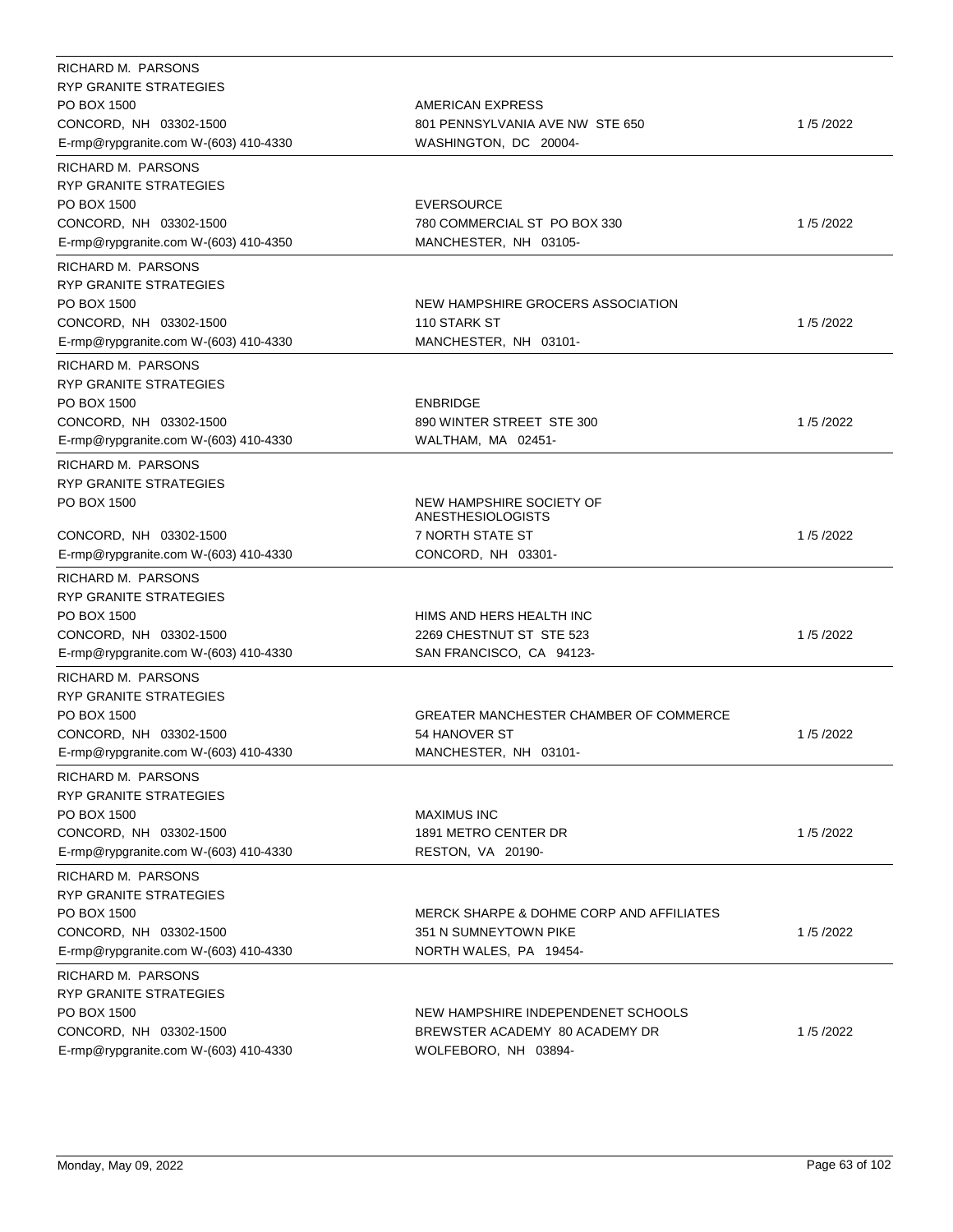| RICHARD M. PARSONS                           |                                                  |          |
|----------------------------------------------|--------------------------------------------------|----------|
| RYP GRANITE STRATEGIES                       |                                                  |          |
| PO BOX 1500                                  | NEW HAMPSHIRE OFF HIGHWAY VEHICLE<br>ASSOCIATION |          |
| CONCORD, NH 03302-1500                       | 75 SOUTH MAIN ST UNIT 7 PMB 281                  | 1/5/2022 |
| E-rmp@rypgranite.com W-(603) 410-4330        | CONCORD, NH 03301-                               |          |
| RICHARD M. PARSONS                           |                                                  |          |
| RYP GRANITE STRATEGIES                       |                                                  |          |
| PO BOX 1500                                  | BEDFORD AMBULATORY SURGICAL CENTER               |          |
| CONCORD, NH 03302-1500                       | <b>11 WASHINGTON PLACE</b>                       | 1/5/2022 |
| E-rmp@rypgranite.com W-(603) 410-4330        | BEDFORD, NH 03110-                               |          |
|                                              |                                                  |          |
| RICHARD M. PARSONS                           |                                                  |          |
| RYP GRANITE STRATEGIES<br>PO BOX 1500        | SUNJET II                                        |          |
| CONCORD, NH 03302-1500                       | c/o FOCUS GOV. AFFAIRS 241 ASYLUM ST UNIT        | 1/5/2022 |
|                                              | 700 W                                            |          |
| E-rmp@rypgranite.com W-(603) 410-4330        | HARTFORD, CT 06103-                              |          |
| RICHARD M. PARSONS                           |                                                  |          |
| <b>RYP GRANITE STRATEGIES</b>                |                                                  |          |
| PO BOX 1500                                  | NEW HAMPSHIRE ALLIANCE OF BOYS & GIRLS<br>CLUB   |          |
| CONCORD, NH 03302-1500                       | 1275 PEACHTREE ST NE                             | 1/5/2022 |
| E-rmp@rypgranite.com W-(603) 410-4330        | ATLANTA, GA 30309-3506                           |          |
| RICHARD M. PARSONS                           |                                                  |          |
| RYP GRANITE STRATEGIES                       |                                                  |          |
| PO BOX 1500                                  | <b>COMCAST CORPORATION</b>                       |          |
| CONCORD, NH 03302-1500                       | 54 REGIONAL DR                                   | 1/5/2022 |
| E-rmp@rypgranite.com W-(603) 410-4330        | CONCORD, NH 03301-                               |          |
| RICHARD M. PARSONS                           |                                                  |          |
| RYP GRANITE STRATEGIES                       |                                                  |          |
| PO BOX 1500                                  | <b>CONVENIENTMD</b>                              |          |
| CONCORD, NH 03302-1500                       | 599 LAFAYETTE AVE                                | 1/5/2022 |
| E-rmp@rypgranite.com W-(603) 410-4330        | PORTSMOUTH, NH 03801-                            |          |
|                                              |                                                  |          |
| RICHARD M. PARSONS<br>RYP GRANITE STRATEGIES |                                                  |          |
|                                              |                                                  |          |
| PO BOX 1500                                  | DARTMOUTH COLLEGE<br>14 SOUTH MAIN ST            | 1/5/2022 |
| CONCORD, NH 03302-1500                       | HANOVER, NH 03755-                               |          |
| E-rmp@rypgranite.com W-(603) 410-4330        |                                                  |          |
| RICHARD M. PARSONS                           |                                                  |          |
| RYP GRANITE STRATEGIES                       |                                                  |          |
| PO BOX 1500                                  | ANTHEM INC AND ITS AFFILIATES                    |          |
| CONCORD, NH 03302-1500                       | 1155 ELM ST STE 200                              | 1/5/2022 |
| E-rmp@rypgranite.com W-(603) 410-4330        | MANCHESTER, NH 03101-1505                        |          |
| RICHARD M. PARSONS                           |                                                  |          |
| <b>RYP GRANITE STRATEGIES</b>                |                                                  |          |
| PO BOX 1500                                  | <b>DRAFTKINGS INC</b>                            |          |
| CONCORD, NH 03302-1500                       | 125 SUMMER ST STE 510                            | 1/5/2022 |
| E-rmp@rypgranite.com W-(603) 410-4330        | BOSTON, MA 02110-                                |          |
| RICHARD M. PARSONS                           |                                                  |          |
| RYP GRANITE STRATEGIES                       |                                                  |          |
| PO BOX 1500                                  | <b>RAI SERVICES COMPANY</b>                      |          |
| CONCORD, NH 03302-1500                       | PO BOX 2990                                      | 1/5/2022 |
| E-rmp@rypgranite.com W-(603) 410-4330        | WINSTON-SALEM, NC 27102-                         |          |
|                                              |                                                  |          |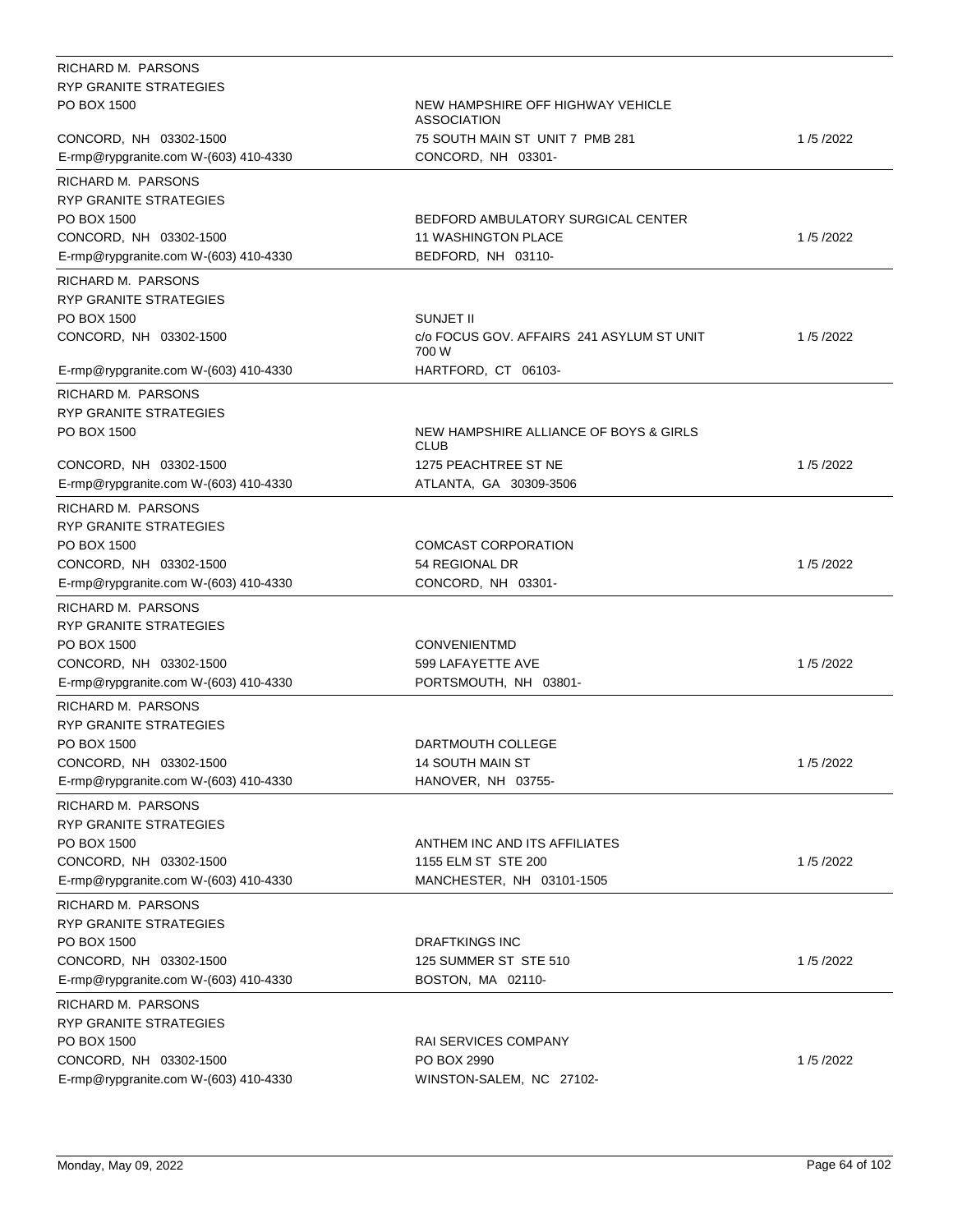| RICHARD M. PARSONS                           |                                    |           |
|----------------------------------------------|------------------------------------|-----------|
| <b>RYP GRANITE STRATEGIES</b>                |                                    |           |
| PO BOX 1500                                  | THE PHILANTHROPY ROUNDTABLE        |           |
| CONCORD, NH 03302-1500                       | 1120 20TH STREET NW STE 550 SOUTH  | 1/5/2022  |
| E-rmp@rypgranite.com W-(603) 410-4330        | WASHINGTON, DC 20036-              |           |
| RICHARD M. PARSONS                           |                                    |           |
| RYP GRANITE STRATEGIES                       |                                    |           |
| PO BOX 1500                                  | UNITE US INC                       |           |
| CONCORD, NH 03302-1500                       | 217 BROADWAY FLOOR 8               | 1/5/2022  |
| E-rmp@rypgranite.com W-(603) 410-4330        | NEW YORK, NY 10007-                |           |
| RICHARD M. PARSONS                           |                                    |           |
| <b>RYP GRANITE STRATEGIES</b>                |                                    |           |
| PO BOX 1500                                  | CASELLA WASTE SERVICES INC         |           |
| CONCORD, NH 03302-1500                       | 25 GREENS HILL LANE                | 1/5/2022  |
| E-rmp@rypgranite.com W-(603) 410-4330        | RUTLAND, VT 05701-                 |           |
|                                              |                                    |           |
| RICHARD M. PARSONS<br>RYP GRANITE STRATEGIES |                                    |           |
| PO BOX 1500                                  | AMAZON.COM SERVICES LLC            |           |
| CONCORD, NH 03302-1500                       | 601 NEW JERSEY AVE NW              | 1/5/2022  |
|                                              | WASHINGTON, DC 20001-              |           |
| E-rmp@rypgranite.com W-(603) 410-4330        |                                    |           |
| <b>SUSAN PASCHELL</b>                        |                                    |           |
| THE DUPONT GROUP                             |                                    |           |
| 29 SCHOOL ST                                 | NH MIDWIVES ASSOCIATION            |           |
| CONCORD, NH 03301-                           | 124 WINONA RD                      | 1/20/2022 |
| E-spaschell@dupontgroup.com W-(603) 228-3322 | MEREDITH, NH 03253-                |           |
| SUSAN H. PASCHELL                            |                                    |           |
| THE DUPONT GROUP                             |                                    |           |
| 29 SCHOOL ST STE 200                         | INNOCENCE PROJECT                  |           |
| CONCORD, NH 03301-                           | 40 WORTH STREET STE 701            | 1/3/2022  |
| E-spaschell@dupontgroup.com W-(603) 228-3322 | NEW YORK, NY 10013-                |           |
| SUSAN H. PASCHELL                            |                                    |           |
| THE DUPONT GROUP                             |                                    |           |
| 29 SCHOOL ST STE 200                         | <b>SECURE DEMOCRACY</b>            |           |
| CONCORD, NH 03301-                           | 124 SLADE AVE STE 110              | 1/3/2022  |
| E-spaschell@dupontgroup.com W-(603) 228-3322 | BALTIMORE, MD 21208-               |           |
| SUSAN H. PASCHELL                            |                                    |           |
| THE DUPONT GROUP                             |                                    |           |
| 29 SCHOOL ST STE 200                         | NH NURSE PRACTITIONERS ASSOCIATION |           |
| CONCORD, NH 03301-                           | PO BOX 10315                       | 1/3/2022  |
| E-spaschell@dupontgroup.com W-(603) 228-3322 | BEDFORD, NH 03110-                 |           |
| SUSAN H. PASCHELL                            |                                    |           |
| THE DUPONT GROUP                             |                                    |           |
| 29 SCHOOL ST STE 200                         | NH DENTAL HYGIENISTS ASSOCIATION   |           |
| CONCORD, NH 03301-                           | 707 BELKNAP MOUNTAIN RD            | 1/3/2022  |
| E-spaschell@dupontgroup.com W-(603) 228-3322 | GILFORD, NH 03246-                 |           |
| SUSAN H. PASCHELL                            |                                    |           |
| THE DUPONT GROUP                             |                                    |           |
| 29 SCHOOL ST STE 200                         | BI STATE PRIMARY CARE ASSOCIATION  |           |
| CONCORD, NH 03301-                           | 525 CLINTON ST                     | 1/3/2022  |
| E-spaschell@dupontgroup.com W-(603) 228-3322 | BOW, NH 03304-                     |           |
|                                              |                                    |           |
| SUSAN H. PASCHELL                            |                                    |           |
| THE DUPONT GROUP                             |                                    |           |
| 29 SCHOOL ST STE 200                         | BECKET FAMILY SERVICES             |           |
| CONCORD, NH 03301-                           | PO BOX 58                          | 1/3/2022  |
| E-spaschell@dupontgroup.com W-(603) 228-3322 | PLYMOUTH, NH 03264-                |           |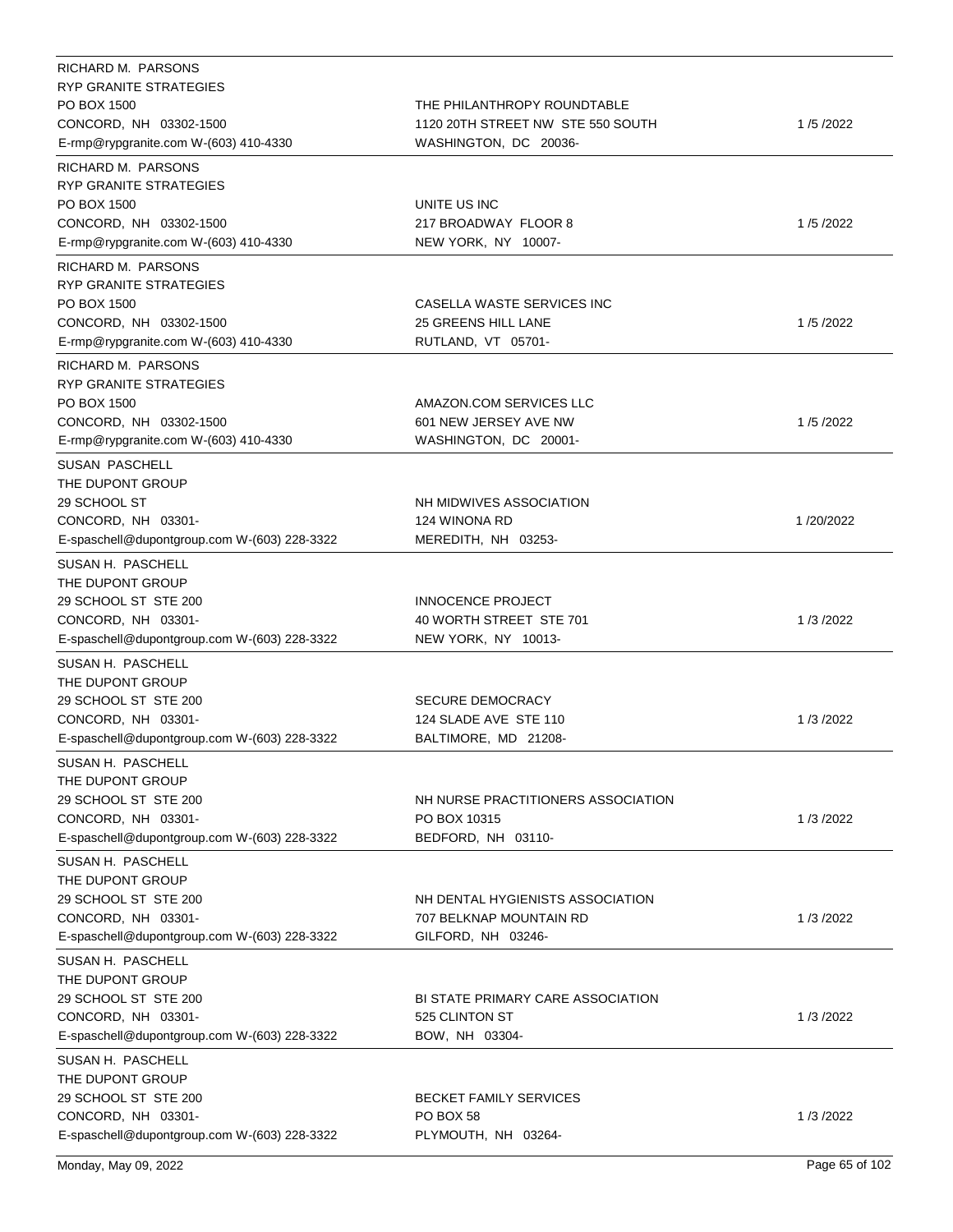| SUSAN H. PASCHELL                                                  |                                                                    |            |
|--------------------------------------------------------------------|--------------------------------------------------------------------|------------|
| THE DUPONT GROUP                                                   |                                                                    |            |
| 29 SCHOOL ST STE 200                                               | MHM SERVICES INC                                                   |            |
| CONCORD, NH 03301-<br>E-spaschell@dupontgroup.com W-(603) 228-3322 | 1593 SPRING HILL RD STE 600<br>VIENNA, VA 22182-                   | 1/3/2022   |
|                                                                    |                                                                    |            |
| SUSAN H. PASCHELL                                                  |                                                                    |            |
| THE DUPONT GROUP                                                   |                                                                    |            |
| 29 SCHOOL ST STE 200                                               | OPIOID TREATMENT PROVIDERS COALITION                               | 1/3/2022   |
| CONCORD, NH 03301-<br>E-spaschell@dupontgroup.com W-(603) 228-3322 | 1145 MARKET ST 10TH FLOOR<br>SAN FRANCISCO, CA 94103-              |            |
|                                                                    |                                                                    |            |
| SUSAN H. PASCHELL                                                  |                                                                    |            |
| THE DUPONT GROUP                                                   |                                                                    |            |
| 29 SCHOOL ST STE 200                                               | WAYPOINT                                                           |            |
| CONCORD, NH 03301-                                                 | 464 CHESTNUT ST.                                                   | 1/3/2022   |
| E-spaschell@dupontgroup.com W-(603) 228-3322                       | MANCHESTER, NH 03105-                                              |            |
| SUSAN H. PASCHELL                                                  |                                                                    |            |
| THE DUPONT GROUP                                                   |                                                                    |            |
| 29 SCHOOL ST STE 200                                               | THE NH PROVIDERS ASSOCIATION                                       |            |
| CONCORD, NH 03301-                                                 | 1 EAGLE SQ                                                         | 1/3/2022   |
| E-spaschell@dupontgroup.com W-(603) 228-3322                       | CONCORD, NH 03301-                                                 |            |
| SUSAN H. PASCHELL                                                  |                                                                    |            |
| THE DUPONT GROUP                                                   |                                                                    |            |
| 29 SCHOOL ST STE 200                                               | NH COMMUNITY BEHAVIORAL HEALTH<br><b>ASSOCIATION</b>               |            |
| CONCORD, NH 03301-                                                 | ONE PILLSBURY ST STE 200                                           | 1/3/2022   |
| E-spaschell@dupontgroup.com W-(603) 228-3322                       | CONCORD, NH 03301-                                                 |            |
|                                                                    |                                                                    |            |
| SUSAN H. PASCHELL<br>THE DUPONT GROUP                              |                                                                    |            |
| 29 SCHOOL ST STE 200                                               | COLLECTIVE MEDICAL TECHNOLOGIES                                    |            |
| CONCORD, NH 03301-                                                 | 2855 COTTONWOOD PARKWAY #200                                       | 1/3/2022   |
| E-spaschell@dupontgroup.com W-(603) 228-3322                       |                                                                    |            |
|                                                                    |                                                                    |            |
| DOUGLAS L. PATCH                                                   |                                                                    |            |
| ORR & RENO PA<br>45 S MAIN ST PO BOX 3550                          | NEW HAMPSHIRE ELECTRIC COOPERATIVE                                 |            |
| CONCORD, NH 03302-                                                 | 579 TENNEY MOUNTAIN HIGHWAY                                        | 3/7/2022   |
| E-dpatch@orr-reno.com W-(603) 223-9161                             | PLYMOUTH, NH 03264-                                                |            |
|                                                                    |                                                                    |            |
| <b>KRINA PATEL</b>                                                 |                                                                    |            |
| <b>BIOGEN</b><br>701 PENNSYLVANIA AVE NW STE 715                   | <b>BIOGEN</b>                                                      |            |
| WASHINGTON, DC 20004-                                              | 701 PENNSYLVANIA AVE NW STE 715                                    | 1/10/2022  |
| E-krina.patel@biogen.com W-(617) 914-4078                          | WASHINGTON, DC 20004-                                              |            |
|                                                                    |                                                                    |            |
| DAPHNE G. PELLEGRINO                                               |                                                                    |            |
| RAPE ABUSE INCEST NATIONAL NETWORK (RAINN)                         |                                                                    |            |
| 1220 L ST NW STE 500<br>WASHINGTON, DC 20005-                      | RAPE ABUSE INCEST NATIONAL NETWORK (RAINN)<br>1220 L ST NW STE 500 | 12/23/2021 |
| E-daphnep@rainn.org W-(203) 815-0379                               | WASHINGTON, DC 20005-                                              |            |
|                                                                    |                                                                    |            |
| YASHIRA PEPIN                                                      |                                                                    |            |
| <b>VELOCITY BIOGROUP</b>                                           |                                                                    |            |
| 400 NORTH PARK AVE STE #10-B                                       | <b>VELOCITY BIOGROUP</b>                                           |            |
| BRECKENRIDGE, CO 80424-                                            | 400 NORTH PARK AVE STE #10-B<br>BRECKENRIDGE, CO 80424-            | 12/23/2021 |
| E-ypepin@hikma.com W-(970) 485-4047                                |                                                                    |            |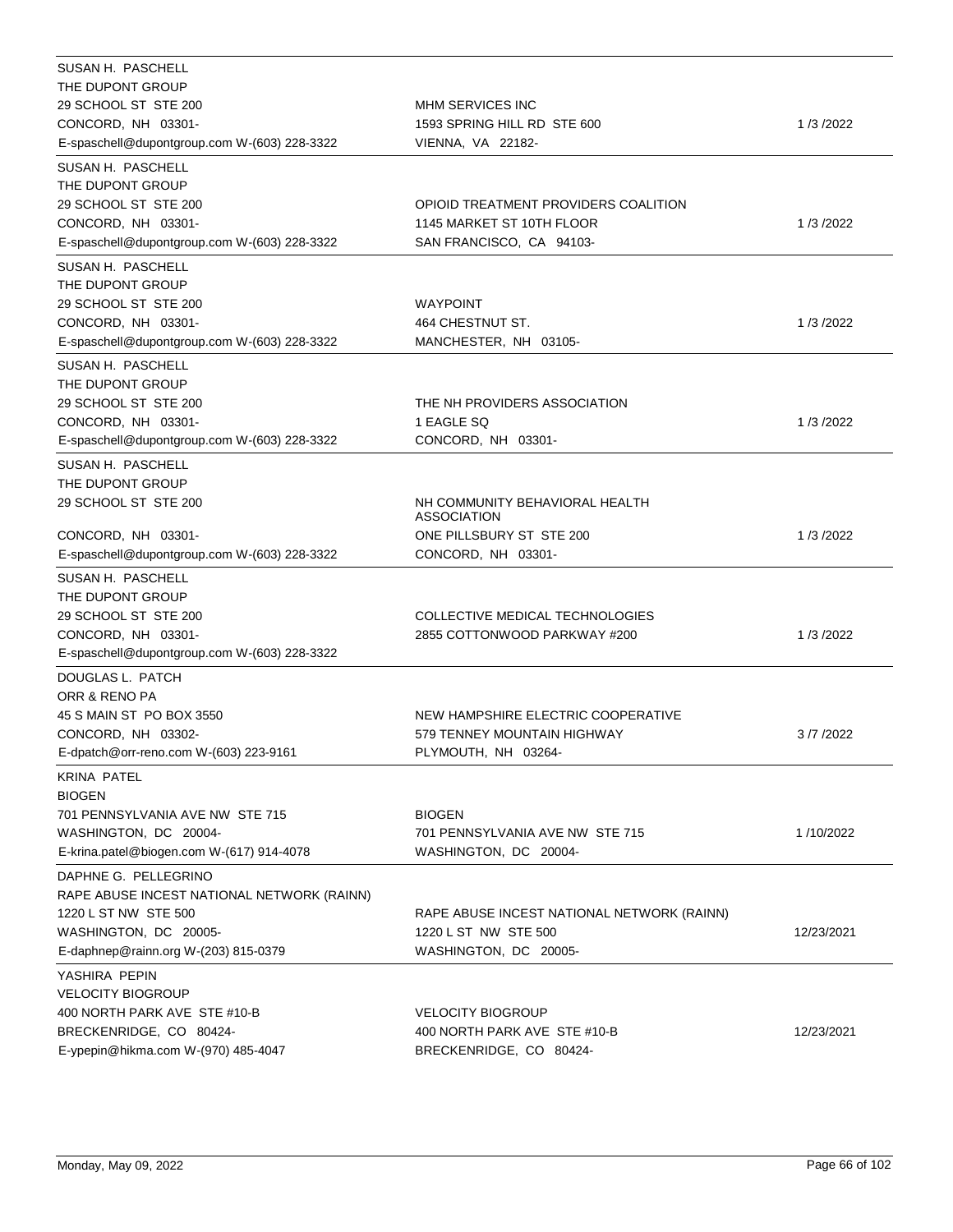| ERIKA Y. PEREZ<br>NEW HAMPSHIRE YOUTH MOVEMENT<br>1 WASHINGTON ST STE 3123<br>DOVER, NH 03820-<br>E-eyzerep@gmail.com W-(603) 486-7715                                  | NEW HAMPSHIRE YOUTH MOVEMENT<br>1 WASHINGTON ST STE 3123<br>DOVER, NH 03820-                                | 1/21/2022  |
|-------------------------------------------------------------------------------------------------------------------------------------------------------------------------|-------------------------------------------------------------------------------------------------------------|------------|
| <b>GLENN A. PERLOW</b><br>JORDAN PARK TRUST COMPANY LLC<br>ONE LIBERTY LANE EAST<br>HAMPTON, NH 03842-<br>E-glenn.perlow@jptc.com W-(603) 929-2672                      | JORDAN PARK TRUST COMPANY LLC<br>ONE LIBERTY LANE EAST<br>HAMPTON, NH 03842-                                | 12/23/2021 |
| <b>B.J. PERRY</b><br>1250 EYE STREET NW #224<br>WASHINGTON, DC 20005-<br>E-bj_perry@TCEnergy.com W-(603) 315-7069                                                       | <b>TC ENERGY</b><br>1250 EYE STREET NW #225<br>WASHINGTON, DC 20005-                                        | 12/7 /2021 |
| DARRYL W. PERRY<br><b>NH LIBERTAS</b><br>855 HANOVER ST #428<br>MANCHESTER, NH 03104-<br>E-Darryl@NHLibertas.com W-(000) 000-0000                                       | <b>NH LIBERTAS</b><br>855 HANOVER ST #428<br>MANCHESTER, NH 03104-                                          | 2/10/2022  |
| <b>SUSAN PETERS</b><br>CONVENTION OF STATES ACTION<br>7670 OPPORTUNITY RD STE 205<br>SAN DIEGO, CA 92111-<br>E-speters@cosaction.com W-(540) 441-7227                   | CONVENTION OF STATES ACTION<br>7670 OPPORTUNITY RD STE 205<br>SAN DIEGO, CA 92111-                          | 1/13/2022  |
| DONALD J. PFUNDSTEIN<br>GALLAGHER CALLAHAN & GARTRELL PC<br>214 NORTH MAIN ST<br>CONCORD, NH 03301-<br>E-pfundstein@gcglaw.com W-(603) 228-1181                         | <b>MEMIC INDEMNITY COMPANY</b><br>261 COMMERCIAL ST<br>PORTLAND, ME 04101-                                  | 1/4/2022   |
| DONALD J. PFUNDSTEIN<br>GALLAGHER CALLAHAN & GARTRELL PC<br>214 NORTH MAIN ST<br>CONCORD, NH 03301-<br>E-pfundstein@gcglaw.com W-(603) 228-1181                         | <b>MOTION PICTURE ASSOCIATION INC</b><br>1600 I STREET NW<br>WASHINGTON, DC 20006-                          | 1/4/2022   |
| DONALD J. PFUNDSTEIN<br>GALLAGHER CALLAHAN & GARTRELL PC<br>214 NORTH MAIN ST<br>CONCORD, NH 03301-<br>E-pfundstein@gcglaw.com W-(603) 228-1181                         | PHANTOM FIREWORKS SHOWROOM LLC<br>2445 BELMONT AVE<br>YOUNGSTOWN, OH 44505-2405                             | 1/4/2022   |
| DONALD J. PFUNDSTEIN<br>GALLAGHER CALLAHAN & GARTRELL PC<br>214 NORTH MAIN ST<br>CONCORD, NH 03301-<br>E-pfundstein@gcglaw.com W-(603) 228-1181                         | AMERICAS HEALTH INSURANCE PLANS<br>601 PENNSYLVANIA AVE NW S. BLDG STE 500<br>WASHINGTON, DC 20004-         | 1/4/2022   |
| <b>BILL PHILLIPS</b><br>NATIONAL ALLIANCE FOR PUBLIC CHARTER SCHOOLS<br>1425 K STREET NW STE 900<br>WASHINGTON, DC 20005-<br>E-bill@publiccharters.org W-(202) 289-2700 | NATIONAL ALLIANCE FOR PUBLIC CHARTER<br><b>SCHOOLS</b><br>1425 K STREET NW STE 900<br>WASHINGTON, DC 20005- | 1/21/2022  |
| Paul J. Phillips<br>Primmer Piper Eggleston & Cramer<br>900 Elm St, 19th FL, PO #3600<br>Manchester, NH 03105-<br>E-pphillips@primmer.com W-(603) 626-3300              | <b>Insurance Auto Auctions</b><br>2 Westbrook Corporate Ctr, Ste 500<br>Westchester, IL 60154-              | 5/2/2022   |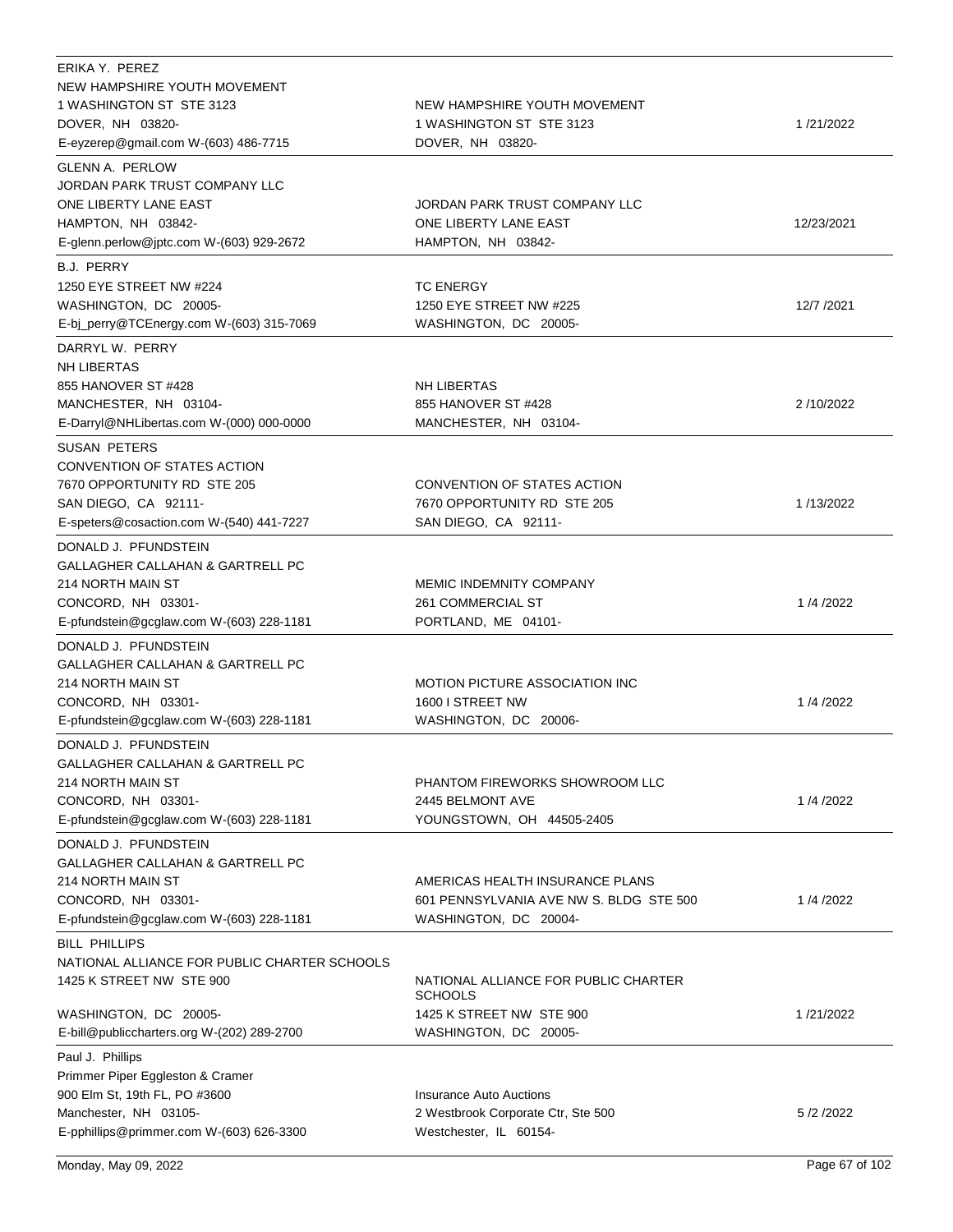| CASEY PICK                                                  |                                                             |            |
|-------------------------------------------------------------|-------------------------------------------------------------|------------|
| THE TREVOR PROJECT<br>PO BOX 69232                          | THE TREVOR PROJECT                                          |            |
| WEST HOLLYWOOD, CA 90069-                                   | PO BOX 69232                                                | 3/15/2022  |
| E-thetrevorprojectlobbying@venable.com W-(646) 456-3605     | WEST HOLLYWOOD, CA 90069-                                   |            |
| <b>JESSICA C. POITRAS</b>                                   |                                                             |            |
| <b>INSTITUTE FOR JUSTICE</b>                                |                                                             |            |
| 901 N GLEBE RD STE 900                                      | <b>INSTITUTE FOR JUSTICE</b>                                |            |
| ARLINGTON, VA 22203-                                        | 901 N GLEBE RD STE 900                                      | 2/10/2022  |
| E-jpoitras@ij.org W-(703) 682-9320                          | ARLINGTON, VA 22203-                                        |            |
| ARI B. POLLACK                                              |                                                             |            |
| GALLAGHER CALLAHAN & GARTRELL PC                            |                                                             |            |
| 214 NORTH MAIN ST                                           | NH COALITION FOR RESPONSIBLE CANNABIS<br><b>LEGISLATION</b> |            |
| CONCORD, NH 03301-                                          | 214 NORTH MAIN ST                                           | 1/4/2022   |
| E-pollack@gcglaw.com W-(603) 228-1181                       | CONCORD, NH 03301-                                          |            |
| ARI B. POLLACK                                              |                                                             |            |
| GALLAGHER CALLAHAN & GARTRELL PC                            |                                                             |            |
| 214 NORTH MAIN ST                                           | AGGREGATE MANUFACTURERS OF NEW                              |            |
|                                                             | <b>HAMPSHIRE</b>                                            |            |
| CONCORD, NH 03301-<br>E-pollack@gcglaw.com W-(603) 228-1181 | PIKE IND. 3 EASTGATE PARK RD<br>BELMONT, NH 03220-          | 1/4/2022   |
|                                                             |                                                             |            |
| ARI B. POLLACK<br>GALLAGHER CALLAHAN & GARTRELL PC          |                                                             |            |
| 214 NORTH MAIN ST                                           | HOME BUILDERS & REMODELERS ASSOC OF NH                      |            |
| CONCORD, NH 03301-                                          | 119 AIRPORT RD                                              | 1/4/2022   |
| E-pollack@gcglaw.com W-(603) 228-1181                       | CONCORD, NH 03301-                                          |            |
| ARI B. POLLACK                                              |                                                             |            |
| GALLAGHER CALLAHAN & GARTRELL PC                            |                                                             |            |
| 214 NORTH MAIN ST                                           | PILLSBURY REALTY DEVELOPMENT LLC                            |            |
| CONCORD, NH 03301-                                          | 881 EAST STREET                                             | 1/4/2022   |
| E-pollack@gcglaw.com W-(603) 228-1181                       | TEWKSBURY, MA 01876-                                        |            |
| JULIA N. POTHEN                                             |                                                             |            |
| DRUMMOND WOODSUM                                            |                                                             |            |
| 670 N COMMERCIAL ST STE 207                                 | NH ASSOC, OF SPECIAL EDUCATION<br><b>ADMINISTRATORS</b>     |            |
| MANCHESTER, NH 03101-                                       | 25 TRIANGLE PARK DR #103                                    | 2/17/2022  |
| E-jpothen@dwmlaw.com W-(603) 716-2895                       | CONCORD, NH 03301-                                          |            |
| <b>RICHARD POWER</b>                                        |                                                             |            |
| <b>LYFT INC</b>                                             |                                                             |            |
| c/o 28 LIBERTY SHIP WAY STE 2815                            | <b>LYFT INC</b>                                             |            |
| SAUSALITO, CA 94965-                                        | c/o 28 LIBERTY SHIP WAY STE 2815                            | 12/20/2021 |
| E-lyft@politcomlaw.com W-(415) 903-2800                     | SAUSALITO, CA 94965-                                        |            |
| <b>GINA G. POWERS</b>                                       |                                                             |            |
| RYP GRANITE STRATEGIES                                      |                                                             |            |
| PO BOX 1500                                                 | NEW HAMPSHIRE INDEPENDENT SCHOOLS                           |            |
| CONCORD, NH 03302-1500                                      | BREWSTER ACADEMY 80 ACADEMY DR                              | 1/5/2022   |
| E-grp@rypgranite.com W-(603) 410-4350                       | WOLFEBORO, NH 03894-                                        |            |
| GINA R. POWERS                                              |                                                             |            |
| RYP GRANITE STRATEGIES                                      |                                                             |            |
| PO BOX 1500<br>CONCORD, NH 03302-1500                       | UNITE US INC<br>217 BROADWAY FLOOR 8                        | 1/5/2022   |
| E-grp@rypgranite.com W-(603) 410-4350                       | NEW YORK, NY 10007-                                         |            |
|                                                             |                                                             |            |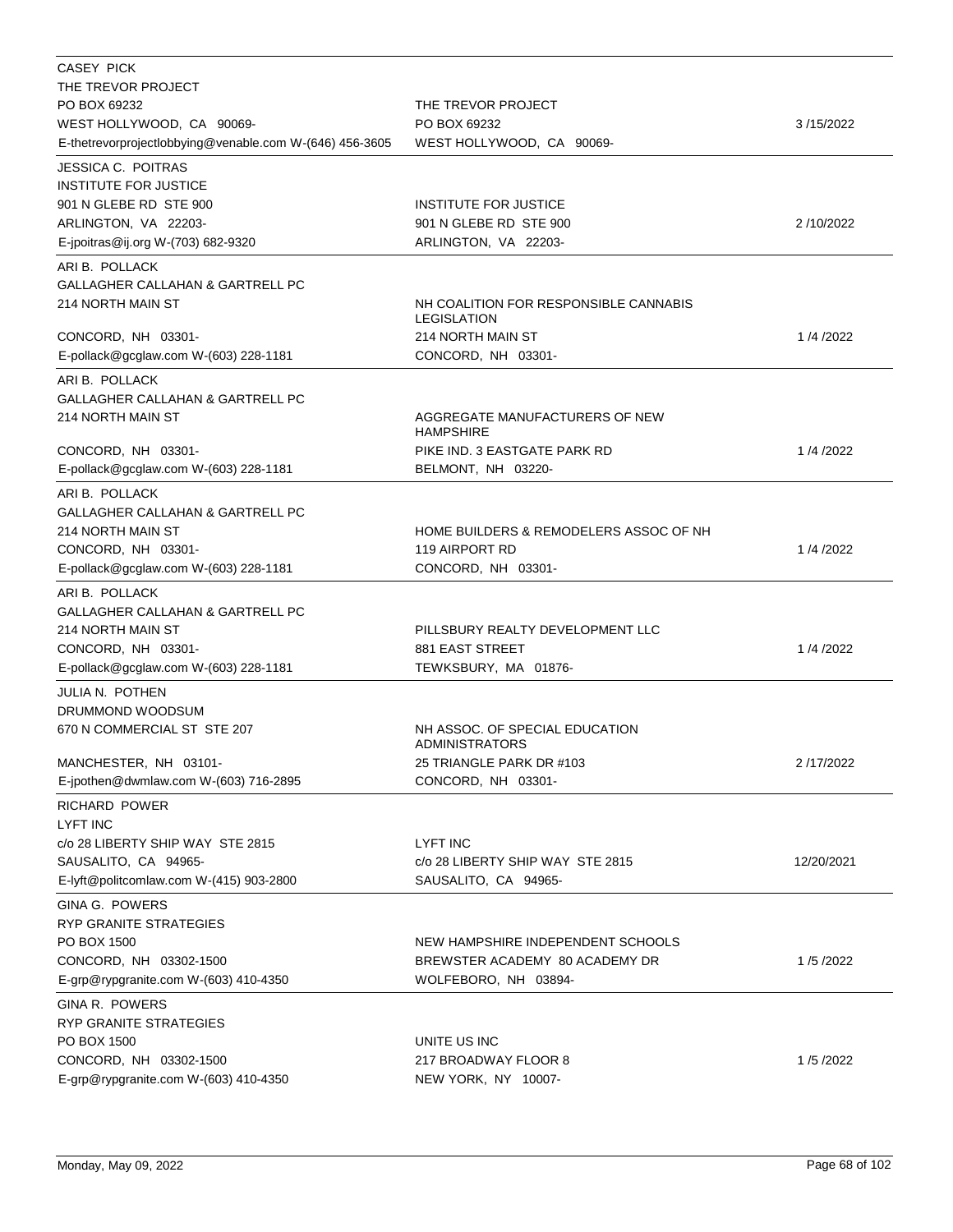| <b>GINA R. POWERS</b>                                           |                                                  |          |
|-----------------------------------------------------------------|--------------------------------------------------|----------|
| <b>RYP GRANITE STRATEGIES</b>                                   |                                                  |          |
| PO BOX 1500                                                     | NEW HAMPSHIRE GROCERS ASSOCIATION                |          |
| CONCORD, NH 03302-1500                                          | 110 STARK ST                                     | 1/5/2022 |
| E-grp@rypgranite.com W-(603) 410-4350                           | MANCHESTER, NH 03101-                            |          |
| <b>GINA R. POWERS</b>                                           |                                                  |          |
| <b>RYP GRANITES STRATEGIES</b>                                  |                                                  |          |
| PO BOX 1500                                                     | COOPERATIVE CREDIT UNION ASSOCIATION             |          |
| CONCORD, NH 03302-1500                                          | PO BOX 1695                                      | 1/5/2022 |
| E-grp@rypgranite.com W-(603) 410-4350                           | MANCHESTER, NH 03105-1695                        |          |
| <b>GINA R. POWERS</b>                                           |                                                  |          |
| RYP GRANITE STRATEGIES                                          |                                                  |          |
| PO BOX 1500                                                     | <b>DRAFTKINGS INC</b>                            |          |
| CONCORD, NH 03302-1500                                          | 125 SUMMER ST STE 510                            | 1/5/2022 |
|                                                                 |                                                  |          |
| E-grp@rypgranite.com W-(603) 410-4350                           | BOSTON, MA 02110-                                |          |
| GINA R. POWERS                                                  |                                                  |          |
| <b>RYP GRANITE STRATEGIES</b>                                   |                                                  |          |
| PO BOX 1500                                                     | AMERICAN EXPRESS                                 |          |
| CONCORD, NH 03302-1500                                          | 801 PENNSYLVANIA AVE NW STE 650                  | 1/5/2022 |
| E-grp@rypgranite.com W-(603) 410-4350                           | WASHINGTON, DC 20004-                            |          |
| <b>GINA R. POWERS</b>                                           |                                                  |          |
| RYP GRANITE STRATEGIES                                          |                                                  |          |
| PO BOX 1500                                                     | <b>EVERSOURCE</b>                                |          |
| CONCORD, NH 03302-1500                                          | 780 COMMERCIAL ST PO BOX 330                     | 1/5/2022 |
| E-grp@rypgranite.com W-(603) 410-4350                           | MANCHESTER, NH 03105-                            |          |
| GINA R. POWERS                                                  |                                                  |          |
| RYP GRANITE STRATEGIES                                          |                                                  |          |
| PO BOX 1500                                                     | <b>RAI SERVICES COMPANY</b>                      |          |
| CONCORD, NH 03302-1500                                          | PO BOX 2990                                      | 1/5/2022 |
| E-grp@rypgranite.com W-(603) 410-4350                           | WINSTON-SALEM, NC 27102-                         |          |
|                                                                 |                                                  |          |
| <b>GINA R. POWERS</b>                                           |                                                  |          |
| RYP GRANITE STRATEGIES                                          |                                                  |          |
| PO BOX 1500                                                     | ANTHEM INC AND ITS AFFILIATES                    |          |
| CONCORD, NH 03302-1500                                          | 1155 ELM ST STE 200                              | 1/5/2022 |
| E-grp@rypgranite.com W-(603) 410-4350                           | MANCHESTER, NH 03101-1505                        |          |
| GINA R. POWERS                                                  |                                                  |          |
| RYP GRANITE STRATEGIES                                          |                                                  |          |
| PO BOX 1500                                                     | DARTMOUTH COLLEGE                                |          |
| CONCORD, NH 03302-1500                                          | <b>14 SOUTH MAIN ST</b>                          | 1/5/2022 |
| E-dgc@rypgranite.com W-(603) 410-4307                           | HANOVER, NH 03755-                               |          |
| <b>GINA R. POWERS</b>                                           |                                                  |          |
| <b>RYP GRANITE STRATEGIES</b>                                   |                                                  |          |
| PO BOX 1500                                                     | CASELLA WASTE SERVICES INC                       |          |
| CONCORD, NH 03302-1500                                          | 25 GREENS HILL LANE                              | 1/5/2022 |
| E-grp@rypgranite.com W-(603) 410-4350                           | RUTLAND, VT 05701-                               |          |
| <b>GINA R. POWERS</b>                                           |                                                  |          |
| RYP GRANITE STRATEGIES                                          |                                                  |          |
| PO BOX 1500                                                     |                                                  |          |
|                                                                 | MAXIMUS INC                                      |          |
| CONCORD, NH 03302-1500                                          | 1891 METRO CENTER DR                             | 1/5/2022 |
| E-grp@rypgranite.com W-(603) 410-4350                           | RESTON, VA 20190-                                |          |
| <b>GINA R. POWERS</b>                                           |                                                  |          |
| RYP GRANITE STRATEGIES                                          |                                                  |          |
| PO BOX 1500                                                     | BEDFORD AMBULATORY SURGICAL CENTER               |          |
|                                                                 |                                                  |          |
| CONCORD, NH 03302-1500<br>E-grp@rypgranite.com W-(603) 410-4350 | <b>11 WASHINGTON PLACE</b><br>BEDFORD, NH 03110- | 1/5/2022 |

Monday, May 09, 2022 Page 69 of 102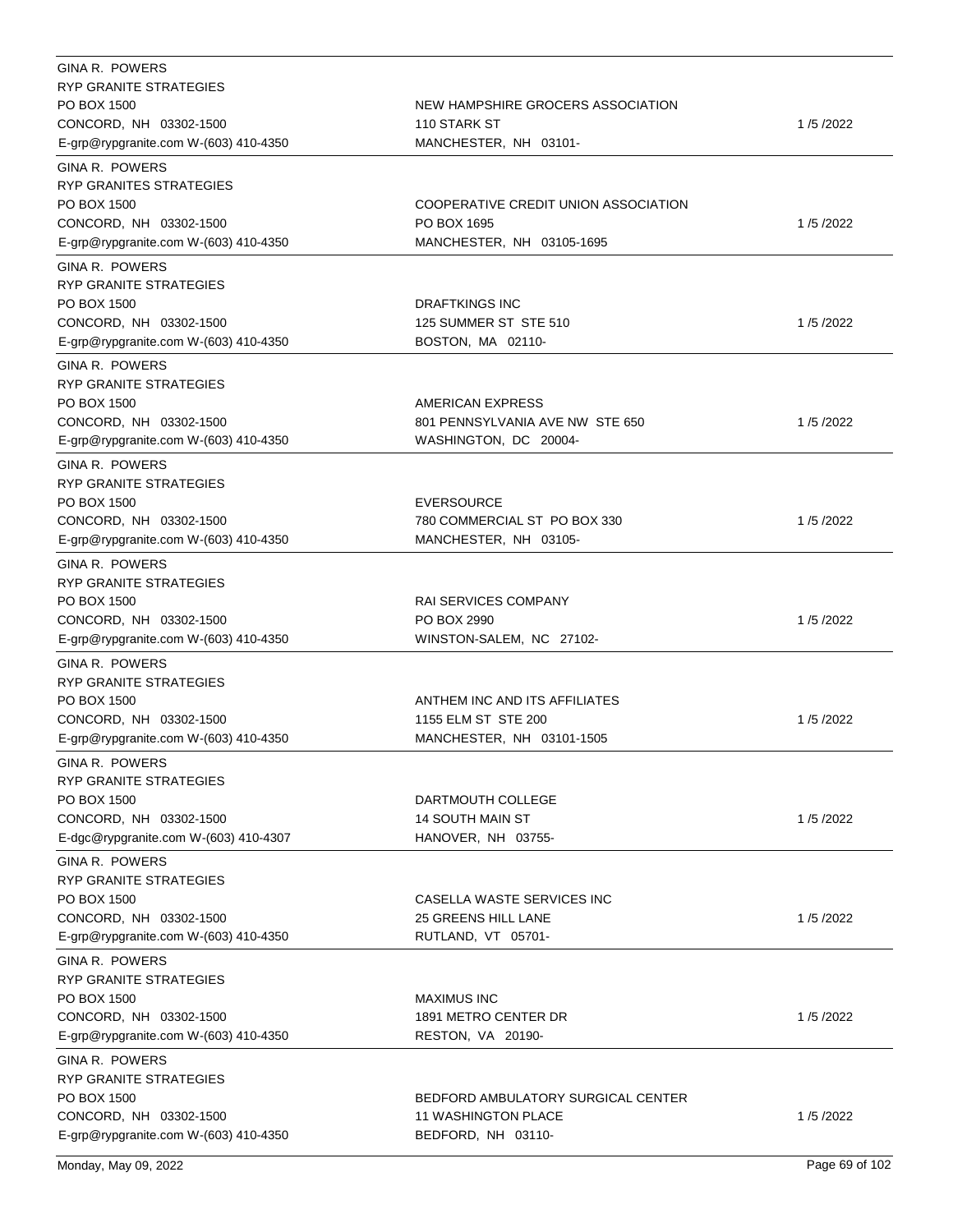| GINA R. POWERS                        |                                                     |          |
|---------------------------------------|-----------------------------------------------------|----------|
| <b>RYP GRANITE STRATEGIES</b>         |                                                     |          |
| PO BOX 1500                           | <b>FIDELITY INVESTMENTS</b>                         |          |
| CONCORD, NH 03302-1500                | ONE SPARTAN WAY TS3U                                | 1/5/2022 |
| E-grp@rypgranite.com W-(603) 410-4350 | MERRIMACK, NH 03054-                                |          |
| <b>GINA R. POWERS</b>                 |                                                     |          |
| RYP GRANITE STRATEGIES                |                                                     |          |
| PO BOX 1500                           | GREATER MANCHESTER CHAMBER OF COMMERCE              |          |
| CONCORD, NH 03302-1500                | 54 HANOVER ST                                       | 1/5/2022 |
| E-grp@rypgranite.com W-(603) 410-4350 | MANCHESTER, NH 03101-                               |          |
| GINA R. POWERS                        |                                                     |          |
| <b>RYP GRANITE STRATEGIES</b>         |                                                     |          |
| PO BOX 1500                           | <b>MERCK SHARPE &amp; DOHME CORP AND AFFILIATES</b> |          |
| CONCORD, NH 03302-1500                | 351 N SUMNEYTOWN PIKE                               | 1/5/2022 |
| E-grp@rypgranite.com W-(603) 410-4350 | NORTH WALES, PA 19454-                              |          |
| GINA R. POWERS                        |                                                     |          |
| RYP GRANITE STRATEGIES                |                                                     |          |
| PO BOX 1500                           | HIMS AND HERS HEALTH INC                            |          |
| CONCORD, NH 03302-1500                | 2269 CHESTNUT ST S TE 523                           | 1/5/2022 |
| E-grp@rypgranite.com W-(603) 410-4350 | SAN FRANCISCO, CA 94123-                            |          |
| GINA R. POWERS                        |                                                     |          |
| RYP GRANITE STRATEGIES                |                                                     |          |
| PO BOX 1500                           | NEW HAMPSHIRE OFF HIGHWAY VEHICLE                   |          |
|                                       | <b>ASSOCIATION</b>                                  |          |
| CONCORD, NH 03302-1500                | 75 SOUTH MAIN ST UNIT 7 PMB 281                     | 1/5/2022 |
| E-grp@rypgranite.com W-(603) 410-4350 | CONCORD, NH 03301-                                  |          |
| GINA R. POWERS                        |                                                     |          |
| RYP GRANITE STRATEGIES                |                                                     |          |
| PO BOX 1500                           | <b>ENBRIDGE</b>                                     |          |
| CONCORD, NH 03302-1500                | 890 WINTER ST STE 300                               | 1/5/2022 |
| E-grp@rypgranite.com W-(603) 410-4350 | WALTHAM, MA 02451-                                  |          |
| GINA R. POWERS                        |                                                     |          |
| <b>RYP GRANITE STRATEGIES</b>         |                                                     |          |
| PO BOX 1500                           | <b>COMCAST CORPORATION</b>                          |          |
| CONCORD, NH 03302-1500                | 54 REGIONAL DR                                      | 1/5/2022 |
| E-grp@rypgranite.com W-(603) 410-4350 | CONCORD, NH 03301-                                  |          |
| GINA R. POWERS                        |                                                     |          |
| <b>RYP GRANITE STRATEGIES</b>         |                                                     |          |
| PO BOX 1500                           | <b>SUNJET II</b>                                    |          |
| CONCORD, NH 03302-1500                | c/o FOCUS GEV, AFFAIRS 241 ASYLUM ST UNIT 700       | 1/5/2022 |
|                                       | W                                                   |          |
| E-grp@rypgranite.com W-(603) 410-4350 | HARTFORD, CT 06103-                                 |          |
| <b>GINA R. POWERS</b>                 |                                                     |          |
| <b>RYP GRANITE STRATEGIES</b>         |                                                     |          |
| PO BOX 1500                           | AMAZON.COM SERVICES LLC                             |          |
| CONCORD, NH 03302-1500                | 601 NEW JERSEY AVE NW                               | 1/5/2022 |
| E-grp@rypgranite.com W-(603) 410-4350 | WASHINGTON, DC 20001-                               |          |
| <b>GINA R. POWERS</b>                 |                                                     |          |
| <b>RYP GRANITE STRATEGIES</b>         |                                                     |          |
| PO BOX 1500                           | NEW HAMPSHIRE ALLAINCE OF BOYS & GIRLS              |          |
|                                       | <b>CLUB</b>                                         |          |
| CONCORD, NH 03302-1500                | 1275 PEACHTREE ST NE                                | 1/5/2022 |
| E-grp@rypgranite.com W-(603) 410-4350 | ATLANTA, GA 30309-3506                              |          |
|                                       |                                                     |          |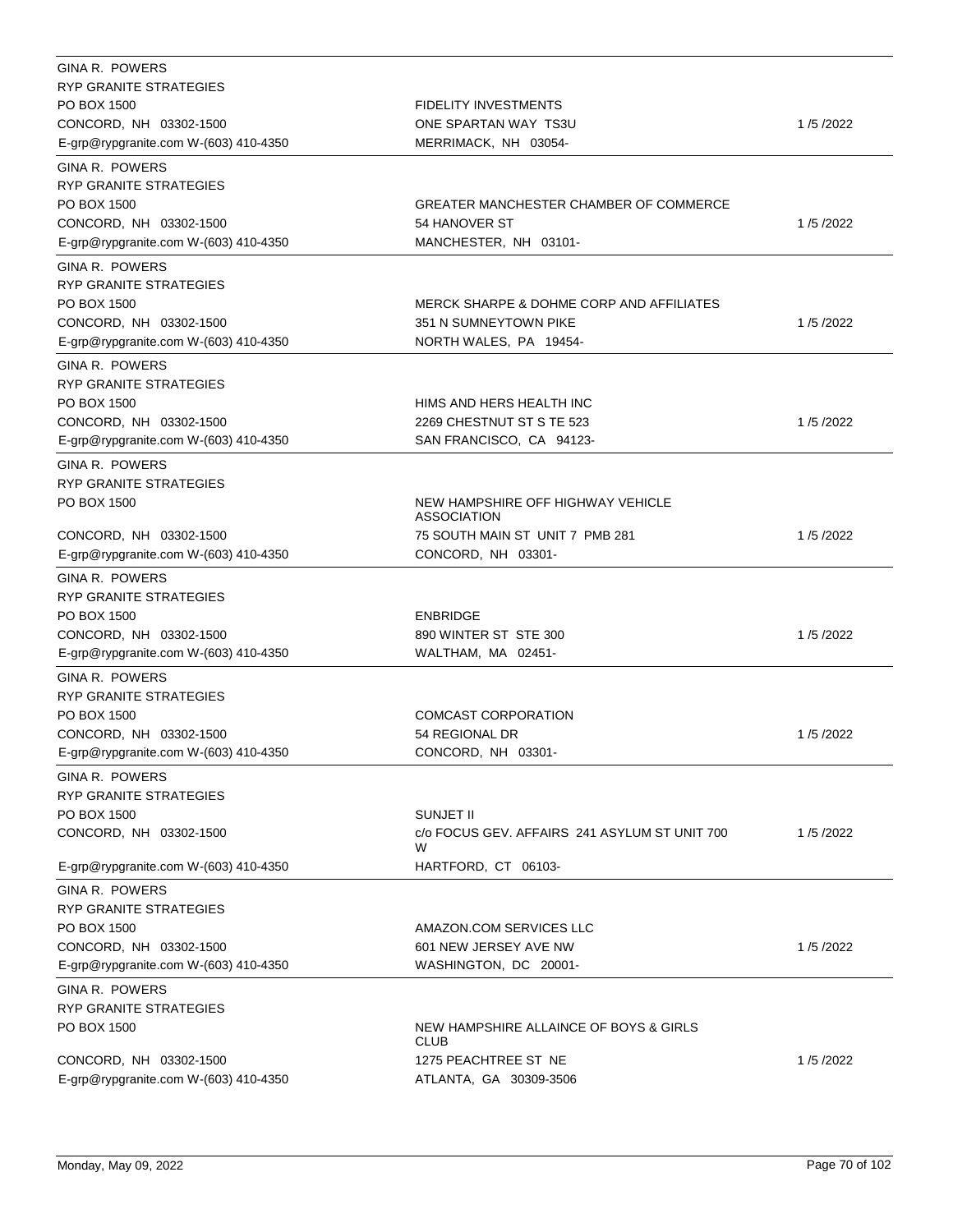| <b>GINA R. POWERS</b>                              |                                                    |          |
|----------------------------------------------------|----------------------------------------------------|----------|
| RYP GRANITE STRATEGIES                             |                                                    |          |
| PO BOX 1500                                        | NEW HAMPSHIRE SOCIETY OF<br>ANESTHESIOLOGISTS      |          |
| CONCORD, NH 03302-1500                             | 7 NORTH STATE ST                                   | 1/5/2022 |
| E-grp@rypgranite.com W-(603) 410-4350              | CONCORD, NH 03301-                                 |          |
| <b>GINA R. POWERS</b>                              |                                                    |          |
| RYP GRANITE STRATEGIES                             |                                                    |          |
| PO BOX 1500                                        | THE PHILANTHROPY ROUNDTABLE                        |          |
| CONCORD, NH 03302-1500                             | 1120 20TH ST NW STE 550 SOUTH                      | 1/5/2022 |
| E-dgc@rypgranite.com W-(603) 410-4307              | WASHINGTON, DC 20036-                              |          |
| GINA R. POWERS                                     |                                                    |          |
| <b>RYP GRANITE STRATEGIES</b>                      |                                                    |          |
| PO BOX 1500                                        | MIGHTY GOOD SOLUTIONS LLC                          |          |
| CONCORD, NH 03302-1500                             | 751 E 63RD ST                                      | 1/5/2022 |
| E-grp@rypgranite.com W-(603) 410-4350              | KANSAS CITY, MO 64110-                             |          |
| GINA R. POWERS                                     |                                                    |          |
| <b>RYP GRANITE STRATEGIES</b>                      |                                                    |          |
| PO BOX 1500                                        | <b>CONVENIENTMD</b>                                |          |
| CONCORD, NH 03302-1500                             | 599 LAFAYETTE AVE                                  | 1/5/2022 |
| E-grp@rypgranite.com W-(603) 410-4350              | PORTSMOUTH, NH 03801-                              |          |
| THOMAS PRASOL                                      |                                                    |          |
| DEMERS & PRASOL INC                                |                                                    |          |
| 72 NORTH MAIN ST STE 301                           | CONSUMER HEALTHCARE PRODUCTS<br><b>ASSOCIATION</b> |          |
| CONCORD, NH 03301-                                 | 1625 EYE ST NW STE 600                             | 1/7/2022 |
| E-thomas.prasol@demers-prasol.com W-(603) 228-1498 | WASHINGTON, DC 20006-                              |          |
| THOMAS PRASOL                                      |                                                    |          |
| <b>DEMERS &amp; PRASOL INC</b>                     |                                                    |          |
| 72 NORTH MAIN ST STE 301                           | INTERNATIONAL BOTTLED WATER ASSOCIATION            |          |
| CONCORD, NH 03301-                                 | 1700 DIAGONAL RD STE 650                           | 1/7/2022 |
| E-thomas.prasol@demers-prasol.com W-(603) 228-1498 | ALEXANDRIA, VA 22314-                              |          |
| THOMAS PRASOL                                      |                                                    |          |
| DEMERS & PRASOL INC                                |                                                    |          |
| 72 NORTH MAIN ST STE 301                           | NH WINE AND SPIRITS BROKERS ASSOCIATION            |          |
| CONCORD, NH 03301-                                 | c/o 72 NORTH MAIN ST STE 301                       | 1/7/2022 |
| E-thomas.prasol@demers-prasol.com W-(603) 228-1498 | CONCORD, NH 03301-                                 |          |
| THOMAS PRASOL                                      |                                                    |          |
| DEMERS & PRASOL INC                                |                                                    |          |
| 72 NORTH MAIN ST STE 301                           | <b>FEDEX</b>                                       |          |
| CONCORD, NH 03301-                                 | 942 SHADY GROVE RD                                 | 1/7/2022 |
| E-thomas.prasol@demers-prasol.com W-(603) 228-1498 | MEMPHIS, TN 38120-                                 |          |
| THOMAS PRASOL                                      |                                                    |          |
| DEMERS & PRASOL INC                                |                                                    |          |
| 72 NORTH MAIN ST STE 301                           | NH ATHLETIC TRAINERS ASSOCIATION                   |          |
| CONCORD, NH 03301-                                 | 580/590 COURT ST                                   | 1/7/2022 |
| E-thomas.prasol@demers-prasol.com W-(603) 228-1498 | KEENE, NH 03431-                                   |          |
| THOMAS PRASOL                                      |                                                    |          |
| <b>DEMERS &amp; PRASOL INC</b>                     |                                                    |          |
| 72 NORTH MAIN ST STE 301<br>CONCOR, NH 03301-      | NEW HAMPSHIRE MOTOR SPEEDWAY<br><b>PO BOX 7888</b> | 1/7/2022 |
| E-thomas.prasol@demers-prasol.com W-(603) 228-1498 | LOUDON, NH 03303-                                  |          |
|                                                    |                                                    |          |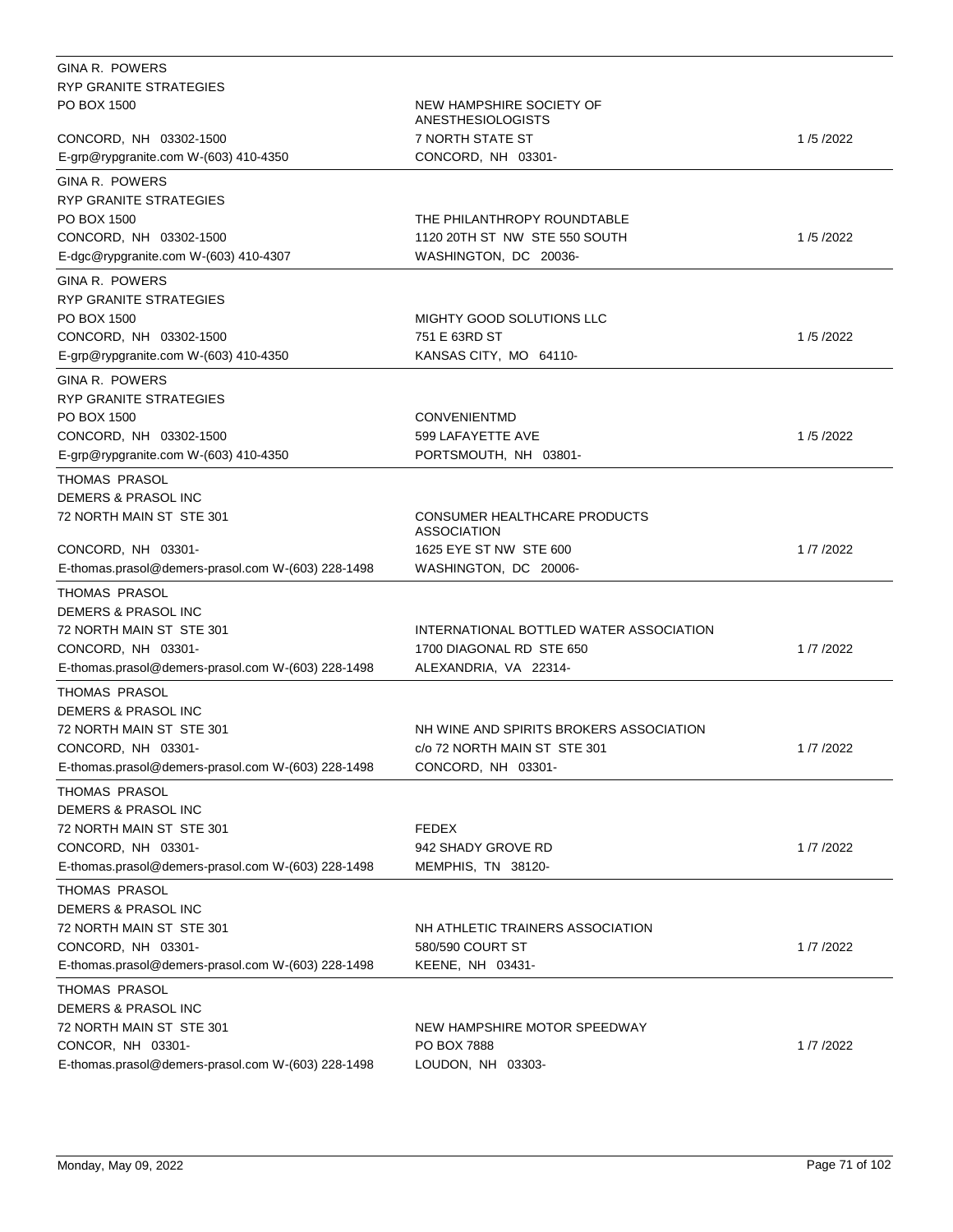| THOMAS PRASOL                                                                                                                                           |                                                                                         |          |
|---------------------------------------------------------------------------------------------------------------------------------------------------------|-----------------------------------------------------------------------------------------|----------|
| DEMERS & PRASOL INC                                                                                                                                     |                                                                                         |          |
| 72 NORTH MAIN ST STE 301                                                                                                                                | MORTGAGE BANKERS & BROKERS ASSOC OF NH                                                  |          |
| CONCORD, NH 03301-                                                                                                                                      | PO BOX 6                                                                                | 1/7/2022 |
| E-thomas.prasol@demers-prasol.com W-(603) 228-1498                                                                                                      | WEARE, NH 03281-                                                                        |          |
| <b>THOMAS PRASOL</b><br>DEMERS & PRASOL INC<br>72 NORTH MAIN ST STE 301<br>CONCORD, NH 03301-                                                           | NH TAX COLLECTORS ASSOCIATION<br>56 LITTLETON RD                                        | 1/7/2022 |
| E-thomas.prasol@demers-prasol.com W-(603) 228-1498                                                                                                      | WHITEFIELD, NH 03598-                                                                   |          |
| THOMAS PRASOL<br>DEMERS & PRASOL INC<br>72 NORTH MAIN ST STE 301<br>CONCORD, NH 03301-<br>E-thomas.prasol@demers-prasol.com W-(603) 228-1498            | ONE MAIN HOLDINGS INC<br>14460 NEW FALLS OF NEUSE RD STE 149-299<br>RALEIGH, NC 27614-  | 1/7/2022 |
| THOMAS PRASOL<br><b>DEMERS &amp; PRASOL INC</b><br>72 NORTH MAIN ST STE 301<br>CONCORD, NH 03301-<br>E-thomas.prasol@demers-prasol.com W-(603) 228-1498 | ALZHEIMERS ASSOCIATION<br>309 WAVERLEY OAKS RD<br>WALTHAM, MA 02452-                    | 1/7/2022 |
| <b>THOMAS PRASOL</b>                                                                                                                                    |                                                                                         |          |
| <b>DEMERS &amp; PRASOL INC</b><br>72 NORTH MAIN ST STE 301<br>CONCORD, NH 03301-<br>E-thomas.prasol@demers-prasol.com W-(603) 228-1498                  | <b>PHRMA</b><br>950 F ST STE 300<br>WASHINGTON, DC 20003-                               | 1/7/2022 |
| THOMAS PRASOL                                                                                                                                           |                                                                                         |          |
| DEMERS & PRASOL INC<br>72 NORTH MAIN ST STE 301<br>CONCORD, NH 03301-<br>E-thomas.prasol@demers-prasol.com W-(603) 228-1498                             | NH COURT REPORTERS ASSOCIATION<br><b>6 SPRUCE MEADOW DR</b><br>NORTH HAMPTON, NH 03862- | 1/7/2022 |
| THOMAS PRASOL                                                                                                                                           |                                                                                         |          |
| <b>DEMERS &amp; PRASOL INC</b><br>72 NORTH MAIN ST STE 301<br>CONCORD, NH 03301-<br>E-james.demers@demers-prasol.com W-(603) 228-1498                   | CENTENE CORP AND AFFILIATES<br>1150 CONNECTICUT AVE NW<br>WASHINGTON, DC 20006-         | 1/7/2022 |
| THOMAS PRASOL                                                                                                                                           |                                                                                         |          |
| DEMERS & PRASOL INC<br>72 NORTH MAIN ST STE 301<br>CONCORD, NH 03301-<br>E-thomas.prasol@demers-prasol.com W-(603) 228-1498                             | NORTH COUNTRY ENVIRONMENTAL SERVICES<br><b>2 DELTA DRIVE</b><br>CONCORD, NH 03301-      | 1/7/2022 |
| THOMAS PRASOL<br><b>DEMERS &amp; PRASOL INC</b><br>72 NORTH MAIN ST STE 301<br>CONCORD, NH 03301-<br>E-thomas.prasol@demers-prasol.com W-(603) 228-1498 | <b>BANK OF AMERICA CORP</b><br><b>1100 KING ST</b><br>WILMINGTON, DE 19884-             | 1/7/2022 |
| THOMAS PRASOL<br>DEMERS & PRASOL INC<br>72 NORTH MAIN ST STE 301<br>CONCORD, NH 03301-<br>E-thomas.prasol@demers-prasol.com W-(603) 228-1498            | EVERSOURCE<br>PO BOX 330<br>MANCHESTER, NH 03105-                                       | 1/7/2022 |
| THOMAS PRASOL<br>DEMERS & PRASOL INC<br>72 NORTH MAIN ST STE 301<br>CONCORD, NH 03301-<br>E-thomas.prasol@demers-prasol.com W-(603) 228-1498            | NH POLICE ASSOCIATION<br>75 SOUTH MAIN ST UNIT 7<br>CONCORD, NH 03301-                  | 1/7/2022 |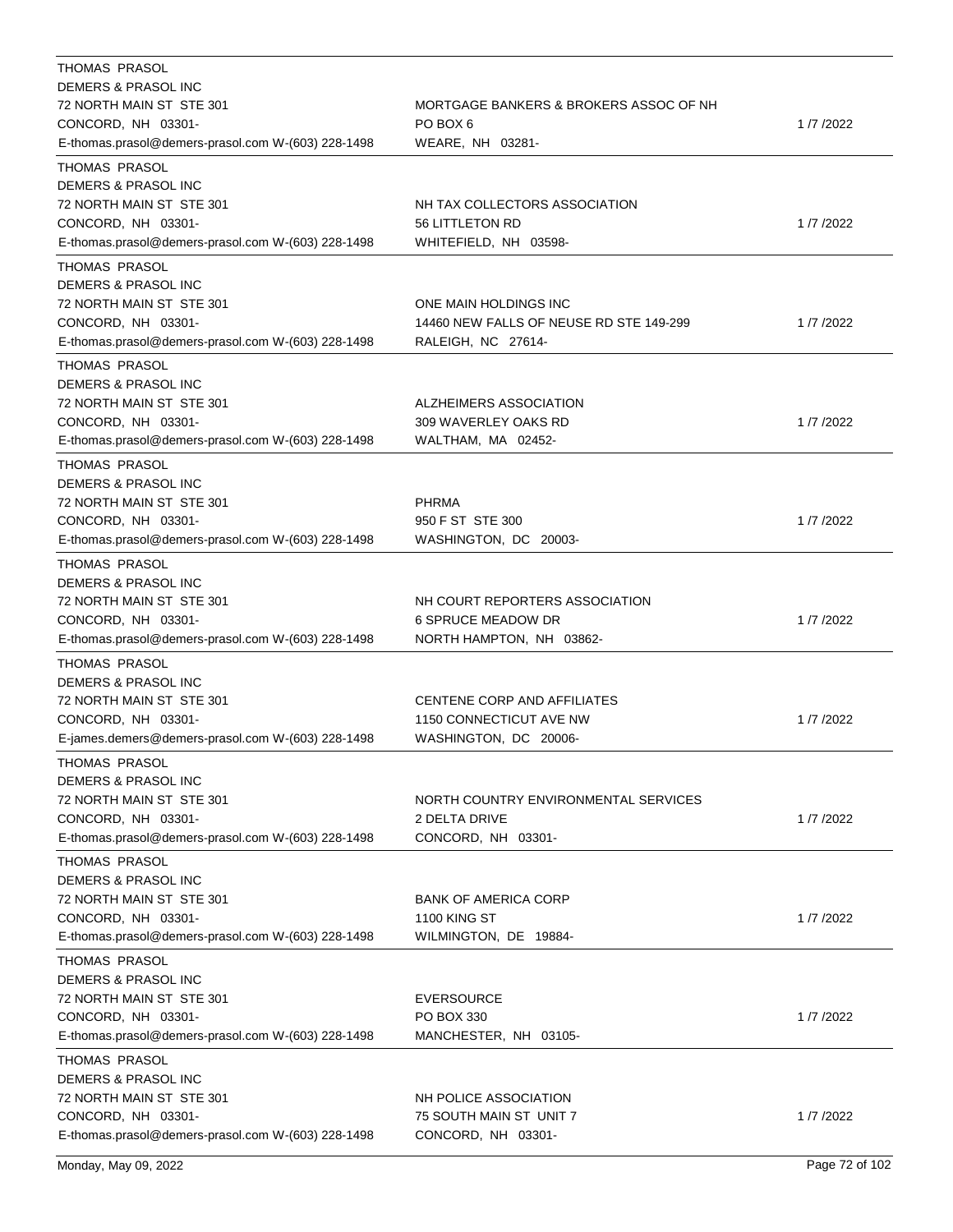| <b>THOMAS PRASOL</b><br>DEMERS & PRASOL INC<br>72 NORTH MAIN ST STE 301<br>CONCORD, NH 03301-<br>E-thomas.prasol@demers-prasol.com W-(603) 228-1498            | NH CITY AND TOWN CLERK ASSOCIATION<br>24 DEPOT ST PO BOX 249<br>EAST KINGSTON, NH 03827-     | 1/7/2022 |
|----------------------------------------------------------------------------------------------------------------------------------------------------------------|----------------------------------------------------------------------------------------------|----------|
| THOMAS PRASOL<br>DEMERS & PRASOL INC<br>72 NORTH MAIN ST STE 301<br>CONCORD, NH 03301-<br>E-thomas.prasol@demers-prasol.com W-(603) 228-1498                   | NEW ENGLAND PEST MANAGEMENT ASSOCIATION<br>53 REGIONAL DR STE 1<br>CONCORD, NH 03301-        | 1/7/2022 |
| THOMAS PRASOL<br>DEMERS & PRASOL INC<br>72 NORTH MAIN ST STE 301<br>CONCORD, NH 03301-<br>E-thomas.prasol@demers-prasol.com W-(603) 228-1498                   | <b>WALMART STORES INC</b><br>702 SOUTHWEST 8TH ST<br>BENTONVILLE, AR 72716-                  | 1/7/2022 |
| <b>THOMAS PRASOL</b><br>DEMERS & PRASOL INC<br>72 NORTH MAIN ST STE 301<br>CONCORD, NH 03301-<br>E-thomas.prasol@demers-prasol.com W-(603) 228-1498            | <b>KALKOMEY ENTERPRISES</b><br>740 EAST CAMPBELL RD STE 900<br>RICHARDSON, TX 75081-         | 1/7/2022 |
| THOMAS PRASOL<br>DEMERS & PRASOL INC<br>72 NORTH MAIN ST STE 301<br>CONCORD, NH 03301-<br>E-thomas.prasol@demers-prasol.com W-(603) 228-1498                   | RAI SERVICES COMPANY<br>401 NORTH MAIN ST<br>WINSTON-SALEM, NC 27101-                        | 1/7/2022 |
| <b>THOMAS PRASOL</b><br><b>DEMERS &amp; PRASOL INC</b><br>72 NORTH MAIN ST STE 301<br>CONCORD, NH 03301-<br>E-thomas.prasol@demers-prasol.com W-(603) 228-1498 | ASTELLAS PHARMA US INC<br>1001 G ST NW STE 800<br>WASHINGTON, DC 20001-                      | 1/7/2022 |
| <b>THOMAS PRASOL</b><br>DEMERS & PRASOL INC<br>72 NORTH MAIN ST STE 301<br>CONCORD, NH 03301-<br>E-thomas.prasol@demers-prasol.com W-(603) 228-1498            | NH SPEECH LANGUAGE HEARING ASSOCIATION<br>PO BOX 1538<br>CONCORD, NH 03301-                  | 1/7/2022 |
| THOMAS PRASOL<br>DEMERS & PRASOL INC<br>72 NORTH MAIN ST STE 301<br>CONCORD, NH 03301-<br>E-thomas.prasol@demers-prasol.com W-(603) 228-1498                   | NH TROOPERS ASSOCIATION<br>107 NORTH STATE ST<br>CONCORD, NH 03301-                          | 1/7/2022 |
| THOMAS PRASOL<br>DEMERS & PRASOL INC<br>72 NORTH MAIN ST STE 301<br>CONCORD, NH 03301-<br>E-thomas.prasol@demers-prasol.com W-(603) 228-1498                   | COMCAST CABLE COMMUNICATIONS MGMT LLC<br>1701 JOHN F KENNEDY BLVD<br>PHILADELPHIA, PA 19103- | 1/7/2022 |
| <b>THOMAS PRASOL</b><br>DEMERS & PRASOL INC<br>72 NORTH MAIN ST STE 301<br>CONCORD, NH 03301-<br>E-thomas.prasol@demers-prasol.com W-(603) 228-1498            | EVERYTOWN FOR GUN SAFETY ACTION FUND<br>PO BOX 4184<br>NEW YORK, NY 10163-                   | 1/7/2022 |
| <b>THOMAS PRASOL</b><br>DEMERS & PRASOL INC<br>72 NORTH MAIN ST STE 301<br>CONCORD, NH 03301-<br>E-thomas.prasol@demers-prasol.com W-(603) 228-1498            | PORT CITY AIR<br>104 GRATON DR<br>PORTSMOUTH, NH 03801-                                      | 1/7/2022 |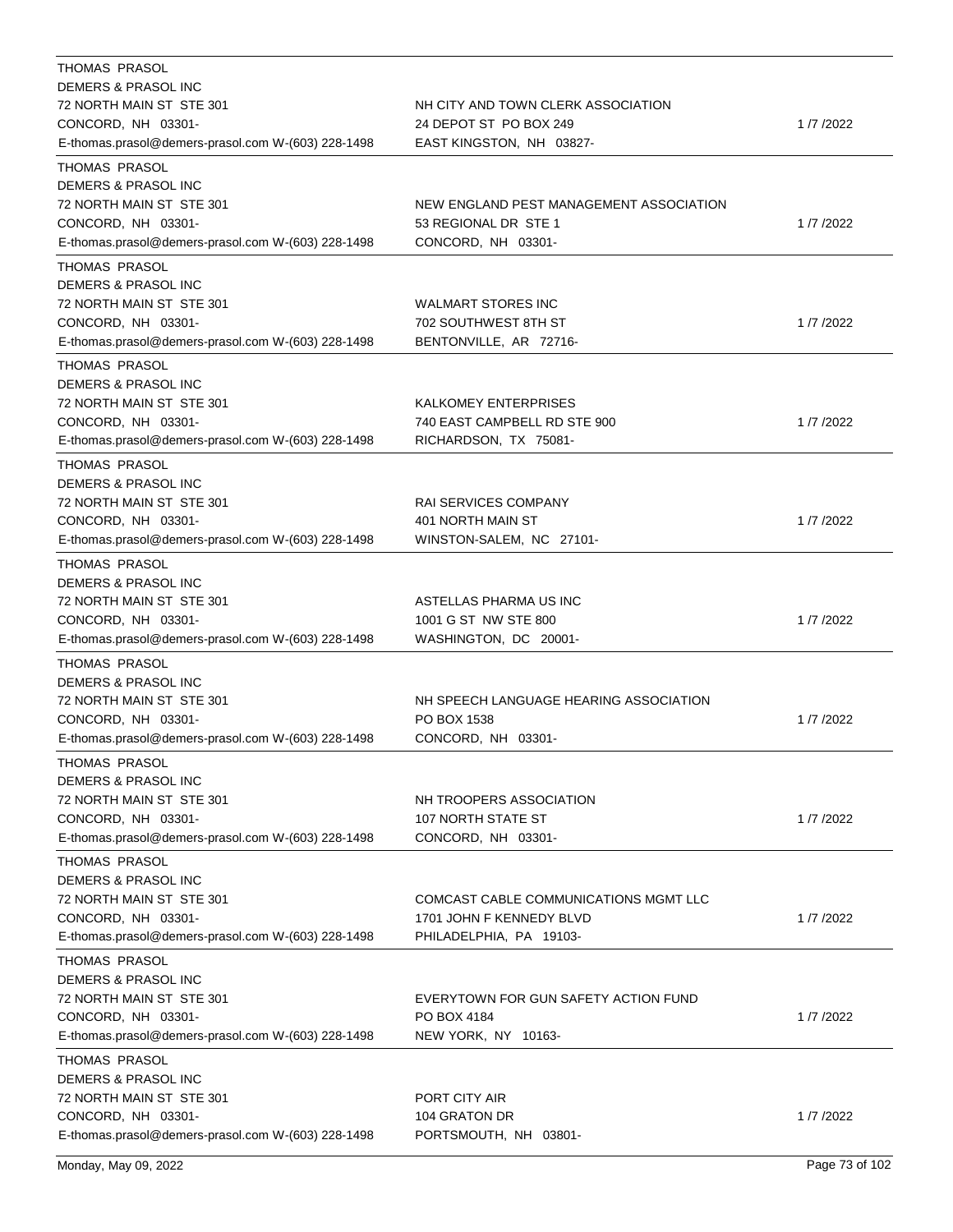| <b>THOMAS PRASOL</b><br>DEMERS & PRASOL INC<br>72 NORTH MAIN ST STE 301<br>CONCORD, NH 03301-<br>E-thomas.prasol@demers-prasol.com W-(603) 228-1498            | VERTEX PHARMACEUTICALS INCORPORATED<br>50 NORTHERN AVE<br>BOSTON, MA 02210-            | 1/7/2022  |
|----------------------------------------------------------------------------------------------------------------------------------------------------------------|----------------------------------------------------------------------------------------|-----------|
| THOMAS PRASOL<br>DEMERS & PRASOL INC<br>72 NORTH MAIN ST STE 301<br>CONCORD, NH 03301-<br>E-thomas.prasol@demers-prasol.com W-(603) 228-1498                   | NH GOLF COURSE SUPERINTENDENTS ASSOC<br>PO BOX 784<br>AUBURN, NH 03032-                | 1/7/2022  |
| THOMAS PRASOL<br>DEMERS & PRASOL INC<br>72 NORTH MAIN ST STE 301<br>CONCORD, NH 03301-<br>E-thomas.prasol@demers-prasol.com W-(603) 228-1498                   | JAZZ PHARMACEUTICALS, INC<br>28 LIBERTY SHIP WAY STE 2815<br>SAUSALITO, CA 94965-      | 1/7/2022  |
| THOMAS PRASOL<br><b>DEMERS &amp; PRASOL INC</b><br>72 NORTH MAIN ST STE 301<br>CONCORD, NH 03301-<br>E-thomas.prasol@demers-prasol.com W-(603) 228-1498        | SANOFI US SERVICES INC<br>55 CORPORATION DR<br>BRIDGEWATER, NJ 08807-                  | 1/7/2022  |
| THOMAS PRASOL<br>DEMERS & PRASOL INC<br>72 NORTH MAIN ST STE 301<br>CONCORD, NH 03301-<br>E-thomas.prasol@demers-prasol.com W-(603) 228-1498                   | NH NURSES ASSOCIATION<br>25 HALL ST STE 1E<br>CONCORD, NH 03301-                       | 1/7/2022  |
| <b>THOMAS PRASOL</b><br><b>DEMERS &amp; PRASOL INC</b><br>72 NORTH MAIN ST STE 301<br>CONCORD, NH 03301-<br>E-thomas.prasol@demers-prasol.com W-(603) 228-1498 | NH DRIVER EDUCATION TEACHERS ASSOCIATION<br><b>4 BISBEE CIRCLE</b><br>DERRY, NH 03039- | 1/7/2022  |
| <b>THOMAS PRASOL</b><br>DEMERS & PRASOL INC<br>72 NORTH MAIN ST STE 301<br>CONCORD, NH 03301-<br>E-thomas.prasol@demers-prasol.com W-(603) 228-1498            | ENTERPRISE RENT A CAR CO OF BOSTON LLC<br>10 NAVIGATOR RD<br>LONDONDERRY, NH 03053-    | 1/7/2022  |
| <b>THOMAS PRASOL</b><br>DEMERS & PRASOL INC<br>72 NORTH MAIN ST STE 301<br>CONCORD, NH 03301-<br>E-james.demers@demers-prasol.com W-(603) 228-1498             | <b>SPAN</b><br>211 WILSON BOULEVARD 8TH FL<br>ARLINGTON, VA 22201-                     | 2/17/2022 |
| ALICIA A. PRESTON<br>NH CHARITABLE GAMING OPERATORS ASSOC<br>1279 S WILLOW ST<br>MANCHESTER, NH 03101-<br>E-apsatti25@gmail.com W-(603) 892-3215               | NH CHARITABLE GAMING OPERATORS ASSOC<br>1279 S WILLOW ST<br>MANCHESTER, NH 03101-      | 1/19/2022 |
| ALICIA A. PRESTON<br>NH VAPERS ASSOCIATION<br>12 CHANNEL DR<br>CONCORD, NH 03301-<br>E-apsatti25@gmail.com W-(603) 892-3215                                    | NH VAPERS ASSOCIATION<br>12 CHANNEL DR<br>CONCORD, NH 03301-                           | 1/19/2022 |
| ALICIA A. PRESTON<br>AMTOTE/PARIMAX<br>11200 PEPPER RD<br>HUNT VALLEY, MD 21031-<br>E-apsatti25@gmail.com W-(603) 892-3215                                     | AMTOTE/PARIMAX<br>11200 PEPPER RD<br>HUNT VALLEY, MD 21031-                            | 1/19/2022 |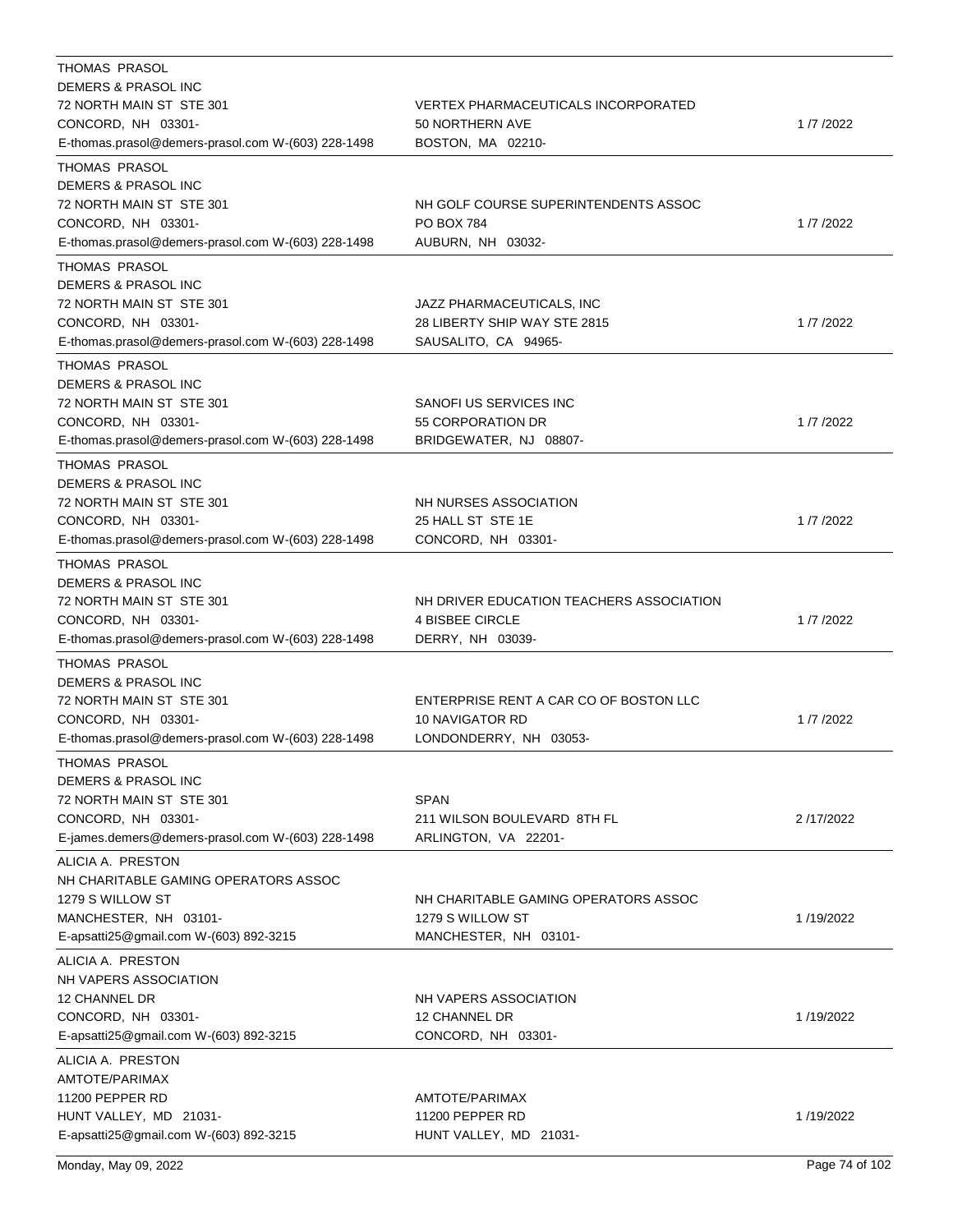| ALICIA A. PRESTON                                            |                                                  |              |
|--------------------------------------------------------------|--------------------------------------------------|--------------|
| <b>CANNABIS HAVEN</b>                                        |                                                  |              |
| 12 CHENNELL DR                                               | <b>CANNABIS HAVEN</b>                            |              |
| CONCORD, NH 03842-<br>E-apsatti25@gmail.com W-(603) 892-3215 | 12 CHENNELL DR<br>CONCORD, NH 03842-             | 1/19/2022    |
| ALICIA A. PRESTON                                            |                                                  |              |
| DERRY PLUMBING & HEATING                                     |                                                  |              |
| 41 BIRCH ST                                                  | DERRY PLUMBING & HEATING                         |              |
| DERRY, NH 03038-                                             | 41 BIRCH ST                                      | 1/19/2022    |
| E-apsatti25@gmail.com W-(603) 892-3215                       | DERRY, NH 03038-                                 |              |
| ANDREW PROVENCHER                                            |                                                  |              |
| 4 PARK ST, STE 210                                           | <b>BREEZELINE</b>                                |              |
| CONCORD, NH 03301-                                           | 3 BATTERYMARCH PARK, STE 200                     | 4/27/2022    |
| E-ANDREW2BFRESHCONSULTING.COM W-(603) 565-                   | QUINCEY, MA 02169-                               |              |
| 5382                                                         |                                                  |              |
| ANDREW PROVENCHER                                            |                                                  |              |
| <b>B - FRESH CONSULTING LLC</b>                              |                                                  |              |
| 4 PARK ST S TE 210                                           | NORTH COUNTRY ALLIANCE FOR BALANCED              |              |
|                                                              | <b>CHANGE</b>                                    |              |
| CONCORD, NH 03301-                                           | <b>PO BOX 553</b><br>LITTLETON, NH 03561-        | 1/18/2022    |
| E-andrew@bfreshconsulting.com W-(603) 565-5382               |                                                  |              |
| ANDREW PROVENCHER                                            |                                                  |              |
| <b>B-FRESH CONSULTING LLC</b>                                |                                                  |              |
| 4 PARK ST STE 210<br>CONCORD, NH 03301-                      | YES.EVERY KID.<br>c/o bfresh 4 PARK ST           | 1/7/2022     |
| E-andrew@bfreshconsulting.com W-(603) 565-5382               | CONCORD, NH 03301-                               |              |
|                                                              |                                                  |              |
| ANDREW PROVENCHER                                            |                                                  |              |
| <b>B-FRESH CONSULTING LLC</b>                                |                                                  |              |
| 4 PARK ST STE 210<br>CONCORD, NH 03301-                      | OLIVEWOOD ENERGY<br>470 JAMES ST STE 007         | 1/7/2022     |
| E-andrew@bfreshconsulting.com W-(603) 565-5382               | NEW HAVEN, CT 06513-                             |              |
|                                                              |                                                  |              |
| ANDREW PROVENCHER                                            |                                                  |              |
| <b>B-FRESH CONSULTING LLC</b>                                |                                                  |              |
| 4 PARK ST STE 210<br>CONCORD, NH 03301-                      | NEW HAMPSHIRE BREWERS ASSOCIATION<br>PO BOX 2216 | 1/7/2022     |
| E-andrew@bfreshconsulting.com W-(603) 565-5382               | CONCORD, NH 03302-                               |              |
|                                                              |                                                  |              |
| ROBERT QUINN<br>NEW HAMPSHIRE ASSOCIATION OF REALTORS        |                                                  |              |
| 11 SOUTH MAIN ST #301                                        | NEW HAMPSHIRE ASSOCIATION OF REALTORS            |              |
| CONCORD, NH 03301-                                           | 11 SOUTH MAIN ST #301                            | 1/20/2022    |
| E-bob@nhar.com W-(603) 225-5549                              | CONCORD, NH 03301-                               |              |
| JOSHUA P. REAP                                               |                                                  |              |
| ASSOCIATED BUILDERS & CONTRACTORS OF NH/VT                   |                                                  |              |
| 58 CHENNELL DR                                               | ASSOCIATED BUILDERS & CONTRACTORS OF             |              |
|                                                              | NH/VT                                            |              |
| CONCORD, NH 03301-                                           | 58 CHENNELL DR                                   | 2 / 8 / 2022 |
| E-josh@abcnhvt.org W-(603) 226-4789                          | CONCORD, NH 03301-                               |              |
| STEFANI REARDON                                              |                                                  |              |
| POINT32HEALTH                                                |                                                  |              |
| 1 WELLNESS WAY                                               | HARVARD PILGRIM HEALTH CARE                      |              |
| CANTON, MA 02021-                                            | 1 WELLNESS WAY                                   | 12/13/2021   |
| E-stefani.reardon@point32health.org W-(781) 612-4745         | CANTON, MA 02021-                                |              |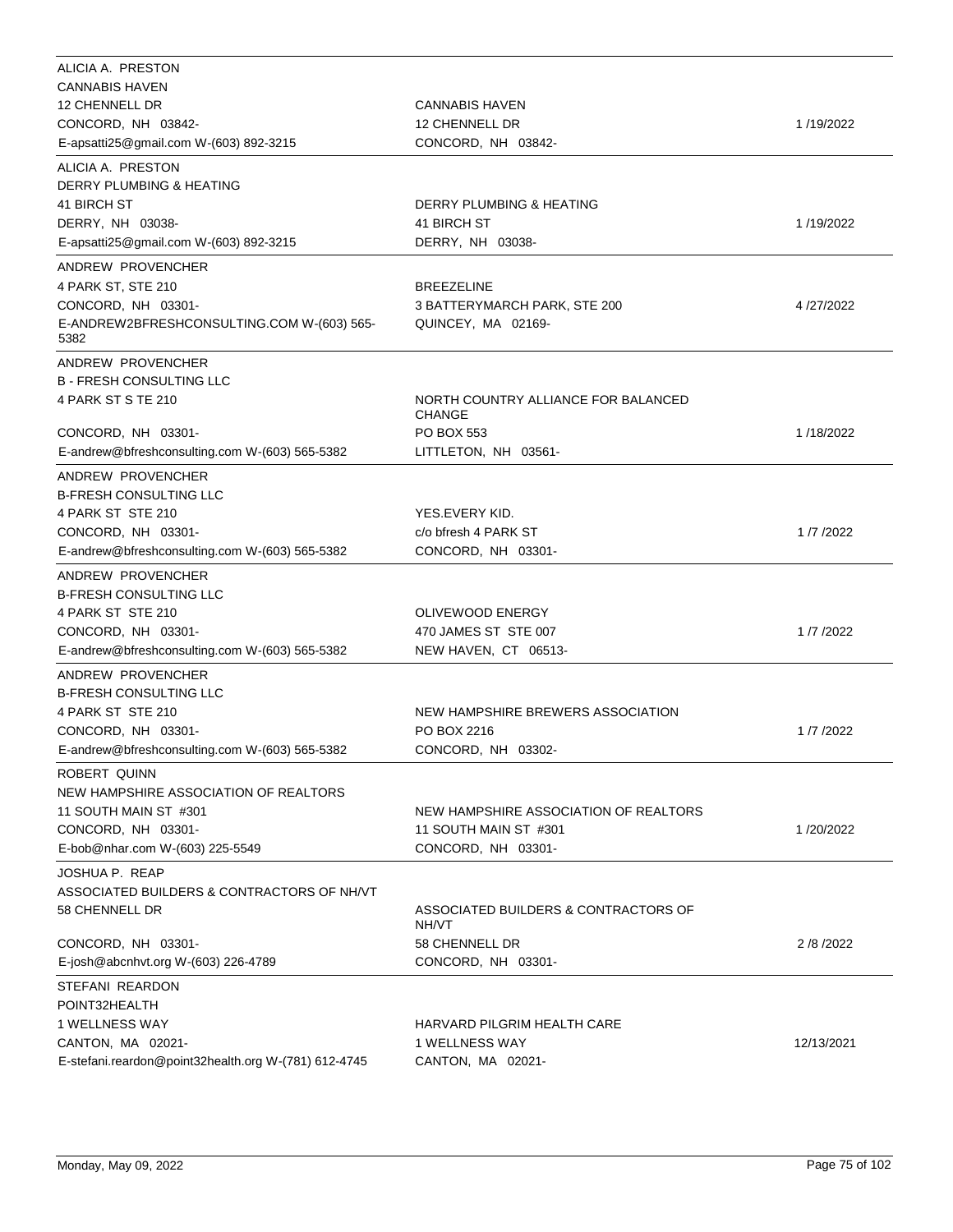| TARA REARDON                                              |                                                             |            |
|-----------------------------------------------------------|-------------------------------------------------------------|------------|
| NEW HAMPSHIRE COMMUNITY LOAN FUND                         |                                                             |            |
| 7 WALL ST                                                 | NH COMMUNITY LOAN FUND                                      |            |
| CONCORD, NH 03301-                                        | 7 WALL ST                                                   | 1/4/2022   |
| E-treardon@rocnh.org W-(603) 224-6669                     | CONCORD, NH 03301-                                          |            |
| ALAN M. RICE                                              |                                                             |            |
| GUN OWNERS OF AMERICA INC                                 |                                                             |            |
| 8001 FORBES PL STE 202                                    | <b>GUN OWNERS OF AMERICA</b>                                |            |
| SPRINGFIELD, VA 22151-                                    | No Longer Lobbying effective 03/31/22                       | 1/11/2022  |
| E-00000000000000 W-(703) 321-8585                         | SPRINGFIELD, VA 22151-                                      |            |
| <b>BARBARA B. RICHTER</b>                                 |                                                             |            |
| NEW HAMPSHIRE ASSOC OF CONSERVATION<br><b>COMMISSIONS</b> |                                                             |            |
| 54 PORTSMOUTH ST                                          | NEW HAMPSHIRE ASSOC OF CONSERVATION<br><b>COMMISSIONS</b>   |            |
| CONCORD, NH 03301-                                        | 54 PORTSMOUTH ST                                            | 2/4/2022   |
| E-barbara@nhacc.org W-(603) 224-7867                      | CONCORD, NH 03301-                                          |            |
| JILL L. RICKARD                                           |                                                             |            |
| AMERICAN COUNCIL OF LIFE INSURERS                         |                                                             |            |
| 101 CONSTITUTION AVE NW STE 700                           | AMERICAN COUNCIL OF LIFE INSURERS                           |            |
| WASHINGTON, DC 20001-2133                                 | 101 CONSTITUTION AVE NW STE 700                             | 1/24/2022  |
| E-jillrickard@acli.com W-(202) 624-2046                   | WASHINGTON, DC 20001-2133                                   |            |
| LAURIE ROBERTS                                            |                                                             |            |
| <b>INNOCENCE PROJECT</b>                                  |                                                             |            |
| 40 WORTH ST STE 701                                       | <b>INNOCENCE PROJECT</b>                                    |            |
| NEW YORK, NY 10013-                                       | 40 WORTH ST STE 701                                         | 1/28/2022  |
| E-Iriefberg@innocenceproject.org W-(212) 405-6028         | NEW YORK, NY 10013-                                         |            |
| PAULA T. ROGERS                                           |                                                             |            |
| <b>6 WALL STREET</b>                                      | ANTHEM INC dba ANTHEM BLUE CROSS BLUE<br>SHIELD NH          |            |
| CONCORD, NH 03301-                                        | <b>1155 ELM ST</b>                                          | 12/6 /2021 |
| E-ptrogers10@gmail.com W-(603) 848-4354                   | MANCHESTER, NH 03101-                                       |            |
| MICHAEL S. ROLLO                                          |                                                             |            |
| AMERICAN CANCER SOCIETY CANCER ACTION<br><b>NETWORK</b>   |                                                             |            |
| 2 COMMERCE DR                                             | AMERICAN CANCER SOCIETY CANCER ACTION<br><b>NETWORK</b>     |            |
| BEDFORD, NH 03110-                                        | 555 11TH ST NW STE 300                                      | 3/23/2022  |
| E-mike.rollo@cancer.org W-(603) 661-8974                  | WASHINGTON, DC 20004-                                       |            |
| KAREN ROSENBERG                                           |                                                             |            |
| 64 N MAIN ST STE 2                                        | DISABILITY RIGHTS CENTER NH INC                             |            |
| CONCORD, NH 03301-                                        | 64 N MAIN ST STE 2                                          | 1/5/2022   |
| E-karenr@drcnh.org W-(603) 228-0432                       | CONCORD, NH 03301-                                          |            |
| TERESA R. ROSENBERGER<br>THE BERNSTEIN SHUR GROUP         |                                                             |            |
| 670 N COMMERCIAL ST STE 108 PO BOX 1120                   | CONSOLIDATED COMMUNICATIONS                                 |            |
| MANCHESTER, NH 03105-1120                                 | ONE DAVIS FARM RD                                           | 1/21/2022  |
| E-trosenberger@bernsteinshur.com W-(603) 665-8834         | PORTLAND, ME 04103-                                         |            |
| TERESA R. ROSENBERGER                                     |                                                             |            |
| THE BERNSTEIN SHUR GROUP                                  |                                                             |            |
| 670 N COMMERCIAL ST STE 108 PO BOX 1120                   | NEW HAMPSHIRE SOCIETY OF CERT. PUBLIC<br><b>ACCOUNTANTS</b> |            |
| MANCHESTER, NH 03105-1120                                 | 1750 ELM ST STE 403                                         | 1/21/2022  |
| E-trosenberger@bernsteinshur.com W-(603) 665-8834         | MANCHESTER, NH 03104-                                       |            |
|                                                           |                                                             |            |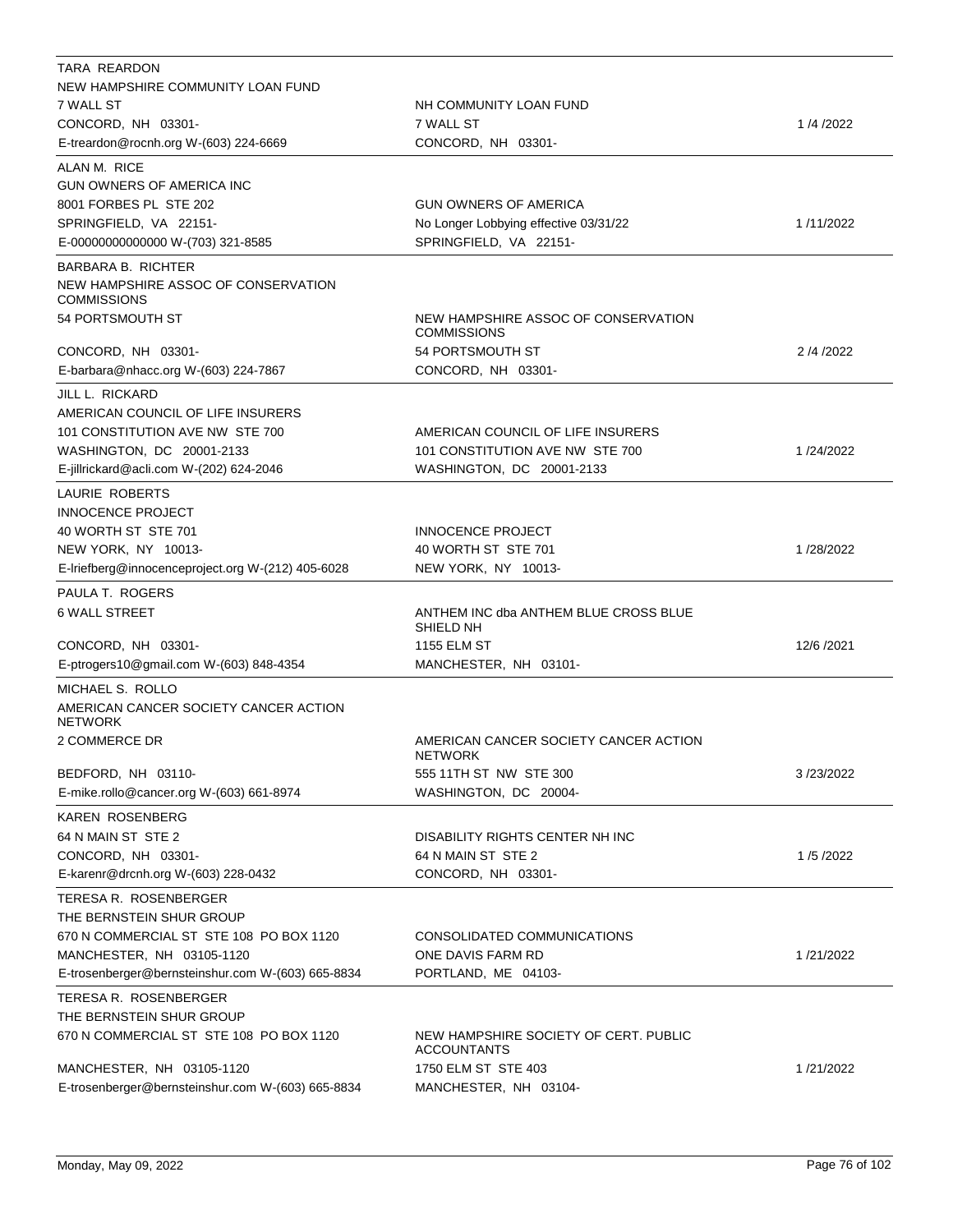| TERESA R. ROSENBERGER                                                |                                                            |           |
|----------------------------------------------------------------------|------------------------------------------------------------|-----------|
| THE BERNSTEIN SHUR GROUP                                             |                                                            |           |
| 670 N COMMERCIAL ST STE 108 PO BOX 1120<br>MANCHESTER, NH 03105-1120 | ED CHOICE<br>111 MONUMENT CIRCLE STE 2650                  | 1/21/2022 |
| E-trosenberger@bernsteinshur.com W-(603) 665-8834                    | INDIANAPOLIS, IN 46204-                                    |           |
|                                                                      |                                                            |           |
| TERESA R. ROSENBERGER                                                |                                                            |           |
| THE BERNSTEIN SHUR GROUP                                             |                                                            |           |
| 670 N COMMERCIAL ST STE 108 PO BOX 1120                              | <b>PRIMEX</b>                                              |           |
| MANCHESTER, NH 03105-1120                                            | <b>46 DONOVAN ST</b><br>CONCORD, NH 03301-                 | 1/21/2022 |
| E-trosenberger@bernsteinshur.com W-(603) 665-8834                    |                                                            |           |
| TERESA R. ROSENBERGER                                                |                                                            |           |
| THE BERNSTEIN SHUR GROUP                                             |                                                            |           |
| 670 N COMMERCIAL ST STE 108 PO BOX 1120                              | NORTH COUNTRY HEALTH ASSOCIATION                           |           |
| MANCHESTER, NH 03105-1120                                            | 8 CLOVER LANE                                              | 1/21/2022 |
| E-trosenberger@bernsteinshur.com W-(603) 665-8834                    | WHITEFIELD, NH 03498-                                      |           |
| TERESA R. ROSENBERGER                                                |                                                            |           |
| THE BERNSTEIN SHUR GROUP                                             |                                                            |           |
| 670 N COMMERCIAL ST STE 108 PO BOX 1120                              | WATERFORD RESEARCH INSTITUTE LLC                           |           |
| MANCHESTER, NH 03105-1120                                            | 4246 RIVERBOAT RD STE 150                                  | 1/7/2022  |
| E-trosenberger@bernsteinshur.com W-(603) 665-8834                    | TAYLORSCILLE, UT 84123-                                    |           |
| TERESA R. ROSENBERGER                                                |                                                            |           |
| THE BERNSTEIN SHUR GROUP                                             |                                                            |           |
| 670 N COMMERCIAL ST STE 108 PO BOX 1120                              | NH ASSOCIATION OF NATUROPATHIC DOCTORS                     |           |
| MANCHESTER, NH 03105-1120                                            | PO BO 1510                                                 | 1/21/2022 |
| E-trosenberger@bernsteinshur.com W-(603) 665-8834                    | NASHUA, NH 03061-                                          |           |
| TERESA R. ROSENBERGER                                                |                                                            |           |
| THE BERNSTEIN SHUR GROUP                                             |                                                            |           |
| 670 N COMMERCIAL ST STE 108 PO BOX 1120                              | US CELLULAR                                                |           |
| MANCHESTER, NH 03105-1120                                            | 8410 WEST BRYN MAWR                                        | 1/21/2022 |
| E-trosenberger@bernsteinshur.com W-(603) 665-8834                    | CHICAGO, IL 60631-                                         |           |
| TERESA R. ROSENBERGER                                                |                                                            |           |
| THE BERNSTEIN SHUR GROUP                                             |                                                            |           |
| 670 N COMMERCIAL ST STE 108 PO BOX 1120                              | AAA NORTHERN NEW ENGLAND                                   |           |
| MANCHESTER, NH 03105-1120                                            | PO BOX 3544                                                | 1/21/2022 |
| E-trosenberger@bernsteinshur.com W-(603) 665-8834                    | PORTLAND, ME 04104-                                        |           |
| TERESA R. ROSENBERGER                                                |                                                            |           |
| THE BERNSTEIN SHUR GROUP                                             |                                                            |           |
| 670 N COMMERCIAL ST STE 108 PO BOX 1120                              | NEW HAMPSHIRE BAR ASSOCIATION                              |           |
| MANCHESTER, NH 03105-1120                                            | 2 PILLSBURY ST                                             | 1/7/2022  |
| E-trosenberger@bernsteinshur.com W-(603) 665-8834                    | CONCORD, NH 03301-                                         |           |
| <b>TERESA R. ROSENBERGER</b>                                         |                                                            |           |
| THE BERNSTEIN SHUR GROUP                                             |                                                            |           |
| 670 N COMMERCIAL ST STE 108 PO BOX 1120                              | DIXVILLE CAPITAL LLC/BALSAMS RESORT<br><b>HOLDINGS LLC</b> |           |
| MANCHESTER, NH 03105-1120                                            | PO BOX 547 8 AIRPORT RD                                    | 2/15/2022 |
| E-trosenberger@bernsteinshur.com W-(603) 665-8834                    | BETHEL, ME 04217-                                          |           |
| TERESA R. ROSENBERGER                                                |                                                            |           |
| THE BERNSTEIN SHUR GROUP                                             |                                                            |           |
| 670 N COMMERCIAL ST STE 108 PO BOX 1120                              | WOODSVILLE FIRE DISTRICT                                   |           |
| MANCHESTER, NH 03105-1120                                            | No Longer Lobbying effective 2/3/22                        | 1/21/2022 |
| E-trosenberger@bernsteinshur.com W-(603) 665-8834                    | WOODSVILLE, NH 03275-                                      |           |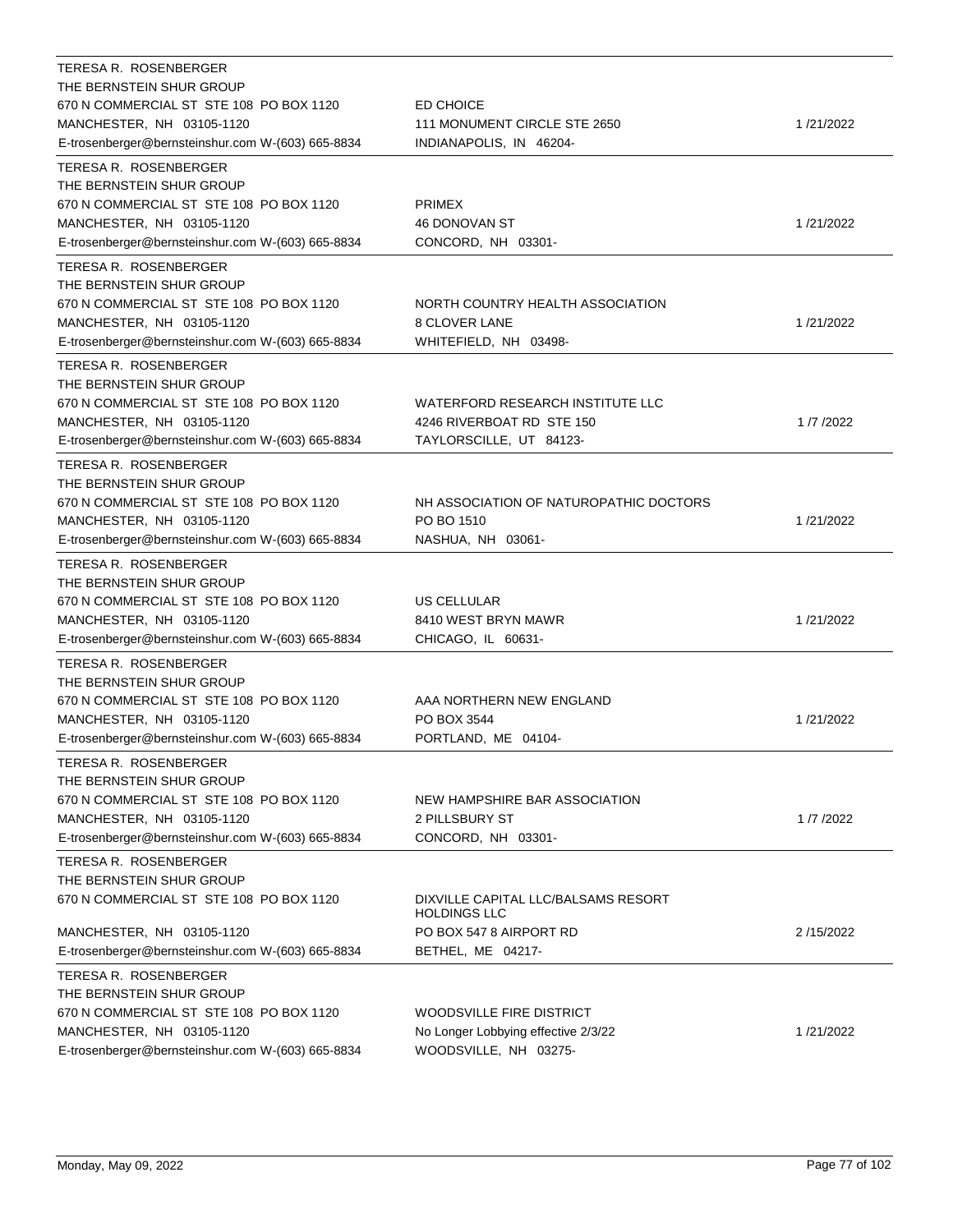| TERESA R. ROSENBERGER                             |                                                         |           |
|---------------------------------------------------|---------------------------------------------------------|-----------|
| THE BERNSTEIN SHUR GROUP                          |                                                         |           |
| 670 N COMMERCIAL ST STE 108 PO BOX 1120           | PENNICHUCK CORPORATION                                  |           |
| MANCHESTER, NH 03105-1120                         | <b>25 MANCHESTER ST</b>                                 | 1/21/2022 |
| E-trosenberger@bersteinshur.com W-(603) 665-8834  | MERRIMACK, NH 03054-                                    |           |
| TERESA R. ROSENBERGER                             |                                                         |           |
| THE BERNSTEIN SHUR GROUP                          |                                                         |           |
| 670 N COMMERCIAL ST STE 108 PO BOX 1120           | NH LIBRARY ASSOCIATION                                  |           |
| MANCHESTER, NH 03105-1120                         | 695 MAIN ST                                             | 1/21/2022 |
| E-trosenberger@bersteinshur.com W-(603) 665-8834  | LACONIA, NH 03246-                                      |           |
| <b>TERESA R. ROSENBERGER</b>                      |                                                         |           |
| THE BERNSTEIN SHUR GROUP                          |                                                         |           |
| 670 N COMMERCIAL ST STE 108 PO BOX 1120           | NH ASSOCIATION OF NATURAL RESOURCE<br><b>SCIENTISTS</b> |           |
| MANCHESTER, NH 03105-1120                         | PO BOX 10                                               | 1/21/2022 |
| E-trosenberger@bernsteinshur.com W-(603) 665-8834 | CONCORD, NH 03301-                                      |           |
| TERESA R. ROSENBERGER                             |                                                         |           |
| THE BERNSTEIN SHUR GROUP                          |                                                         |           |
| 670 N COMMERCIAL ST STE 108 PO BOX 1120           | NH HEALTH CARE ASSOCIATION                              |           |
| MANCHESTER, NH 03105-1120                         | 5 SHEEP DAVIS RD                                        | 1/21/2022 |
| E-trosenberger@bernsteinshur.com W-(603) 665-8834 | PEMBROKE, NH 03275-3702                                 |           |
| Teresa R. Rosenberger                             |                                                         |           |
| The Bernstein Shur Group                          |                                                         |           |
| 670 N. Commercial St, Ste 108, PO Box 1120        | Camp Robin Hood                                         |           |
| Manchester, NH 03105-                             | 65 Robin Hood Ln                                        | 4/1/2022  |
| E-trosenberger@bersteinshur.com W-(603) 665-8834  | Freedom, NH 03865-                                      |           |
| TERESA R. ROSENBERGER                             |                                                         |           |
| THE BERNSTEIN SHUR GROUP                          |                                                         |           |
| 670 N COMMERCIAL ST STE 108 PO BOX 1120           | NEW HAMPSHIRE TELEPHONE ASSOCIATION                     |           |
| MANCHESTER, NH 03105-1120                         | <b>PO BOX 87</b>                                        | 1/21/2022 |
| E-trosenberger@6036658834 W-(603) 665-8834        | WEARE, NH 03281-                                        |           |
| TERESA R. ROSENBERGER                             |                                                         |           |
| THE BERNSTEIN SHUR GROUP                          |                                                         |           |
| 670 N COMMERCIAL ST STE 108 PO BOX 1120           | BRAIN INJURY ASSOCIATION OF NEW HAMPSHIRE               |           |
| MANCHESTER, NH 03105-1120                         | 52 PLEASANT ST                                          | 1/21/2022 |
| E-trosenberger@bernsteinshur.com W-(603) 665-8834 | CONCORD, NH 03301-                                      |           |
| TERESA R. ROSENBERGER                             |                                                         |           |
| THE BERNSTEIN SHUR GROUP                          |                                                         |           |
| 670 N COMMERCIAL ST STE 108 PO BOX 1120           | NEW HAMPSHIRE PRESERVATION ALLLIANCE                    |           |
| MANCHESTER, NH 03105-1120                         | 2 EAGLE SQ PO BOX 268                                   | 1/21/2022 |
| E-trosenberger@bernsteinshur.com W-(603) 665-8834 | CONCORD, NH 03302-0268                                  |           |
| TERESA R. ROSENBERGER                             |                                                         |           |
| THE BERNSTEIN SHUR GROUP                          |                                                         |           |
| 670 N COMMERCIAL ST STE 108 PO BOX 1120           | NH ELECTRIC COOPERATIVE                                 |           |
| MANCHESTER, NH 03105-1120                         | 579 TENNEY MOUNTAIN HWY                                 | 1/21/2022 |
| E-trosenberger@bernsteinshur.com W-(603) 665-8834 | PLYMOUTH, NH 03264-                                     |           |
| TERESA R. ROSENBERGER                             |                                                         |           |
| THE BERNSTEIN SHUR GROUP                          |                                                         |           |
| 670 N COMMERCIAL ST STE 108 PO BOX 1120           | <b>CASA NH</b>                                          |           |
| MANCHESTER, NH 03105-1120                         | PO BOX 1327                                             | 1/21/2022 |
| E-trosenberger@bernsteinshur.com W-(603) 665-8834 | MANCHESTER, NH 03105-1327                               |           |
|                                                   |                                                         |           |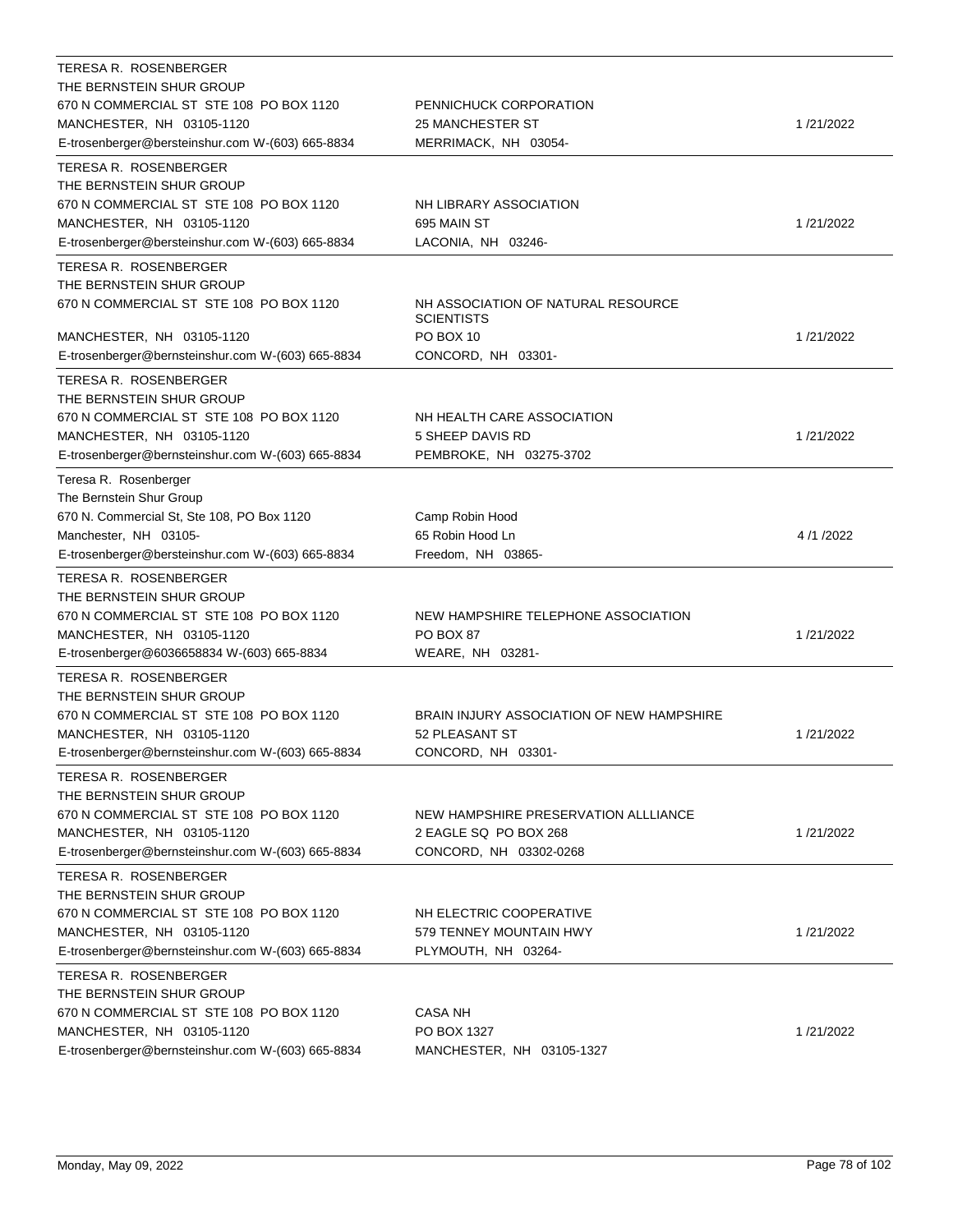| TERESA R. ROSENBERGER<br>THE BERNSTEIN SHUR GROUP<br>670 N COMMERCIAL ST STE 108 PO BOX 1120 | INTERINSURANCE OF THE AUTOMOBILE CLUB                  |           |
|----------------------------------------------------------------------------------------------|--------------------------------------------------------|-----------|
| MANCHESTER, NH 03105-1120<br>E-trosenberger@bernsteinshur.com W-(603) 665-8834               | 3333 FAIRVIEW RD A-131<br>COSTA MESA, CA 92626-        | 1/21/2022 |
| TERESA R. ROSENBERGER                                                                        |                                                        |           |
| THE BERNSTEIN SHUR GROUP                                                                     |                                                        |           |
| 670 N COMMERCIAL ST STE 108 PO BOX 1120                                                      | COALITION COMMUNITIES 2.0                              |           |
| MANCHESTER, NH 03105-1120                                                                    | c/o TOWN OF MEREDITH OFFICES 41 MAIN ST                | 1/7/2022  |
| E-trosenberger@bernsteinshur.com W-(603) 665-8834                                            | MEREDITH, NH 03253-                                    |           |
| <b>GEORGE W. ROUSSOS</b>                                                                     |                                                        |           |
| ORR & RENO PA                                                                                |                                                        |           |
| 45 S MAIN ST PO BOX 3550                                                                     | NEW HAMPSHIRE ASSOC OF DOMESTIC<br><b>INSURANCE CO</b> |           |
| CONCORD, NH 03302-                                                                           | 45 S MAIN ST PO BOX 3550                               | 1/7/2022  |
| E-groussos@orr-reno.com W-(603) 223-9143                                                     | CONCORD, NH 03302-                                     |           |
| GEORGE W. ROUSSOS                                                                            |                                                        |           |
| ORR & RENO PA<br>45 S MAIN ST PO BOX 3550                                                    | <b>CIGNA</b>                                           |           |
| CONCORD, NH 03302-                                                                           | 900 COTTAGE GROVE RD B6LPA                             | 1/7/2022  |
| E-groussos@orr-reno.com W-(603) 223-9143                                                     | BLOOMFIELD, CT 06002-                                  |           |
| <b>GEORGE W. ROUSSOS</b>                                                                     |                                                        |           |
| ORR & RENO PA                                                                                |                                                        |           |
| 45 S MAIN ST PO BOX 3550                                                                     | AMERICAN PROPERTY CASUALTY INSURANCE<br>ASSOC          |           |
| CONCORD, NH 03302-                                                                           | 95 COLUMBIA ST                                         | 1/7/2022  |
| E-groussos@orr-reno.com W-(603) 223-9143                                                     | ALBANY, NY 12210-                                      |           |
| <b>BRIAN C. RYLL</b><br>PROFESSIONAL FIRE FIGHTERS OF NEW HAMPSHIRE                          |                                                        |           |
| 43 CENTRE ST                                                                                 | PROFESSIONAL FIRE FIGHTERS OF NEW<br><b>HAMPSHIRE</b>  |           |
| CONCORD, NH 03301-                                                                           | <b>43 CENTRE ST</b>                                    | 1/4/2022  |
| E-brian@pffnh.org W-(603) 223-3304                                                           | CONCORD, NH 03301-                                     |           |
| STEVE SALTZMAN<br>NEW HAMPSHIRE COMMUNITY LOAN FUND INC                                      |                                                        |           |
| 7 WALL ST                                                                                    | NEW HAMPSHIRE COMMUNITY LOAN FUND                      |           |
| CONCORD, NH 03301-                                                                           | 7 WALL ST                                              | 1/27/2022 |
| E-ssaltzman@communityloanfund.org W-(603) 224-6669                                           | CONCORD, NH 03301-                                     |           |
| KATHY SANCHEZ                                                                                |                                                        |           |
| <b>INSTITUTE FOR JUSTICE</b>                                                                 |                                                        |           |
| 901 N GLEBE RD STE 900                                                                       | <b>INSTITUTE FOR JUSTICE</b>                           |           |
| ARLINGTON, VA 22203-<br>E-ksanchez@ij.org W-(703) 682-9320                                   | 901 N GLEBE RD STE 900<br>ARLINGTON, VA 22203-         | 2/9/2022  |
| ELIZABETH C. SARGENT                                                                         |                                                        |           |
| SHEEHAN PHINNEY CAPITOL GROUP<br>2 EAGLE SQ                                                  | NH SHERIFFS ASSOCIATION                                |           |
| CONCORD, NH 03301-                                                                           | c/o CARROLL COUNTY SHERIFFS OFF. 95 WATER<br>VILLAGE   | 1/5/2022  |
| E-esargent@sheehan.com W-(603) 228-2370                                                      | OSSIPEE, NH 03864-                                     |           |
| ELIZABETH C. SARGENT                                                                         |                                                        |           |
| SHEEHAN PHINNE CAPITOL GROUP                                                                 |                                                        |           |
| 2 EAGLE SQ                                                                                   | NH ASSOCIATION OF CHIEFS OF POLICE                     |           |
| CONCORD, NH 03301-                                                                           | 9 SILVER LAKE RD                                       | 1/5/2022  |
| E-esargent@sheehan.com W-(603) 228-2370                                                      | HOLLIS, NH 03049-                                      |           |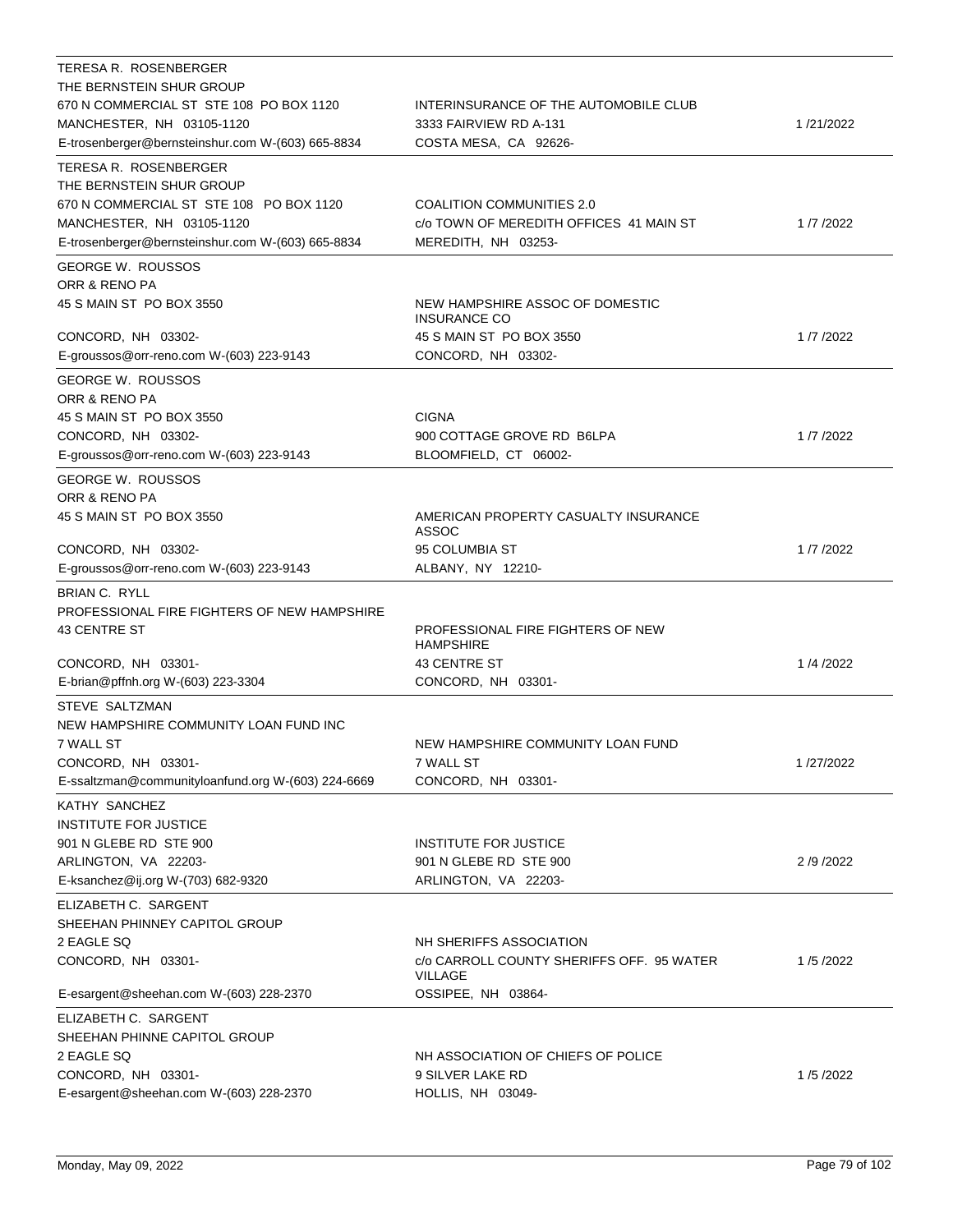| ELIZABETH C. SARGENT<br>SHEEHAN PHINNEY CAPITOL GROUP<br>2 EAGLE SQ<br>CONCORD, NH 03301-<br>E-esargent@sheehan.com W-(603) 228-2370                         | NH FUNERAL DIRECTORS ASSOCIATION<br>120 GILSUM RD<br>SURRY, NH 03431-                                         | 1/5/2022   |
|--------------------------------------------------------------------------------------------------------------------------------------------------------------|---------------------------------------------------------------------------------------------------------------|------------|
| ELIZABETH C. SARGENT<br>SHEEHAN PHINNEY CAPITOL GROUP<br>2 EAGLE SQ                                                                                          | NH SOCIETY OF HEALTH SYSTEM PHARMACISTS                                                                       |            |
| CONCORD, NH 03301-<br>E-esargent@sheehan.com W-(603) 228-2370                                                                                                | <b>INC</b><br>341 MERIDIEN RD<br>LEBANON, NH 03766-                                                           | 1/5/2022   |
| ELIZABETH C. SARGENT<br>SHEEHAN PHINNEY CAPITOL GROUP<br>2 EAGLE SQ<br>CONCORD, NH 03301-<br>E-esargent@sheehan.com W-(603) 228-2370                         | COALITION OF NH CHAIN DRUG STORES<br>c/o 2 EAGLE SQ<br>CONCORD, NH 03301-                                     | 1/5/2022   |
| ELIZABETH C. SARGENT<br>SHEEHAN PHINNEY CAPITOL GROUP<br>2 EAGLE SQ<br>CONCORD, NH 03301-<br>E-esargent@sheehan.com W-(603) 228-2370                         | NH PHARMACISTS ASSOCIATION<br>373 S WILLOW ST D1-1 STE 165<br>MANCHESTER, NH 03103-                           | 1/5/2022   |
| ELIZABETH C. SARGENT<br>SHEEHAN PHINNEY CAPITOL GROUP<br>2 EAGLE SQ<br>CONCORD, NH 03301-<br>E-esargent@sheehan.com W-(603) 228-2370                         | NH ACADEMY OF AUDIOLOGY<br>27 IRON WORKS RD<br>CONCORD, NH 03301-                                             | 1/12/2022  |
| JANET E. SCHAFFER<br><b>CIVIX STRATEGIES</b><br>114 N MAIN ST<br>CONCORD, NH 03301-<br>E-janet.schaffer06@gmail.com W-(603) 456-3641                         | <b>CIVIX STRATEGIES</b><br>114 N MAIN ST<br>CONCORD, NH 03301-                                                | 3/1/2022   |
| SCOTT A. SCHAIER<br>NH BEER & BEVERAGE DISTRIBUTORS ASSOCIATION<br>21 DURHAM POINT RD<br>DURHAM, NH 03824-<br>E-scott.schaier@beerbiznh.com W-(603) 502-6650 | NH BEER & BEVERAGE DISTRIBUTORS<br><b>ASSOCIATION</b><br>21 DURHAM POINT RD<br>DURHAM, NH 03824-              | 1/18/2022  |
| ADAM J. SCHMIDT<br>J. GRIMBILAS STRATEGIC SOLUTIONS LLC<br>PO BOX 233<br>NORTHWOOD, NH 03261-<br>E-adam@jgstrategies.com W-(603) 785-4973                    | PRIME ALTERNATIVE TREATMENT CENTERS OF NH<br>380 DANIEL WEBSTER HIGHWAY<br>MERRIMACK, NH 03054-               | 2/23/2022  |
| ADAM J. SCHMIDT<br><b>J. GRIMBILAS STRATEGIC SOLUTIONS LLC</b><br>PO BOX 233<br>NORTHWOOD, NH 03261-<br>E-jodi@jgstrategies.com W-(603) 496-2638             | NH SNOWMOBILE ASSOCIATION<br>600 LACONIA RD ST 2<br>TILTON, NH 03276-                                         | 12/16/2021 |
| ADAM J. SCHMIDT<br>J. GRIMBILAS STRATEGIC SOLUTIONS LLC<br>PO BOX 233<br>NORTHWOOD, NH 03261-<br>E-adam@jgstrategies.com W-(603) 496-2638                    | NATIONAL ASSOC OF INSUR. & FINANCIAL<br><b>ADVISORS NH</b><br>835 HANOVER ST STE 205<br>MANCHESTER, NH 03104- | 12/16/2021 |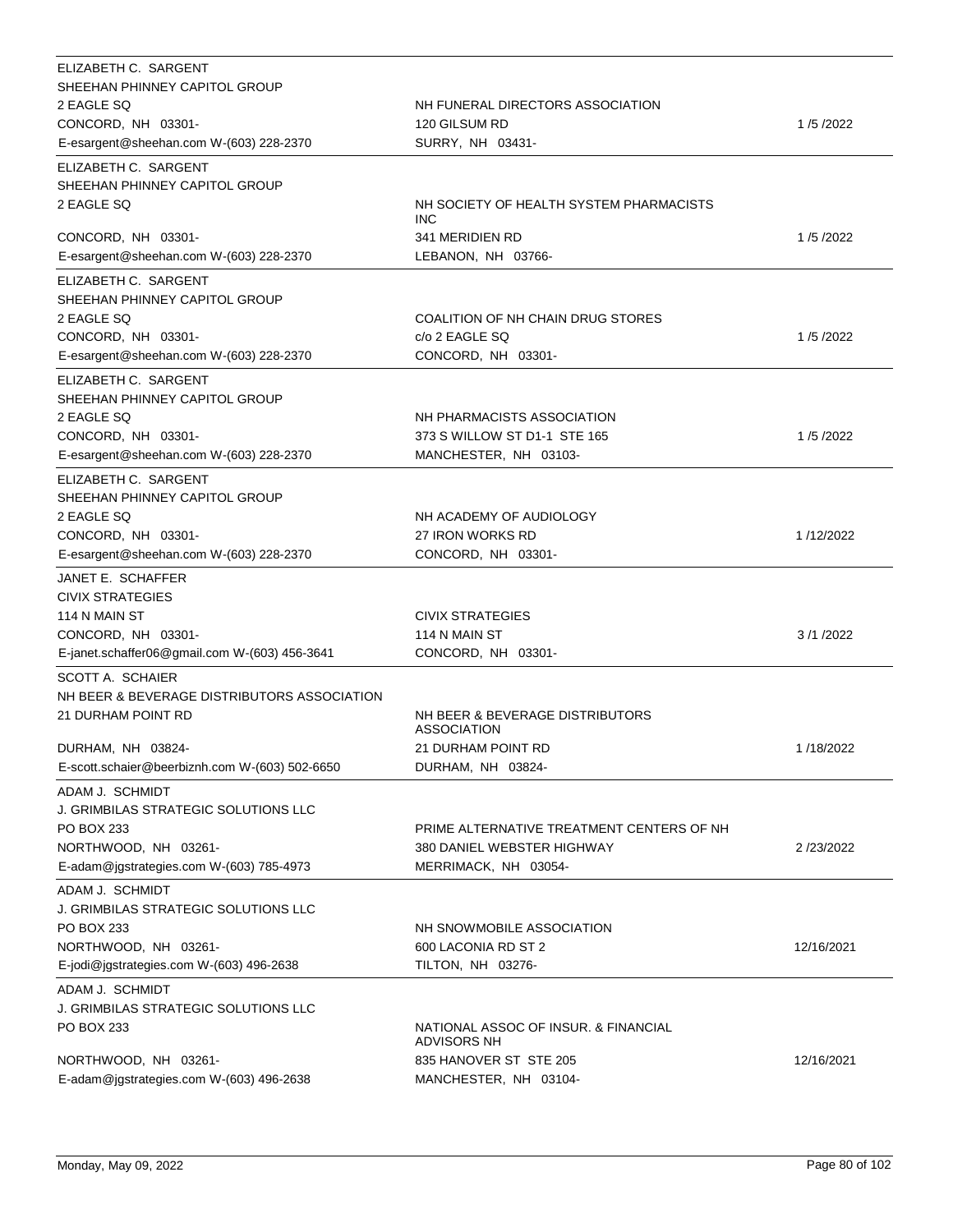| ADAM J. SCHMIDT<br>J. GRIMBILAS STRATEGIC SOLUTIONS LLC<br>PO BOX 233<br>NORTHWOOD, NH 03261-<br>E-adam@jgstrategies.com W-(603) 785-4973        | BRIDGEWATER POWER COMPANY LLP<br>PO BOX 678<br>ASHLAND, NH 03216-                    | 12/16/2021 |
|--------------------------------------------------------------------------------------------------------------------------------------------------|--------------------------------------------------------------------------------------|------------|
| Adam J. Schmidt<br>J. Grimilas Strategic Solutions LLC<br>PO Box 233<br>Northwood, NH 03261-<br>E-adam@jgstrategies.com W-(603) 785-4973         | Light & Wonder<br>6601 Bermuda Rd<br>Las Vegas, NV 89119-                            | 5/4/2022   |
| Adam J. Schmidt<br>J. Grimbilas Strategic Solutions LLC<br>PO Box 233<br>Northwood, NH 03261-<br>E-adam@jgstrategies.com W-(603) 496-2638        | <b>Scientific Games LLC</b><br>1500 Bluegrass Lakes Parkway<br>Alphanetta, GA 03104- | 5/4/2022   |
| ADAM J. SCHMIDT<br>J. GRIMBILAS STRATEGIC SOLUTIONS LLC<br>PO BOX 233<br>NORTHWOOD, NH 03261-<br>E-adam@jgstrategies.com W-(603) 785-4973        | NH BEVERAGE ASSOCIATION<br>c/o 1 EXECUTIVE PARK DR<br>BEDFORD, NH 03110-             | 12/16/2021 |
| ADAM J. SCHMIDT<br>J. GRIMBILAS STRATEGIC SOLUTIONS LLC<br><b>PO BOX 223</b><br>NORTHWOOD, NH 03261-<br>E-adam@jgstrategies.com W-(603) 785-4973 | NH ASSOCIATION OF REALTORS<br>11 SOUTH MAIN ST STE 301<br>CONCORD, NH 03301-         | 12/16/2021 |
| ADAM J. SCHMIDT<br>J. GRIMBILAS STRATEGIC SOLUTIONS LLC<br>PO BOX 233<br>NORTHWWOD, NH 03261-<br>$E$ -adam $@$                                   | <b>MTX GROUP INC</b><br>No Longer Lobbying effective 03/30/22<br>ALBANY, NY 12203-   | 12/16/2021 |
| ADAM J. SCHMIDT<br>J. GRIMBILAS STRATEGIC SOLUTIONS LLC<br>PO BOX 233<br>NORTHWOOD, NH 03261-<br>E-adam@jgstrategies.com W-(603) 785-4973        | NH ASSOCIATION OF FIRE CHIEFS<br>547 BANCROFT HIGHWAY<br>LITCHFIELD, NH 03052-       | 12/16/2021 |
| ADAM J. SCHMIDT<br>J. GRIMBILAS STRATEGIC SOLUTIONS LLC<br>PO BOX 233<br>NORTHWOOD, NH 03261-<br>E-adam@jgstrategies.com W-(603) 785-4973        | T MOBILE USA<br>695 GRASSMERE PARK<br>NASHVILLE, TN 37211-                           | 12/16/2021 |
| ADAM J. SCHMIDT<br>J. GRIMBILAS STRATEGIC SOLUTIONS LLC<br>PO BOX 233<br>NORTHWOOD, NH 03261-<br>E-adam@jgstrategies.com W-(603) 785-4973        | RED RIVER TECHNOLOGY<br>21 WATER ST STE 500<br>CLAREMONT, NH 03743-                  | 12/16/2021 |
| ADAM J. SCHMIDT<br>1425 BELMONT ST<br>MANCHESTER, NH 03104-<br>E-adam@jgstrategies.com W-(603) 785-4973                                          | NH MARINE TRADES ASSOCIATION<br>1049 DOVER RD<br>EPSOM, NH 03234-                    | 12/16/2021 |
| ADAM J. SCHMIDT<br>J. GRIMBILAS STRATEGIC SOLUTIONS LLC<br>PO BOX 233<br>NORTHWOOD, NH 03261-<br>E-adam@jgstrategies.com W-(603) 785-4973        | AMERICAN CHEMISTRY COUNCIL<br>700 SECOND ST NE<br>WASHINGTON, DC 20002-              | 12/16/2021 |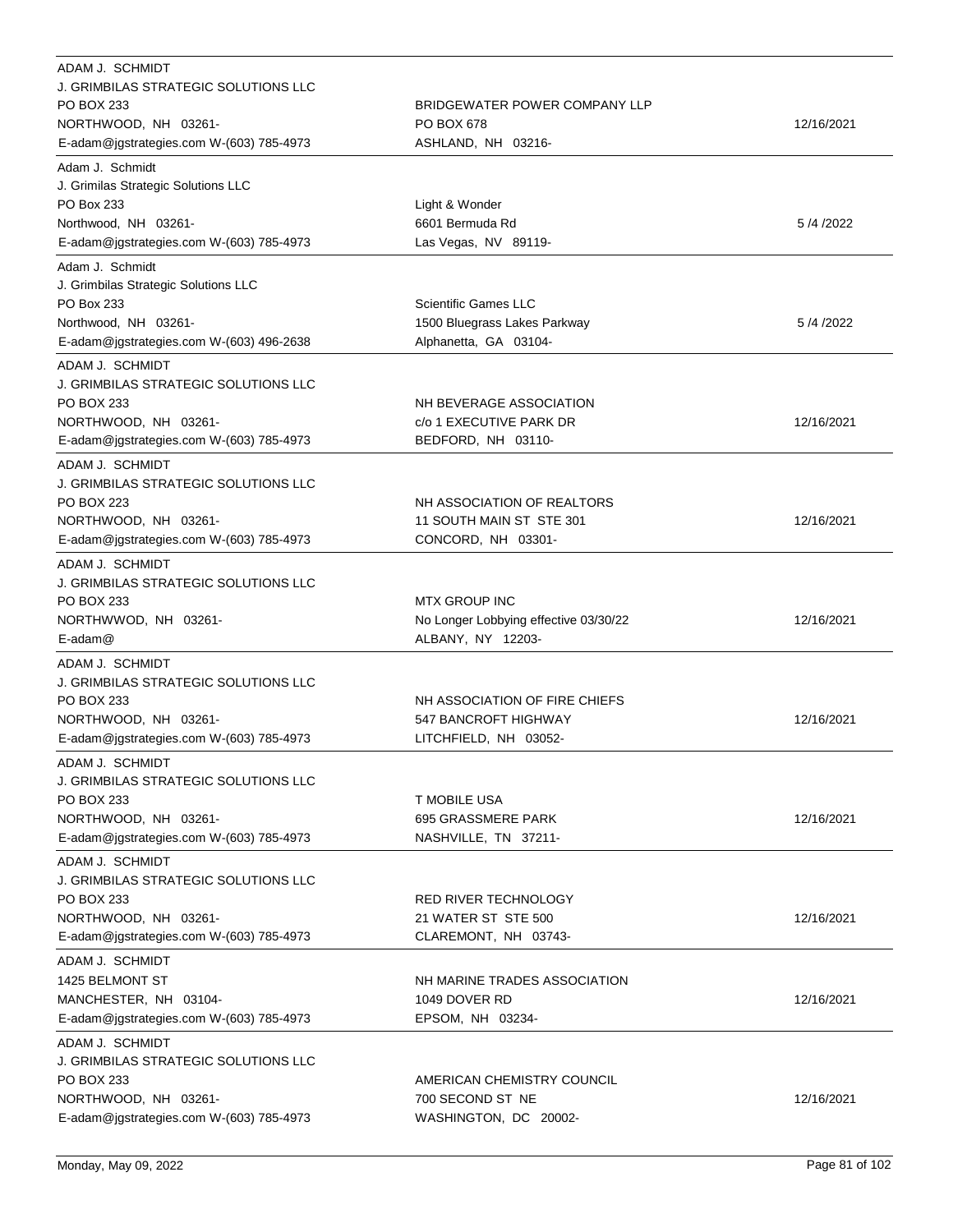| ADAM J. SCHMIDT<br><b>J. GRIMBILAS STRATEGIES SOLUTIONS LLC</b><br>PO BOX 233<br>NORTHWOOD, NH 03261-<br>E-adam@jgstrategies.com W-(603) 785-4973 | SELECT MANAGEMENT RESOURCES LLC<br>3440 PRESTON RIDGE RD STE 500<br>ALPHARETTA, GA 30005-                      | 12/16/2021 |
|---------------------------------------------------------------------------------------------------------------------------------------------------|----------------------------------------------------------------------------------------------------------------|------------|
| ADAM J. SCHMIDT<br><b>J. GRIMBILAS STRATEGIC SOLUTIONS LLC</b><br>PO BOX 233<br>NORTHWOOD, NH 03261-<br>E-adam@jgstrategies.com W-(603) 785-4973  | AUNT BERTHA THE SOCIAL CARE NETWORK<br>3429 EXECUTIVE DR<br>AUSTIN, TX 78731-                                  | 12/16/2021 |
| ADAM J. SCHMIDT<br>J. GRIMBILAS STRATEGIC SOLUTIONS LLC<br>PO BOX 233<br>NORTHWOOD, NH 03261-<br>E-adam@jgstrategies.com W-(603) 785-4973         | <b>WORK DAY INC</b><br>6110 STONERIDGE MALL RD<br>PLEASANTON, CA 94588-                                        | 12/16/2021 |
| ADAM J. SCHMIDT<br><b>J. GRIMBILAS STRATEGIC SOLUTIONS LLC</b><br>PO BOX 233<br>NORTHWOOD, NH 03261-<br>E-adam@jgstrategies.com W-(603) 785-4973  | WATER SPORTS INDUSTRY ASSOCIATION NMMA<br>PO BOX 568512<br>ORLANDO, FL 32856-                                  | 12/16/2021 |
| ADAM J. SCHMIDT<br>J. GRIMBILAS STRATEGIC SOLUTIONS LLC<br><b>PO BOX 233</b><br>NORTHWOOD, NH 03261-<br>E-adam@jgstrategies.com W-(603) 785-4973  | SCIENTIFIC GAMES CORPORATION<br>6601 BERMUDA RD<br>LAS VEGAS, NV 89119-                                        | 12/16/2021 |
| ADAM J. SCHMIDT<br>J. GRIMBILAS STRATEGIC SOLUTIONS LLC<br>PO BOX 233<br>NORTHWOOD, NH 03261-<br>E-adam@jgstrategies.com W-(603) 785-4973         | <b>LIBERTY UTILITIES</b><br><b>15 BUTTRICK RD</b><br>LONDONDERRY, NH 03053-                                    | 12/16/2021 |
| ADAM J. SCHMIDT<br><b>J. GRIMBILAS STRATEGIC SOLUTIONS LLC</b><br>PO BOX 233<br>NORTHWOOD, NH 03261-<br>E-adam@jgstrategies.com W-(603) 785-4973  | <b>CVS HEALTH</b><br>533 BOSSARDSVILLE RD<br>STROUDSBURG, PA 18360-                                            | 12/16/2021 |
| LYN M. SCHOLLETT<br>NH COALITION AGAINST DOMESTIC AND SEXUAL<br><b>VIOLENCE</b>                                                                   |                                                                                                                |            |
| 100 NORTH MAIN ST STE 300<br>CONCORD, NH 03301-<br>E-lyn@nhcadsv.org W-(603) 224-8893                                                             | NH COALITION AGAINST DOMESTIC AND SEXUAL<br><b>VIOLENCE</b><br>100 NORTH MAIN ST STE 300<br>CONCORD, NH 03301- | 12/30/2021 |
| SARAH N. SCOTT<br>AMERICANS FOR PROSPERITY NEW HAMPSHIRE<br>8025 S WILLOW ST #205<br>MANCHESTER, NH 03103-<br>E-sscott@afphq.org W-(603) 714-2544 | AMERICANS FOR PROSPERITY NEW HAMPSHIRE<br>8025 S WILLOW ST #205<br>MANCHESTER, NH 03103-                       | 1/11/2022  |
| ROBERT J. SCULLEY<br>NEW HAMPSHIRE MOTOR TRANSPORT ASSOCIATION<br>PO BOX 3898<br>CONCORD, NH 03302-<br>E-risculley@nhmta.org W-(603) 224-7337     | NEW HAMPSHIRE MOTOR TRANSPORT<br><b>ASSOCIATION</b><br>PO BOX 3898<br>CONCORD, NH 03302-                       | 1/4/2022   |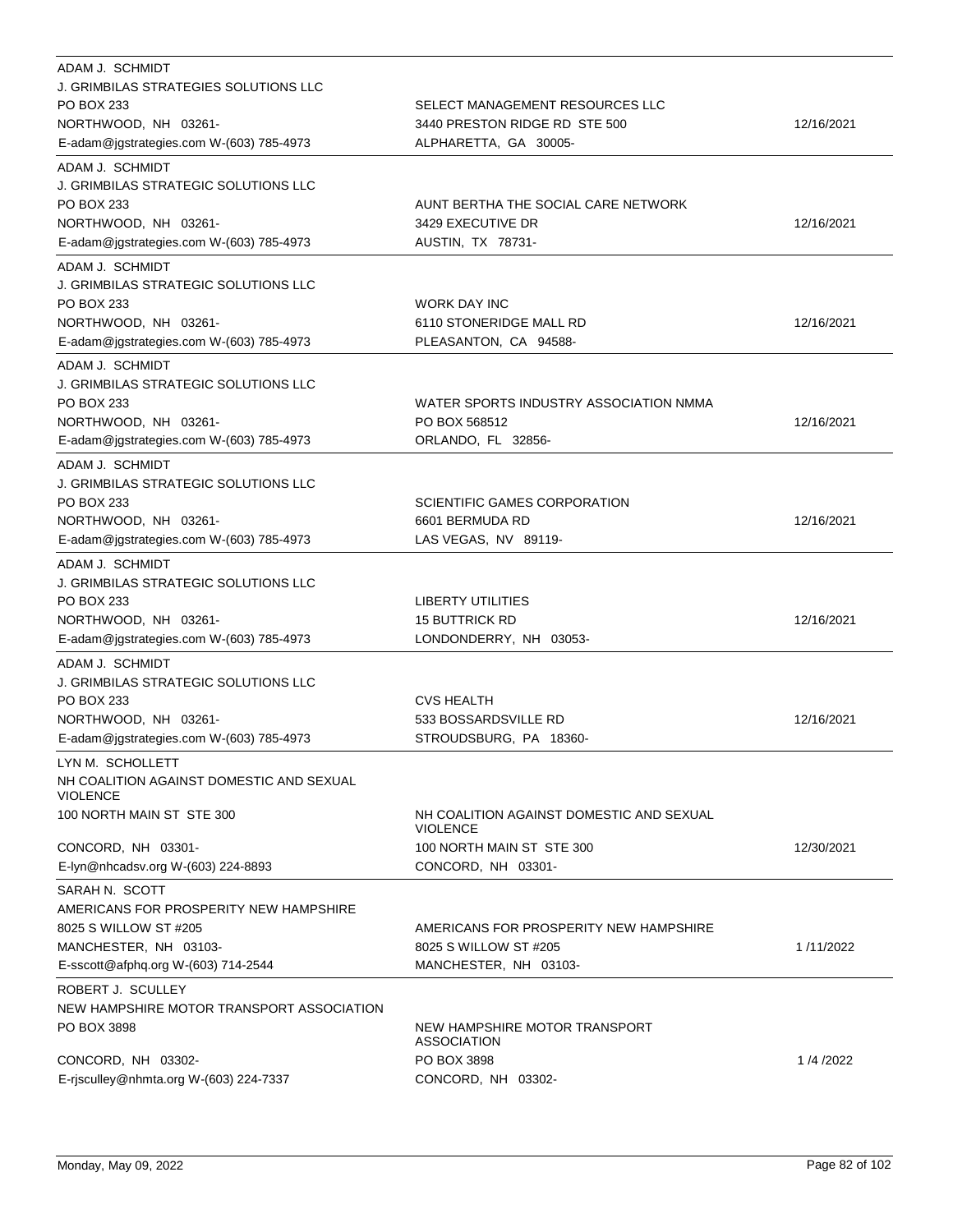| ROBERT J. SCULLEY                                                |                                                         |            |
|------------------------------------------------------------------|---------------------------------------------------------|------------|
| NEW HAMPSHIRE MOTOR TRANSPORTATION<br>ASSOCIATION                |                                                         |            |
| PO BOX 3898                                                      | PROPANE GAS ASSOCIATION OF NEW ENGLAND                  |            |
| CONCORD, NH 03302-                                               | PO BOX 1071                                             | 1/4/2022   |
| E-rjsculley@nhmta.org W-(603) 224-7337                           | EPSOM, NH 03234-                                        |            |
| ROBERT J. SCULLEY                                                |                                                         |            |
| ENERGY MARKETERS ASSOCIATION OF NEW<br><b>HAMPSHIRE</b>          |                                                         |            |
| PO BOX 3898                                                      | ENERGY MARKETERS ASSOCIATION OF NEW<br><b>HAMPSHIRE</b> |            |
| CONCORD, NH 03302-                                               | PO BOX 3898                                             | 1/4/2022   |
| E-risculley@energymarketersassociationnh.com W-(603)<br>415-8330 | CONCORD, NH 03302-                                      |            |
| AMANDA SEARS                                                     |                                                         |            |
| CIVIX STRATEGY GROUP                                             |                                                         |            |
| 114 NORTH MAIN ST                                                | CAMPAIGN FOR A FAMILY FRIENDLY ECONOMY                  |            |
| CONCORD, NH 03301-                                               | 114 NORTH MAIN ST STE 201                               | 1/19/2022  |
| E-amanda@civixstrategygroup.com W-(603) 867-4433                 | CONCORD, NH 03301-                                      |            |
| EMMA D. SEVIGNY                                                  |                                                         |            |
| <b>NEW FUTURES INC</b>                                           |                                                         |            |
| 100 NORTH MAIN ST STE 400                                        | <b>NEW FUTURES INC</b>                                  |            |
| CONCORD, NH 03301-                                               | 100 NORTH MAIN ST STE 400                               | 12/10/2021 |
| E-esevigny@new-futures.org W-(603) 225-9540                      | CONCORD, NH 03301-                                      |            |
| LISA K. SHAPIRO                                                  |                                                         |            |
| GALLAGHER CALLAHAN & GARTRELL PC                                 |                                                         |            |
| 214 NORTH MAIN ST                                                | AGGREGATE MANUFACTURERS OF NEW<br><b>HAMPSHIRE</b>      |            |
| CONCORD, NH 03301-                                               | PIKE IND. 3 EASTGATE PARK RD                            | 1/4/2022   |
| E-shapiro@gcglaw.com W-(603) 228-1181                            | BELMONT, NH 03220-                                      |            |
| LISA K. SHAPIRO                                                  |                                                         |            |
| GALLAGHER CALLAHAN & GARTRELL PC                                 |                                                         |            |
| 214 NORTH MAIN ST                                                | <b>MOTION PICTURE ASSOCIATION INC</b>                   |            |
| CONCORD, NH 03301-                                               | 1600 I STREET NW                                        | 1/4/2022   |
| E-shapiro@gcglaw.com W-(603) 228-1181                            | WASHINGTON, DC 20006-                                   |            |
| LISA K. SHAPIRO                                                  |                                                         |            |
| GALLAGHER CALLAHAN & GARTRELL PC                                 |                                                         |            |
| 214 NORTH MAIN ST                                                | NEW HAMPSHIRE BANKERS ASSOCIATION                       |            |
| CONCORD, NH 03301-                                               | 100 N MAIN ST #504                                      | 1/4/2022   |
| E-shapiro@gcglaw.com W-(603) 228-1181                            |                                                         |            |
|                                                                  |                                                         |            |
|                                                                  | CONCORD, NH 03301-                                      |            |
| LISA K. SHAPIRO                                                  |                                                         |            |
| GALLAGHER CALLAHAN & GARTRELL PC<br>214 NORTH MAIN ST            | NH COALITION FOR RESPONSIBLE CANNABIS                   |            |
|                                                                  | <b>LEGISLATION</b>                                      |            |
| CONCORD, NH 03301-                                               | 214 NORTH MAIN ST                                       | 1/4/2022   |
| E-shapiro@gcglaw.com W-(603) 228-1181                            | CONCORD, NH 03301-                                      |            |
| LISA K. SHAPIRO                                                  |                                                         |            |
| GALLAGHER CALLAHAN & GARTRELL PC                                 |                                                         |            |
| 214 NORTH MAIN ST                                                | <b>EVERSOURCE ENERGY</b>                                |            |
| CONCORD, NH 03301-                                               | 780 NORTH COMMERCIAL ST                                 | 1/4/2022   |
| E-shapiro@gcglaw.com W-(603) 228-1181                            | MANCHESTER, NH 03101-                                   |            |
| LISA K. SHAPIRO                                                  |                                                         |            |
| GALLAGHER CALLAHAN & GARTRELL PC                                 |                                                         |            |
| 214 NORTH MAIN ST                                                | NORTHEAST REHABILITATION HOSPITAL                       |            |
| CONCORD, NH 03301-<br>E-shapiro@gcglaw.com W-(603) 228-1181      | 70 BUTLER ST<br>SALEM, NH 03079-                        | 1/4/2022   |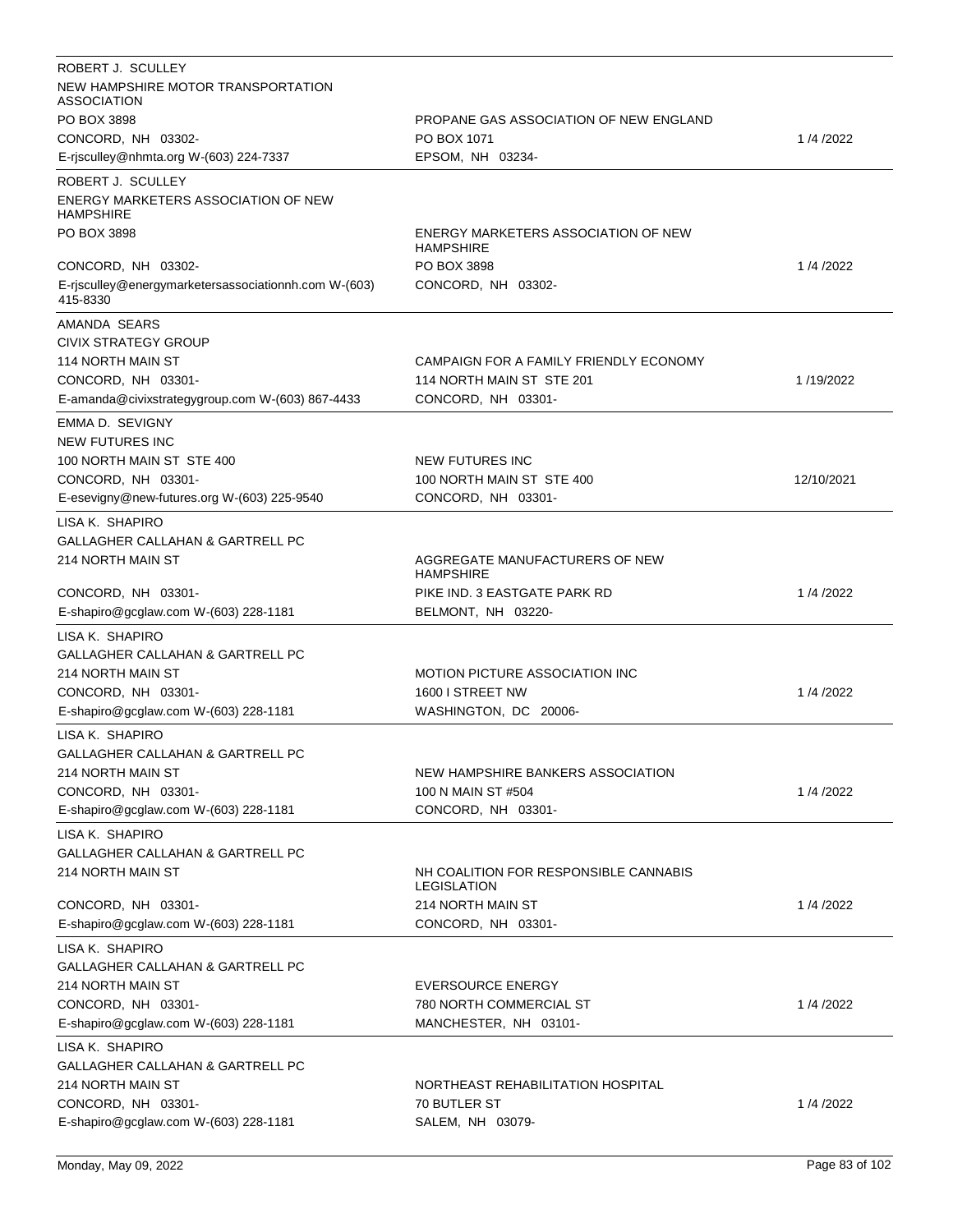| LISA K. SHAPIRO                                                      |                                                        |           |
|----------------------------------------------------------------------|--------------------------------------------------------|-----------|
| <b>GALLAGHER CALLAHAN &amp; GARTRELL PC</b>                          |                                                        |           |
| 214 NORTH MAIN ST                                                    | PLANNED PARENTHOOD OF NORTHERN NEW<br>ENGLAND          |           |
| CONCORD, NH 03301-                                                   | 18 LOW AVE                                             | 1/4/2022  |
| E-shapiro@gcglaw.com W-(603) 228-1181                                | CONCORD, NH 03301-                                     |           |
| LISA K. SHAPIRO                                                      |                                                        |           |
| <b>GALLAGHER CALLAHAN &amp; GARTRELL PC</b>                          |                                                        |           |
| 214 NORTH MAIN ST                                                    | PLANNED PARENTHOOD NEW HAMPSHIRE ACTION<br><b>FUND</b> |           |
| CONCORD, NH 03301-                                                   | 18 LOW AVE                                             | 1/4/2022  |
| E-shapiro@gcglaw.com W-(603) 228-1181                                | CONCORD, NH 03301-                                     |           |
| LISA K. SHAPIRO                                                      |                                                        |           |
| GALLAGHER CALLAHAN & GARTRELL PC                                     |                                                        |           |
| 214 NORTH MAIN ST                                                    | PILLSBURY REALTY DEVELOPMENT LLC                       |           |
| CONCORD, NH 03301-                                                   | 881 EAST ST                                            | 1/4/2022  |
| E-shapiro@gcglaw.com W-(603) 228-1181                                | TEWKSBURY, MA 01876-                                   |           |
| ZACHARIAH S. SHEEHAN                                                 |                                                        |           |
| NH SCHOOL FUNDING FAIRNESS PROJECT                                   |                                                        |           |
| 64 NORTH MAIN ST STE 207                                             | NH SCHOOL FUNDING FAIRNESS PROJECT                     |           |
| CONCORD, NH 03301-                                                   | 64 NORTH MAIN ST STE 207                               | 1/6/2022  |
| E-zsheehan@fairfundingnh.org W-(603) 945-9988                        | CONCORD, NH 03301-                                     |           |
| ALEX SHIVELY                                                         |                                                        |           |
| PETRA STRATEGIES LLC                                                 |                                                        |           |
| 3506 KNIGHTS RIN CT                                                  | SANDCLOCK FINANCIAL USA LLC                            |           |
| MIDLOTHAN, VA 23113-                                                 | 5237 CORNISH ST #3                                     | 4/12/2022 |
| E-ashively@petrastrategies.com W-(202) 262-2756                      | HOUSTON, TX 77007-                                     |           |
| MATHEW SHURKA                                                        |                                                        |           |
| NATIONAL CENTER FOR LESBIAN RIGHTS                                   |                                                        |           |
| 870 MARKET ST STE 370                                                | NATIONAL CENTER FOR LESBIAN RIGHTS                     |           |
| SAN FRANCISCO, CA 94102-                                             | 870 MARKET ST STE 370                                  | 3/14/2022 |
| E-mathew@bornperfect.org W-(516) 287-7072                            | SAN FRANCISCO, CA 94102-                               |           |
| RICHARD SIGEL                                                        |                                                        |           |
| MCLANE MIDDLETON GOVERNMENT & PUBLIC<br><b>STRATEGIES</b>            |                                                        |           |
| 900 ELM ST PO BOX 326                                                | <b>BMC HEALTHNET PLAN/WELLSENSE</b>                    |           |
| MANCHESTER, NH 03105-0326                                            | 529 MAIN ST #500                                       | 1/7/2022  |
| E-richard.sigel@mclane.com W-(603) 628-1489                          | CHARLESTOWN, NH 02129-                                 |           |
| <b>RICHARD SIGEL</b>                                                 |                                                        |           |
| <b>MCLANE MIDDLETON GOVERNMENT &amp; PUBLIC</b><br><b>STRATEGIES</b> |                                                        |           |
| 900 ELM ST PO BOX 326                                                | NEW HAMPSHIRE HOSPITAL ASSOCIATION                     |           |
| MANCHESTER, NH 03105-0326                                            | 125 AIRPORT RD                                         | 1/7/2022  |
| E-richard.sigel@mclane.com W-(603) 628-1489                          | CONCORD, NH 03301-                                     |           |
| RICHARD SIGEL                                                        |                                                        |           |
| <b>MCLANE MIDDLETON GOVERNMENT &amp; PUBLIC</b><br><b>STRATEGIES</b> |                                                        |           |
| 900 ELM ST PO BOX 326                                                | NH BROADBAND                                           |           |
| MANCHESTER, NH 03105-0326                                            | 579 TENNEY MOUNTAIN HIGHWAY                            | 1/7/2022  |
| E-richard.sigel@mcland.com W-(603) 628-1489                          | PLYMOUTH, NH 03264-                                    |           |
| RICHARD SIGEL                                                        |                                                        |           |
| MCLANE MIDDLETON GOVERNMENT & PUBLIC<br><b>STRATEGIES</b>            |                                                        |           |
| 900 ELM ST PO BOX 326                                                | <b>BLUE MOUNTAIN FOREST ASSOCIATION</b>                |           |
| MANCHESTER, NH 03105-0326                                            | 376 CENTRAL STATION ROAD                               | 1/7/2022  |
| E-richard.sigel@mclane.com W-(603) 628-1489                          | CROYDON, NH 03773-                                     |           |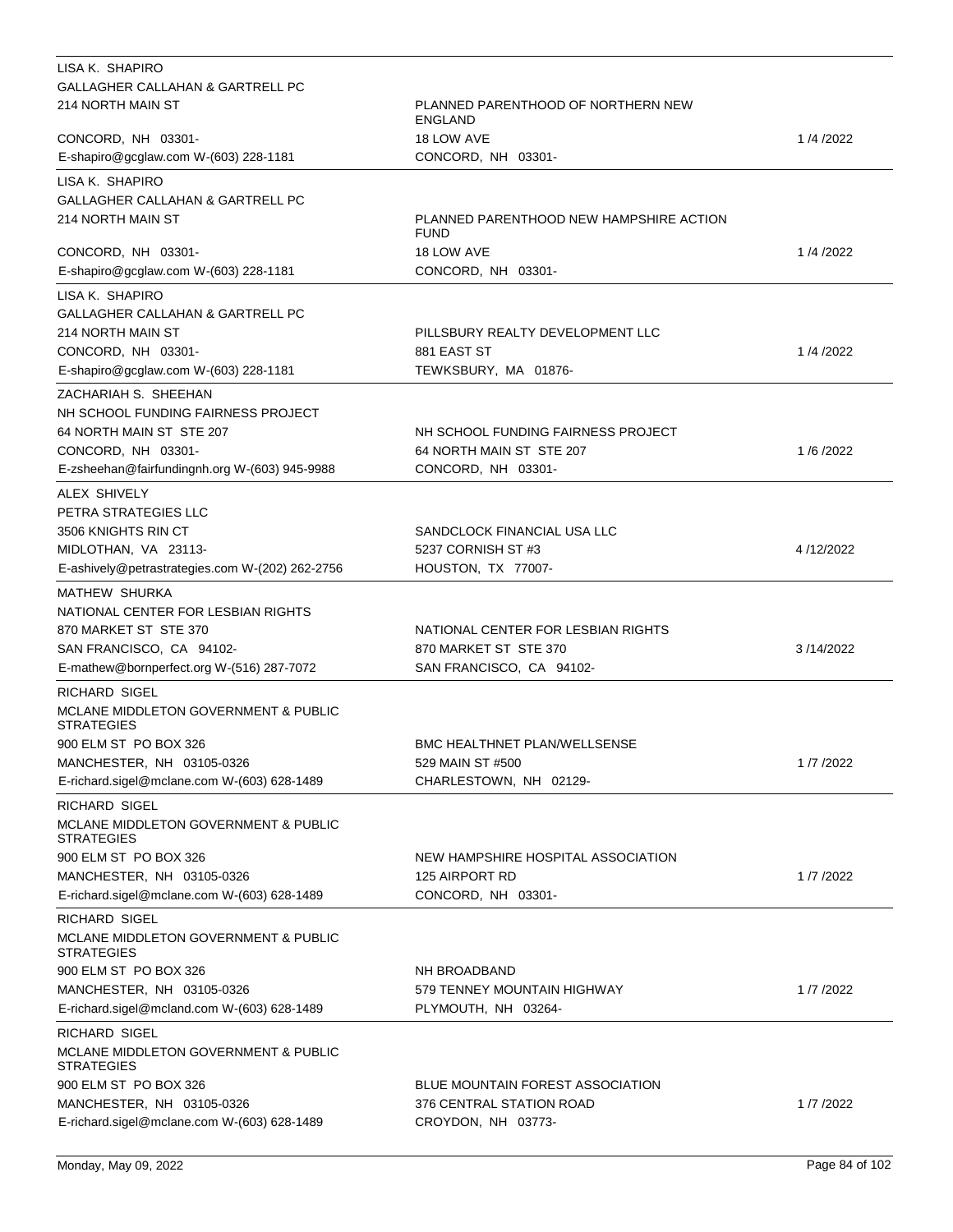| MATTHEW W. SIMON<br>PRIME ALTERNATIVE TREATMENT CENTERS OF NH |                                                       |           |
|---------------------------------------------------------------|-------------------------------------------------------|-----------|
| 380 DANIEL WEBSTER HIGHWAY                                    | PRIME ALTERNATIVE TREATMENT CENTERS OF NH             |           |
| MERRIMACK, NH 03054-                                          | 380 DANIEL WEBSTER HIGHWAY                            | 1/3/2022  |
| E-matt.simon@primeatc.com W-(603) 391-7450                    | MERRIMACK, NH 03054-                                  |           |
| MICHAEL J. SKELTON                                            |                                                       |           |
| <b>BUSINESS &amp; INDUSTRY ASSOCIATION OF NH</b>              |                                                       |           |
| 122 N MAIN ST                                                 | BUSINESS & INDUSTRY ASSOCIATION OF NH                 |           |
| CONCORD, NH 03301-                                            | 122 N MAIN ST                                         | 2/9/2022  |
| E-mskelton@biaofnh.com W-(603) 224-5388                       | CONCORD, NH 03301-                                    |           |
| MICHAEL SKIBBIE                                               |                                                       |           |
| DISABILITY RIGHTS CENTER NH INC                               |                                                       |           |
| 64 N MAIN ST STE 2                                            | DISABILITY RIGHTS CENTER NH INC                       |           |
| CONCORD, NH 03301-                                            | 64 N MAIN ST STE 2                                    | 1/5/2022  |
| E-mikes@drcnh.org W-(603) 228-0432                            | CONCORD, NH 03301-                                    |           |
| CHRIS J. SKOGLUND                                             |                                                       |           |
| NH SUSTAINABLE ENERGY ASSOC CLEAN ENERGY NH                   |                                                       |           |
| 14 DIXON AVE STE 202                                          | NH SUSTAINABLE ENERGY ASSOC CLEAN<br><b>ENERGY NH</b> |           |
| CONCORD, NH 03301-                                            | 14 DIXON AVE STE 202                                  | 1/12/2022 |
| E-chris@cleanenergynh.org W-(603) 918-8353                    | CONCORD, NH 03301-                                    |           |
| EDWARD J. SMITH                                               |                                                       |           |
| NEW HAMPSHIRE YOUTH MOVEMENT                                  |                                                       |           |
| 1 WASHINGTON ST STE 3123                                      | NEW HAMPSHIRE YOUTH MOVEMENT                          |           |
| DOVER, NH 03820-                                              | 1 WASHINGTON ST STE 3123                              | 3/23/2022 |
| E-evelynnhm@gmail.com W-(603) 953-6874                        | DOVER, NH 03820-                                      |           |
| <b>ERIN SMITH</b>                                             |                                                       |           |
| TD BANK US HOLDING COMPANY                                    |                                                       |           |
| 607 14TH ST NW STE 650                                        | TD BANK US HOLDING COMPANY                            |           |
| WASHINGTON, DC 20005-                                         | 607 14TH ST NW STE 650                                | 1/10/2022 |
| E-erin.smith2@td.com W-(860) 757-5221                         | WASHINGTON, DC 20005-                                 |           |
| <b>GREGORY H. SMITH</b>                                       |                                                       |           |
| <b>GENERATION FARM LLC</b>                                    |                                                       |           |
| 44 GRAHAM RD                                                  | <b>GENERATION FARM LLC</b>                            |           |
| CONCORD, NH 03301-                                            | 44 GRAHAM RD                                          | 1/5/2022  |
| E-greg.smith@mclane.com W-(603) 230-4401                      | CONCORD, NH 03301-                                    |           |
| KAREN N. SOUCY                                                |                                                       |           |
| SHEEHAN PHINNEY CAPITOL GROUP                                 |                                                       |           |
| 2 EAGLE SQ                                                    | NEW ENGLAND DONOR SERVICES                            |           |
| CONCORD, NH 03301-                                            | 60 FIRST AVENIE                                       | 1/5/2022  |
| E-ksoucy@sheehan.com W-(603) 228-2370                         | WALTHAM, MA 02451-                                    |           |
| KAREN N. SOUCY                                                |                                                       |           |
| SHEEHAN PHINNEY CAPITOL GROUP                                 |                                                       |           |
| 2 EAGLE SQ                                                    | <b>BOEHRINGER INGELHEIM</b>                           |           |
| CONCORD, NH 03301-                                            | 900 RIDGEBURY RD                                      | 1/5/2022  |
| E-ksoucy@sheehan.com W-(603) 228-2370                         | RIDGEFIELD, CT 06877-                                 |           |
| KAREN N. SOUCY                                                |                                                       |           |
| SHEEHAN PHINNEY CAPITOL GROUP                                 |                                                       |           |
| 2 EAGLE SQ                                                    | NH FEDERATION OF HUMANE ORGANIZATIONS                 |           |
| CONCORD, NH 03301-                                            | 94 SILK FARM RD                                       | 1/5/2022  |
| E-ksoucy@sheehan.com W-(603) 228-2370                         | CONCORD, NH 03301-                                    |           |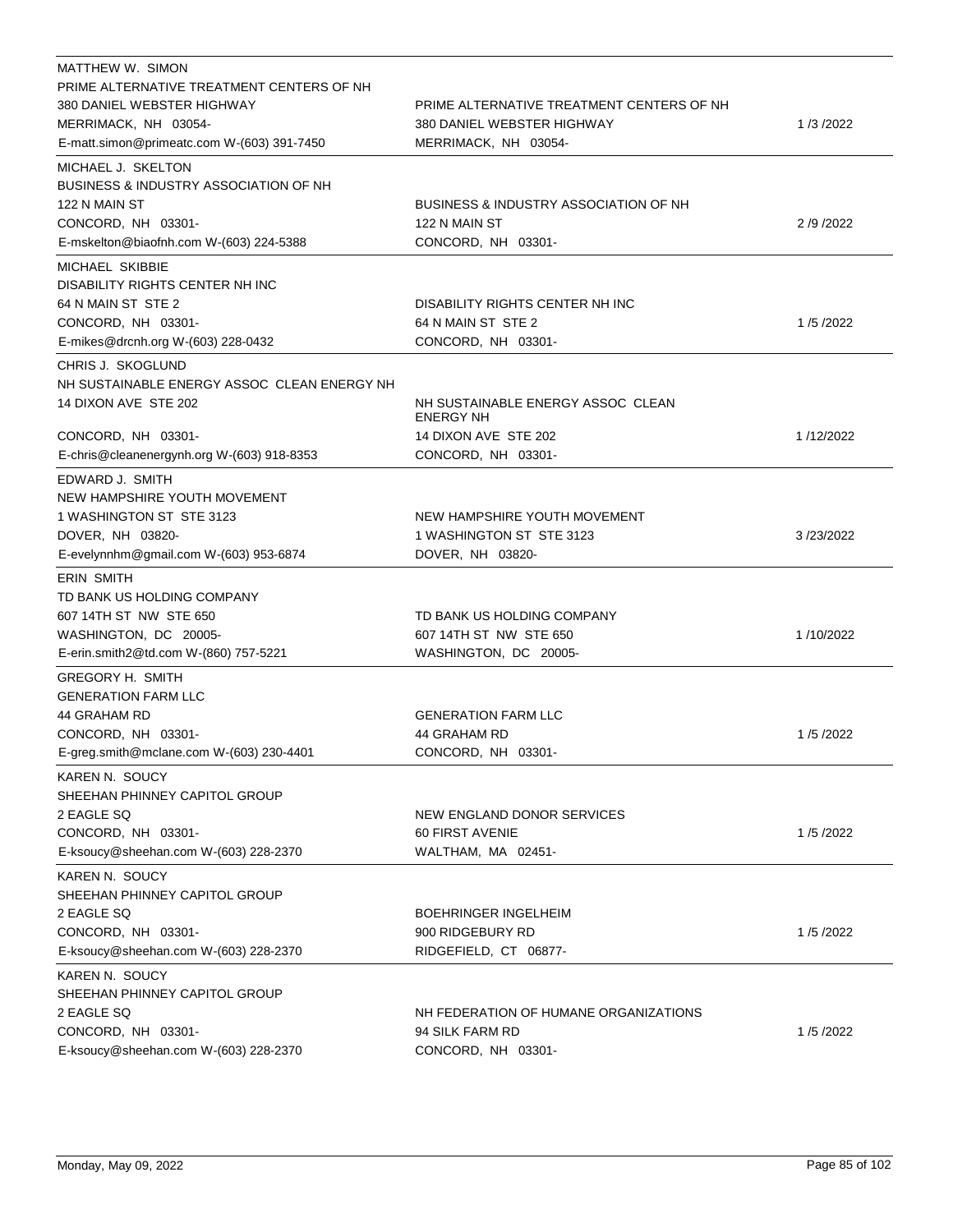| KAREN N. SOUCY                                          |                                           |           |
|---------------------------------------------------------|-------------------------------------------|-----------|
| SHEEHAN PHINNEY CAPITOL GROUP                           |                                           |           |
| 2 EAGLE SQ                                              | AMERICAN RECYCLED PLASTIC BAG ASSOCIATION |           |
| CONCORD, NH 03301-                                      | 1425 K ST NW                              | 1/5/2022  |
| E-ksoucy@sheehan.com W-(603) 228-2370                   | WASHINGTON, DC 20005-                     |           |
| KAREN N. SOUCY                                          |                                           |           |
| SHEEHAN PHINNEY CAPITOL GROUP                           |                                           |           |
| 2 EAGLE SQ                                              | NH COLLEGE & UNIVERSITY COUNCIL           |           |
| CONCORD, NH 03301-                                      | 3 BARRELL COURT STE 100                   | 1/5/2022  |
| E-ksoucy@sheehan.com W-(603) 228-2370                   | CONCORD, NH 03301-                        |           |
|                                                         |                                           |           |
| KAREN N. SOUCY                                          |                                           |           |
| SHEEHAN PHINNEY CAPITOL GROUP                           |                                           |           |
| 2 EAGLE SQ                                              | COALITION OF NH CHAIN DRUG STORES         |           |
| CONCORD, NH 03301-                                      | c/o 2 EAGLE SQ                            | 1/5/2022  |
| E-ksoucy@sheehan.com W-(603) 228-2370                   | CONCORD, NH 03301-                        |           |
| KAREN N. SOUCY                                          |                                           |           |
| SHEEHAN PHINNEY CAPITOL GROUP                           |                                           |           |
| 2 EAGLE SQ                                              | NH MANUFACTURED HOUSING ASSOCIATION       |           |
| CONCORD, NH 03301-                                      | c/o 2 EAGLE SQ                            | 1/5/2022  |
| E-ksoucy@sheehan.com W-(603) 228-2370                   | CONCORD, NH 03301-                        |           |
| KAREN N. SOUCY                                          |                                           |           |
| SHEEHAN PHINNEY CAPITAL GROUP                           |                                           |           |
| 2 EAGLE SQUARE                                          | STEEL FABRICATORS OF NEW ENGLAND          |           |
| CONCORD, NH 03301-                                      | <b>11 ROBERT TONER BLVD</b>               | 4/25/2022 |
|                                                         |                                           |           |
| E-KSOUCY@SHEEHAN.COM W-(603) 228-2370                   | NORTH ATTLEBORO, MA 02763-                |           |
| KAREN N. SOUCY                                          |                                           |           |
| SHEEHAN PHINNEY CAPITOL GROUP                           |                                           |           |
| 2 EAGLE SQ                                              | NORTHEAST DELTA DENTAL                    |           |
| CONCORD, NH 03301-                                      | ONE DELTA WAY PO BOX 2002                 | 1/5/2022  |
| E-ksoucy@sheehan.com W-(603) 228-2370                   | CONCORD, NH 03302-2002                    |           |
| KAREN N. SOUCY                                          |                                           |           |
| SHEEHAN PHINNEY CAPITOL GROUP                           |                                           |           |
| 2 EAGLE SQ                                              | ELI LILLY AND COMPANY                     |           |
| CONCORD, NH 03301-                                      | 111 WASHINGTON AVE STE 606                | 1/5/2022  |
| E-ksoucy@sheehan.com W-(603) 228-2370                   | ALBANY, NY 12210-                         |           |
|                                                         |                                           |           |
| KAREN N. SOUCY                                          |                                           |           |
| SHEEHAN PHINNEY CAPITOL GROUP                           |                                           |           |
| 2 EAGLE SQ                                              | <b>UNITIL</b>                             |           |
| CONCORD, NH 03301-                                      | 6 LIBERTY LANE WEST                       | 1/5/2022  |
| E-ksoucy@sheehan.com W-(603) 228-2370                   | HAMPTON, NH 03842-                        |           |
| SUSAN L. STEARNS                                        |                                           |           |
| <b>NAMI NEW HAMPSHIRE</b>                               |                                           |           |
| <b>85 N STATE ST</b>                                    | NAMI NEW HAMPSHIRE                        |           |
| CONCORD, NH 03301-                                      | 85 N STATE ST                             | 1/28/2022 |
| E-sstearns@naminh.org W-(603) 225-5359                  | CONCORD, NH 03301-                        |           |
| HOLLY A. STEVENS                                        |                                           |           |
| <b>NAMI NEW HAMPSHIRE</b>                               |                                           |           |
|                                                         |                                           |           |
| 85 NORTH STATE ST                                       | NAMI NEW HAMPSHIRE                        |           |
| CONCORD, NH 03301-                                      | <b>85 NORTH STATE ST</b>                  | 1/28/2022 |
| E-hstevens@naminh.org W-(603) 225-5359                  | CONCORD, NH 03301-                        |           |
| TROY STEVENSON                                          |                                           |           |
| THE TREVOR PROJECT                                      |                                           |           |
| PO BOX 69232                                            | THE TREVOR PROJECT                        |           |
| WEST HOLLYWOOD, CA 90069-                               | PO BOX 69232                              | 3/15/2022 |
| E-thetrevorprojectlobbying@venable.com W-(646) 456-3605 | WEST HOLLYWOOD, CA 90069-                 |           |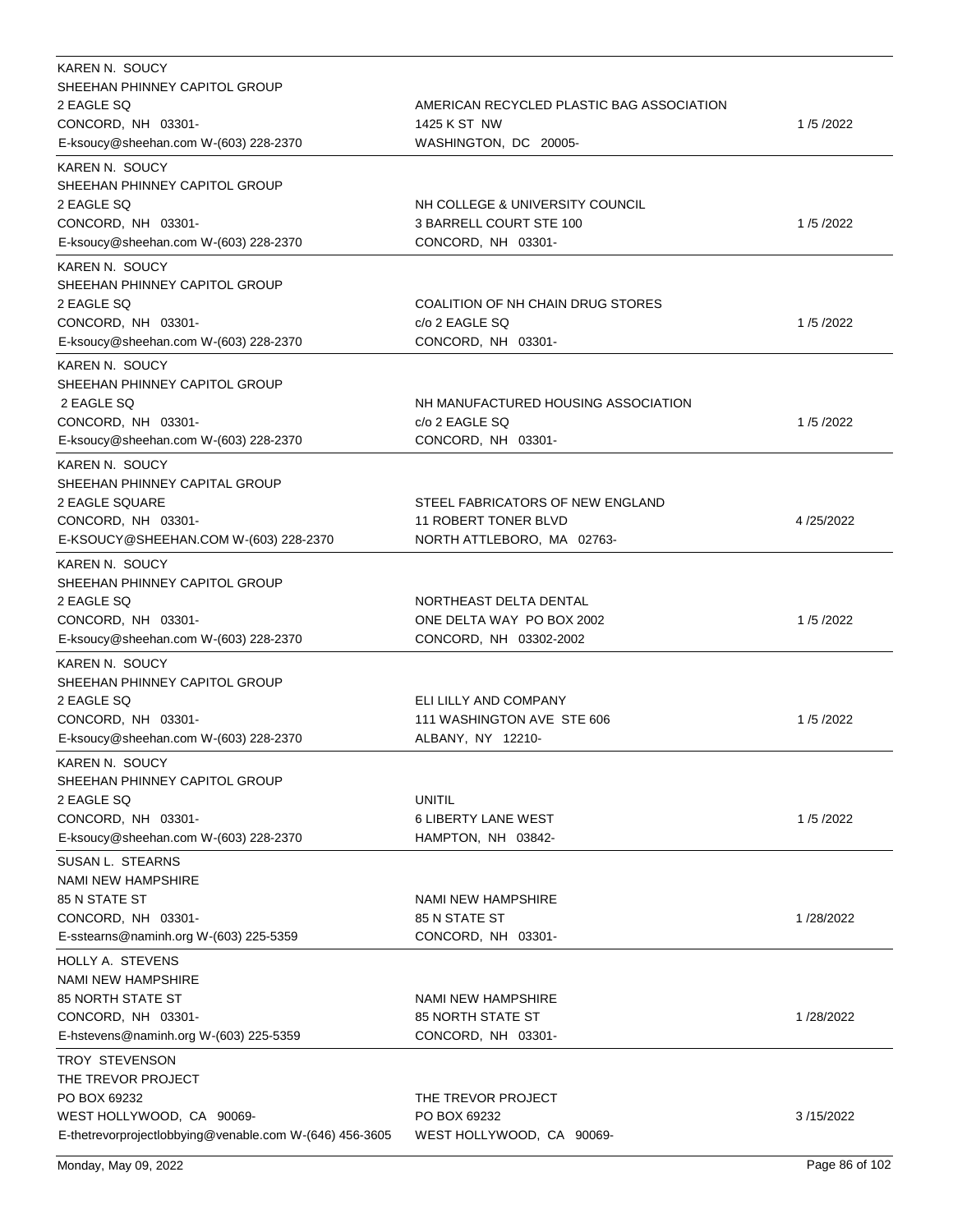| NANCY STILES                                       |                                        |          |
|----------------------------------------------------|----------------------------------------|----------|
| DEMERS & PRASOL INC                                |                                        |          |
| 72 NORTH MAIN ST STE 301                           | <b>BANK OF AMERICA CORP</b>            |          |
| CONCORD, NH 03301-                                 | <b>1100 KING ST</b>                    | 1/7/2022 |
| E-Nnancy.stiles@demers-prasol.com W-(603) 228-1498 | WILMINGTON, DE 19884-                  |          |
| NANCY STILES                                       |                                        |          |
| DEMERS & PRASOL INC                                |                                        |          |
| 72 NORTH MAIN ST STE 301                           | ENTERPRISE RENT A CAR CO OF BOSTON LLC |          |
| CONCORD, NH 03301-                                 | <b>10 NAVIGATOR RD</b>                 | 1/7/2022 |
| E-nancy.stiles@demers-prasol.com W-(603) 228-1498  | LONDONDERRY, NH 03053-                 |          |
| NANCY STILES                                       |                                        |          |
| DEMERS & PRASOL INC                                |                                        |          |
| 72 NORTH MAIN ST STE 301                           | EVERYTOWN FOR GUN SAFETY ACTION FUND   |          |
| CONCORD, NH 03301-                                 | PO BOX 4184                            | 1/7/2022 |
| E-nancy.stiles@demers-prasol.com W-(603) 228-1498  | NEW YORK, NY 10163-                    |          |
| NANCY STILES                                       |                                        |          |
| <b>DEMERS &amp; PRASOL INC</b>                     |                                        |          |
| 72 NORTH MAIN ST STE 301                           | MORTGAGE BANKERS & BROKERS ASSOC OF NH |          |
| CONCORD, NH 03301-                                 | PO BOX 6                               | 1/7/2022 |
| E-nancy.stiles@demers-prasol.com W-(603) 228-1498  | WEARE, NH 03281-                       |          |
|                                                    |                                        |          |
| NANCY STILES                                       |                                        |          |
| <b>DEMERS &amp; PRASOL INC</b>                     |                                        |          |
| 72 NORTH MAIN ST STE 301                           | <b>EVERSOURCE</b>                      |          |
| CONCORD, NH 03301-                                 | PO BOX 330                             | 1/7/2022 |
| E-nancy.stiles@demers-prasol.com W-(603) 228-1498  | MANCHESTER, NH 03105-                  |          |
| <b>NANCY STILES</b>                                |                                        |          |
| DEMERS & PRASOL INC                                |                                        |          |
| 72 NORTH MAIN ST STE 301                           | NH CITY AND TOWN CLERKS ASSOCIATION    |          |
| CONCORD, NH 03301-                                 | 24 DEPOT ST PO BOX 249                 | 1/7/2022 |
| E-nancy.stiles@demers-prasol.com W-(603) 228-1498  | EAST KINGSTON, NH 03827-               |          |
| NANCY STILES                                       |                                        |          |
| DEMERS & PRASOL INC                                |                                        |          |
| 72 NORTH MAIN ST STE 301                           | NH ATHLETIC TRAINERS ASSOCIATION       |          |
| CONCORD, NH 03301-                                 | 580/590 COURT ST                       | 1/7/2022 |
| E-nancy.stiles@demers-prasol.com W-(603) 228-1498  | KEENE, NH 03431-                       |          |
| NANCY STILES                                       |                                        |          |
| DEMERS & PRASOL INC                                |                                        |          |
| 72 NORTH MAIN ST STE 301                           | NH SPEECH LANGUAGE HEARING ASSOCIATION |          |
| CONCORD, NH 03301-                                 | PO BOX 1538                            | 1/7/2022 |
| E-nancy.stiles@demers-prasol.com W-(603) 228-1498  | CONCORD, NH 03301-                     |          |
|                                                    |                                        |          |
| NANCY STILES                                       |                                        |          |
| DEMERS & PRASOL INC                                |                                        |          |
| 72 NORTH MAIN ST STE 301                           | NH POLICE ASSOCIATION                  |          |
| CONCORD, NH 03301-                                 | 75 SOUTH MAIN ST UNIT 7                | 1/7/2022 |
| E-nancy.stiles@demers-prasol.com W-(603) 228-1498  | CONCORD, NH 03301-                     |          |
| NANCY STILES                                       |                                        |          |
| DEMERS & PRASOL INC                                |                                        |          |
| 72 NORTH MAIN ST STE 301                           | NH TAX COLLECTORS ASSOCIATION          |          |
| CONCORD, NH 03301-                                 | 56 LITTLETON RD                        | 1/7/2022 |
| E-nancy.stiles@demers-prasol.com W-(603) 228-1498  | WHITEFIELD, NH 03598-                  |          |
| NANCY STILES                                       |                                        |          |
| DEMERS & PRASOL INC                                |                                        |          |
| 72 NORTH MAIN ST STE 301                           | VERTEX PHARMACEUTICALS INCORPORATED    |          |
| CONCORD, NH 03301-                                 | 50 NORTHERN AVE                        | 1/7/2022 |
| E-nancy.stiles@demers-prasol.com W-(603) 228-1498  | BOSTON, MA 02210-                      |          |
|                                                    |                                        |          |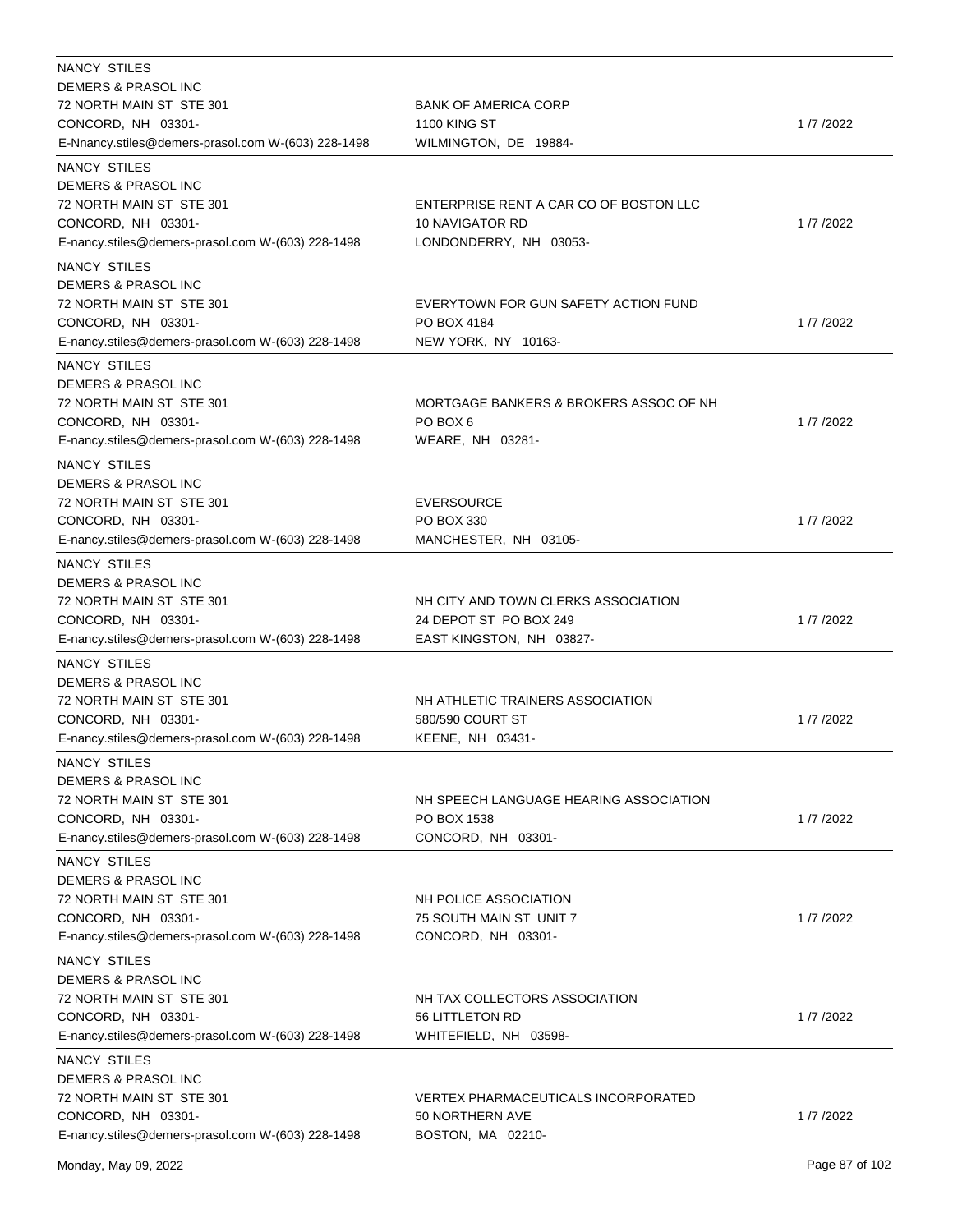| <b>NANCY STILES</b>                               |                                                      |          |
|---------------------------------------------------|------------------------------------------------------|----------|
| DEMERS & PRASOL INC                               |                                                      |          |
| 72 NORTH MAIN ST STE 301                          | <b>FEDEX</b>                                         |          |
| CONCORD, NH 03301-                                | 942 SHADY GROVE RD                                   | 1/7/2022 |
| E-nancy.stiles@demers-prasol.com W-(603) 228-1498 | MEMPHIS, TN 38120-                                   |          |
| NANCY STILES                                      |                                                      |          |
| DEMERS & PRASOL INC                               |                                                      |          |
| 72 NORTH MAIN ST STE 301                          | NH GOLF COURSE SUPERINTENDENTS<br><b>ASSOCIATION</b> |          |
| CONCORD, NH 03301-                                | PO BOX 784                                           | 1/7/2022 |
| E-nancy.stiles@demers-prasol.com W-(603) 228-1498 | AUBURN, NH 03032-                                    |          |
| NANCY STILES                                      |                                                      |          |
| DEMERS & PRASOL INC                               |                                                      |          |
| 72 NORTH MAIN ST STE 301                          | JAZZ PHARMACEUTICALS INC                             |          |
| CONCORD, NH 03301-                                | 28 LIBERT SHIP WAY STE 2815                          | 1/7/2022 |
| E-nancy.stiles@demers-prasol.com W-(603) 228-1498 | SAUSALITO, CA 94965-                                 |          |
| NANCY STILES                                      |                                                      |          |
| DEMERS & PRASOL INC                               |                                                      |          |
| 72 NORTH MAIN ST STE 301                          | INTERNATIONAL BOTTLED WATER ASSOCIATION              |          |
| CONCORD, NH 03301-                                | 1700 DIAGONAL RD STE 650                             | 1/7/2022 |
| E-nancy.stiles@demers-prasol.com W-(603) 228-1498 | ALEXANDRIA, VA 22314-                                |          |
| NANCY STILES                                      |                                                      |          |
| DEMERS & PRASOL INC                               |                                                      |          |
| 72 NORTH MAIN ST STE 301                          | NEW HAMPSHIRE MOTOR SPEEDWAY                         |          |
| CONCORD, NH 03301-                                | <b>PO BOX 7888</b>                                   | 1/7/2022 |
| E-nancy.stiles@demers-prasol.com W-(603) 228-1498 | LOUDON, NH 03303-                                    |          |
| NANCY STILES                                      |                                                      |          |
| DEMERS & PRASOL INC                               |                                                      |          |
| 72 NORTH MAIN ST STE 301                          | NH WINE AND SPIRITS BROKERS ASSOCIATION              |          |
| CONCORD, NH 03301-                                | c/o 72 NORTH MAIN ST STE 301                         | 1/7/2022 |
| E-nancy.stiles@demers-prasol.com W-(603) 228-1498 | CONCORD, NH 03301-                                   |          |
| <b>NANCY STILES</b>                               |                                                      |          |
| <b>DEMERS &amp; PRASOL INC</b>                    |                                                      |          |
| 14460 NEW FALS OF NEUSE RD STE 149-299            | ONE MAIN HOLDINGS INC                                |          |
| RALEIGH, NC 27614-                                | 14460 NEW FALLS OF NEUSE RD STE 149-299              | 1/7/2022 |
| E-nancy.stiles@demers-prasol.com W-(603) 228-1498 | RALEIGH, NC 27614-                                   |          |
|                                                   |                                                      |          |
| NANCY STILES<br><b>DEMERS &amp; PRASOL INC</b>    |                                                      |          |
|                                                   | NEW ENGLAND PEST MANAGEMENT ASSOCIATION              |          |
| 72 NORTH MAIN ST STE 301<br>CONCORD, NH 03301-    | 53 REGIONAL DR STE 1                                 | 1/7/2022 |
| E-nancy.stiles@demers-prasol.com W-(603) 228-1498 | CONCORD, NH 03301-                                   |          |
|                                                   |                                                      |          |
| NANCY STILES                                      |                                                      |          |
| DEMERS & PRASOL INC                               |                                                      |          |
| 72 NORTH MAIN ST STE 301                          | <b>PHRMA</b>                                         |          |
| CONCORD, NH 03301-                                | 950 F ST STE 300                                     | 1/7/2022 |
| E-nancy.stiles@demers-prasol.com W-(603) 228-1498 | WASHINGTON, DC 20003-                                |          |
| NANCY STILES                                      |                                                      |          |
| DEMERS & PRASOL INC                               |                                                      |          |
| 72 NORTH MAIN ST STE 301                          | CENTENE CORP AND AFFILIATES                          |          |
| CONCORD, NH 03301-                                | 1150 CONNECTICUT AVE NW                              | 1/7/2022 |
| E-nancy.stiles@demers-prasol.com W-(603) 228-1498 | WASHINGTON, DC 20006-                                |          |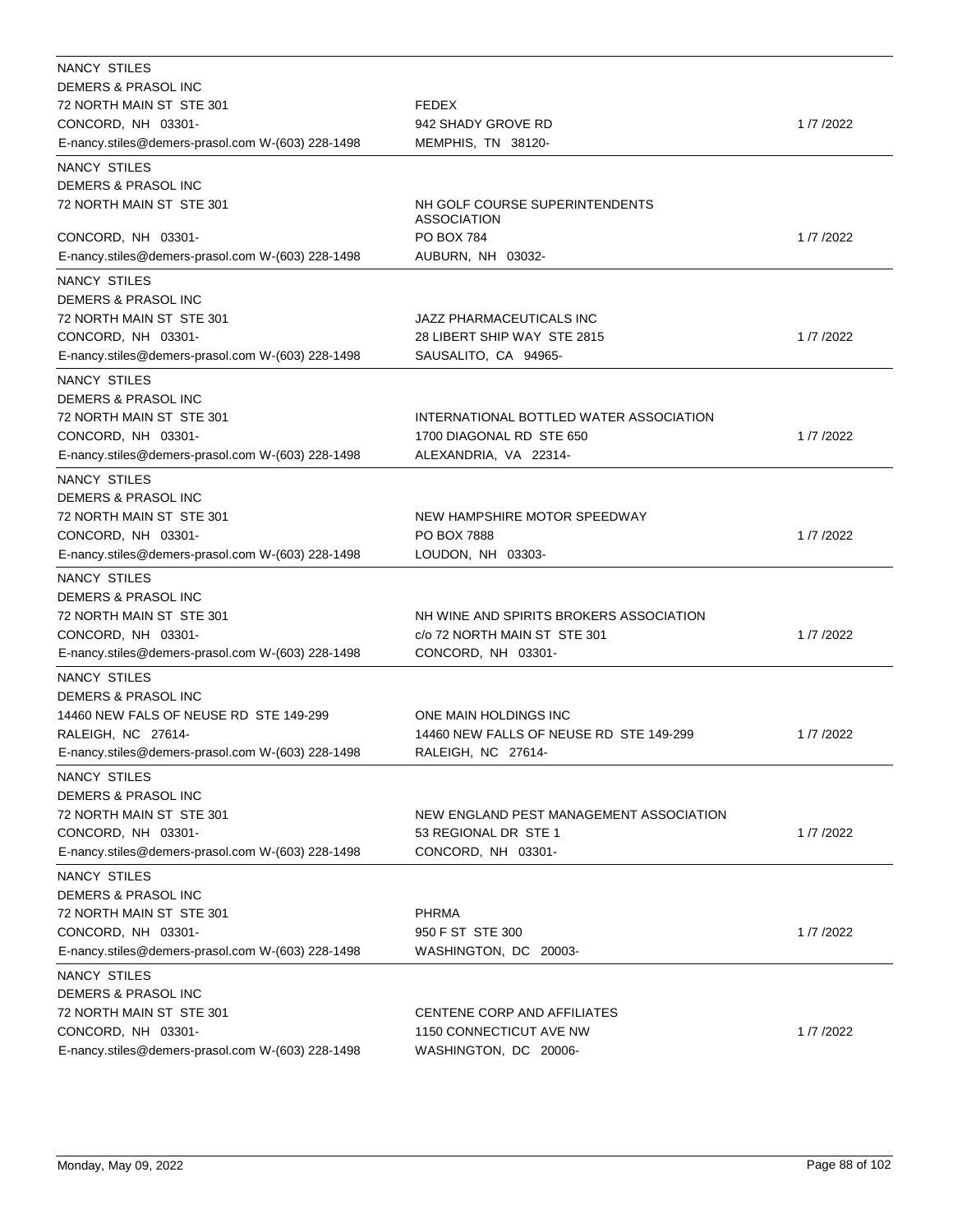| NANCY STILES<br>DEMERS & PRASOL INC<br>72 NORTH MAIN ST STE 301<br>CONCORD, NH 03301-<br>E-nancy.stiles@demers-prasol.com W-(603) 228-1498 | NH TROOPERS ASSOICATION<br>107 NORTH STATE ST<br>CONCORD, NH 03301- | 1/7/2022   |
|--------------------------------------------------------------------------------------------------------------------------------------------|---------------------------------------------------------------------|------------|
| NANCY STILES                                                                                                                               |                                                                     |            |
| DEMERS & PRASOL INC                                                                                                                        |                                                                     |            |
| 72 NORTH MAIN ST STE 301                                                                                                                   | NH DRIVER EDUCATION TEACHERS ASSOCIATION                            |            |
| CONCORD, NH 03301-                                                                                                                         | <b>4 BISBEE CIRCLE</b>                                              | 1/7/2022   |
| E-nancy.stiles@demers-prasol.com W-(603) 228-1498                                                                                          | DERRY, NH 03039-                                                    |            |
| <b>NANCY STILES</b>                                                                                                                        |                                                                     |            |
| DEMERS & PRASOL INC                                                                                                                        |                                                                     |            |
| 72 NORTH MAIN ST STE 301                                                                                                                   | ASTELLAS PHARMA US INC                                              |            |
| CONCORD, NH 03301-                                                                                                                         | 1001 G ST NW STE 800                                                | 1/7/2022   |
| E-nancy.stiles@demers-prasol.com W-(603) 228-1498                                                                                          | WASHINGTON, DC 20001-                                               |            |
| <b>NANCY STILES</b>                                                                                                                        |                                                                     |            |
| DEMERS & PRASOL INC                                                                                                                        |                                                                     |            |
| 72 NORTH MAIN ST STE 301                                                                                                                   | NORTH COUNTRY ENVIRONMENTAL SERVICES                                |            |
| CONCORD, NH 03301-                                                                                                                         | 2 DELTA DR                                                          | 1/7/2022   |
| E-nancy.stiles@demers-prasol.com W-(603) 228-1498                                                                                          | CONCORD, NH 03301-                                                  |            |
| NANCY STILES                                                                                                                               |                                                                     |            |
| DEMERS & PRASOL INC                                                                                                                        |                                                                     |            |
| 72 NORTH MAIN ST STE 301                                                                                                                   | NH COURT REPORTERS ASSOCIATION                                      |            |
| CONCORD, NH 03301-                                                                                                                         | <b>6 SPRUCE MEADOW DR</b>                                           | 1/7/2022   |
| E-nancy.stiles@demers-prasol.com W-(603) 228-1498                                                                                          | NORTH HAMPTON, NH 03862-                                            |            |
| <b>NANCY STILES</b>                                                                                                                        |                                                                     |            |
| DEMERS & PRASOL INC                                                                                                                        |                                                                     |            |
| 72 NORTH MAIN ST STE 301                                                                                                                   | <b>RAI SERVICES COMPANY</b>                                         |            |
| CONCORD, NH 03301-                                                                                                                         | 401 NORTH MAIN ST                                                   | 1/7/2022   |
| E-nancy.stiles@demers-prasol.com W-(603) 228-1498                                                                                          | WINSTON-SALEM, NC 27101-                                            |            |
| NANCY STILES                                                                                                                               |                                                                     |            |
| DEMERS & PRASOL INC                                                                                                                        |                                                                     |            |
| 72 NORTH MAIN ST STE 301                                                                                                                   | <b>WALMART STORES INC</b>                                           |            |
| CONCORD, NH 03301-                                                                                                                         | 702 SOUTHWEST 8TH ST                                                | 1/7/2022   |
| E-nancy.stiles@demers-prasol.com W-(603) 228-1498                                                                                          | BENTONVILLE, AR 72716-                                              |            |
| NANCY STILES                                                                                                                               |                                                                     |            |
| DEMERS & PRASOL INC                                                                                                                        |                                                                     |            |
| 72 NORTH MAIN ST STE 301                                                                                                                   | CONSUMER HEALTHCARE PRODUCTS<br><b>ASSOCIATION</b>                  |            |
| CONCORD, NH 03301-                                                                                                                         | 1625 EYE ST NW STE 600                                              | 1/7/2022   |
| E-nanct.stiles@demers@demers-prasol.com W-(603) 228-<br>1498                                                                               | WASHINGTON, DC 20006-                                               |            |
| NANCY STILES                                                                                                                               |                                                                     |            |
| <b>DEMERS &amp; PRASOL INC</b>                                                                                                             |                                                                     |            |
| 72 NORTH MAIN ST STE 301                                                                                                                   | COMCAST CABLE COMMUNICATIONS MGMY LLC                               |            |
| CONCORD, NH 03301-                                                                                                                         | 1701 JOHN F KENNEDY BLVD                                            | 1/7/2022   |
| E-nancy.stiles@demers-prasol.com W-(603) 228-1498                                                                                          | PHILADELPHIA, PA 19103-                                             |            |
| NANCY STILES                                                                                                                               |                                                                     |            |
| DEMERS & PRASOL INC                                                                                                                        |                                                                     |            |
| 72 NORTH MAIN ST STE 301                                                                                                                   | NH NURSES ASSOCIATION                                               |            |
| CONCORD, NH 03301-                                                                                                                         | 25 HALL ST STE 1E                                                   | 1 /7 /2022 |
| E-nancy.stiles@demers-prasol.com W-(603) 228-1498                                                                                          | CONCORD, NH 03301-                                                  |            |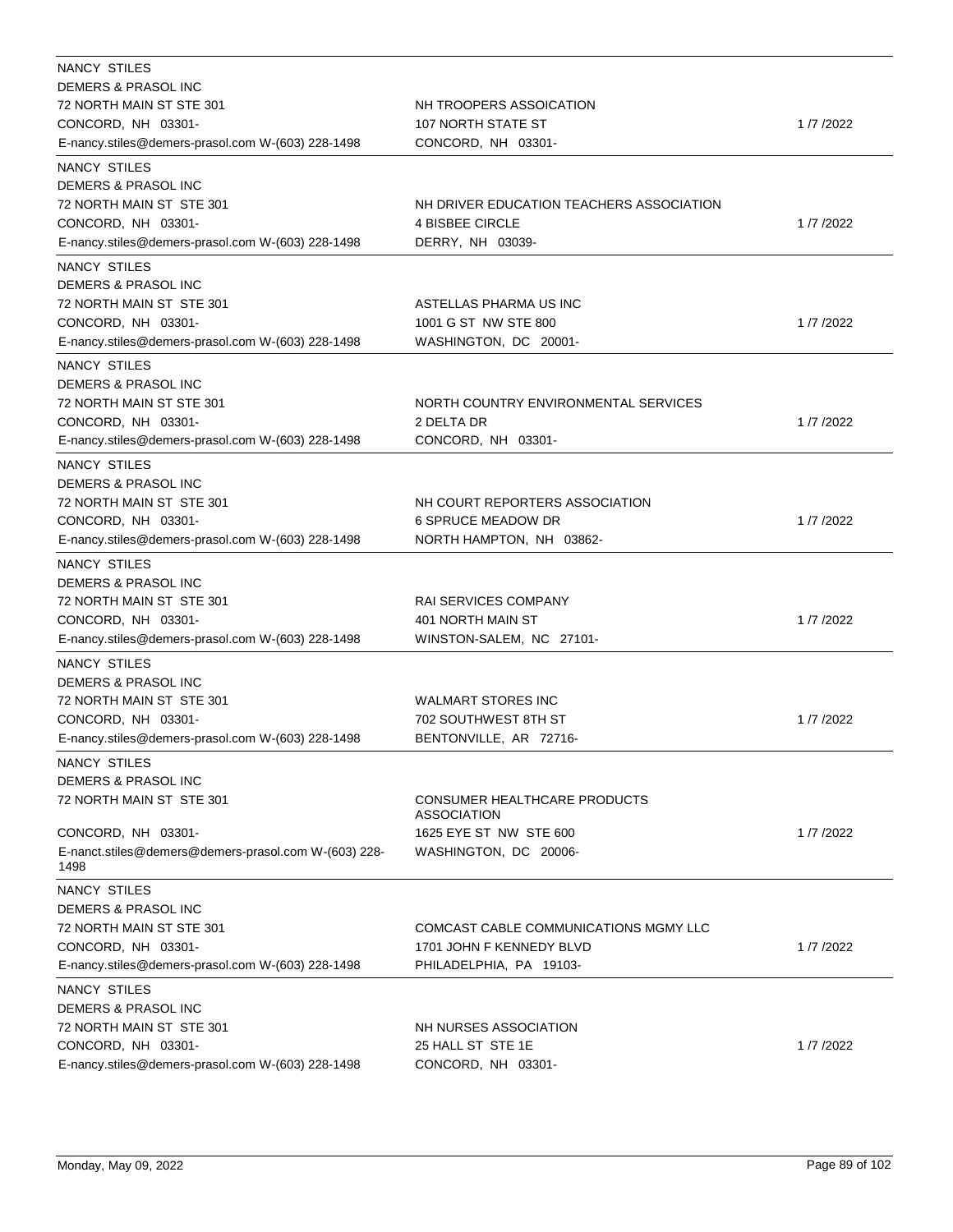| NANCY STILES                                       |                                          |            |
|----------------------------------------------------|------------------------------------------|------------|
| DEMERS & PRASOL INC                                |                                          |            |
| 72 NORTH MAIN ST STE 301                           | ALZHEIMERS ASSOCIATION                   |            |
| CONCORD, NH 03301-                                 | 309 WAVERLEY OAKS RD                     | 1/7/2022   |
| E-nancy.stiles@demers.prasol.com W-(603) 228-1498  | WALTHAM, MA 02452-                       |            |
| NANCY STILES                                       |                                          |            |
| DEMERS & PRASOL INC                                |                                          |            |
| 72 NORTH MAIN ST STE 301                           | KALKOMEY ENTERPRISES                     |            |
| CONCORD, NH 03301-                                 | 740 EAST CAMPBELL RD STE 900             | 1/7/2022   |
| E-nancy.stiles@demers-prasol.com W-(603) 228-1498  | RICHARDSON, TX 75081-                    |            |
|                                                    |                                          |            |
| NANCY STILES                                       |                                          |            |
| DEMERS & PRASOL INC                                |                                          |            |
| 72 NORTH MAIN ST STE 301                           | SANOFI US SERVICES INC                   |            |
| CONCORD, NH 03301-                                 | 55 CORPORATION DR                        | 1/7/2022   |
| E-nancy.stiles@demers-prasol.com W-(603) 228-1498  | BRIDGEWATER, NJ 08807-                   |            |
| JASEN A. STOCK                                     |                                          |            |
| NEW HAMPSHIRE TIMBERLAND OWNERS ASSOCIATION        |                                          |            |
| 54 PORTSMOUTH ST                                   | NEW HAMPSHIRE TIMBERLAND OWNERS          |            |
|                                                    | ASSOCIATION                              |            |
| CONCORD, NH 03301-                                 | 54 PORTSMOUTH ST                         | 1/11/2022  |
| E-istock@nhtoa.org W-(603) 224-9699                | CONCORD, NH 03301-                       |            |
| Kristine Stoddard                                  |                                          |            |
| 525 Clinton Street                                 | <b>Bi-State Primary Care Association</b> |            |
| Bow, NH 03304-                                     | 525 Clinton Street                       | 12/27/2021 |
| E-kstoddard@bistatepca.org                         | Bow, NH 03304-                           |            |
|                                                    |                                          |            |
| JENNIFER L. STOWE                                  |                                          |            |
| THE CARPET AND RUG INSTITUTE                       |                                          |            |
| 3033 WILSON BLVD STE 700                           | THE CARPET AND RUG INSTITUTE             |            |
| ARLINGTON, VA 22201-                               | 3033 WILSON BLVD STE 700                 | 1/5/2022   |
| E-jstowe@carpet-rug.org W-(703) 875-0634           | ARLINGTON, VA 22201-                     |            |
| <b>COURTNEY G. TANNER</b>                          |                                          |            |
| DARTMOUTH HITCHCOCK                                |                                          |            |
| 5 BEDFORD FARMS                                    | DARTMOUTH HITCHCOCK                      |            |
| BEDFORD, NH 03110-                                 | <b>5 BEDFORD FARMS</b>                   | 3/7/2022   |
| E-courtney.tanner@hitchcock.org W-(207) 468-8789   | BEDFORD, NH 03110-                       |            |
| <b>ERIK W. TAYLOR</b>                              |                                          |            |
| <b>TAYLOR PUBLIC AFFAIRS GROUP LLC</b>             |                                          |            |
| 61 CLOUDVIEW DR                                    | SAFELITE GROUP INC                       |            |
|                                                    |                                          |            |
| MOULTONBOROUGH, NH 03254-                          | 7400 SAFELITE WAY                        | 1/5/2022   |
| E-etaylor@taylorpublicaffairs.com W-(603) 496-6961 | COLUMBUS, OH 43235-                      |            |
| ADRIANA M. TEJADA                                  |                                          |            |
| NH HUNGER SOLUTIONS                                |                                          |            |
| 100 NORTH MAIN ST 4TH FLOOR                        | NH HUNGER SOLUTIONS                      |            |
| CONCORD, NH 03301-                                 | 100 NORTH MAIN ST 4TH FLOOR              | 2/11/2022  |
| E-00000000000 W-(978) 327-1379                     | CONCORD, NH 03301-                       |            |
| SUSAN TEVNAN                                       |                                          |            |
| <b>FGRHUB</b>                                      |                                          |            |
| 328 K STREET                                       | CONSUMER TECHNOLOGY ASSOCIATION          |            |
| S BOSTON, MA 02127-                                | 1919 S EADS STREET                       | 1/19/2022  |
| E-stevnan@fgrhub.com W-(617) 356-8150              | ARLINGTON, VA 22202-                     |            |
|                                                    |                                          |            |
| Susan Tevnan                                       |                                          |            |
| <b>FGRHUB</b>                                      |                                          |            |
| 328 K St                                           | Supernal                                 |            |
| So. Boston, MA 02127-                              | 1101 16th, NW                            | 5/5/2022   |
| E-stevan@fgrhub.com W-(617) 356-8150               | Washington, DC 20036-                    |            |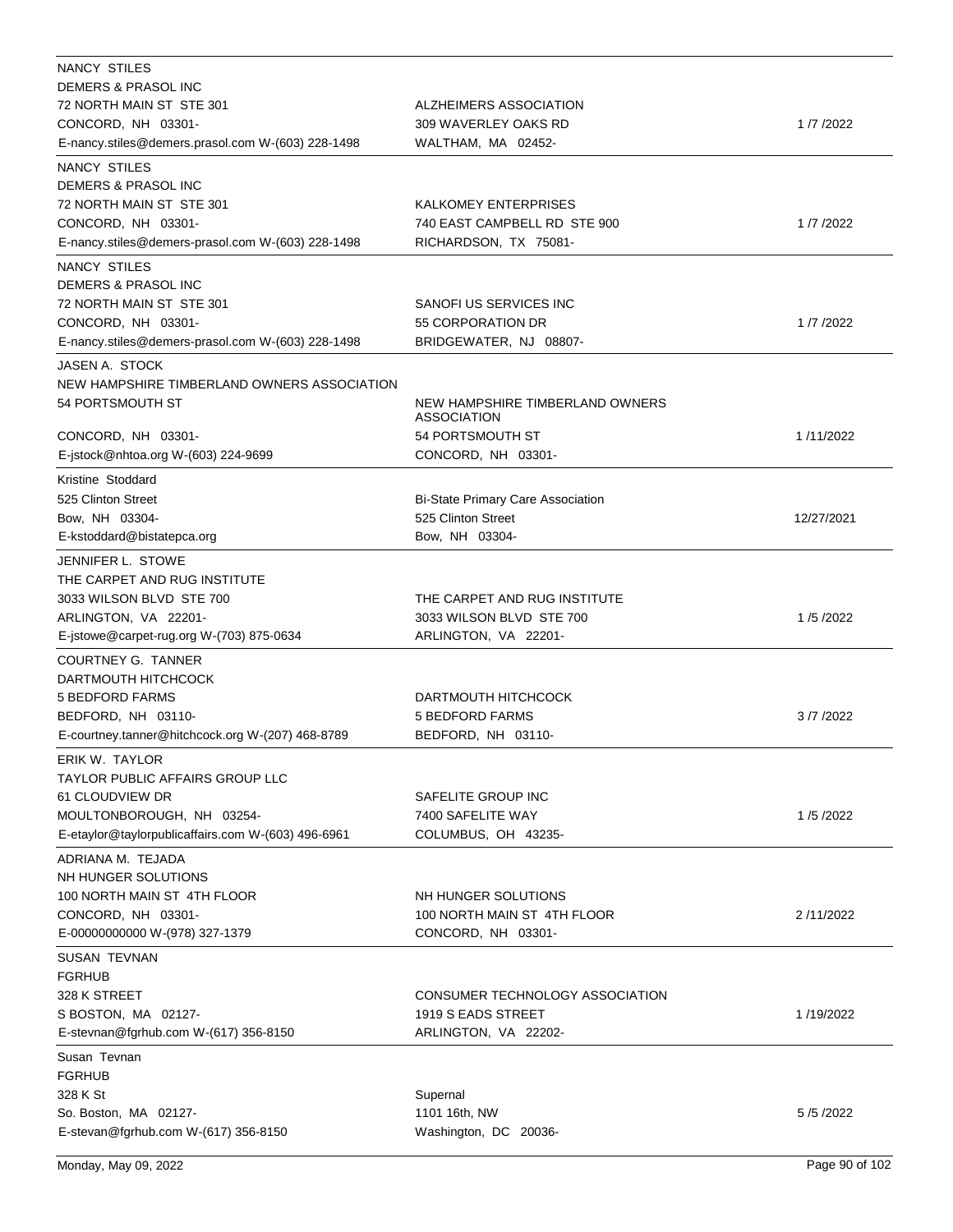| <b>SHAUN THOMAS</b>                               |                                        |            |
|---------------------------------------------------|----------------------------------------|------------|
| DEMERS & PRASOL INC                               |                                        |            |
| 72 NORTH MAIN ST STE 301                          | ENTERPRISE RENT A CAR CO OF BOSTON LLC |            |
| CONCORD, NH 03301-                                | <b>10 NAVIGATOR RD</b>                 | 1 /7 /2022 |
| E-shaun.thomas@demers-prasol.com W-(603) 228-1498 | LONDONDERRY, NH 03053-                 |            |
| <b>SHAUN THOMAS</b>                               |                                        |            |
| DEMERS & PRASOL INC                               |                                        |            |
| 72 NORTH MAIN ST STE 301                          | <b>PHRMA</b>                           |            |
| CONCORD, NH 03301-                                | 950 F ST STE 300                       | 1/7/2022   |
| E-shaun.thomas@demers-prasol.com W-(603) 228-1498 | WASHINGTON, DC 20003-                  |            |
| <b>SHAUN THOMAS</b>                               |                                        |            |
| DEMERS & PRASOL INC                               |                                        |            |
| 72 NORTH MAIN ST STE 301                          | NH SPEECH LANGUAGE HEARING ASSOCIATION |            |
| CONCORD, NH 03301-                                | PO BOX 1538                            | 1/7/2022   |
| E-shuan.thomas@demers-prasol.com W-(603) 228-1498 | CONCORD, NH 03301-                     |            |
| <b>SHAUN THOMAS</b>                               |                                        |            |
| DEMERS & PRASOL INC                               |                                        |            |
| 72 NORTH MAIN ST STE 301                          | ASTELLAS PHARMA US INC                 |            |
|                                                   |                                        |            |
| CONCORD, NH 03301-                                | 1001 G ST NW STE 800                   | 1/7/2022   |
| E-shuan.thomas@demers-prasol.com W-(603) 228-1498 | WASHINGTON, DC 20001-                  |            |
| <b>SHAUN THOMAS</b>                               |                                        |            |
| <b>DEMERS &amp; PRASOL INC</b>                    |                                        |            |
| 72 NORTH MAIN ST STE 301                          | NH TROOPERS ASSOCIATION                |            |
| CONCORD, NH 03301-                                | 107 NORTH STATE ST                     | 1/7/2022   |
| E-shaun.thomas@demers-prasol.com W-(603) 228-1498 | CONCORD, NH 03301-                     |            |
| <b>SHAUN THOMAS</b>                               |                                        |            |
| DEMERS & PRASOL INC                               |                                        |            |
| 72 NORTH MAIN ST STE 301                          | KALKOMEY ENTERPRISES                   |            |
| CONCORD, NH 03301-                                | 740 EAST CAMPBELL RD STE 900           | 1/7/2022   |
| E-shuan.thomas@demers-prasol.com W-(603) 228-1498 | RICHARDSON, TX 75081-                  |            |
| SHAUN THOMAS                                      |                                        |            |
| DEMERS & PRASOL INC                               |                                        |            |
| 72 NORTH MAIN ST STE 301                          | COMCAST CABLE COMMUNICATIONS MGMT LLC  |            |
| CONCORD, NH 03301-                                | 1701 JOHN F KENNEDY BLVD               | 1/7/2022   |
| E-shaun.thomas@demers-prasol.com W-(603) 228-1498 | PHILADELPHIA, PA 19103-                |            |
| SHAUN THOMAS                                      |                                        |            |
| DEMERS & PRASOL INC                               |                                        |            |
| 72 NORTH MAIN ST STE 301                          | <b>BANK OF AMERICA CORP</b>            |            |
| CONCORD, NH 03301-                                | <b>1100 KING ST</b>                    | 1/7/2022   |
| E-shaun.thomas@demers-prasol.com W-(603) 228-1498 | WILMINGTON, DE 19884-                  |            |
|                                                   |                                        |            |
| <b>SHAUN THOMAS</b>                               |                                        |            |
| DEMERS & PRASOL INC                               |                                        |            |
| 72 NORTH MAIN ST STE 301                          | EVERSOURCE                             |            |
| CONCORD, NH 03301-                                | PO BOX 330                             | 1/7/2022   |
| E-shaun.thomas@demers-prasol.com W-(603) 228-1498 | MANCHESTER, NH 03105-                  |            |
| <b>SHAUN THOMAS</b>                               |                                        |            |
| DEMERS & PRASOL INC                               |                                        |            |
| 72 NORTH MAIN ST STE 301                          | SPAN                                   |            |
| CONCORD, NH 03301-                                | 211 WILSON BOULEVARD 8TH FL            | 2/17/2022  |
| E-shaun.thomas@demers-prasol.com W-(603) 228-1498 | ARLINGTON, VA 22201-                   |            |
| <b>SHAUN THOMAS</b>                               |                                        |            |
| DEMERS & PRASOL INC                               |                                        |            |
| 72 NORTH MAIN ST STE 301                          | <b>FEDEX</b>                           |            |
| CONCORD, NH 03301-                                | 942 SHADY GROVE RD                     | 1/7/2022   |
| E-shaun.thomas@demers-prasol.com W-(603) 228-1498 | MEMPHIS, TN 38120-                     |            |
|                                                   |                                        |            |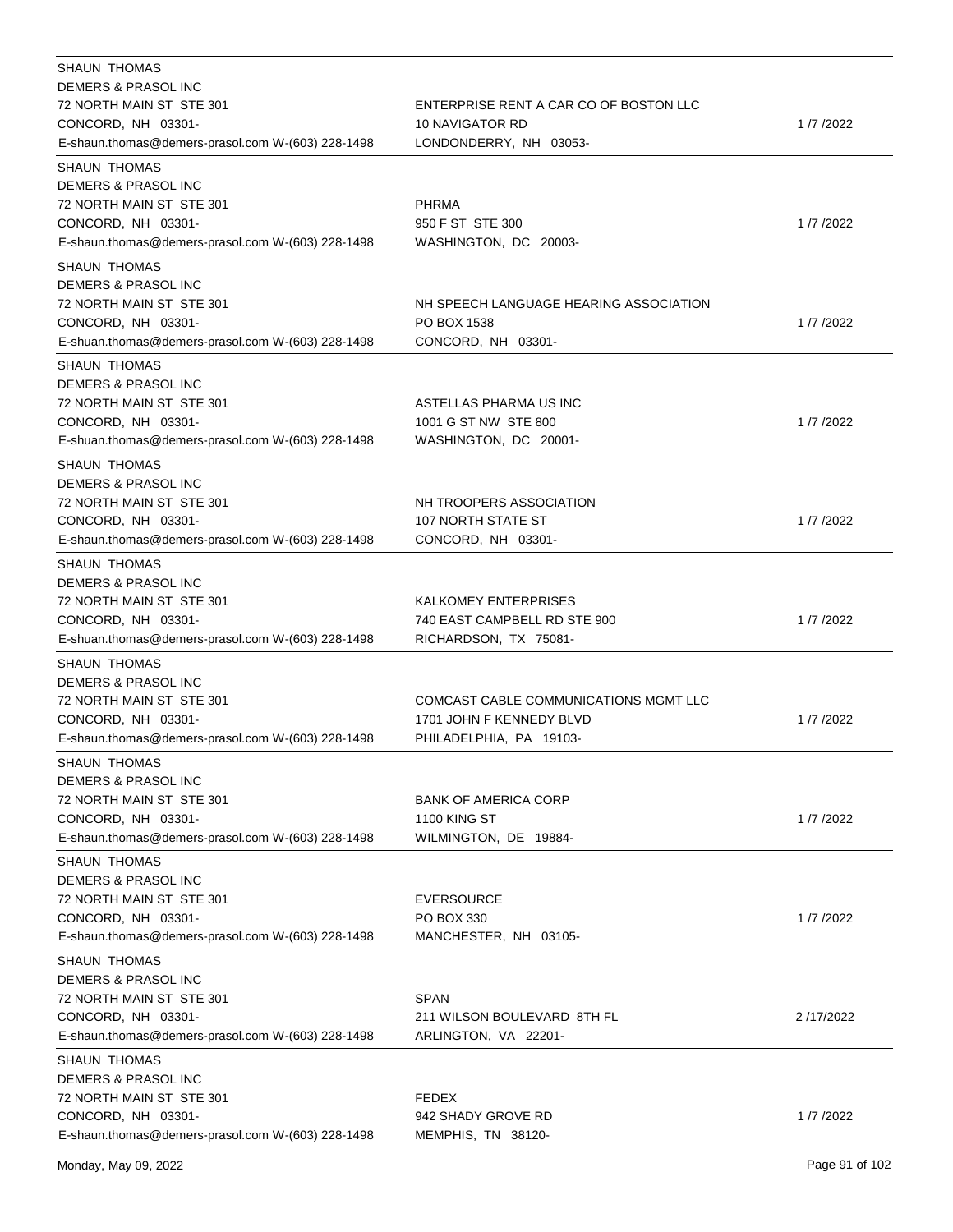| SHAUN THOMAS                                                            |                                                      |          |
|-------------------------------------------------------------------------|------------------------------------------------------|----------|
| DEMERS & PRASOL INC                                                     |                                                      |          |
| 72 NORTH MAIN ST STE 301                                                | VERTEX PHARMACEUTICALS INCORPORATED                  |          |
| CONCORD, NH 03301-                                                      | 50 NORTHERN AVE                                      | 1/7/2022 |
| E-shaun.thomas@demers-prasol.com W-(603) 228-1498                       | BOSTON, MA 02210-                                    |          |
| <b>SHAUN THOMAS</b>                                                     |                                                      |          |
| DEMERS & PRASOL INC                                                     |                                                      |          |
| 72 NORTH MAIN ST STE 301                                                | NEW HAMPSHIRE MOTOR SPEEDWAY                         |          |
| CONCORD, NH 03301-                                                      | <b>PO BOX 7888</b>                                   | 1/7/2022 |
| E-shaun.thomas@demers-prasol.com W-(603) 228-1498                       | LOUDON, NH 03303-                                    |          |
| <b>SHAUN THOMAS</b>                                                     |                                                      |          |
| DEMERS & PRASOL INC                                                     |                                                      |          |
| 72 NORTH MAIN ST STE 301                                                | NH GOLF COURSE SUPERINTENDENTS<br><b>ASSOCIATION</b> |          |
| CONCORD, NH 03301-                                                      | <b>PO BOX 784</b>                                    | 1/7/2022 |
| E-shaun.thomas@demers-prasol.com W-(603) 228-1498                       | AUBURN, NH 03032-                                    |          |
| <b>SHAUN THOMAS</b>                                                     |                                                      |          |
| DEMERS & PRASOL INC                                                     |                                                      |          |
| 72 NORTH MAIN ST STE 301                                                | JAZZ PHARMACEUTICALS INC                             |          |
| CONCORD, NH 03301-                                                      | 28 LIBERTY SHIP WAY STE 2815                         | 1/7/2022 |
| E-shaun.thomas@demers-prasol.com W-(603) 228-1498                       | SAUSALITO, CA 94965-                                 |          |
| <b>SHAUN THOMAS</b>                                                     |                                                      |          |
| DEMERS & PRASOL INC                                                     |                                                      |          |
| 72 NORTH MAIN ST STE 301                                                | <b>WALMART STORES INC</b>                            |          |
| CONCORD, NH 03301-                                                      | 702 SOUTHWEST 8TH ST                                 | 1/7/2022 |
| E-shuan.thomas@demers-prasol.com W-(603) 228-1498                       | BENTONVILLE, AR 72716-                               |          |
| <b>SHAUN THOMAS</b>                                                     |                                                      |          |
| DEMERS & PRASOL INC                                                     |                                                      |          |
| 72 NORTH MAIN ST STE 301                                                | NH COURT REPORTERS ASSOCIATION                       |          |
| CONCORD, NH 03301-                                                      | <b>6 SPRUCE MEADOW DR</b>                            | 1/7/2022 |
| E-chaun.thomas@demers-prasol.com W-(603) 228-1498                       | NORTH HAMPTON, NH 03862-                             |          |
| <b>SHAUN THOMAS</b>                                                     |                                                      |          |
| DEMERS & PRASOL INC                                                     |                                                      |          |
| 72 NORTH MAIN ST STE 301                                                | NORTH COUNTRY ENVIRONMENTAL SERVICES                 |          |
| CONCORD, NH 03301-                                                      | 2 DELTA DR                                           | 1/7/2022 |
| E-shaun.thomas@demers-prasol.com W-(603) 228-1498                       | CONCORD, NH 03301-                                   |          |
|                                                                         |                                                      |          |
| <b>SHAUN THOMAS</b>                                                     |                                                      |          |
| DEMERS & PRASOL INC                                                     |                                                      |          |
| 72 NORTH MAIN ST STE 301                                                | NH POLICE ASSOCIATION                                |          |
| CONCORD, NH 03301-<br>E-shaun.thomas@demers-prasol.com W-(603) 228-1498 | 75 SOUTH MAIN ST UNIT 7                              | 1/7/2022 |
|                                                                         | CONCORD, NH 03301-                                   |          |
| <b>SHAUN THOMAS</b>                                                     |                                                      |          |
| DEMERS & PRASOL INC                                                     |                                                      |          |
| 72 NORTH MAIN ST STE 301                                                | INTERNATIONAL BOTTLED WATER ASSOCIATION              |          |
| CONCORD, NH 03301-                                                      | 1700 DIAGONAL RD STE 650                             | 1/7/2022 |
| E-shaun.thomas@demers-prasol.com W-(603) 228-1498                       | ALEXANDRIA, VA 22314-                                |          |
| <b>SHAUN THOMAS</b>                                                     |                                                      |          |
| DEMERS & PRASOL INC                                                     |                                                      |          |
| 72 NORTH MAIN ST STE 301                                                | NH CITY AND TOWN CLERKS ASSOCIATION                  |          |
| CONCORD, NH 03301-                                                      | 24 DEPOT ST PO BOX 249                               | 1/7/2022 |
| E-shaun.thomas@demers-prasol.com W-(603) 228-1498                       | EAST KINGSTON, NH 03827-                             |          |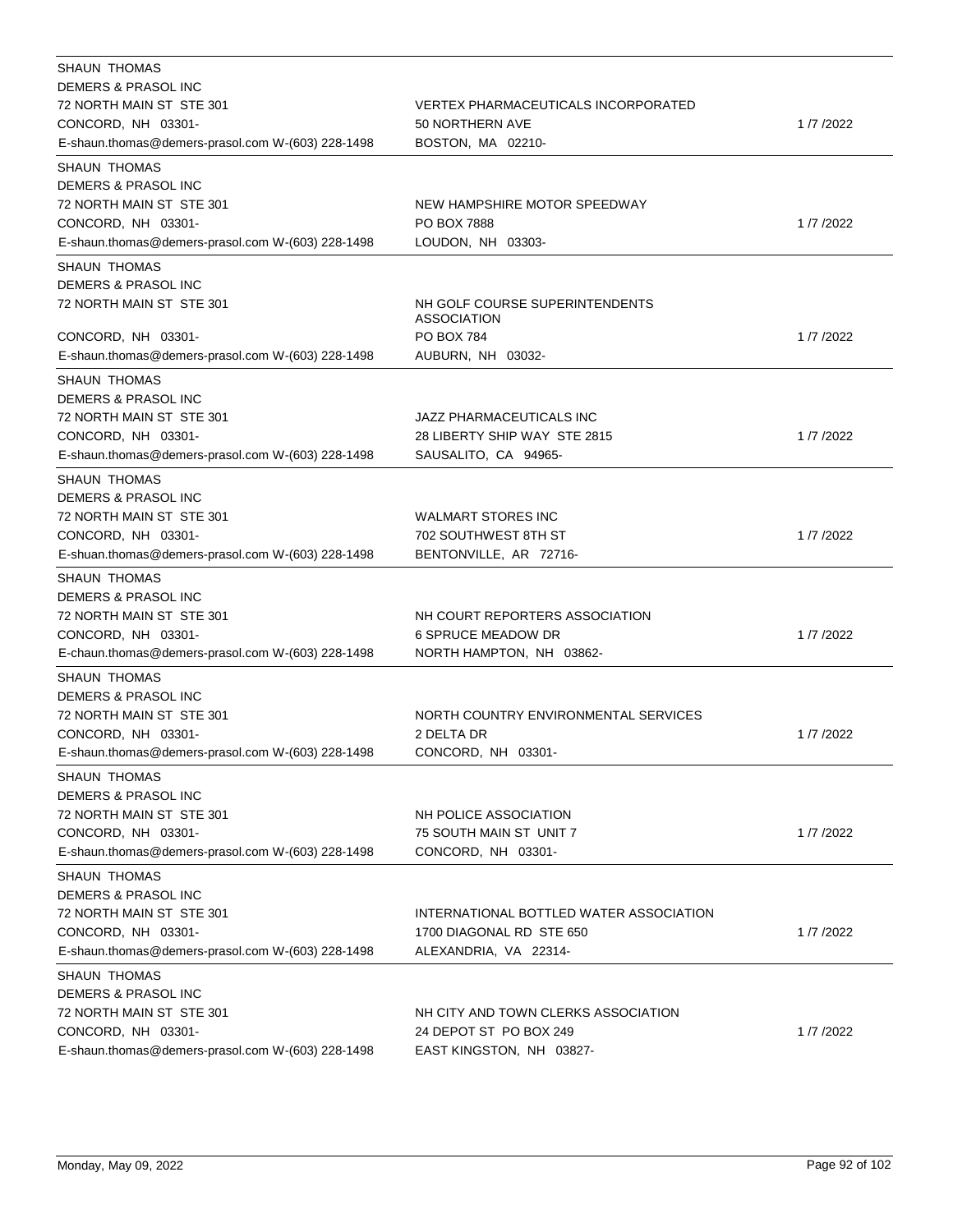| SHAUN THOMAS<br>DEMERS & PRASOL INC<br>72 NORTH MAIN ST STE 301                                                                                              | NH WINE AND SPIRITS BROKERS ASSOCIATION                                                |          |
|--------------------------------------------------------------------------------------------------------------------------------------------------------------|----------------------------------------------------------------------------------------|----------|
| CONCORD, NH 03301-<br>E-shaun.thomas@demers-prasol.com W-(603) 228-1498                                                                                      | c/o 72 NORTH MAIN ST STE 301<br>CONCORD, NH 03301-                                     | 1/7/2022 |
| <b>SHAUN THOMAS</b><br>DEMERS & PRASOL INC<br>72 NORTH MAIN ST STE 301<br>CONCORD, NH 03301-                                                                 | NH ATHLETIC TRAINERS ASSOCIATION<br>580/590 COURT ST                                   | 1/7/2022 |
| E-shaun.thomas@demers-prasol.com W-(603) 228-1498                                                                                                            | KEENE, NH 03431-                                                                       |          |
| <b>SHAUN THOMAS</b><br>DEMERS & PRASOL INC<br>72 NORTH MAIN ST STE 301<br>CONCORD, NH 03301-<br>E-shaun.thomas@demers-prasol.com W-(603) 228-1498            | EVERYTOWN FOR GUN SAFETY ACTION FUND<br>PO BOX 4184<br>NEW YORK, NY 10163-             | 1/7/2022 |
| <b>SHAUN THOMAS</b><br><b>DEMERS &amp; PRASOL INC</b><br>72 NORTH MAIN ST STE 301<br>CONCORD, NH 03301-<br>E-shaun.thomas@demers-prasol.com W-(603) 228-1497 | CENTENE CORP AND AFFILIATES<br>1150 CONNECTICUT AVE NW<br>WASHINGTON, DC 20006-        | 1/7/2022 |
| <b>SHAUN THOMAS</b><br>DEMERS & PRASOL INC<br>72 NORTH MAIN ST STE 301<br>CONCORD, NH 03301-<br>E-shaun.thomas@demers-prasol.com W-(603) 228-1498            | ALZHEIMERS ASSOCIATION<br>309 WAVERLEY OAKS RD<br>WALTHAM, MA 02452-                   | 1/7/2022 |
| <b>SHAUN THOMAS</b><br><b>DEMERS &amp; PRASOL INC</b><br>72 NORTH MAIN ST STE 301<br>CONCORD, NH 03301-<br>E-shaun.thomas@demers-prasol.com W-(603) 228-1498 | NH DRIVER EDUCATION TEACHERS ASSOCIATION<br><b>4 BISBEE CIRCLE</b><br>DERRY, NH 03039- | 1/7/2022 |
| <b>SHAUN THOMAS</b><br>DEMERS & PRASOL INC<br>72 NORTH MAIN ST STE 301<br>CONCORD, NH 03301-<br>E-shaun.thomas@demers-prasol.com W-(603) 228-1498            | PORT CITY AIR<br>104 GRTON DR<br>PORTSMOUTH, NH 03801-                                 | 1/7/2022 |
| <b>SHAUN THOMAS</b><br>DEMERS & PRASOL INC<br>72 NORTH MAIN ST STE 301<br>CONCORD, NH 03301-<br>E-shaun.thomas@demers-prasol.com W-(603) 228-1498            | SANOFI US SERVICES INC<br>55 CORPORATION DR<br>BRIDGEWATER, NJ 08807-                  | 1/7/2022 |
| SHAUN THOMAS<br>DEMERS & PRASOL INC<br>72 NORTH MAIN ST STE 301<br>CONCORD, NH 03301-<br>E-shaun.thomas@demers-prasol.com W-(603) 228-1498                   | NH TAX COLLECTORS ASSOCIATION<br><b>56 LITTLETON RD</b><br>WHITEFIELD, NH 03598-       | 1/7/2022 |
| <b>SHAUN THOMAS</b><br>DEMERS & PRASOL INC<br>72 NORTH MAIN ST STE 301<br>CONCORD, NH 03301-<br>E-shaun.thomas@demers-prasol.com W-(603) 228-1498            | NH NURSES ASSOCIATION<br>25 HALL ST STE 1E<br>CONCORD, NH 03301-                       | 1/7/2022 |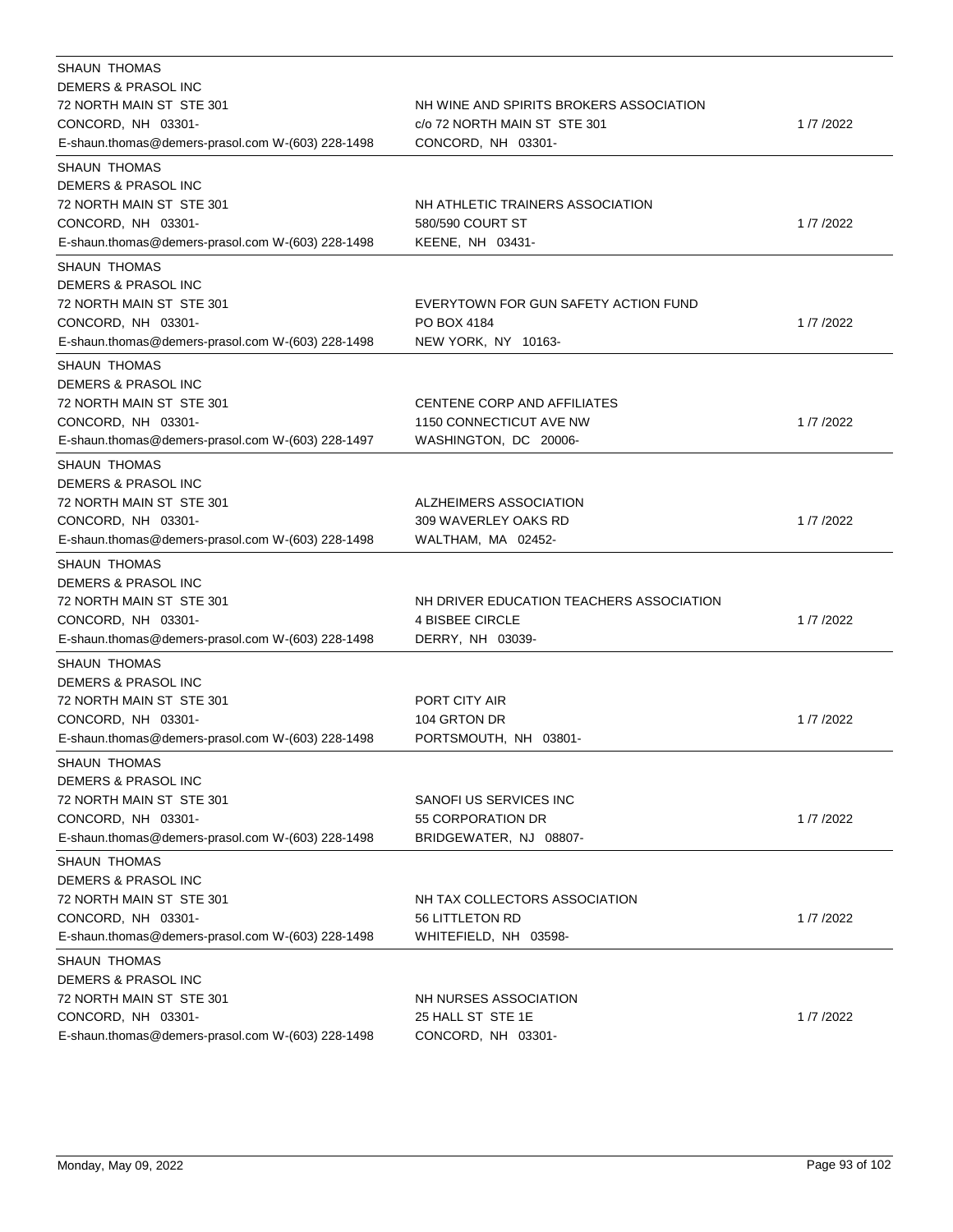| <b>SHAUN THOMAS</b>                                |                                                    |          |
|----------------------------------------------------|----------------------------------------------------|----------|
| DEMERS & PRASOL INC                                |                                                    |          |
| 72 NORTH MAIN ST STE 301                           | CONSUMER HEALTHCARE PRODUCTS<br><b>ASSOCIATION</b> |          |
| CONCORD, NH 03301-                                 | 1625 EYE ST NW STE 600                             | 1/7/2022 |
| E-thomas.prasol@demers-prasol.com W-(603) 228-1498 | WASHINGTON, DC 20006-                              |          |
| <b>SHAUN THOMAS</b>                                |                                                    |          |
| DEMERS & PRASOL INC                                |                                                    |          |
| 72 NORTH MAIN ST STE 301                           | ONE MAIN HOLDINGS INC                              |          |
| CONCORD, NH 03301-                                 | 14460 NEW FALLS OF NEUSE RD STE 149-299            | 1/7/2022 |
| E-shaun.thomas@demers-prasol.com W-(603) 228-1498  | RALEIGH, NC 27614-                                 |          |
| <b>SHAUN THOMAS</b>                                |                                                    |          |
| DEMERS & PRASOL INC                                |                                                    |          |
| 72 NORTH MAIN ST STE 301                           | MORTGAGE BANKERS & BROKERS ASSOC OF NH             |          |
| CONCORD, NH 03301-                                 | PO BOX 6                                           | 1/7/2022 |
| E-shaun.thomas@demers-prasol.com W-(603) 228-1498  | WEARE, NH 03281-                                   |          |
| SHUAN THOMAS                                       |                                                    |          |
| DEMERS & PRASOL INC                                |                                                    |          |
| 72 NORTH MAIN ST STE 301                           | <b>RAI SERVICES COMPANY</b>                        |          |
| CONCORD, NH 03301-                                 | 401 NORTH MAIN ST                                  | 1/7/2022 |
| E-shuan.thomas@demers-prasol.com W-(603) 228-1498  | WINSTON-SALEM, NC 27101-                           |          |
|                                                    |                                                    |          |
| SHUAN THOMAS                                       |                                                    |          |
| DEMERS & PRASOL INC                                |                                                    |          |
| 72 NORTH MAIN ST STE 301                           | NEW ENLAND PEST MANAGEMENT ASSOCIATION             |          |
| CONCORD, NH 03301-                                 | 53 REGIONAL DR STE 1                               | 1/7/2022 |
| E-shuan.thomas@demers-prasol.com W-(603) 228-1498  | CONCORD, NH 03301-                                 |          |
| SIMON A. THOMSON                                   |                                                    |          |
| SHEEHAN PHINNEY CAPITOL GROUP                      |                                                    |          |
| 2 EAGLE SQ                                         | NEXTERA ENERGY SEABROOK STATION                    |          |
| CONCORD, NH 03301-                                 | PO BOX 300                                         | 1/5/2022 |
| E-sthomson@sheehan.com W-(603) 228-2370            | SEABROOK, NH 03874-                                |          |
| SIMON P. THOMSON                                   |                                                    |          |
| SHEEHAN PHINNEY CAPITOL GROUP                      |                                                    |          |
| 2 EAGLE SQ                                         | WHITE MOUNTAIN ATTRACTIONS                         |          |
| CONCORD, NH 03301-                                 | PO BOX 10                                          | 1/5/2022 |
| E-sthomson@sheehan.com W-(603) 228-2370            | NORTH WOODSTOCK, NH 03262-                         |          |
| SIMON P. THOMSON                                   |                                                    |          |
| SHEEHAN PHINNEY CAPITOL GROUP                      |                                                    |          |
| 2 EAGLE SQ                                         | NH STATE CHIROPRACTIC SOCIETY                      |          |
| CONCORD, NH 03301-                                 | 320 SANDOWN RD #1                                  | 1/5/2022 |
| E-sthomson@sheehan.com W-(603) 228-2370            | EAST HAMPSTEAD, NH 03826-                          |          |
| SIMON P. THOMSON                                   |                                                    |          |
| SHEEHAN PHINNEY CAPITOL GROUP                      |                                                    |          |
| 2 EAGLE SQ                                         | AMERICAN RECYCLED PLASTIC BAG ASSOCIATION          |          |
| CONCORD, NH 03301-                                 | 1425 K ST NW                                       | 1/5/2022 |
| E-sthomson@sheehan.com W-(603) 228-2370            | WASHINGTON, DC 20005-                              |          |
| SIMON P. THOMSON                                   |                                                    |          |
| SHEEHAN PHINNEY CAPITOL GROUP                      |                                                    |          |
| 2 EAGLE SQ                                         | ANHEUSER-BUSCH COMPANIES LLC                       |          |
| CONCORD, NH 03301-                                 | ONE BUSCH PLACE                                    | 1/5/2022 |
| E-sthomspn@sheehan.com W-(603) 228-2370            | ST. LOUIS, MO 63118-                               |          |
|                                                    |                                                    |          |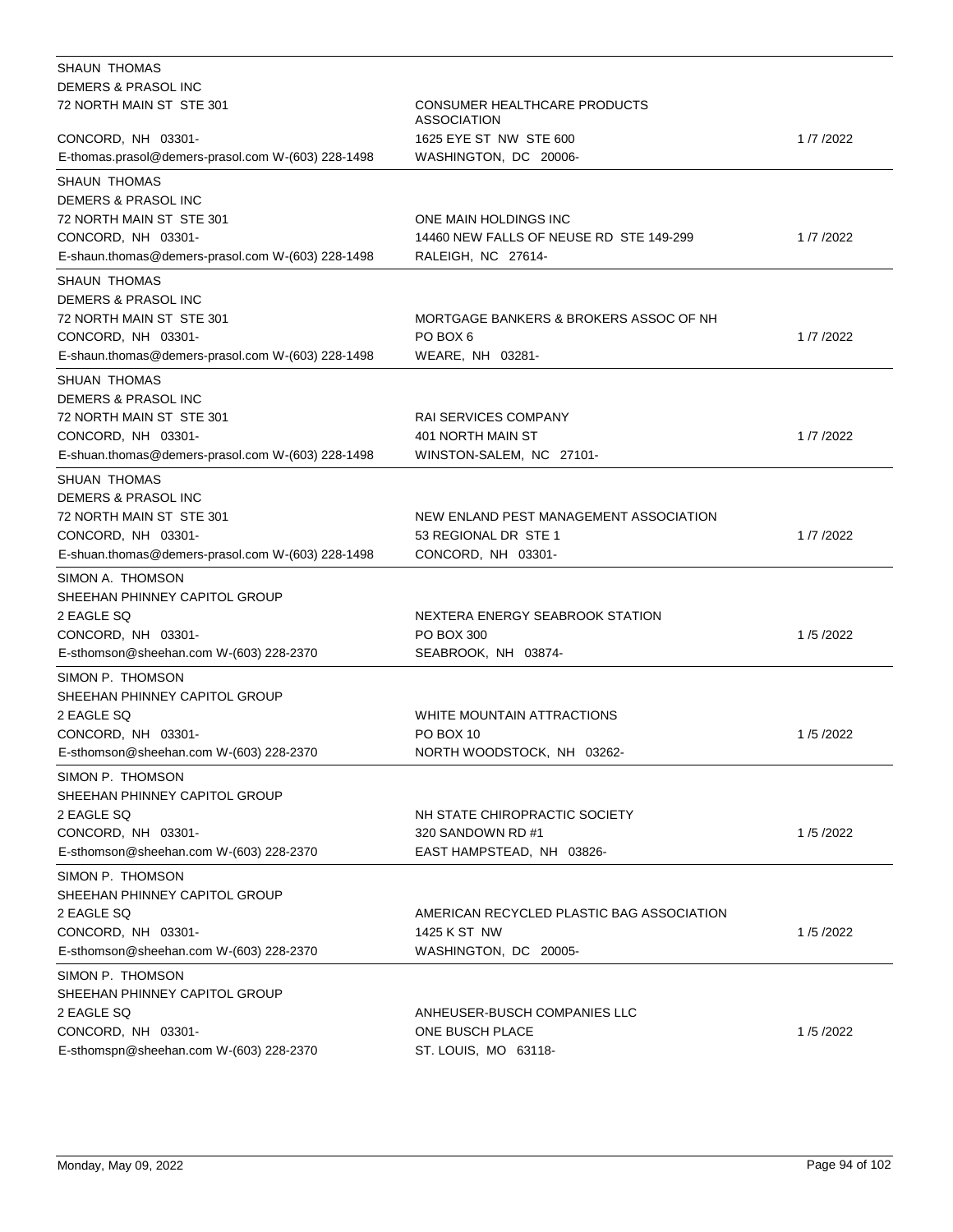| SIMON P. THOMSON<br>SHEEHAN PHINNEY CAPITOL GROUP<br>2 EAGLE SQ<br>CONCORD, NH 03301-<br>E-sthomson@sheehan.com W-(603) 228-2370 | NATIONAL GRID<br>801 PENNSYLVANIA AVE NW STE 801<br>WASHINGTON, DC 20004-                                    | 1/5/2022  |
|----------------------------------------------------------------------------------------------------------------------------------|--------------------------------------------------------------------------------------------------------------|-----------|
| SIMON P. THOMSON<br>SHEEHAN PHINNEY CAPITOL GROUP<br>2 EAGLE SQ                                                                  | NATIONAL FEDERATION OF INDEPENDENT<br><b>BUSINESS</b>                                                        |           |
| CONCORD, NH 03301-<br>E-sthomson@sheehan.com W-(603) 228-2370                                                                    | 1201 F STREET NW STE 200<br>WASHINGTON, DC 20004-                                                            | 1/5/2022  |
| SIMON P. THOMSON<br>SHEEHAN PHINNEY CAPITOL GROUP<br>2 EAGLE SQ<br>CONCORD, NH 03301-<br>E-sthomson@sheehan.com W-(603) 228-2370 | COALITION OF NH CHAIN DRUG STORES<br>c/o 2 EAGLE SQ<br>CONCORD, NH 03301-                                    | 1/5/2022  |
| SIMON P. THOMSON<br>SHEEHAN PHINNEY CAPITOL GROUP<br>2 EAGLE SO<br>CONCORD, NH 03301-<br>E-sthomson@sheehan.com W-(603) 228-2370 | ELECTRICAL CONTRACTORS BUSINESS ASSOC<br>7 MCGRATH RD<br>PELHAM, NH 03076-3211                               | 1/5/2022  |
| SIMON P. THOMSON<br>Sheehan Phinney Capital Group<br>2 Eagle Sq<br>Concord, NH 03301-<br>E-sthomson@sheehan.com W-(603) 228-2370 | STEEL FABRICATORS OF NEW ENGLAND<br>11 ROBERT TONER BLVD. #234<br>NORTH ATTLEBORO, MA 02763-                 | 4/25/2022 |
| SIMON P. THOMSON<br>SHEEHAN PHINNEY CAPITOL GROUP<br>2 EAGLE SQ<br>CONCORD, NH 03301-<br>E-sthomson@sheehan.com W-(603) 228-2370 | NE CONVENIENCE STORE AND ENERGY<br><b>MARKETERS ASSOC</b><br>1044 CENTRAL ST STE 203<br>STOUGHTON, MA 02072- | 1/5/2022  |
| SIMON P. THOMSON<br>SHEEHAN PHINNEY CAPITOL GROUP<br>2 EAGLE SQ<br>CONCORD, NH 03301-<br>E-sthomson@sheehan.com W-(603) 228-2370 | <b>VERIZON</b><br>6 BOWDOIN SQ 10TH FLOOR<br>BOSTON, MA 02114-                                               | 1/5/2022  |
| SIMON P. THOMSON<br>SHEEHAN PHINNEY CAPITOL GROUP<br>2 EAGLE SQ<br>CONCORD, NH 03301-<br>E-sthomson@sheehan.com W-(603) 228-2370 | <b>BOEHRINGER INGELHEIM</b><br>900 RIDGEBURY RD<br>RIDGEFIELD, CT 06877-                                     | 1/5/2022  |
| SIMON P. THOMSON<br>SHEEHAN PHINNEY CAPITOL GROUP<br>2 EAGLE SQ<br>CONCORD, NH 03301-<br>E-sthomson@sheehan.com W-(603) 228-2370 | NEW HAMPSHIRE TRAVEL COUNCIL<br>PO BOX 3935<br>CONCORD, NH 03302-                                            | 1/5/2022  |
| SIMON P. THOMSON<br>SHEEHAN PHINNEY CAPITOL GROUP<br>2 EAGLE SQ<br>CONCORD, NH 03301-<br>E-sthomson@sheehan.com W-(603) 228-2370 | NORTHEAST DELTA DENTAL<br>ONE DELTA WAY PO BOX 2002<br>CONCORD, NH 03301-                                    | 1/5/2022  |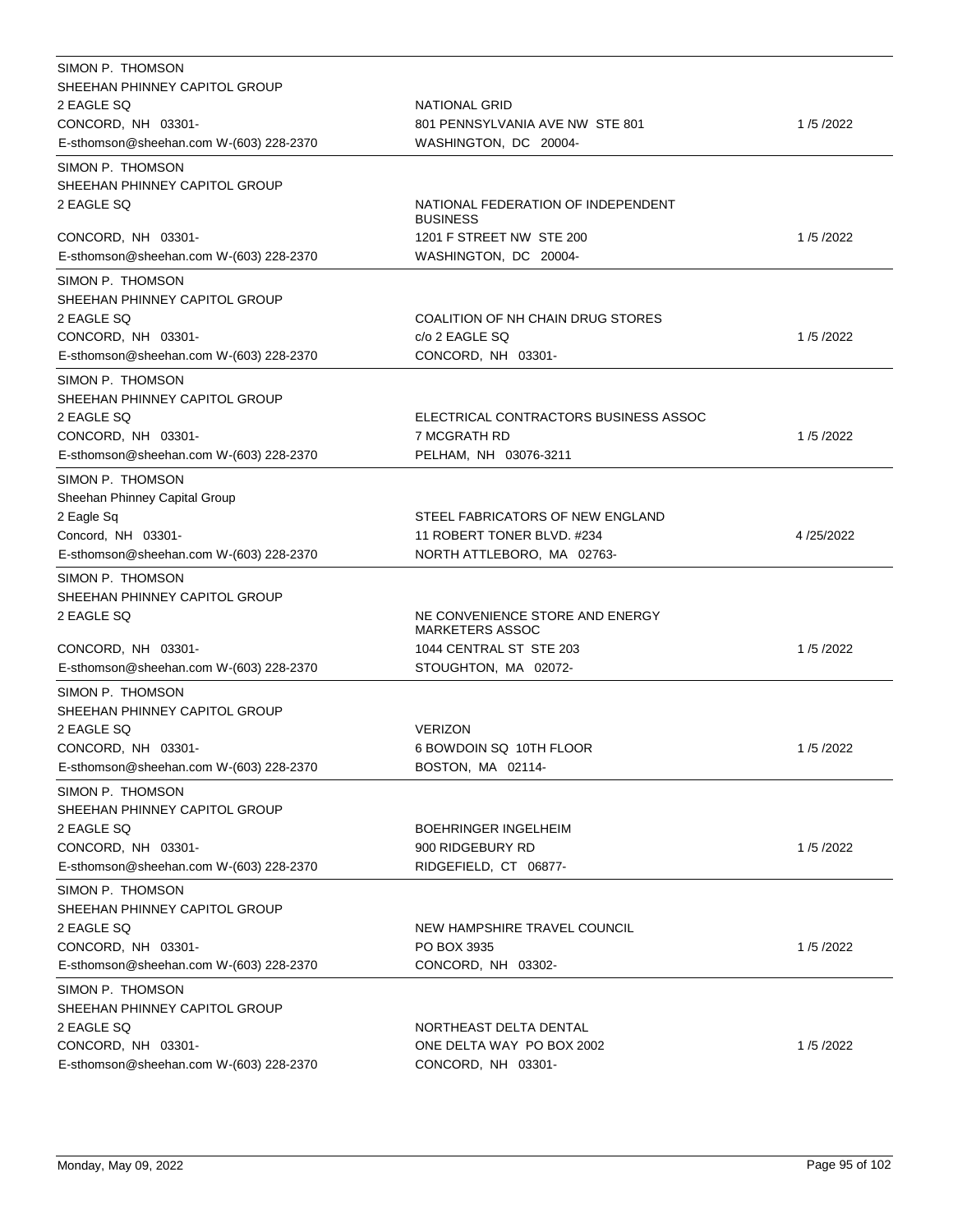| SIMON P. THOMSON                            |                                                          |           |
|---------------------------------------------|----------------------------------------------------------|-----------|
| SHEEHAN PHINNEY CAPITOL GROUP               |                                                          |           |
| 2 EAGLE SQ                                  | PROFESSIONAL INSURANCE AGENTS OF NEW<br><b>HAMPSHIRE</b> |           |
| CONCORD, NH 03301-                          | 25 CHAMBERLAIN ST PO BOX 997                             | 1/5/2022  |
| E-sthomson@sheehan.com W-(603) 228-2370     | GLENMONT, NY 12077-                                      |           |
| SIMON P. THOMSON                            |                                                          |           |
| SHEEHAN PHINNEY CAPITOL GROUP               |                                                          |           |
| 2 EAGLE SQ                                  | <b>EQUIFAX</b>                                           |           |
| CONCORD, NH 03301-                          | 1550 PEACHTREE ST NW                                     | 1/5/2022  |
| E-sthomson@sheehan.com W-(603) 228-2370     | ATLANTA, GA 30309-                                       |           |
| SIMON P. THOMSON                            |                                                          |           |
| SHEEHAN PHINNEY CAPITOL GROUP               |                                                          |           |
| 2 EAGLE SQ                                  | SKI NEW HAMPSHIRE INC                                    |           |
| CONCORD, NH 03301-                          | <b>PO BOX 521</b>                                        | 1/5/2022  |
| E-sthomson@sheehan.com W-(603) 228-2370     | CONWAY, NH 03818-                                        |           |
| SIMON P. THOMSON                            |                                                          |           |
| SHEEHAN PHINNEY CAPITOL GROUP               |                                                          |           |
| 2 EAGLE SQ                                  | ALTRIA CLIENT SERVICES LLC AND ITS AFFILIATES            |           |
| CONCORD, NH 03301-                          | 101 CONSTITUTION AVE NW STE 400 W                        | 1/5/2022  |
| E-sthomson@sheehan.com W-(603) 228-2370     | WASHINGTON, DC 20001-                                    |           |
| SIMON P. THOMSON                            |                                                          |           |
| SHEEHAN PHINNEY CAPITOL GROUP               |                                                          |           |
| 2 EAGLE SQ                                  | AMERICAN COUNCIL OF LIFE INSURERS                        |           |
| CONCORD, NH 03301-                          | 101 CONSTITUTION AVE NW STE 700                          | 1/5/2022  |
| E-sthomson@sheehan.com W-(603) 228-2370     | WASHINGTON, DC 20001-2133                                |           |
| SIMON P. THOMSON                            |                                                          |           |
| SHEEHAN PHINNEY CAPITOL GROUP               |                                                          |           |
| 2 EAGLE SQ                                  | NH LAND SURVEYORS ASSOCIATION                            |           |
| CONCORD, NH 03301-                          | 635 MAIN ST STE 301                                      | 1/5/2022  |
| E-sthomson@sheehan.com W-(603) 228-2370     | LACONIA, NH 03246-                                       |           |
|                                             |                                                          |           |
| <b>CULLEN TIERNAN</b>                       |                                                          |           |
| STATE EMPLOYEES ASSOC SEIU L 1984           |                                                          |           |
| 207 N MAIN ST                               | STATE EMPLOYEES ASSOC SEIU L 1984                        |           |
| CONCORD, NH 03301-                          | 207 N MAIN ST<br>CONCORD, NH 03301-                      | 1/27/2022 |
| E-ctiernan@seiu1984.org W-(603) 271-3411    |                                                          |           |
| ALEXANDER G. TISCHENKO                      |                                                          |           |
| <b>NEW VENTURE FUND</b>                     |                                                          |           |
| 1828 L STREET NW STE 300-A                  | NEW VENTURE FUND                                         |           |
| WASHINGTON, DC 20036-                       | 1828 L STREET NW STE 300-A                               | 4/4/2022  |
| E-alex@modernelections.org W-(202) 595-1061 | WASHINGTON, DC 20036-                                    |           |
| <b>MARTIN TOE</b>                           |                                                          |           |
| <b>GRANITE STATE ORGANIZING PROJECT</b>     |                                                          |           |
| 1045 ELM ST                                 | <b>GRANITE STATE ORGANIZING PROJECT</b>                  |           |
| MANCHESTER, NH 03103-                       | 1045 ELM ST                                              | 2/1/2022  |
| E-0000000000000 W-(603) 219-2071            | MANCHESTER, NH 03103-                                    |           |
| EMILIA S. TOTH                              |                                                          |           |
| NEW HAMPSHIRE YOUTH MOVEMENT                |                                                          |           |
| 1 WASHINGTON ST STE 3123                    | NEW HAMPSHIRE YOUTH MOVEMENT                             |           |
| DOVER, NH 03820-                            | 1 WASHINGTON ST STE 3123                                 | 3/23/2022 |
| E-emiliatothnhym@gmail.com W-(615) 626-0850 | DOVER, NH 03820-                                         |           |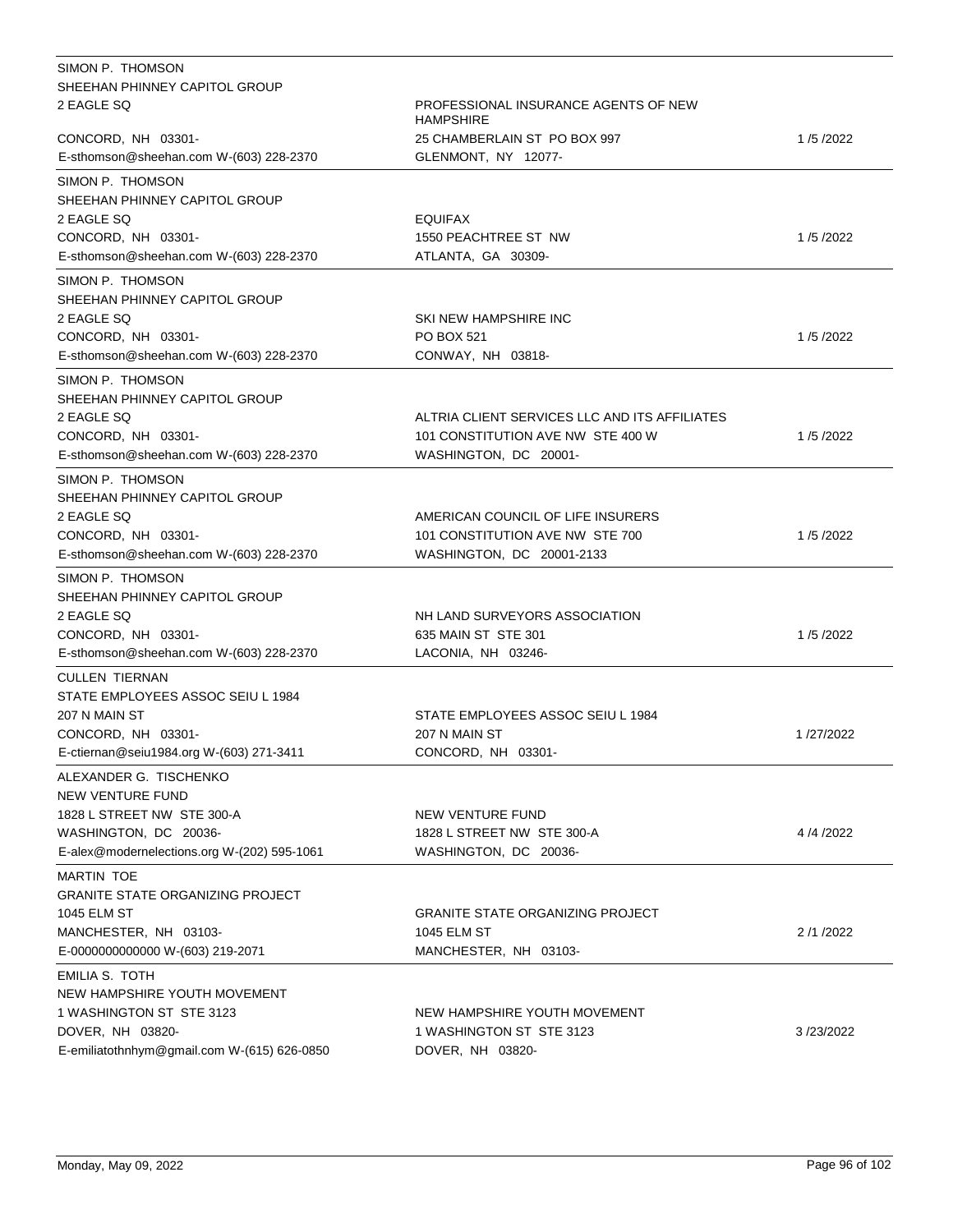| Nathan Trail<br>Supernal<br>1101 16th St, NW<br>Washington, DC 20036-<br>E-nathan.trail@supernal.aero W-(202) 422-3175                                                          | Supernal<br>1101 16th ST, NW<br>Washington, DC 20036-                                       | 5/5/2022   |
|---------------------------------------------------------------------------------------------------------------------------------------------------------------------------------|---------------------------------------------------------------------------------------------|------------|
| Roger Travers<br>PO Box 870<br>Manchester, NH 03102-<br>E-none@none W-(603) 625-9731                                                                                            | <b>Teamsters Local 633</b><br>PO Box 870<br>Manchester, NH 03105-                           | 12/29/2021 |
| <b>HEIDI H. TRIMARCO</b><br><b>CONSERVATION LAW FOUNDATION</b><br>27 NORTH MAIN ST<br>CONCORD, NH 03301-<br>E-htrimarco@clf.org W-(603) 225-3060                                | CONSERVATION LAW FOUNDATION<br>27 NORTH MAIN ST<br>CONCORD, NH 03301-                       | 12/16/2021 |
| STEFAN TURKHEIMER<br>RAPE ABUSE INCEST NATIONAL NETWORK (RAINN)<br>1220 L ST NW STE 500<br>WASHINGTON, DC 20005-<br>E-stefant@rainn.org W-(404) 939-4529<br><b>MEGAN TUTTLE</b> | RAPE ABUSE INCEST NATIONAL NETWORK (RAINN)<br>1220 L ST NW STE 500<br>WASHINGTON, DC 20005- | 12/23/2021 |
| <b>NEA NH</b><br>9 SOUTH SPRING ST<br>CONCORD, NH 03301-<br>E-00000000000 W-(603) 224-7751                                                                                      | NEA NH<br>9 SOUTH SPRING ST<br>CONCORD, NH 03301-                                           | 1/11/2022  |
| KATHY A. URFFER<br>CONNECTICUT RIVER WATERSHED COUNCIL<br>15 BANK ROW<br>GREENFIELD, MA 01301-<br>E-kurffer@ctriver.org W-(802) 258-0413                                        | CONNECTICUT RIVER WATERSHED COUNCIL<br><b>15 BANK ROW</b><br>GREENFIELD, MA 01301-          | 1/31/2022  |
| JAMES E. VALLEE<br>NIXON PEABODY LLP<br>53 STATE ST<br>BOSTON, MA 02109-<br>E-jvallee@nixonpeabody W-(617) 345-1313                                                             | <b>MUTUALINK</b><br>1269 SOUTH BRAD ST<br>WELLINGFORD, CT 06492-                            | 12/30/2021 |
| Sheila M. Vargas Torres<br>22 Bridge Street, 4th Floor<br>Concord, NH 03301-<br>E-sheila.vargas@tnc.org W-(603) 848-3229                                                        | Nature Conservancy<br>22 Bridge Street, 4th Floor<br>Concord, NH 03301-                     | 12/28/2021 |
| <b>STEVE VARNUM</b><br>NEW HAMPSHIRE COMMUNITY LOAN FUND INC<br>7 WALL ST<br>CONCORD, NH 03301-<br>E-svarnum@communityloanfund.org W-(603) 224-6669                             | NEW HAMPSHIRE COMMUNITY LOAN FUND INC<br>7 WALL ST<br>CONCORD, NH 03301-                    | 1/27/2022  |
| NANCY S. VAUGHAN<br>AMERICAN HEART ASSOCIATION<br>2 WALL ST<br>MANCHESTER, NH 03101-<br>E-nancy.vaughan@heart.org W-(603) 566-5658                                              | AMERICAN HEART ASSOCIATION<br>2 WALL ST<br>MANCHESTER, NH 03101-                            | 1/4/2022   |
| HENRY G. VEILLEUX<br>SHEEHAN PHINNEY CAPITOL GROUP<br>2 EAGLE SQ<br>CONCORD, NH 03301-<br>E-hveilleux@sheehan.com W-(603) 228-2370                                              | RESOURCE WASTE SERVICES LLC<br>159 WOLF RD STE 301<br>ALBANY, NY 12205-                     | 1/20/2022  |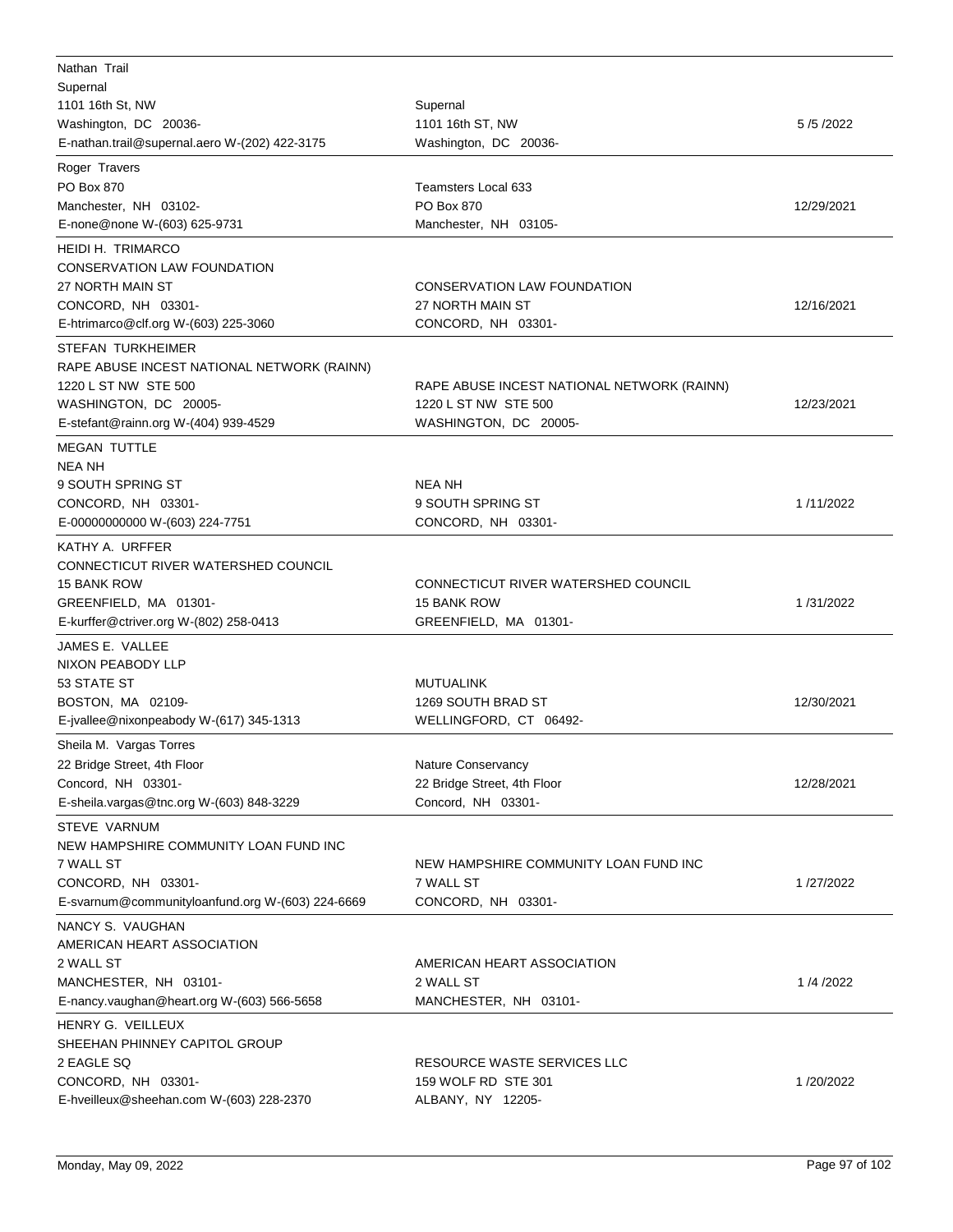| HENRY G. VEILLEUX                                              |                                                              |          |
|----------------------------------------------------------------|--------------------------------------------------------------|----------|
| SHEEHAN PHINNEY CAPITOL GROUP                                  |                                                              |          |
| 2 EAGLE SQ                                                     | AMERICAN COUNCIL OF LIFE INSURERS                            |          |
| CONCORD, NH 03301-<br>E-hveilleux@sheehan.com W-(603) 228-2370 | 101 CONSTITUTION AVE NW STE 700<br>WASHINGTON, DC 20001-2133 | 1/5/2022 |
|                                                                |                                                              |          |
| HENRY G. VEILLEUX                                              |                                                              |          |
| SHEEHAN PHINNEY CAPITOL GROUP                                  |                                                              |          |
| 2 EAGLE SQ<br>CONCORD, NH 03301-                               | OPEN DEMOCRACY ACTION<br>4 PARK ST STE 301                   | 1/5/2022 |
| E-hveilleux@sheehan.com W-(603) 228-2370                       | CONCORD, NH 03301-                                           |          |
| HENRY G. VEILLEUX                                              |                                                              |          |
| SHEEHAN PHINNEY CAPITOL GROUP                                  |                                                              |          |
| 2 EAGLE SQ                                                     | NH LODGING & RESTAURANT ASSOCIATION                          |          |
| CONCORD, NH 03301-                                             | <b>16 CENTRE ST</b>                                          | 1/5/2022 |
| E-hveilleux@sheehan.com W-(603) 228-2370                       | CONCORD, NH 03301-                                           |          |
| HENRY G. VEILLEUX                                              |                                                              |          |
| SHEEHAN PHINNEY CAPITOL GROUP                                  |                                                              |          |
| 2 EAGLE SQ                                                     | ENTERTAINMENT SOFTWARE ASSOCIATION                           |          |
| CONCORD, NH 03301-                                             | 600 MASSACHUSETTS AVE NW STE 300                             | 1/5/2022 |
| E-hveilleux@sheehan.com W-(603) 228-2370                       | WASHINGTON, DC 20001-                                        |          |
| HENRY G. VEILLEUX                                              |                                                              |          |
| SHEEHAN PHINNEY CAPITOL GROUP                                  |                                                              |          |
| 2 EAGLE SQ                                                     | WASTE MANAGEMENT INC                                         |          |
| CONCORD, NH 03301-                                             | 26 PATRIOT PLACE STE 300                                     | 1/5/2022 |
| E-hveilleux@sheehan.com W-(603) 228-2370                       | FOXBORO, MA 02035-                                           |          |
| HENRY G. VEILLEUX                                              |                                                              |          |
| SHEEHAN PHINNE CAPITOL GROUP                                   |                                                              |          |
| 2 EAGLE SQ                                                     | <b>GRANITE STATE HOME HEALTH AND HOSPICE</b><br><b>ASSOC</b> |          |
| CONCORD, NH 03301-                                             | 8 GREEN ST STE 2                                             | 1/5/2022 |
| E-hveilleux@sheehan.com W-(603) 228-2370                       | CONCORD, NH 03301-4012                                       |          |
| HENRY G. VEILLEUX                                              |                                                              |          |
| SHEEHAN PHINNEY CAPITOL GROUP                                  |                                                              |          |
| 2 EAGLE SQ                                                     | HOSPITAL CORP OF AMERICA PORTSMOUTH<br><b>REGIONAL</b>       |          |
| CONCORD, NH 03301-                                             | HOSPITAL PARKLAND MED. FRISBEE MEM. ONE<br><b>PARK PLZ</b>   | 1/5/2022 |
| E-hveilleux@sheehan.com W-(603) 228-2370                       | NASHVILLE, TN 37202-0550                                     |          |
| HENRY G. VEILLEUX                                              |                                                              |          |
| SHEEHAN PHINNEY CAPITOL GROUP                                  |                                                              |          |
| 2 EAGLE SQ                                                     | LEADINGAGE MAINE & NEW HAMPSHIRE                             |          |
| CONCORD, NH 03301-                                             | <b>PO BOX 154</b>                                            | 1/5/2022 |
| E-hveilleux@sheehan.com W-(603) 228-2370                       | NEWMARKET, NH 03857-0154                                     |          |
| HENRY G. VEILLEUX<br>SHEEHAN PHINNEY CAPITOL GROUP             |                                                              |          |
| 2 EAGLE SQ                                                     | <b>UNITIL</b>                                                |          |
| CONCORD, NH 03301-                                             | <b>6 LIBERTY LANE WEST</b>                                   | 1/5/2022 |
| E-hveilleux@sheehan.com W-(603) 228-2370                       | HAMPTON, NH 03842-                                           |          |
| HENRY G. VEILLEUX                                              |                                                              |          |
| SHEEHAN PHINNEY CAPITOL GROUP                                  |                                                              |          |
| 2 EAGLE SQ                                                     | ANHEUSER-BUSCH COMPANIES LLC                                 |          |
| CONCORD, NH 03301-                                             | ONE BUSCH PLACE                                              | 1/5/2022 |
| E-hveilleux@sheehan.com W-(603) 228-2370                       | ST. LOUIS, MO 63118-                                         |          |
|                                                                |                                                              |          |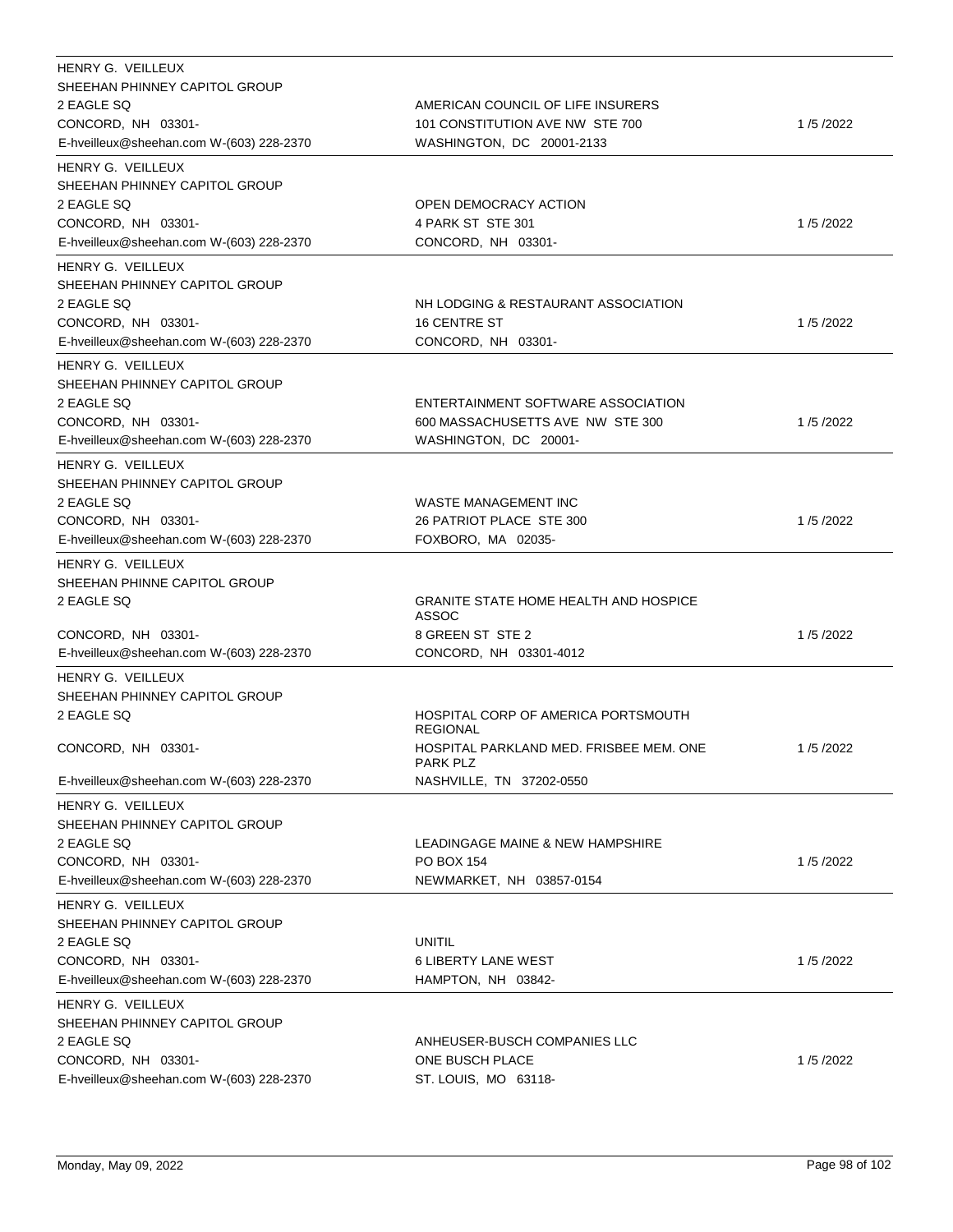| HENRY G. VEILLEUX<br>SHEEHAN PHINNEY CAPITOL GROUP<br>2 EAGLE SQ<br>CONCORD, NH 03301-<br>E-hveilleux@sheehan.com W-(603) 228-2370     | SECURITY INDUSTRY ASSOCIATION<br>8405 COLESVILLE RD STE 500<br>SILVER SPRING, MD 20910- | 1/5/2022   |
|----------------------------------------------------------------------------------------------------------------------------------------|-----------------------------------------------------------------------------------------|------------|
| HENRY G. VEILLEUX<br>SHEEHAN PHINNEY CAPITOL GROUP<br>2 EAGLE SQ                                                                       | NH COMM ACTION PROGRAMS/SOUTHERN NH<br><b>SERV CORP</b>                                 |            |
| CONCORD, NH 03301-<br>E-hveilleux@sheehan.com W-(603) 228-2370                                                                         | PO BOX 5040<br>MANCHESTER, NH 03108-5040                                                | 1/5/2022   |
| HENRY G. VEILLEUX<br>SHEEHAN PHINNEY CAPITOL GROUP                                                                                     |                                                                                         |            |
| 2 EAGLE SQ<br>CONCORD, NH 03301-<br>E-hveilleux@sheehan.com W-(603) 228-2370                                                           | ELI LILLY AND COMPANY<br>111 WASHINGTON AVE STE 606<br>ALBANY, NY 12210-                | 1/5/2022   |
| HENRY G. VEILLEUX<br>SHEEHAN PHINNEY CAPITOL GROUP                                                                                     |                                                                                         |            |
| 2 EAGLE SQ<br>CONCORD, NH 03301-                                                                                                       | <b>GRANITE STATE ALLIANCE OF YMCA/YMCA OF</b><br>NORTHERN NE<br><b>PO BOX 282</b>       | 1/5/2022   |
| E-hveilleux@sheehan.com W-(603) 228-2370                                                                                               | BOOTHBAY HARBOR, ME 04538-                                                              |            |
| JAY WARD<br>STATE EMPLOYEES ASSOC SEIU 1984<br>207 N MAIN ST<br>CONCORD, NH 03301-<br>E-jward@seiu1984.org W-(603) 271-3411            | STATE EMPLOYEES ASSOC SEIU 1984<br>207 N MAIN ST<br>CONCORD, NH 03301-                  | 1/27/2022  |
| ELIZABETH WEBSTER                                                                                                                      |                                                                                         |            |
| NATIONAL REDISTRICTING ACTION FUND<br>10 G ST NE STE 600<br>WASHINGTON, DC 20002-<br>E-webster@redistricingaction.org W-(202) 968-4655 | NATIONAL REDISTRICTING ACTION FUND<br>10 G ST NE STE 600<br>WASHINGTON, DC 20002-       | 12/21/2021 |
| FRAN WENDELBOE                                                                                                                         |                                                                                         |            |
| POWERHOUSE GAMING<br>5940 KEG CT.<br>LOOMIS, CA 96650-<br>E-mattwenfran@myfairpoint.net W-(603) 381-7988                               | POWERHOUSE GAMING<br>5940 KEG CT.<br>LOOMIS, CA 96650-                                  | 3/17/2022  |
| ROBERT WERNER<br>THE LEAGUE OF CONSERVATION VOTERS<br>740 15TH STREET NW 7TH FLOOR<br>WASHINGTON, DC 20005-                            | THE LEAGUE OF CONSERVATION VOTERS<br>82 HOOKSETT TURNPIKE                               | 12/23/2021 |
| E-rob_werner@lcv.org W-(603) 674-9810                                                                                                  | CONCORD, NH 03301-                                                                      |            |
| MAURA M. WESTON<br>MM WESTON & ASSOCIATES<br>PO BOX 990<br>CONCORD, NH 03302-<br>E-mauraweston@comcast.net W-(603) 224-4077            | NE CABLE & TELECOMMUNICATIONS ASSOCIATION<br>53 STATE ST 5TH FLOOR<br>BOSTON, MA 02109- | 1/13/2022  |
| MAURA M. WESTON                                                                                                                        |                                                                                         |            |
| MM WESTON & ASSOCIATES<br>PO BOX 990<br>CONCORD, NH 03302-<br>E-mauraweston@comcast.net W-(603) 224-4077                               | <b>TURO</b><br>667 MISSION ST<br>SAN FRANCISCO, CA 05125-                               | 1/13/2022  |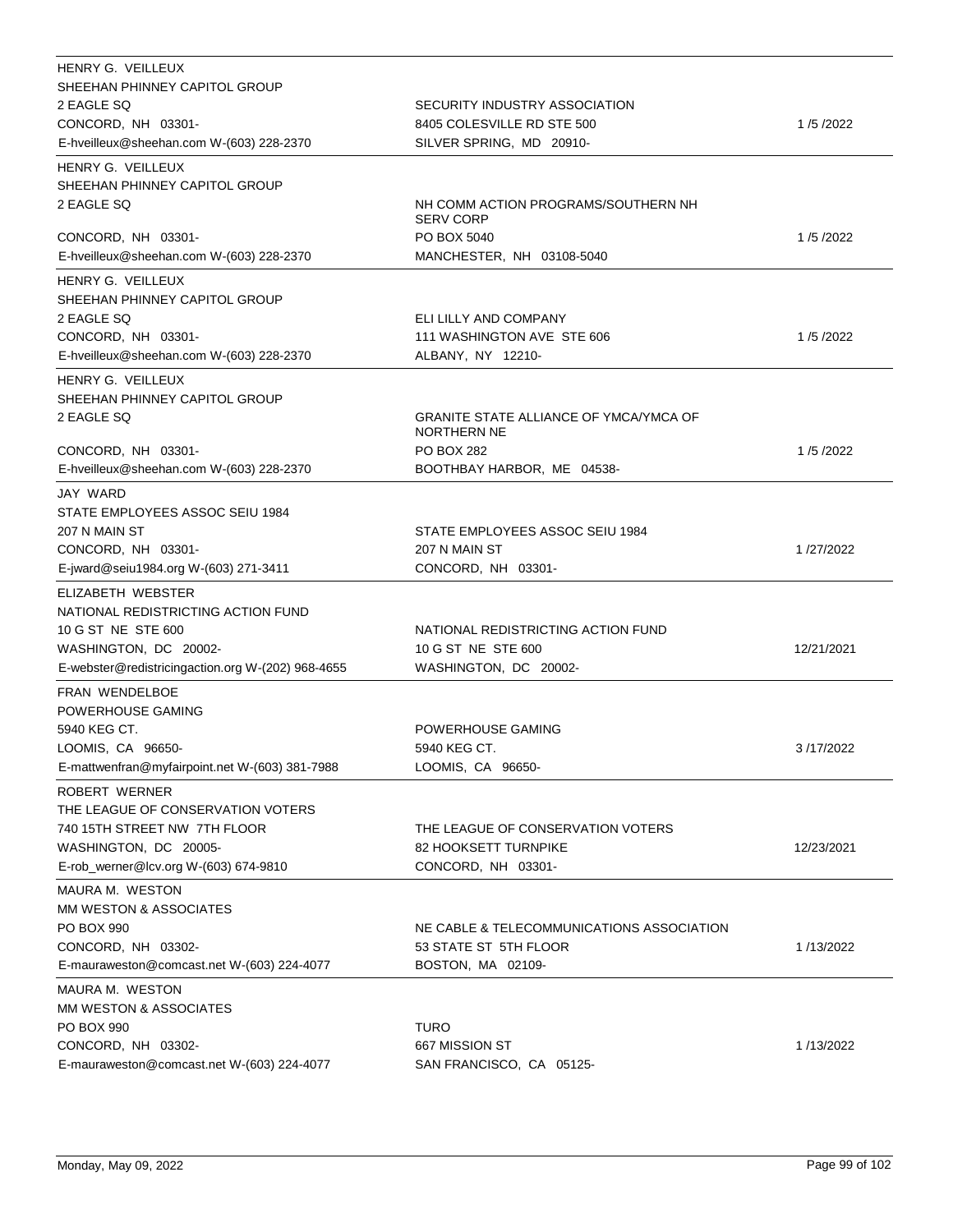| MAURA M. WESTON                                              |                                                              |            |
|--------------------------------------------------------------|--------------------------------------------------------------|------------|
| <b>MM WESTON &amp; ASSOCIATES</b>                            |                                                              |            |
| PO BOX 990                                                   | AT T                                                         |            |
| CONCORD, NH 03302-                                           | 99 BEDFORD ST STE 420                                        | 1/13/2022  |
| E-mauraweston@comcast.net W-(603) 224-4077                   | BOSTON, MA 02111-                                            |            |
| MAURA M. WESTON                                              |                                                              |            |
| MM WESTON & ASSOCIATES                                       |                                                              |            |
| PO BOX 990                                                   | DERRY MEDICAL GROUP                                          |            |
| CONCORD, NH 03302-                                           | OVERLOOK MEDICAL PARK 6 TSIENNETO RD STE<br>100              | 1/13/2022  |
| E-mauraweston@comcast.net W-(603) 224-4077                   | DERRY, NH 03038-                                             |            |
| MAURA M. WESTON                                              |                                                              |            |
| <b>MM WESTON &amp; ASSOCIATES</b>                            |                                                              |            |
| PO BOX 990                                                   | PURDUE PHARMA                                                |            |
| CONCORD, NH 03302-                                           | ONE STAMFORD FORUM                                           | 1/13/2022  |
| E-mauraweston@comcast.net W-(603) 224-4077                   | STAMFORD, CT 06901-                                          |            |
| RORY WHELAN                                                  |                                                              |            |
| NATIONAL ASSOC OF MUTUAL INSURANCE COMPANIES                 |                                                              |            |
| 3601 VINCENNES RD                                            | NATIONAL ASSOCIATION OF MUTUAL INSURANCE<br><b>COMPANIES</b> |            |
| INDIANAPOLIS, IN 46268-                                      | 3601 VINCENNES RD                                            | 12/29/2021 |
| E-0000000000 W-(518) 312-9287                                | INDIANAPOLIS, IN 46268-                                      |            |
| MELISSIA WHITMARSH                                           |                                                              |            |
| PURDUE PHARMA LP                                             |                                                              |            |
| 5 FALLVIEW CIRCLE                                            | PURDUE PHARMA LP                                             |            |
| NEWARK, DE 19711-                                            | <b>5 FALLVIEW CIRCLE</b>                                     | 1/3/2022   |
| E-melissia.whitmarsh@pharma.com W-(203) 461-0823             | NEWARK, DE 19711-                                            |            |
| DOMINIQUE M. WHITON                                          |                                                              |            |
| WAYPOINT (CHILD & FAMILY SERVICES)                           |                                                              |            |
| <b>PO BOX 448</b>                                            | WAYPOINT (CHILD & FAMILY SERVICES)                           |            |
| MANCHESTER, NH 03105-                                        | <b>PO BOX 448</b>                                            | 1/21/2022  |
| E-whitond@waypointnh.org W-(603) 851-4581                    | MANCHESTER, NH 03105-                                        |            |
| TIMOTHY O. WILKERSON                                         |                                                              |            |
| NE CABLE AND TELECOMMUNICATIONS ASSOC INC                    |                                                              |            |
| 53 STATE ST 5TH FLOOR                                        | NE CABLE AND TELECOMMUNICATIONS ASSOC INC                    |            |
| BOSTON, MA 02109-                                            | 53 STATE ST 5TH FLOOR                                        | 1/31/2022  |
| E-twilkerson@necta.info W-(781) 843-3418                     | BOSTON, MA 02109-                                            |            |
| MOLLY WILLIAMS                                               |                                                              |            |
| PFIZER INC                                                   |                                                              |            |
| 28 LIBERTY SHIP WAY STE 2815                                 | PFIZER INC                                                   |            |
| SAUSALITO, CA 94965-                                         | 28 LIBERTY SHIP WAY STE 2815                                 | 12/16/2021 |
| E-pfizer@politicomlaw.com W-(415) 903-2800                   | SAUSALITO, CA 94965-                                         |            |
|                                                              |                                                              |            |
| REBECCA R. WILSON<br>NEW HAMPSHIRE SCHOOL BOARDS ASSOCIATION |                                                              |            |
| 25 TRIANGLE PARK DR STE 101                                  | NEW HAMPSHIRE SCHOOL BOARDS ASSOCIATION                      |            |
| CONCORD, NH 03301-                                           | 25 TRIANGLE PARK DR STE 101                                  | 1/4/2022   |
|                                                              |                                                              |            |
| E-bwilson@nhsba.org W-(603) 228-2061                         | CONCORD, NH 03301-                                           |            |
| REBECCA I. WOITKOWSKI                                        |                                                              |            |
| 100 NORTH MAIN ST STE 400                                    | <b>NEW FUTURES INC</b>                                       |            |
| CONCORD, NH 03301-                                           | 100 NORTH MAIN ST STE 400                                    | 12/10/2021 |
| E-rwoitkowski@new-futures.org W-(603) 225-9540               | CONCORD, NH 03301-                                           |            |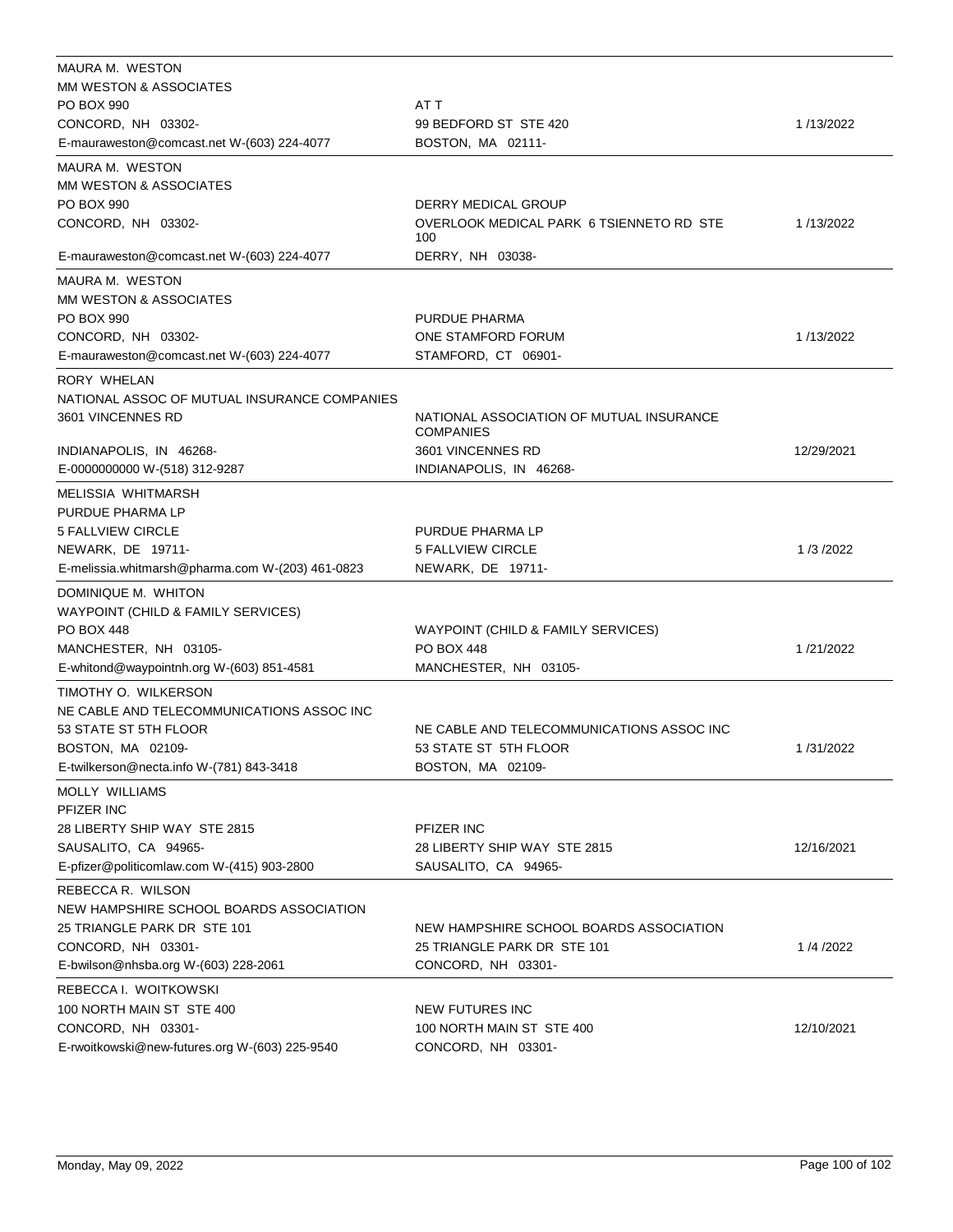| PAUL A. WORSOWICZ                                     |                                                    |          |
|-------------------------------------------------------|----------------------------------------------------|----------|
| GALLAGHER CALLAHAN & GARTRELL PC                      |                                                    |          |
| 214 NORTH MAIN ST                                     | AMERICAN RESORT DEVELOPMENT ASSOCIATION            |          |
| CONCORD, NH 03301-                                    | LANDMARK CENTER TWO 225 E ROBINSON ST STE<br>545   | 1/4/2022 |
| E-worsowicz@gcglaw.com W-(603) 228-1181               | ORLANDO, FL 32801-                                 |          |
| PAUL A. WORSOWICZ                                     |                                                    |          |
| GALLAGHER CALLAHAN & GARTRELL PC                      |                                                    |          |
| 214 NORTH MAIN ST                                     | AGGREGATE MANUFACTURERS OF NEW<br><b>HAMPSHIRE</b> |          |
| CONCORD, NH 03301-                                    | PIKE IND. 3 EASTGATE PARK RD                       | 1/4/2022 |
| E-worsowicz@gcglaw.com W-(603) 228-1181               | BELMONT, NH 03220-                                 |          |
| PAUL A. WORSOWICZ                                     |                                                    |          |
| GALLAGHER CALLAHAN & GARTRELL PC                      |                                                    |          |
| 214 NORTH MAIN ST                                     | CONCORD COACH LINES                                |          |
| CONCORD, NH 03301-                                    | 7 LANGDON ST                                       | 1/4/2022 |
| E-worsowicz@gcglaw.com W-(603) 228-1181               | CONCORD, NH 03301-                                 |          |
|                                                       |                                                    |          |
| PAUL A. WORSOWICZ<br>GALLAGHER CALLAHAN & GARTRELL PC |                                                    |          |
| 214 NORTH MAIN ST                                     |                                                    |          |
|                                                       | <b>GRANITE STATE HYDROPOWER ASSOC</b>              |          |
| CONCORD, NH 03301-                                    | c/o ASHUELOT RIVER HYDRO INC 42 HURRICANE<br>RD    | 1/4/2022 |
| E-worsowicz@gcglaw.com W-(603) 228-1181               | KEENE, NH 03431-                                   |          |
| PAUL A. WORSOWICZ                                     |                                                    |          |
| GALLAGHER CALLAHAN & GARTRELL PC                      |                                                    |          |
| 214 NORTH MAIN ST                                     | HOME BUILDERS & REMODELERS ASSOC OF NH             |          |
| CONCORD, NH 03301-                                    | 119 AIRPORT RD                                     | 1/4/2022 |
| E-worsowicz@gcglaw.com W-(603) 228-1181               | CONCORD, NH 03301-                                 |          |
|                                                       |                                                    |          |
| PAUL A. WORSOWICZ                                     |                                                    |          |
| GALLAGHER CALLAHAN & GARTRELL PC                      |                                                    |          |
| 214 NORTH MAIN ST                                     | LIFE COPING INC                                    |          |
| CONCORD, NH 03301-                                    | 159 MAIN DUNSTABLE RD #207                         | 1/4/2022 |
| E-worsowicz@gcglaw.com W-(603) 228-1181               | NASHUA, NH 03060-                                  |          |
| PAUL A. WORSOWICZ                                     |                                                    |          |
| GALLAGHER CALLAHAN & GARTRELL PC                      |                                                    |          |
| 214 NORTH MAIN ST                                     | <b>MONADNOCK PAPER MILLS INC</b>                   |          |
| CONCORD, NH 03301-                                    | 117 ANTRIM RD                                      | 1/4/2022 |
| E-worsowicz@gcglaw.com W-(603) 228-1181               | BENNINGTON, NH 03442-                              |          |
| PAUL A. WORSOWICZ                                     |                                                    |          |
| GALLAGHER CALLAHAN & GARTRELL PC                      |                                                    |          |
| 214 NORTH MAIN ST                                     | <b>MOTION PICTURE ASSOCIATION INC</b>              |          |
| CONCORD, NH 03301-                                    | 1600 I STREET NW                                   | 1/4/2022 |
| E-worsowicz@gcglaw.com W-(603) 228-1181               | WASHINGTON, DC 20006-                              |          |
|                                                       |                                                    |          |
| PAUL A. WORSOWICZ                                     |                                                    |          |
| GALLAGHER CALLAHAN & GARTRELL PC                      |                                                    |          |
| 214 NORTH MAIN ST                                     | NEW HAMPSHIRE BANKERS ASSOCIATION                  |          |
| CONCORD, NH 03301-                                    | 100 N MAIN ST #504                                 | 1/4/2022 |
| E-worsowicz@gcglaw.com W-(603) 228-1181               | CONCORD, NH 03301-                                 |          |
| PAUL A. WORSOWICZ                                     |                                                    |          |
| GALLAGHER CALLAHAN & GARTRELL PC                      |                                                    |          |
| 214 NORTH MAIN ST                                     | NH COALITION FOR RESPONSIBLE CANNABIS              |          |
|                                                       | LEGISLATION                                        |          |
| CONCORD, NH 03301-                                    | 214 NORTH MAIN ST                                  | 1/4/2022 |
| E-worsowicz@gcglaw.com W-(603) 228-1181               | CONCORD, NH 03301-                                 |          |
|                                                       |                                                    |          |